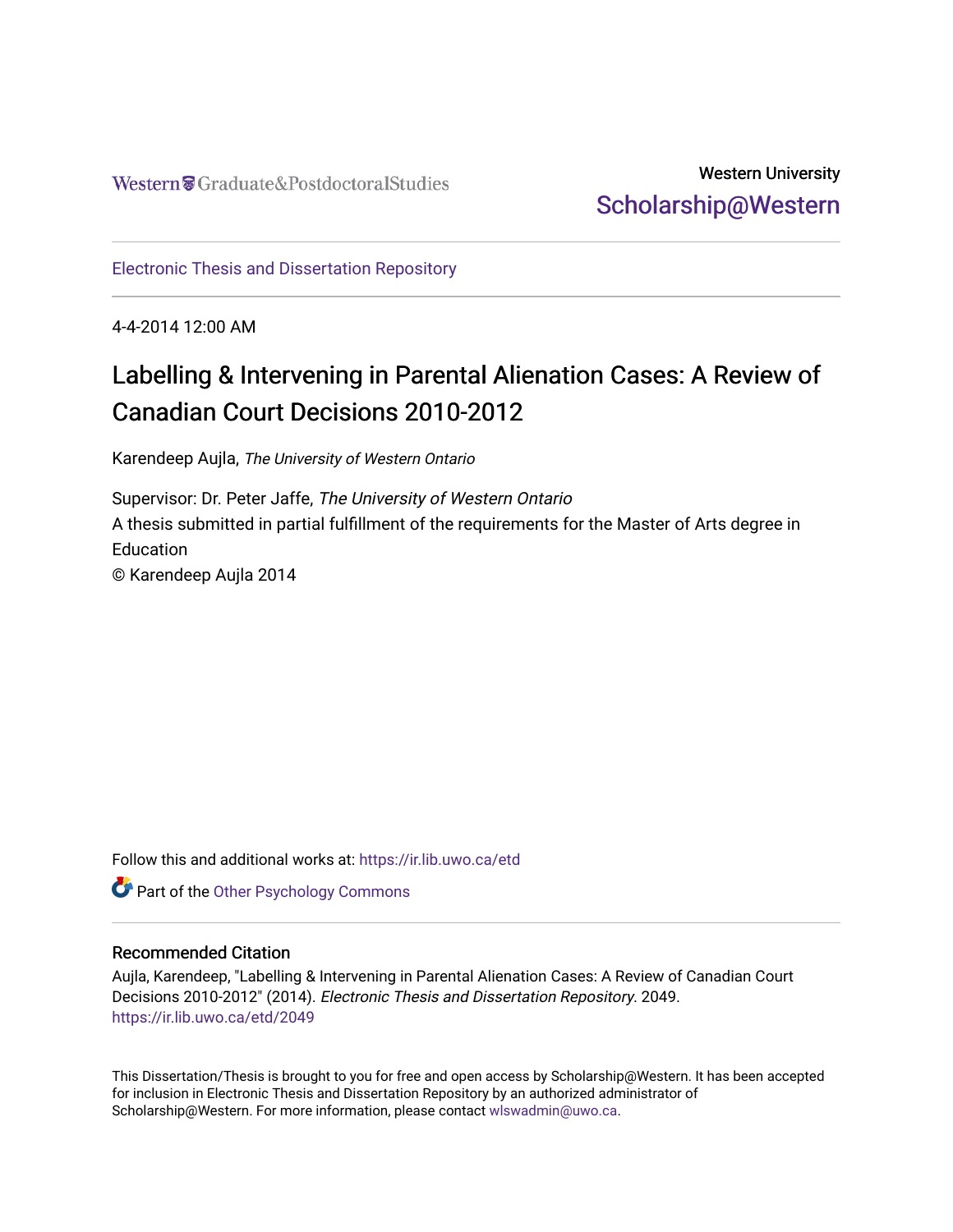# LABELLING & INTERVENING IN PARENTAL ALIENATON CASES: A REVIEW OF CANADIAN COURT DECISIONS 2010-2012

(Thesis format: Monograph)

by

Karendeep (Karen) Aujla

Graduate Program in Education

Submitted in partial fulfillment

of the requirements for the degree of

Masters of Arts in Counselling Psychology

The School of Graduate and Postdoctoral Studies

The University of Western Ontario

London, Ontario

April 2014

© Karendeep (Karen) Aujla 2014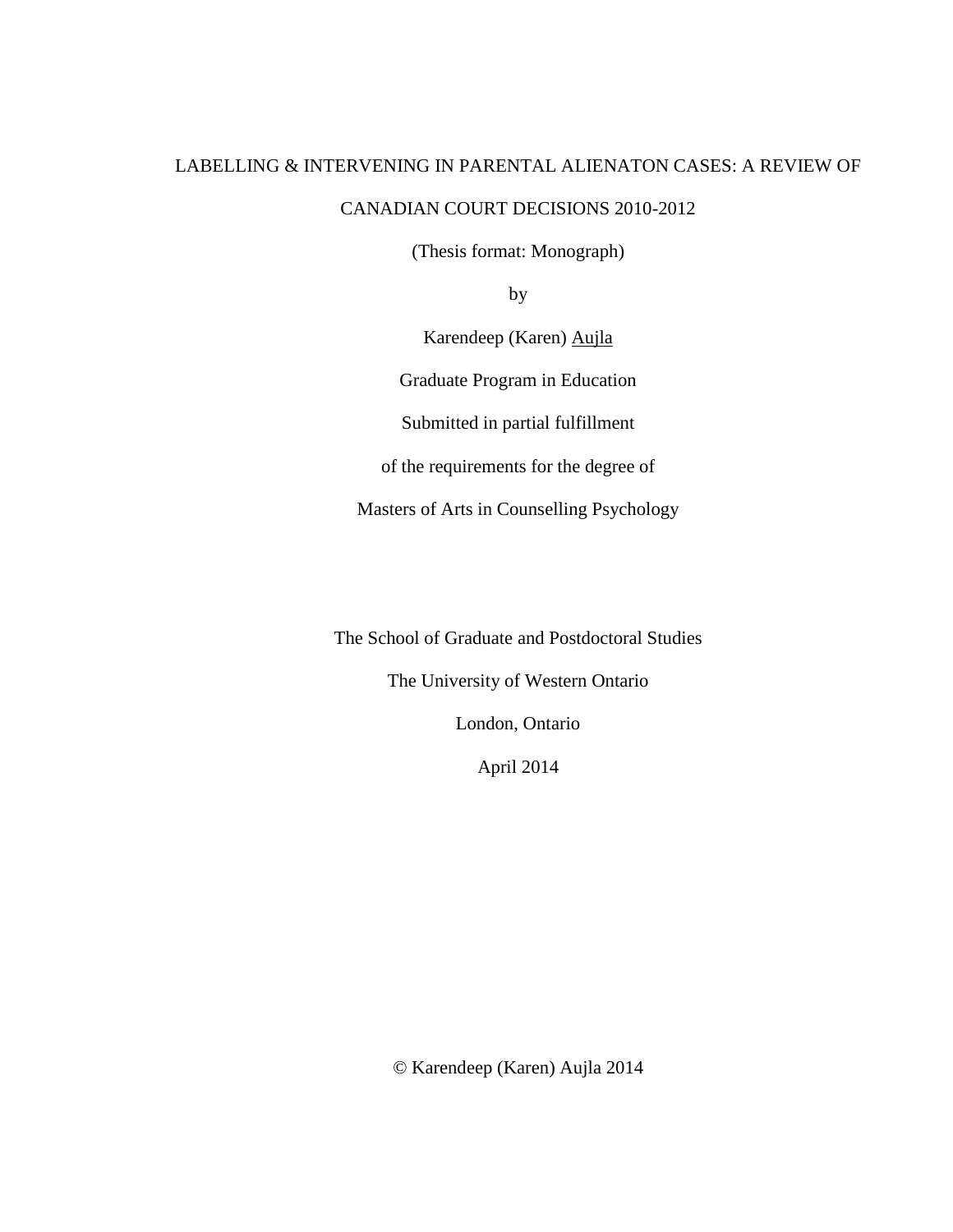### **Abstract**

Parental alienation was examined using 101 retrospective high-conflict Canadian custody court cases between 2010 and 2012. Previous literature in the debate about whether this phenomenon should be considered a formal diagnosis or syndrome, defining behaviours of parental alienation, the impact on children, the relationship between domestic violence and alienation and use of therapeutic interventions were the major research questions. Findings demonstrate only 2% of judges used the term "Parental Alienation Syndrome." Parents were likely to make a negative comment about the alienated parent in 90% of cases, while a child was likely to speak negatively of the alienated parent in 52% of cases. There was also a significant relationship between a judge making a finding of parental alienation and mandating counselling for the alienating parent. Implications of the study were discussed in terms of helping inform mental health professionals and court officials to assist in keeping the best interests of the child a priority in making informative decisions.

Keywords: parental alienation, alienation, custody, alienating, child-abuse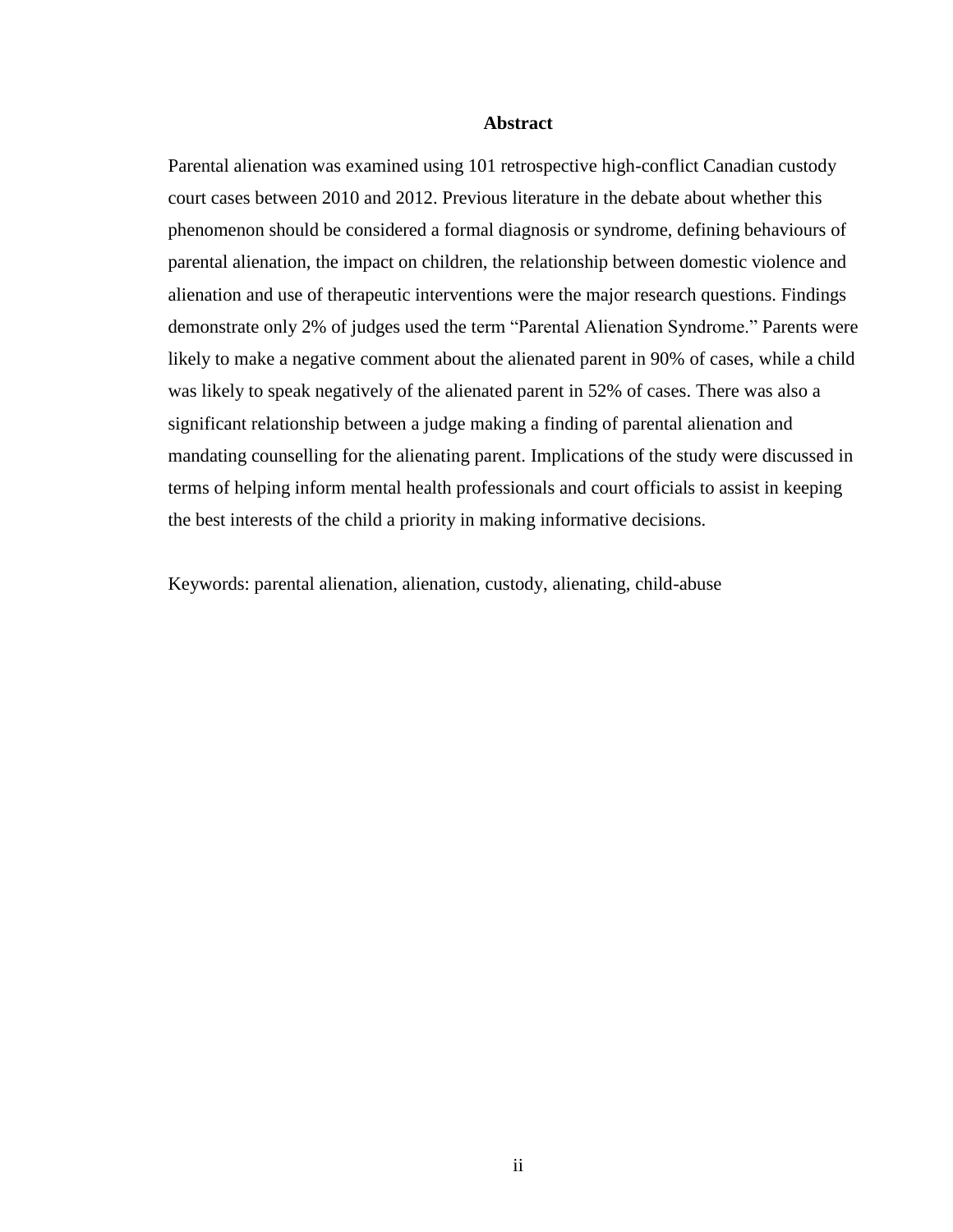### **Acknowledgments**

I would like to express my special appreciation to my advisor Dr. Peter. G. Jaffe, whose knowledge, understanding and patience added considerably to my experience. You have been a great mentor. Thank you for encouraging this research and allowing me to increase my knowledge on the topic of custody and domestic violence. I am fortunate to have worked with someone who has been recognized nationally for his work.

I would like to thank Alf Mamo for his insightful and informative feedback in directing this research.

Thank you to Dr. Alan Leschied and Dr. Jason Brown for their brilliant comments and suggestions. Thank you colleagues, most notably Bryanne Harris, for her support in reviewing court cases.

A special thanks to my family. To my mother and father, I cannot express how grateful I am for all your motivation and support. To my brothers who have helped ease this journey enthusiastically. To my dearest family in Ontario who have provided me with more than I can ever ask for during the course of this research.

I would also like to thank all my friends who supported me in writing and incented me to strive toward my goals. Lastly, I would like to express my love and gratitude to my partner Jason Cheema who spent countless days providing me with emotional support in the final months of this journey.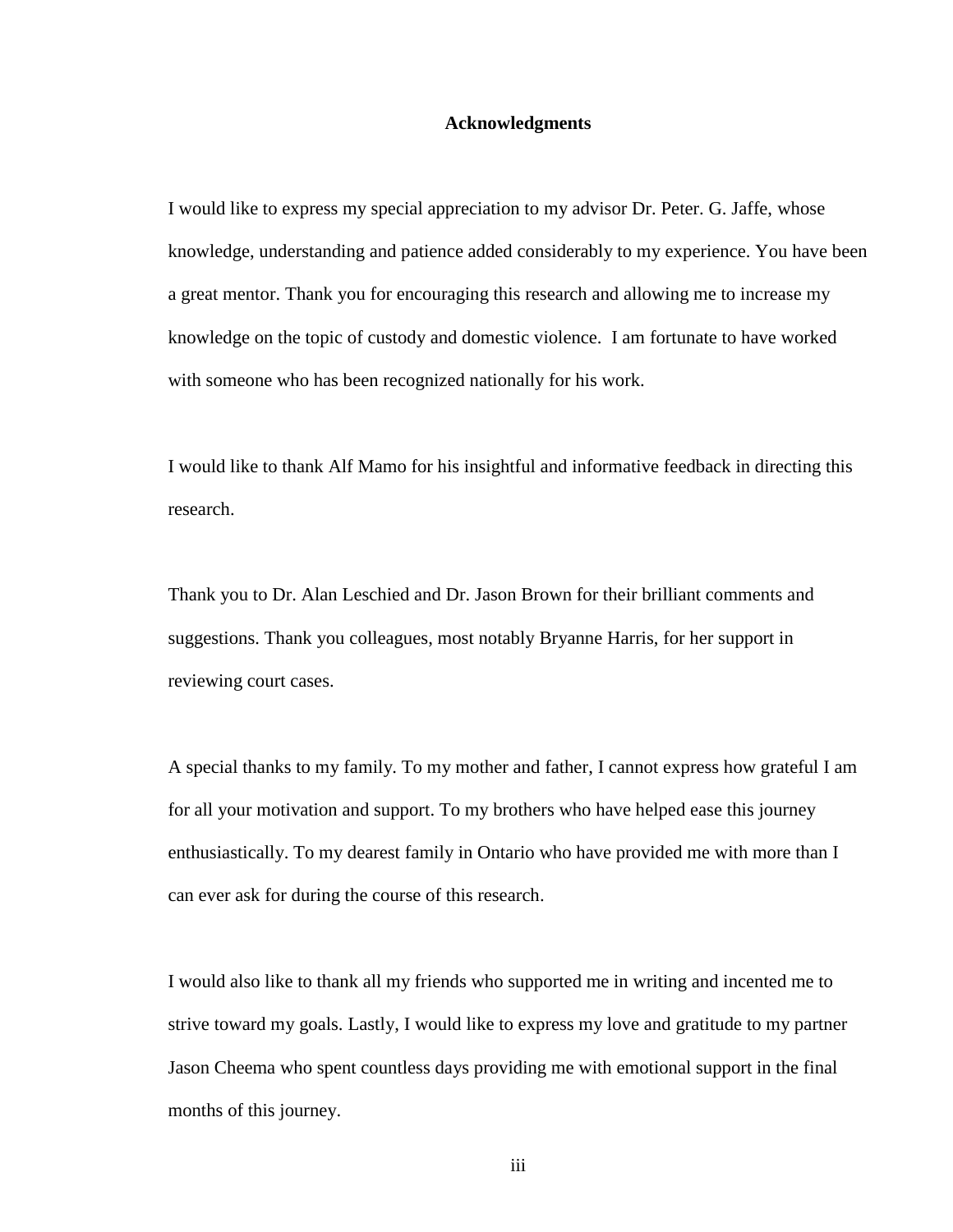| 1.4. Parental Alienation as a Defense Mechanism for Domestic Violence and Child |  |
|---------------------------------------------------------------------------------|--|
|                                                                                 |  |
|                                                                                 |  |
|                                                                                 |  |
|                                                                                 |  |
|                                                                                 |  |
|                                                                                 |  |
|                                                                                 |  |
|                                                                                 |  |
|                                                                                 |  |
|                                                                                 |  |
|                                                                                 |  |
|                                                                                 |  |
|                                                                                 |  |
|                                                                                 |  |
|                                                                                 |  |
|                                                                                 |  |
|                                                                                 |  |
|                                                                                 |  |
|                                                                                 |  |

# **Table of Contents**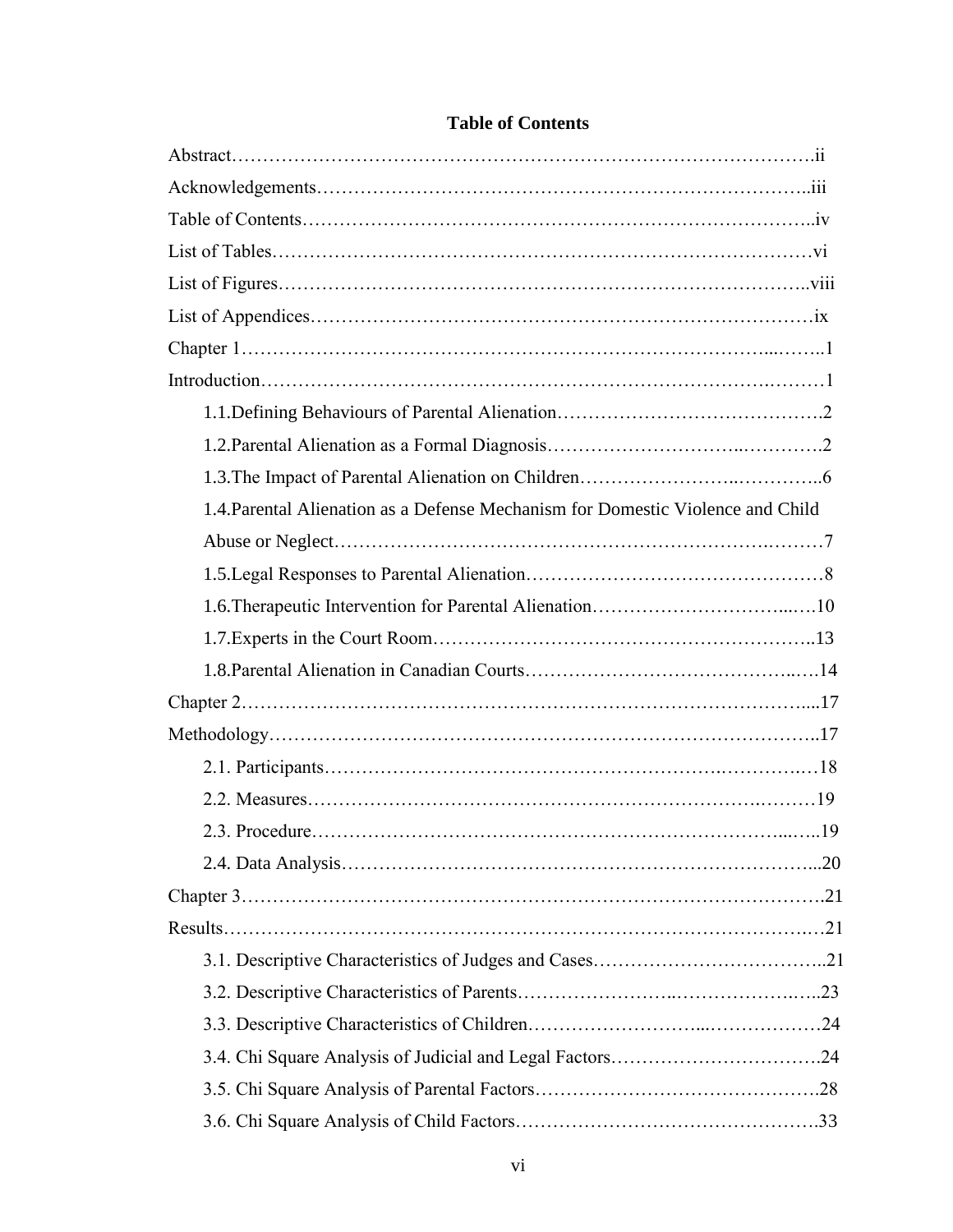| 4.5. Domestic Violence and Child Abuse as a Defense Tactic41            |  |
|-------------------------------------------------------------------------|--|
|                                                                         |  |
|                                                                         |  |
|                                                                         |  |
|                                                                         |  |
|                                                                         |  |
|                                                                         |  |
|                                                                         |  |
|                                                                         |  |
| 4.14. Best Practice Guidelines for Mental Health Professionals, Lawyers |  |
|                                                                         |  |
|                                                                         |  |
|                                                                         |  |
|                                                                         |  |
|                                                                         |  |
|                                                                         |  |
|                                                                         |  |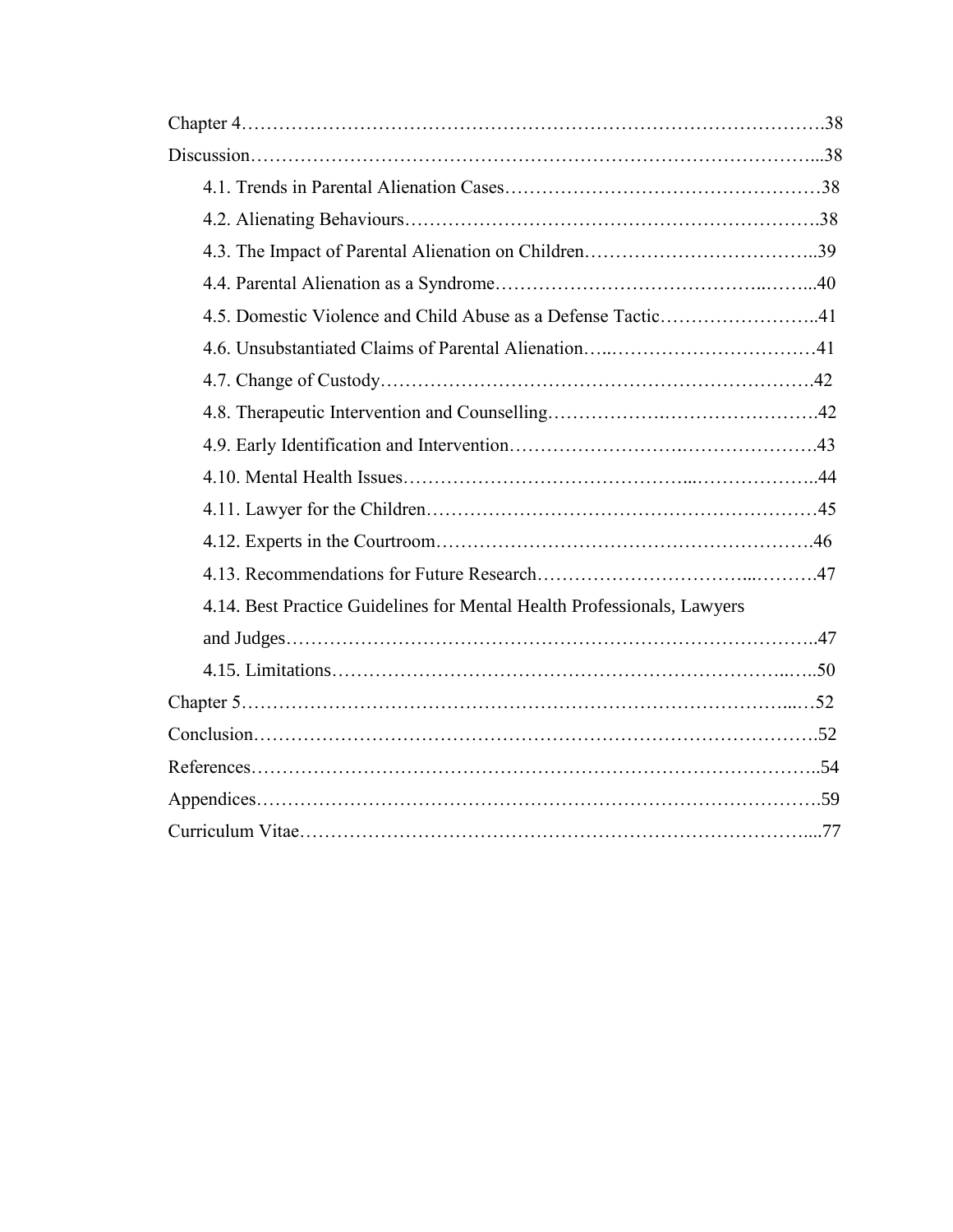# **List of Tables**

| Table 1: Frequencies and Total Percentages of Judicial and Legal Factors    |  |
|-----------------------------------------------------------------------------|--|
|                                                                             |  |
| Table 2: Frequencies and Total Percentages of Parental Factors              |  |
|                                                                             |  |
| Table 3: Frequencies of Alienating Behaviours in Context of Trial Outcome32 |  |
| Table 4: Frequencies and Total Percentages of Child Factors                 |  |
|                                                                             |  |
| Table 5: Frequencies of Alienating Behaviours Displayed By Children         |  |
|                                                                             |  |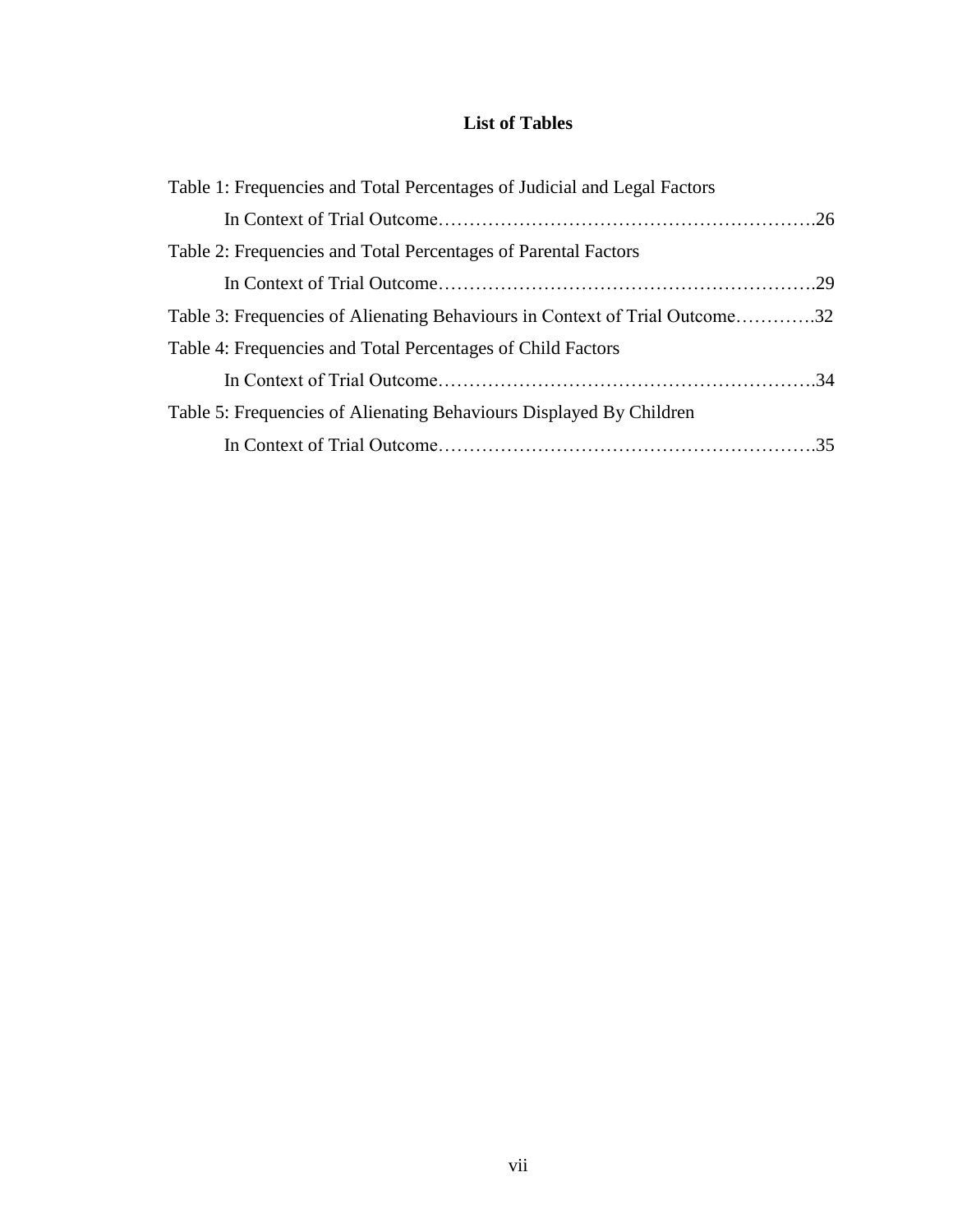# **List of Figures**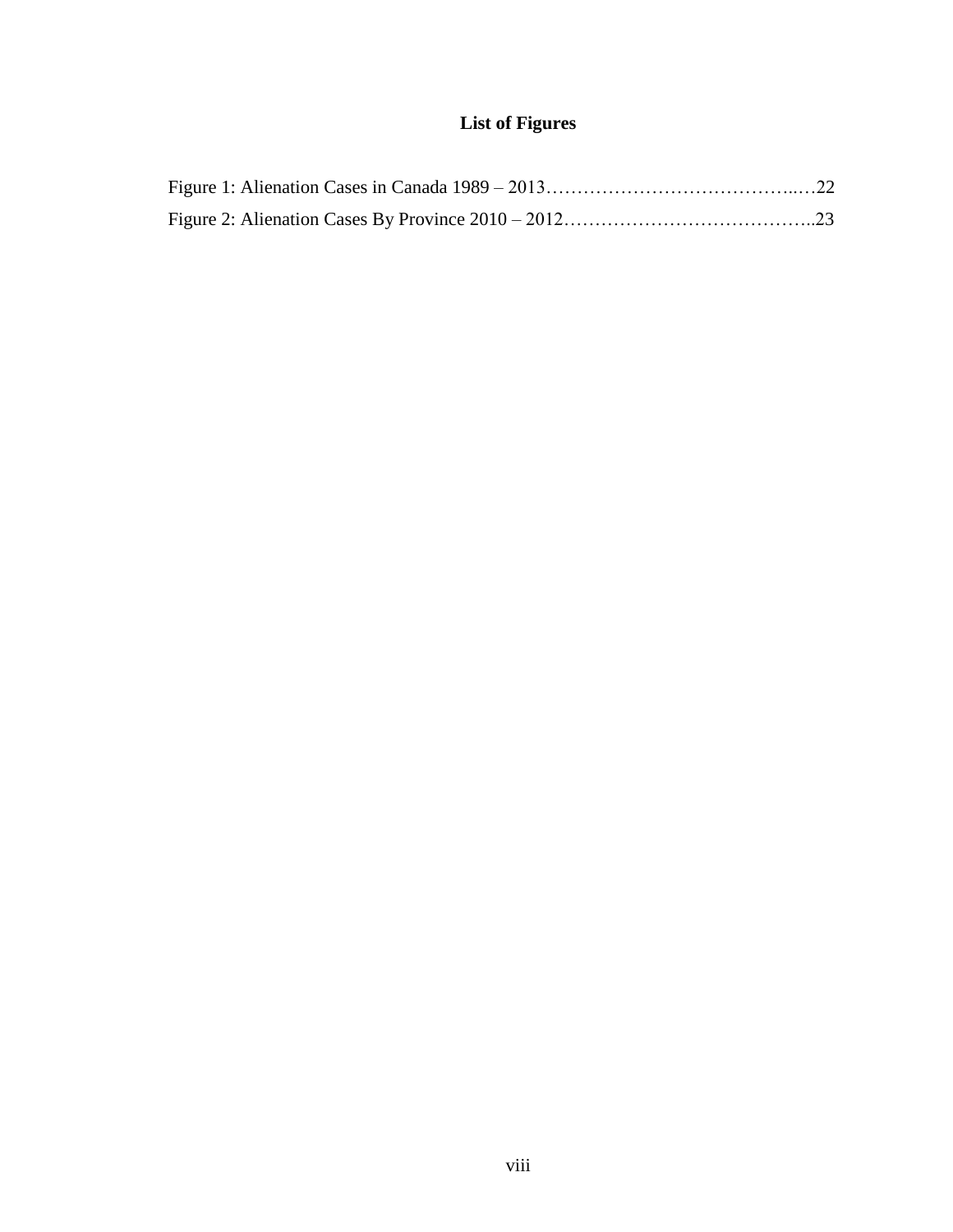# **List of Appendices**

| Appendix E: Type and Amount of Alienating Behaviour Displayed by Children76 |  |
|-----------------------------------------------------------------------------|--|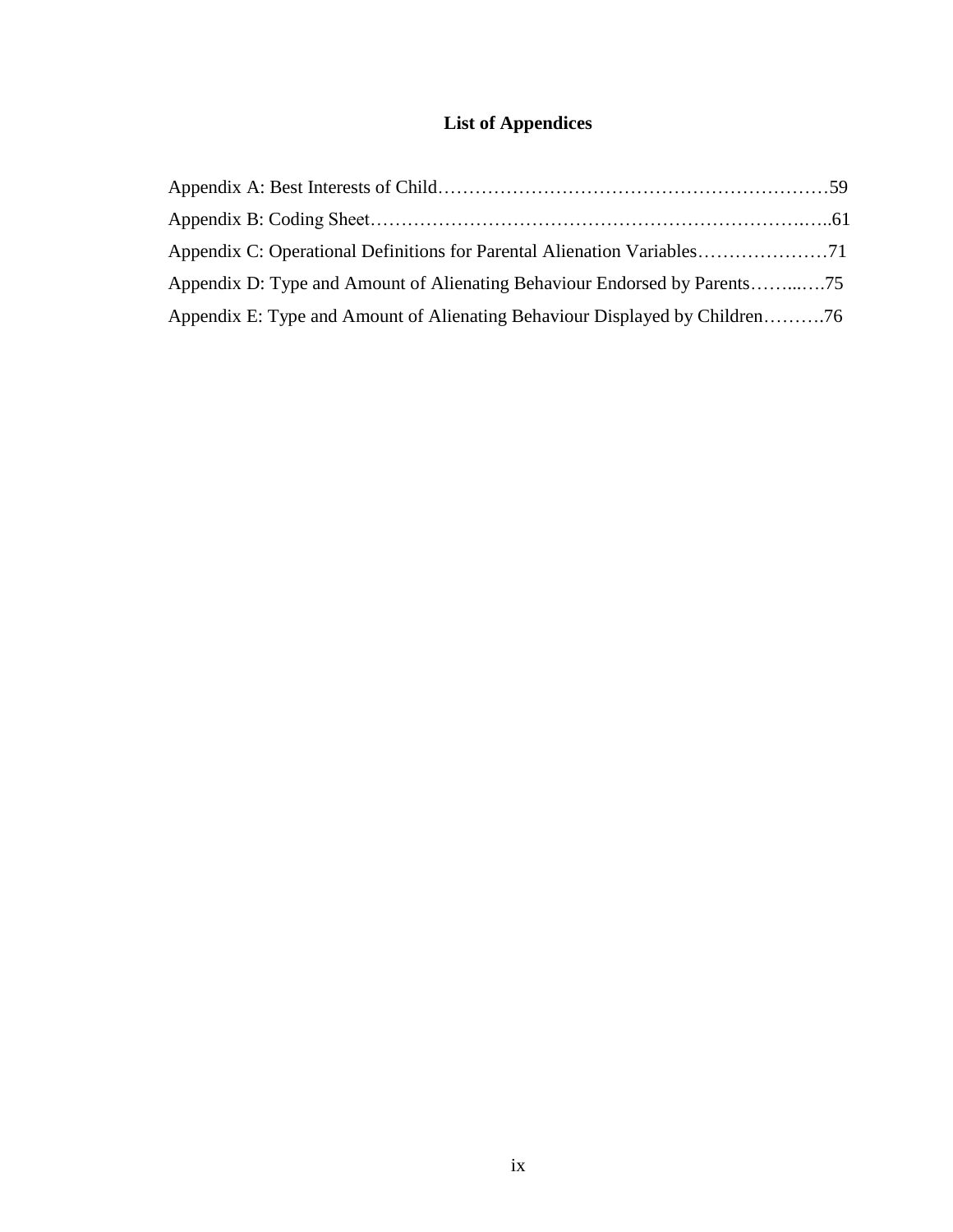## **Chapter 1**

# **1 Introduction**

Richard Gardner (1985) conceptualized and defined the term parental alienation as "a child's campaign of denigration against a parent that results from ''programming ('brainwashing') of the child by one parent to denigrate the other parent [and] self-created contributions by the child in support of the alienating parent's campaign …" In its most recent form, and the operating definition for the purposes of this study, parental alienation is defined as the intentional efforts of one parent (alienating parent) to turn a child against the other parent (alienated or rejected parent). Consequently, the child allies himself or herself with the alienating parent who engages in alienating strategies and behaviours and rejects a relationship with the other parent without legitimate justification, such as domestic violence, abuse, neglect, or developmental affinities (age, gender), and alignments. This reaction is disproportionate to the child's actual experiences (current or previous) with the rejected parent where the child previously shared a positive relationship with the rejected parent (Fidler, Bala, & Saini, 2013; Gardner, 1998; Bala, Hunt, & McCarney, 2010). Parental alienation commonly occurs when parents share an acrimonious relationship and are going through a custody trial after separation or divorce.

For the last decade, the notion of parental alienation in Canadian courts, specifically in high conflict separations, has increased significantly (Bala et al., 2010). High conflict separations or divorces are multifaceted with varying levels of complexity from family to family (Birnbaum & Bala, 2010). Common characteristics of high conflict separation include lengthy litigation and appeal, persistent anger and mistrust, ineffective communication, mental illness, personality disorders, enmeshment, involvement of multiple professionals, domestic violence, child abuse or neglect, and parental alienation (Fidler, Bala, & Hurwitz, 2013). This high level of conflict is not only harmful to children and their parents, but poses significant challenges for all parties involved. This includes the judicial system, mental health professionals, and child protection agencies.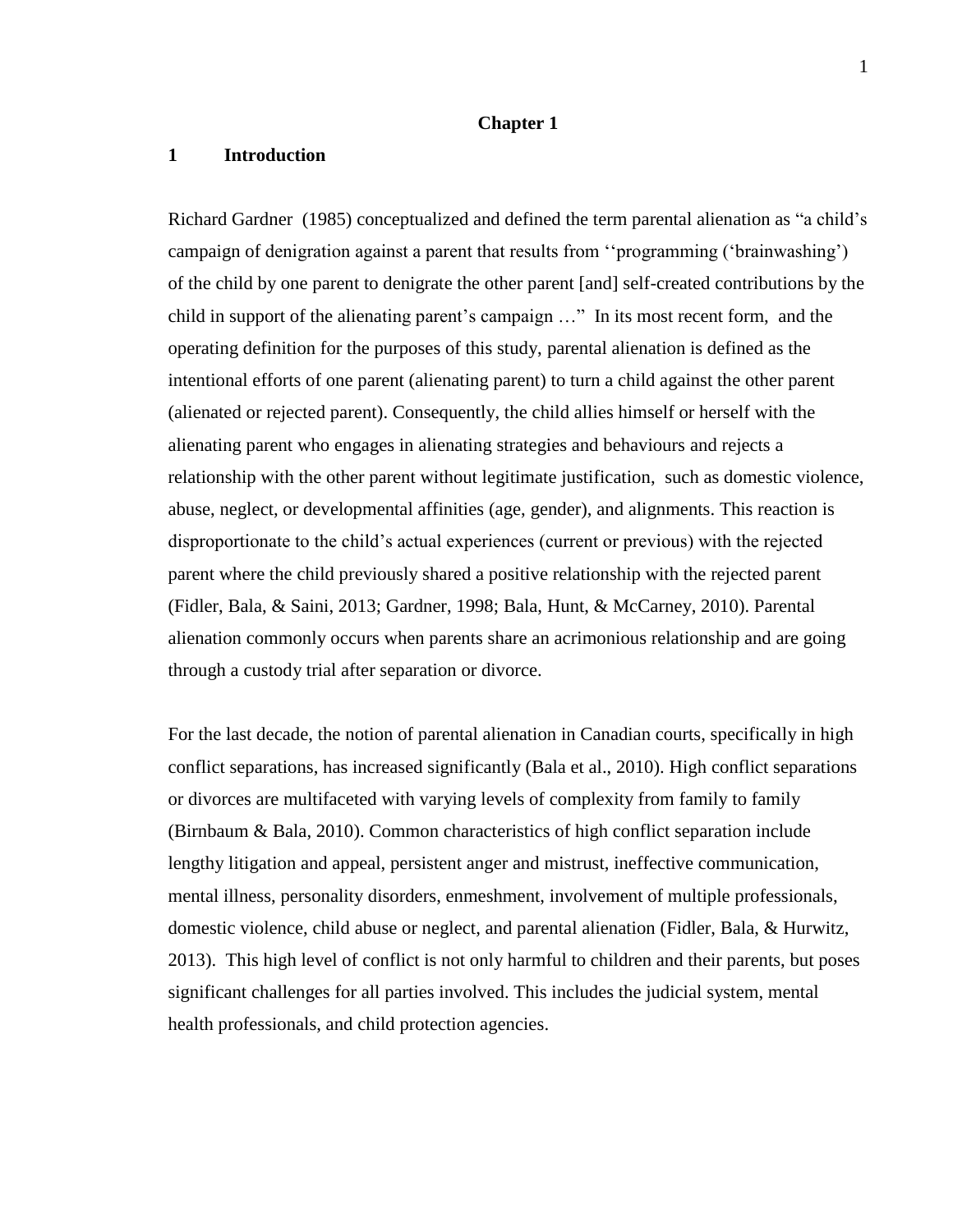### **1.1. Defining Behaviours of Parental Alienation**

Badmouthing is one of the defining behaviors of parent alienation and often the method of identifying parental alienation; however, other behaviors do exist. Gardner (2004) proposed eight diagnostic criteria for identifying parental alienation syndrome in children, with three clinical levels: mild, moderate, and severe. Recently, Baker and Chambers (2011) identified up to twenty such behaviors. Some of the significant behaviors include making negative comments; indicating discomfort about other parent; upsetting child affectionate with other parent; confiding in child; confiding in child about martial concerns or legal issues; encouraging disregard of other parent and; trying to turn child against other parent. Researchers found that all behaviors were endorsed by at least some participants. The most prominent behaviors were "confided in child" and "made negative comments," and were endorsed by 61-70% of participants. The behavior, "trying to turn child against other parent" was further analyzed and it was found that those who endorsed this behavior were significantly more likely to endorse the other 19 behaviors. Retrospective studies such as Bakers and Chambers (2011) are limited because they only address exposure to parental behaviors and disregard whether the participants *actually* rejected a parent. It is important to investigate the behavior of children as well to capture the developmental trajectory of parental alienation and its implications.

#### **1.2. Parental Alienation as a Formal Diagnosis**

Parental alienation is one of the most controversial issues amongst mental health and legal professionals working in the arena of child custody disputes. When Gardner (1985) coined the term "parental alienation syndrome (PAS)" almost 30 years ago, he argued that the behaviours of the parents resulted in a disorder in the child with 89-90% of child custody disputes that involve PAS (Gardner, 1998). However, O'Leary and Moerk (1999) state that Gardner's estimates were based on cases where he was involved as an expert witness. In their own study O'Leary and Moerk (1999) found a range of ratings about the prevalence of parent alienating behaviours in custody cases (8% to 95%), with an average of 42%.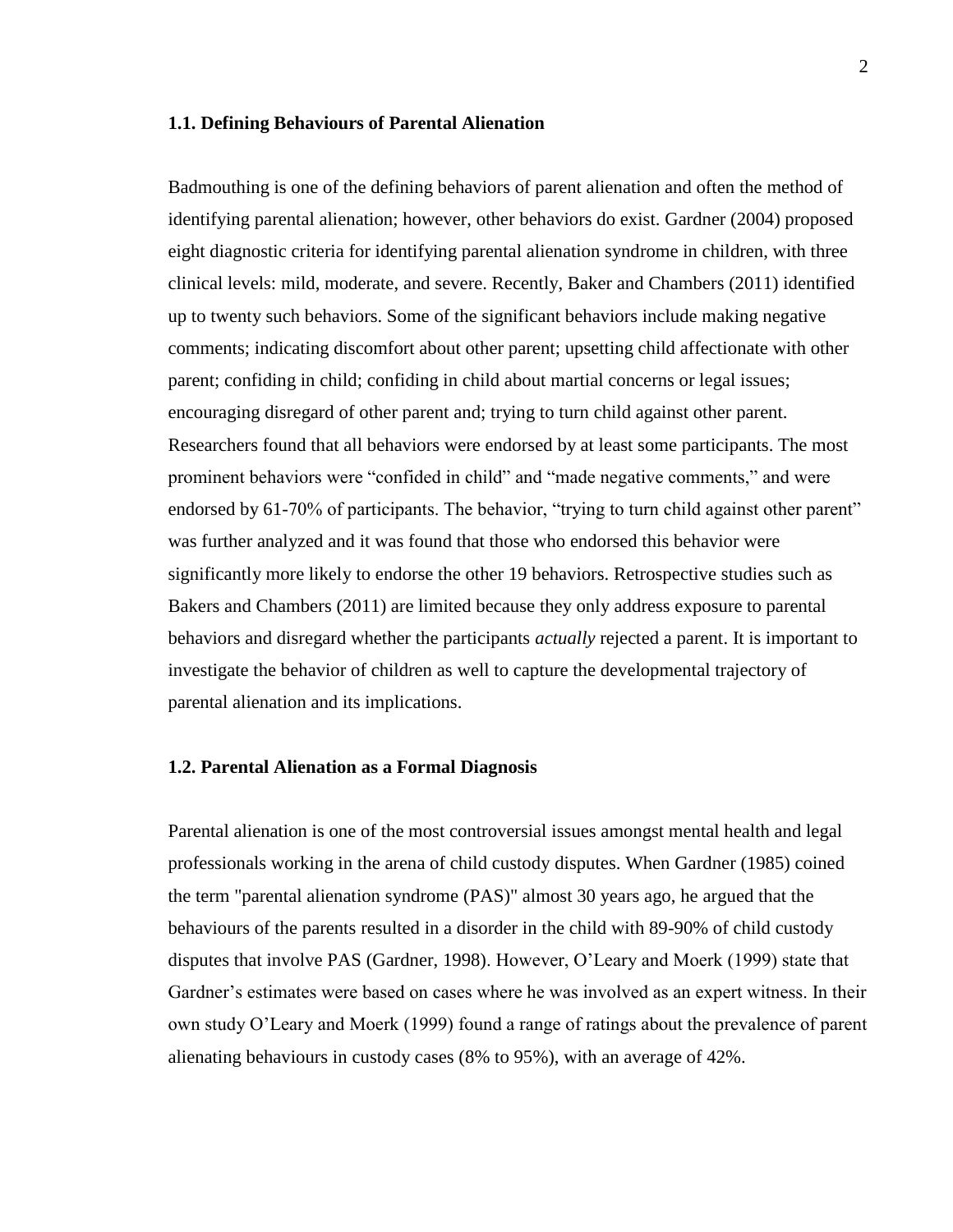A more extreme alienation syndrome, the Malicious Mother Syndrome (MMS), has also been proposed. Turkat (1999) described MMS as one that involves more extreme alienation than those described in PAS. It is characterized by three features: (1) attempts of the mother to unjustifiably punish her divorcing husband, (2) interfering with the father's visitation and access to the child, and (3) engaging in a variety of malicious acts towards the husband, including lying and violation of the law. Example of MMS include: breaking and entering the partner's house, telling the child that the father is not their biological father, making attempts to kidnap the child and telling another person the father is physically abusive. There has been substantial debate amongst researcher and professionals in the field about the reliability and validity of such a syndrome. According to O'Leary and Moerk (1999), there are elements of PAS that present as symptoms characteristic of most divorce situations. Further, it is natural for a child to show some preference for one parent, not only in cases of separated family, but also in an intact family. For instance, in cases of a child being "daddy's girl" or "mama's boy." A child displaying a preference for one parent is not considered pathological. In addition, these authors state there is a continuum from attachment to alienation.

There has been a recent and failed effort to make parental alienation syndrome as a formal diagnosis for the upcoming *DSM-V*. Nonetheless, the debate about alienation, as well as proper assessment and intervention strategies persists (Bruch, 2002; Faller, 1998; O'Leary & Moerk, 1999; Peptin et al., 2012).

Since inception parental alienation has been popularized among mental health and legal professionals. Evidence supports negative implications for those children involved and some professionals assert the label of Parental Alienation Disorder (PAD), previously known as Parental Alienation Syndrome (PAS) to become a diagnosis in the Diagnostic and Statistical Manual of Mental Health (*DSM*) while others do not. For the purpose of this paper, when discussing parental alienation as a diagnosis I will use the PAS terminology.

Proponents for the diagnosis argue PAS is a valid concept, the diagnostic criteria for PAS are reliable, the label will allow for better study of the phenomenon, and allow clinicians to make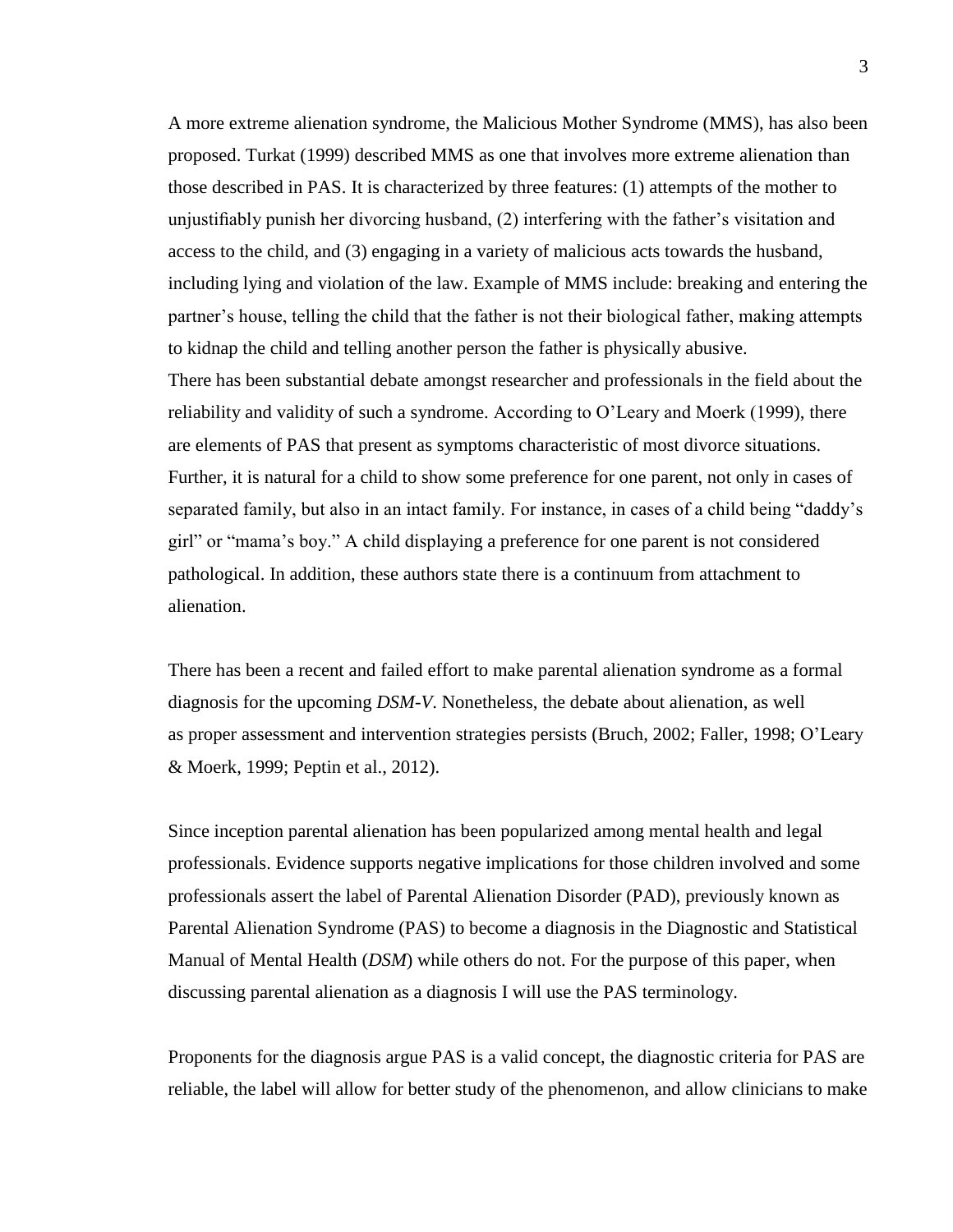better estimates for its occurrence among divorcing families (Bernet, Boch-Galhau, Baker & Morrison, 2010).

A valid concept is defined as a mental representation that provides meaning and to which there is a general agreement regarding the meaning and definition of the concept. Bernet et al. (2010) state parental alienation has been consistently identified during that 1980s and 1990s in many children. This includes Gardner's (1985; 1992; 1998) own work (20 articles and four books) when he worked as custody evaluator simultaneously collecting observational data. Other works include those of Leona Kopeski (social worker) during the 1970s and 1980s; Stanley Clawar (sociologist) and Brynne Rivlin in 1991, who published a study through the American Bar Association titled *Children Held Hostage* (see Bernet et al., 2010 for more examples). These groups of clinicians independently identified parental alienation. The prevalence of parental alienation among children and adolescents is estimated at 1% in the United States. Rates increase as level of conflict rise in custody disputes.

Since Gardner's book, *The Parental Alienation Syndrome: A Guide for Mental Health and*  Legal Professionals (Gardner, 1992) –researchers have applied the criteria which has allowed for identification of parental alienation in court cases. This has strengthened both external and ecological validity. Studies have showed good test-retest and inter-rater reliability for the PAS test instrument (Rueda, 2003, 2004; Morrison, 2006). In addition, PAS will allow for future research to be conducted in a more systematic and comprehensive manner once it is operationalized. Children who have PAS demonstrate a similar cluster of symptoms. This will allow clinicians to seamlessly identify and diagnose parental alienation in order to recommend subsequent treatment.

The available scientific evidence has influenced the acceptance of parental alienation among psychiatrists, psychologists, social workers, and family counselors who evaluate and treat children in high-conflict divorces. The diagnosis will help clarify that behaviors endorsed by children alienating a parent are significantly different than those who have other diagnostic labels (Bernet, 2010). The only theoretical perspective use by proponents of PAS is attachment theory; an emotional bond between a child and their caregiver (Bowlby, 1969 as cited in Garber, 2004). A healthy attachment is crucial to human development and alienation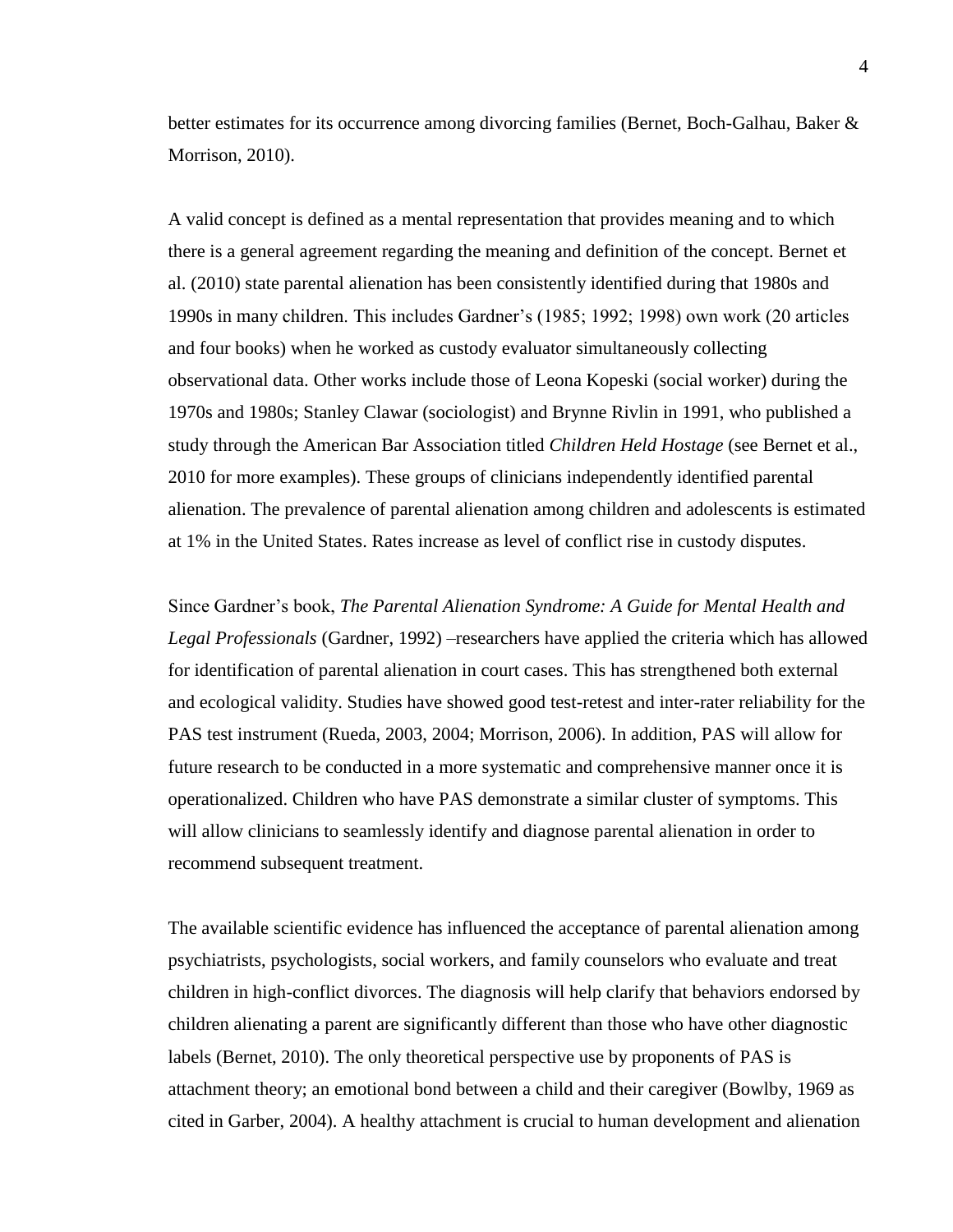severely compromises the child from having a normal and healthy attachment from the parent(s). The goal of formalizing a diagnosis will assist evaluators to determine the best interests of the child and avoid negative consequences; outcomes range from minor distress to major psychopathology and from childhood to adulthood (Lowenstein, 2007).

In contrast, some researchers are reluctant to formalize a diagnosis and argue several reasons against it. First, empirical data and peer reviewed studies are not sufficient to support the idea of adding a new child disorder (Shapiro & Walker, 2010). Literature on the concept of PAS fails to meet expectations of strong evidence and rather rely on authority, anecdotal information and circular logic to affirm arguments (Peptin et al., 2012). For instance, the definition of parental alienation is when one child allies him/herself strongly with one parent and rejects a relationship with another without legitimate justification (Bernet, 2010). However there is no explanation of what measures are to be used to determine what constitutes "legitimate justification" or "irrational" feelings towards a parent. Proponents of PAS provide shallow explanations and lack operationalization and definition of concepts that are not objective and verifiable.

Second, PAS is likely to replace child abuse and domestic violence as a commonly believed etiology of a child's mental health problem. Courts are already seeing allegations of alienation as a dangerous tactic in child custody cases to encourage a change in parenting arrangement to parents who have been accused of abusive behavior. That is, parents are accusing the other of alienation rather than child abuse or domestic violence to explain the child's behavior of maltreatment towards them (Jaffe, Lemon & Poisson, 2003; Meier, 2009; 2010; Pepiton et al., 2012). Furthermore, it is difficult to tell the difference between alienation and real estrangement (Kelly  $\&$  Johnston, 2001). A change in a child's relationship with one parent may be merely a natural reaction to the parents separating. There are risks of mis-diagnosing children when the action of rejecting a parent may simply be a reactive consequence of the parent's separating. Since, "legitimate justification" and "irrational" thoughts have not been operationalized, it is impossible for clinicians to conclude if a child is suffering from PAS, anxiety, or post-traumatic stress disorder for instance (Walker & Shapiro, 2010; Peption et al., 2012).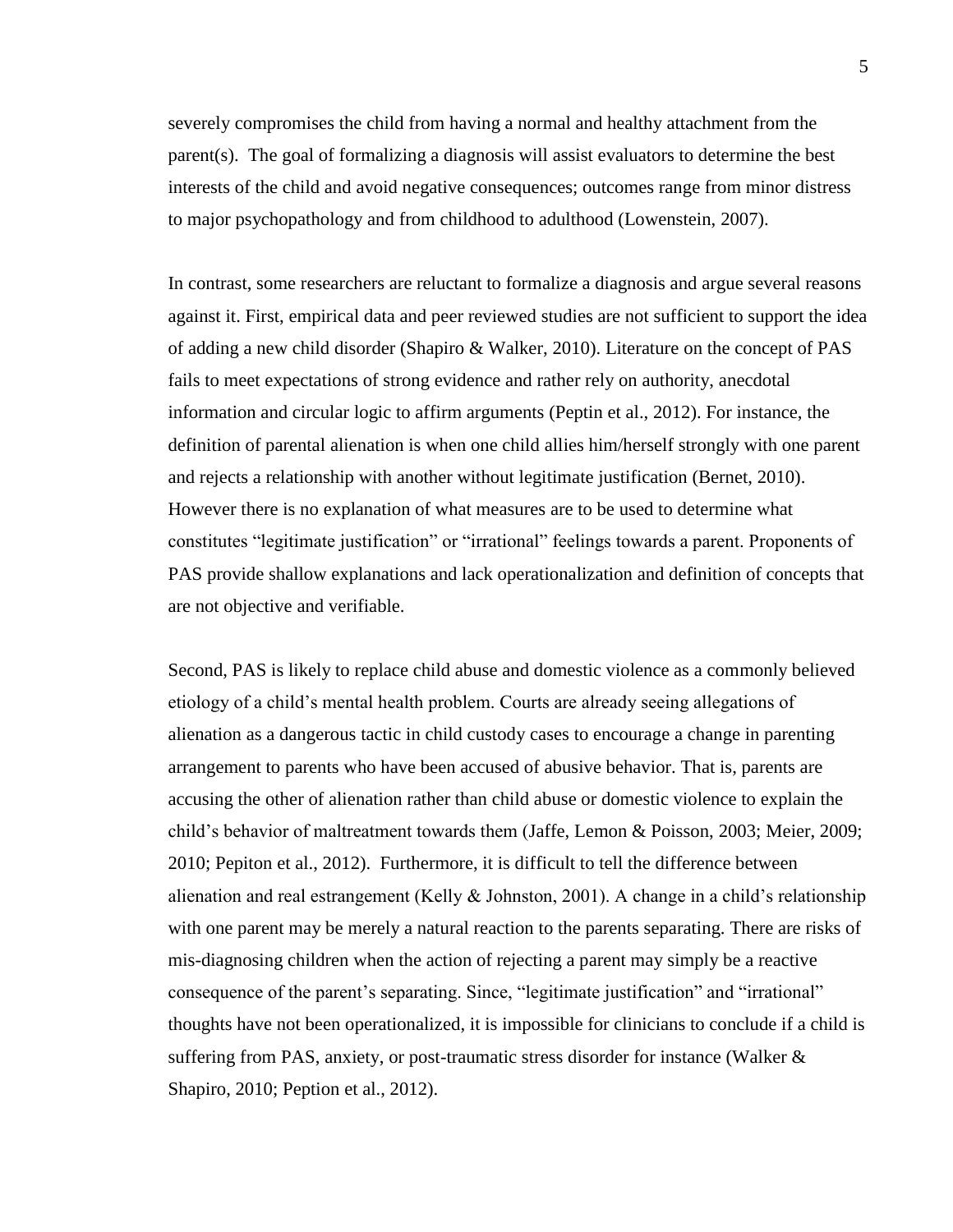Third, there is a lack of sufficient empirical data for courts to use PAS as a reason to force reunification of children with an alienated parent. One can only hope this custody change will facilitate a healthy growing environment for the parental relationship. Even if a child is diagnosed, there are no empirically validated interventions that can be implemented.

Although PAS will not be considered in the upcoming DSM-V, it may be propositioned again. Parental alienation is still a problem with or without a diagnosis. Therefore, the importance of researching parental alienation is further exemplified. An area of parental alienation that requires considerable attention is strategies for intervention.

# **1.3 The Impact of Parental Alienation on Children**

Parental alienation is a contentious subject in literature because children who reject a parent following divorce is one of the greatest challenges for families and professionals (e.g., judges, lawyers, and clinicians) who serve them (Bala, Hunt & McCarney, 2010; Bakers  $\&$ Chambers, 2011).

The impact of divorce has been widely studied and there is a general consensus that negative outcomes for children are not due to the divorce per se, but the exposure and involvement in parental conflict that is harmful for children (Bing, Nelson, & Wesolowski, 2009; Bala et al., 2010). A reason that parental conflict is harmful for the children involved is due to the intensity of negative emotions in the presence of children by their caregivers. The children can also wrongly blame themselves for the parents' conflict (Davies, Sturge-Apple, Cicchetti & Cummings, 2008).The perspective the children come to understand, is that the parents would have stayed together if they were not fighting about them. Another reason that parental conflict is harmful is the explicit and implicit expectation that the child will agree with one parent at the expense of another. Ideally, a parent would like to have their child view him/her as "always right" and the other parent as flawed. This can lead the child to side with the alienating parent in order to cope with being torn between two parents. That is, the child will side with one parent in order to resolve conflict (Baker & Chambers, 2011).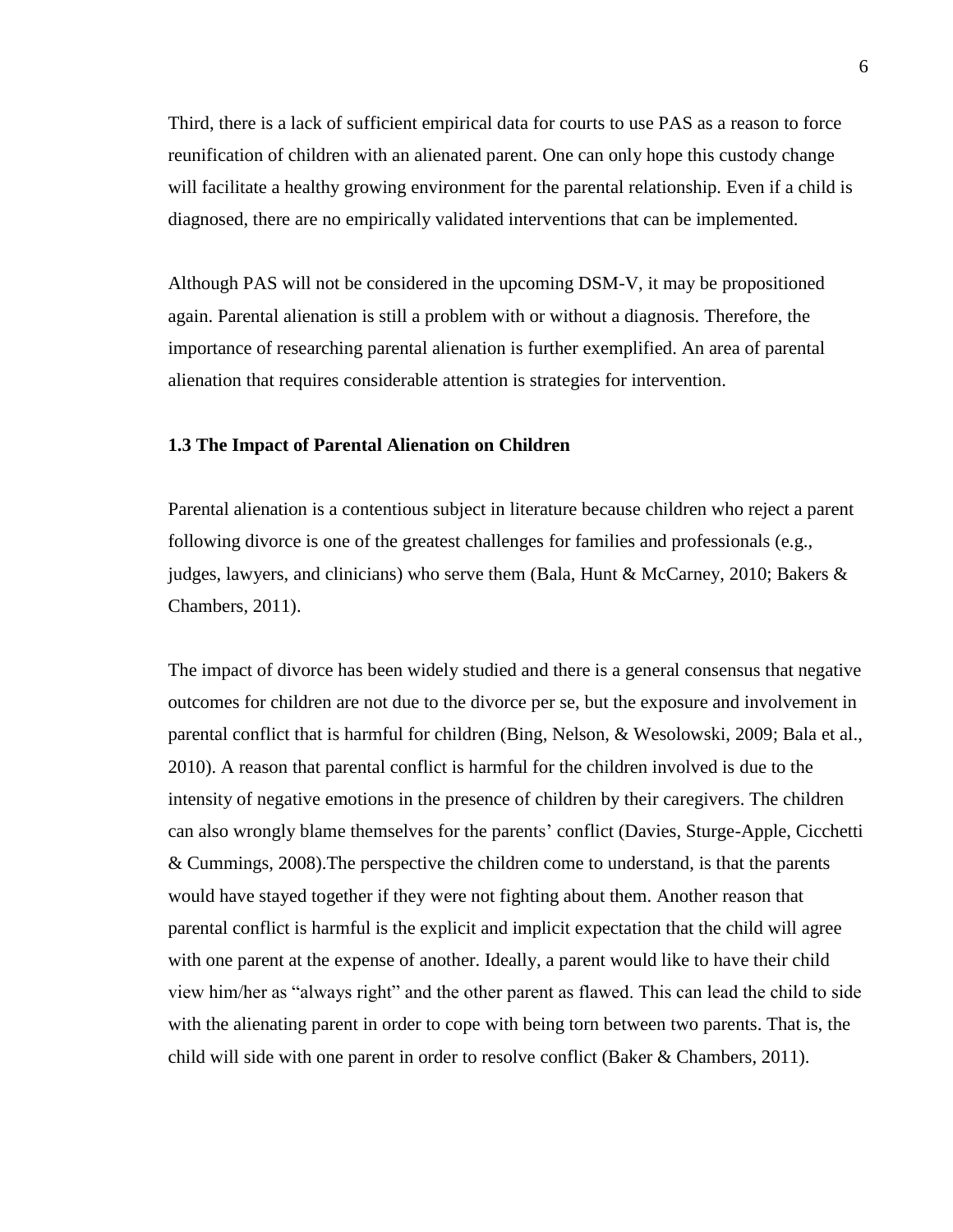Lavadera, Ferracuti and Togliatti (2012) are amongst the first to explore parental alienation syndrome in Italian cases. The researchers compared twelve court cases where Parental Alienation Syndrome (PAS) was diagnosed using Gardner's (2004) criteria to twelve cases where PAS was not diagnosed. A content analysis revealed that no gender differences exist for the alienated parent; most of the alienating (favored) parents lived with the child since the divorce; and 50% of the cases mother had custody of the child, in 35% of cases father had custody and 15% of cases a third party had custody (i.e. grandparents or Social Services). The findings have implications for the types of characteristics that are displayed by children who reject a parent. Results revealed no gender differences and both groups had psychological and emotional maladjustment. In the PAS group, participants tended to be *only*  children; attended psychotherapy; belittled both their mother and father; tended to have a distorted family reality and less respect for authority; displayed psychological characteristics such as identity problems and difficulty in relationships. The results of this study are applicable to the divorce population of Italy and are prone to the limitations of exploratory studies. Nonetheless, the study provides valuable information in developing future research. These factors are important to consider when implementing intervention and determining why some types of intervention (i.e., family therapy, reunification therapy) may not work for specific populations. For example, a child who is generally disobedient and belittles both parents may not benefit from being sent to workshop such as Family Bridges (Warshak, 2010), but other forms of therapy may be better suited. In fact, coercing a child to attend such a workshop may be detrimental. For instance, Warshak (2010) reported one boy retaliated by physically harming his alienated mother.

# **1.4 Parental Alienation as a Defense Mechanism for Domestic Violence and/or Child Abuse or Neglect**

The use of parental alienation as a scheme to detract from allegations of domestic violence has started to become problematic in custody cases. Abusive parents claim to be victims of parental alienation when their child(ren) have rejected them. That is, parental alienation is being used as a means to conceal a child's legitimate (i.e., abuse or fear) reasons for rejection of that parent (Jaffe, Lemon, & Poisson, 2003).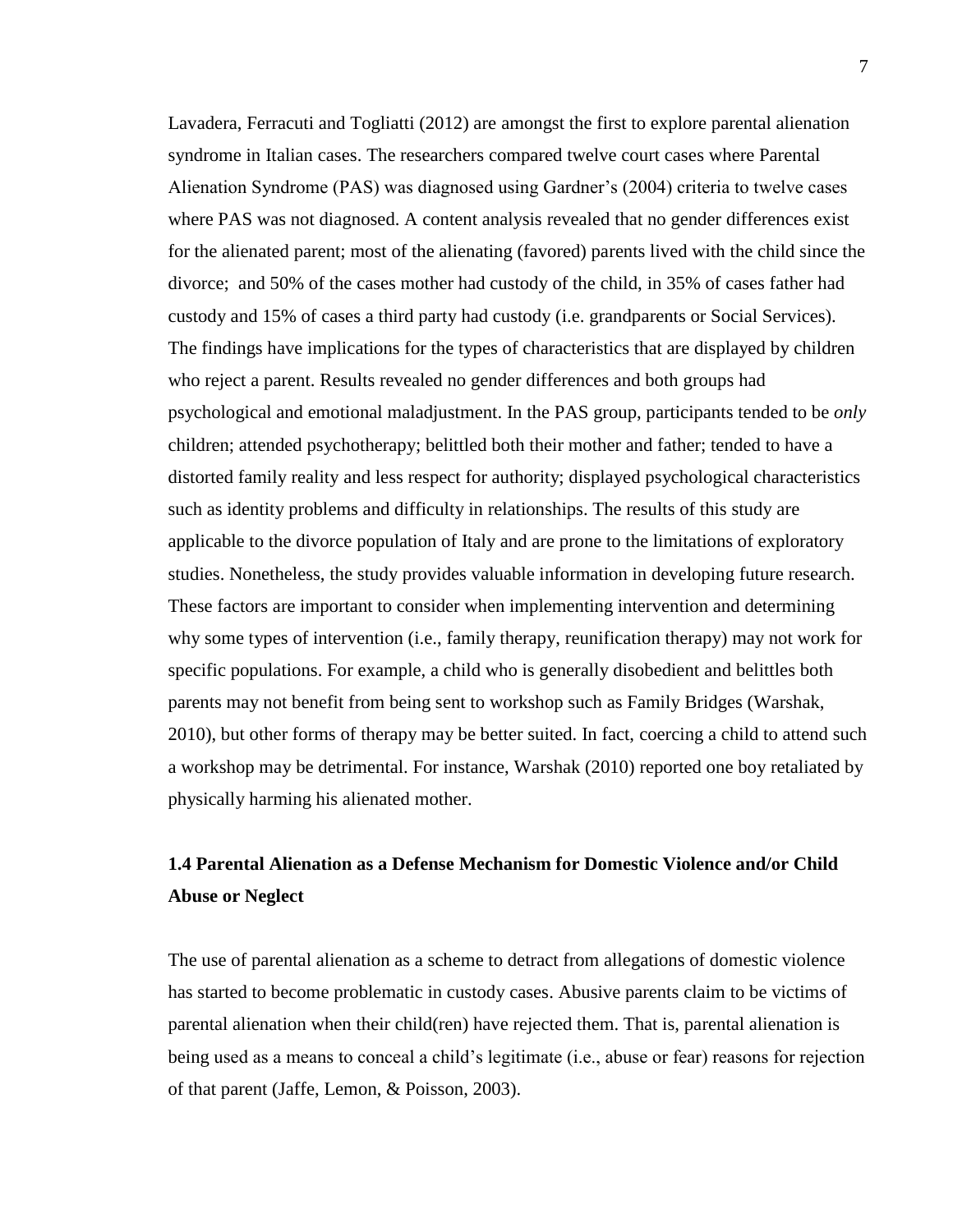There has been a recent increase in allegations of parental alienation as an alternative where domestic violence or abuse has been alleged against fathers (Brown, 2008). Parental alienation is being used as a defense tactic by lawyers for fathers who have been accused of domestic violence or sexually abusing their children (Hoult, 2006). Instead of mothers legitimately trying to protect their children from exposure to violent and abusive fathers, the resistance that children are externalizing is viewed as a result of mothers intentionally trying to sway their child(ren) to alienate their fathers. That is, children who have witnessed abuse against their mothers may fear seeing the father post-separation (Jaffe et al., 2003). All negative statements then made by the child obscure domestic violence and sexual abuse (Brown, 2008).

As a legal response, abiding by the PAS paradigm, some custody evaluators place the child in the care of the abusive parent or increase access time. This further re-traumatizes battered women by forcing them to work with their abuser for the sake of the children. A reported 37% of custody cases have granted custody to abusers in a study of the New York family court system (Bowen, 2008).

# **1.5 Legal Responses to Parental Alienation**

When the court substantiates a claim of parental alienation against a parent, one of the following four options are mandated by judges: (1) award or maintain custody with the favored (alienating) parent with court-ordered psychotherapy and in some cases case management; (2) award or maintain custody with the rejected parent, in some cases with court-ordered, or parent-initiated therapy; (3) place children away from the daily care of either parent; or (4) accept the child's refusal of contact with the rejected parent (Warshak, 2010). Such options do not necessarily benefit the children who are forced to drastically change their living arrangements, hindering them from a nurturing relationship with both parents. In order to prevent such outcomes there is a need to focus on prevention, and early identification and parental alienation intervention that is feasible for the modern day family going through separation and divorce.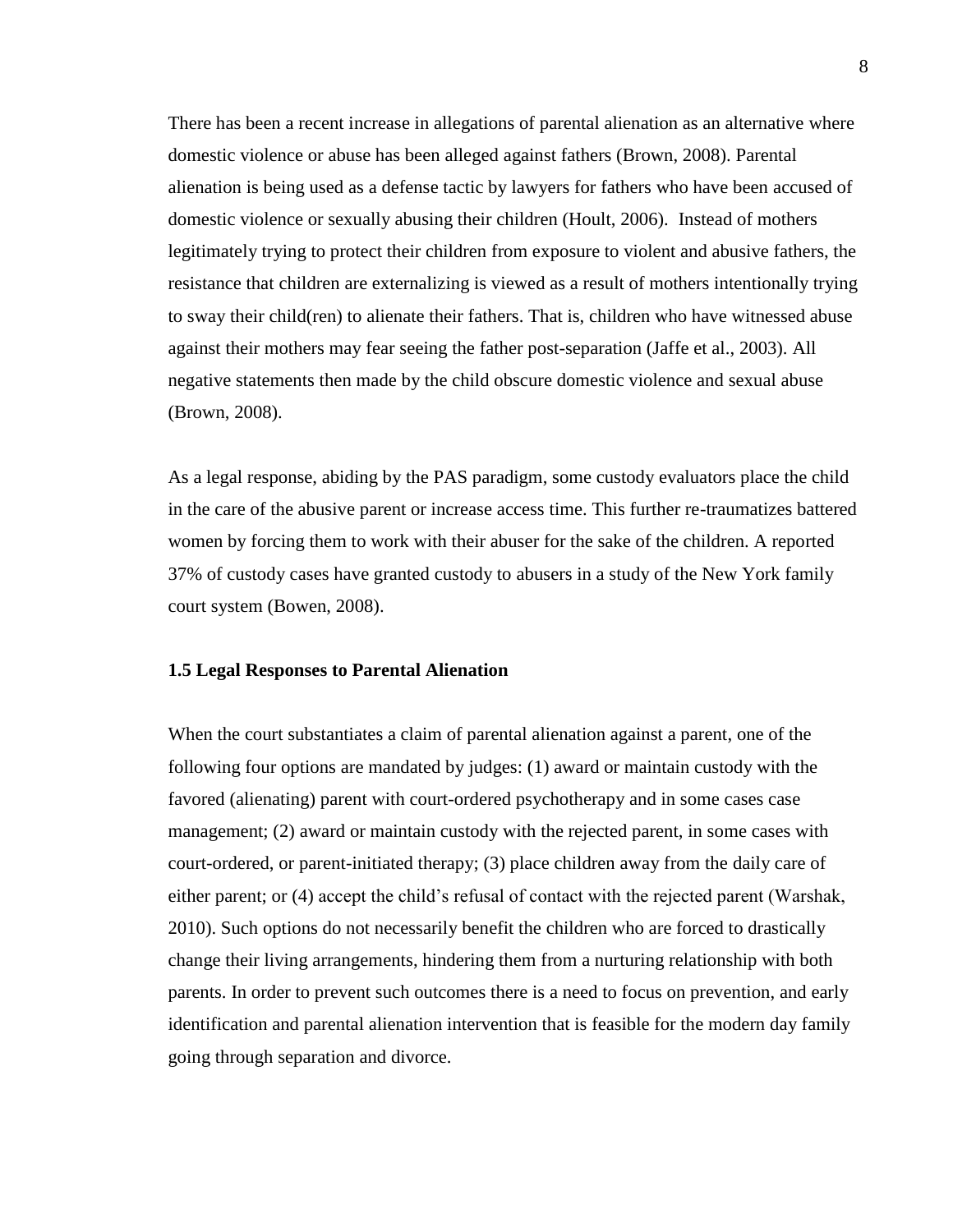The benefits of early intervention are: (1) to provide the child with a meaningful relationship with each parent; (2) to identify if the parent is able to meet the child's physical, emotional and psychological needs; and (3) identify cases of mental illness or personality problems as cause of parental alienation (Jaffe, Ashbourne & Mamo, 2010). It is also essential to prioritize the child's best interests in deciding which approach to use. The court must weigh the long-term benefits against risks. Risks to the parent-child relationship include psychological trauma and/or prevalence of child's destructive behavior (Warshak, 2010). Jaffe et al. (2010) advise of four priority principles that must be considered when contemplating a mode of intervention:

**Priority 1.** Protect children from ongoing parental conflict and litigation.

**Priority 2.** Protect the stability and security of the child's relationship with the primary parent and respect the right of the primary parent to direct his or her own life.

**Priority 3.** Respect the rights of the children to have a meaningful relationship with each parent.

**Priority 4.** Promote the benefits to children of having a positive relationship with a coparenting team.

When making a custody and access order, subsection 16(8) of the *Divorce Act*, R.S.C. (1985, c.3 ( $2<sup>nd</sup>$  Supp.), provides that the court shall take into consideration only the best interests of the child of the marriage as determined by the condition, means, needs, and other circumstances of the child. The best interests of the child(ren) (see Appendix A: Best Interests of Child for definition and case law) are most vital and the priorities outlined above need to be addressed in final court decisions. Many of these guidelines are already considered by judges. However, more needs to be done with regards to therapeutic intervention. Psychotherapy can assist to amend the effects of separation for both parents and children, especially those in high-conflict.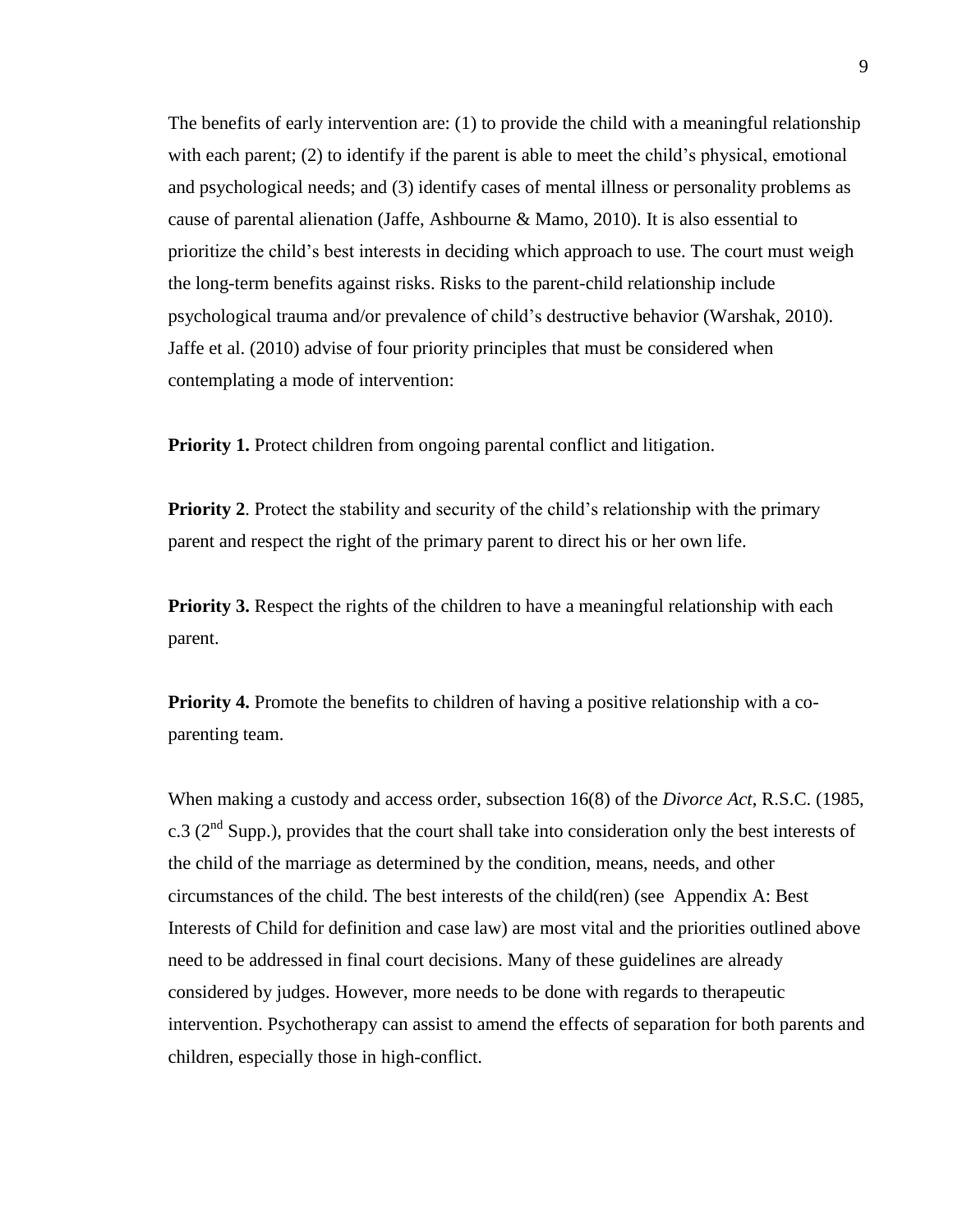#### **1.6 Therapeutic Intervention For Parental Alienation**

Several approaches have been suggested to address parental alienation, including no intervention, parent education, voluntary individual and family therapy, assessment, court monitoring and reviews, court mandated interventions, and extreme and intensive intervention (see Jaffe et al., 2010 for discussion). Although there has been research in regards to general interventions in the literature, there has been a recent interest in psychoeducation. These interventions revolve around a workshop or camp where children who have severely alienated a parent are taught to adjust and be willing to make amends with the alienated parent. I will discuss two main camps that have been notable in North America, Family Bridges: A Workshop for Troubled and Alienated Parent-Child Relationships™ and Overcoming Barriers.

Richard Warshak (2010) developed The Family Bridges Workshop program for children who have alienated/rejected a parent. This program was originally designed for the use of intervention for abducted children. The purpose was to provide relief from the stressful transition of living with their parents, for whom they had no contact for long period of time. The workshop is held for a period of four days in which the child experiences four modules with the rejected parent. Warshak (2010) concludes that Family Bridges Workshop is an effective program as 78% of the cases showed decreased or diminished parental alienation as reported by the estranged parent. Reports were recorded post-workshop for those parents that kept in touch with the program instructors by sending updates. Local mental health professionals supplemented the parent's feedback. A discussion of the program follows.

In order to participate in the workshop, enrollment perquisites do exist, as the program is not suitable for all children who reject a parent. The program can reject referrals for children where the rejected parent or court prematurely seeks the workshop without sufficient efforts with other interventions, the child is not at risk of severe degrees of estrangement or does not meet other selection criteria, such as the child is realistically estranged from the rejected parent. Warshak (2010) in his evaluation of his program fails to provide information about how he assesses the severity of the estrangement of the rejected parent. This creates a threat of internal validity (i.e. selection and experimenter bias) because he does not report his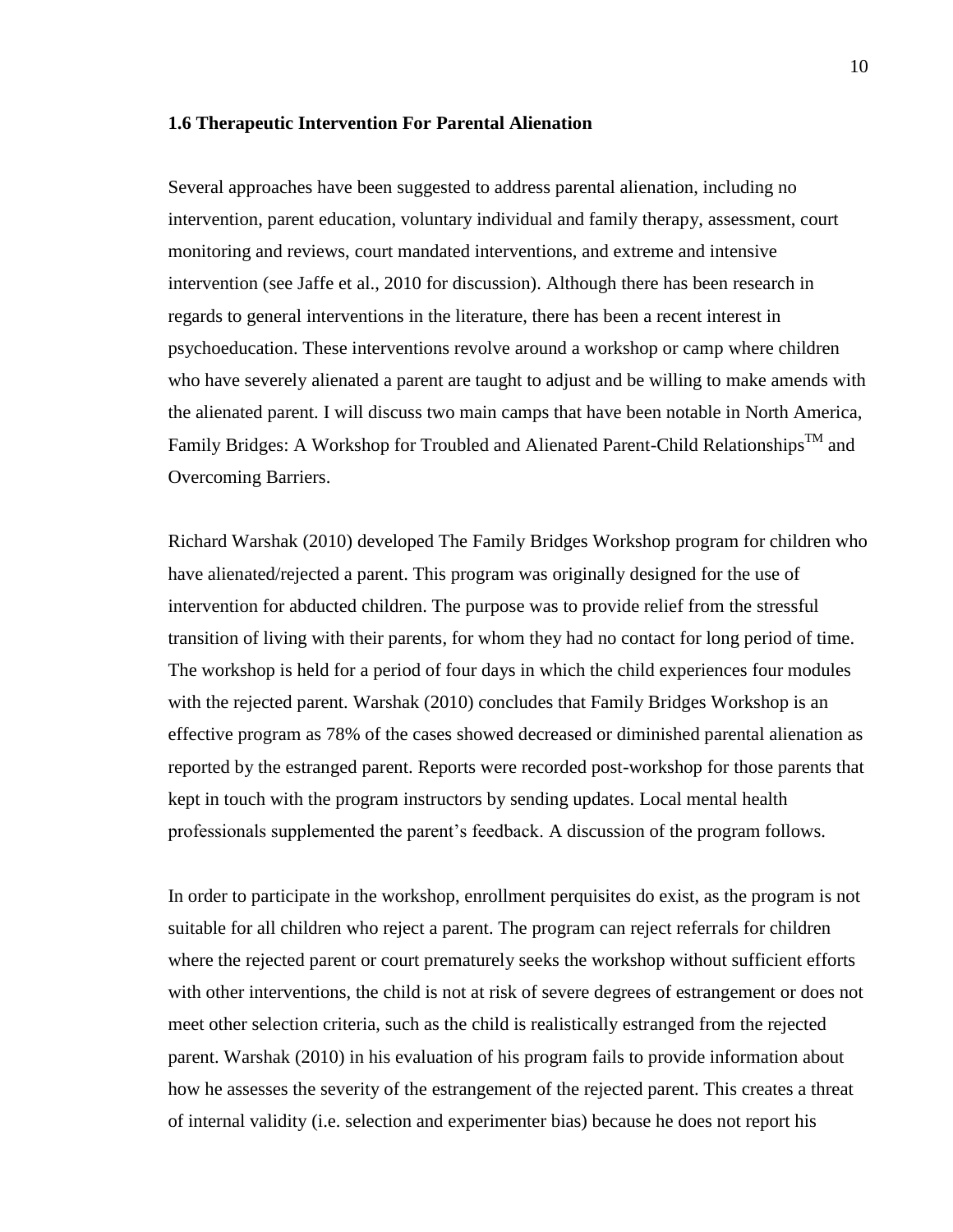criteria for who was included in the program and only extreme cases of parental alienation are included. In using extreme cases, there is a likelihood of significant results. Especially without a comparison group, improvements are highly likely. To further support this notion Warshak (2010) examined only 18 children who had rejected a parent, a very small sample size. In comparison, 499 alienation court cases were found in years 2010-2012 from a Westlaw database search in Canada.

A detailed examination of the families revealed eight children had no contact with the rejected parent for a significant length of time  $(M = 24 \text{ months})$ , and 15 had limited or sporadic contact infused with hostility. Two years is a long time without contact. The process of the rejected parent and child meeting in a safe environment, where they participate in activities together may naturally facilitate less hate or rejection of the parent on its own. The process of spending time together may be equivalent to providing no intervention at all. The discussions of the techniques used in the workshop are consistently noted as methods that have been empirically validated such as metacognitive monitoring of thinking process to assist in critical thinking. The concepts described by Warshak (2010) are similar to those presented to a first year Psychology class. This provides support for the program in that it was devised from concrete methods of learning; however, considering the ages of some of the children, the curriculum may be difficult to comprehend. In fact, some parents may not even have the educational background to understand the information being presented – this can limit the effectiveness of the program. Additionally, the use of this program with different ethnic minorities is not addressed. Given, that North America has a diverse population it is important to address the implementation of this workshop with such families. In summary, Warshak (2010) does provide a starting point to address extreme cases of parental alienation; however, the lack of comparison groups and rigor in his qualitative study does not allow for generalization of the results.

Overcoming Barriers Family Camp (Sullivan, Ward & Deutsch, 2010) is another innovative intervention that was developed by attorneys, a judge, court personnel, mental health professionals and family camps staff to address the failure of other parental alienation interventions. Specifically, the program addresses the needs of families where one or more children are resisting contact with the rejected parent. In contrast to the Family Bridges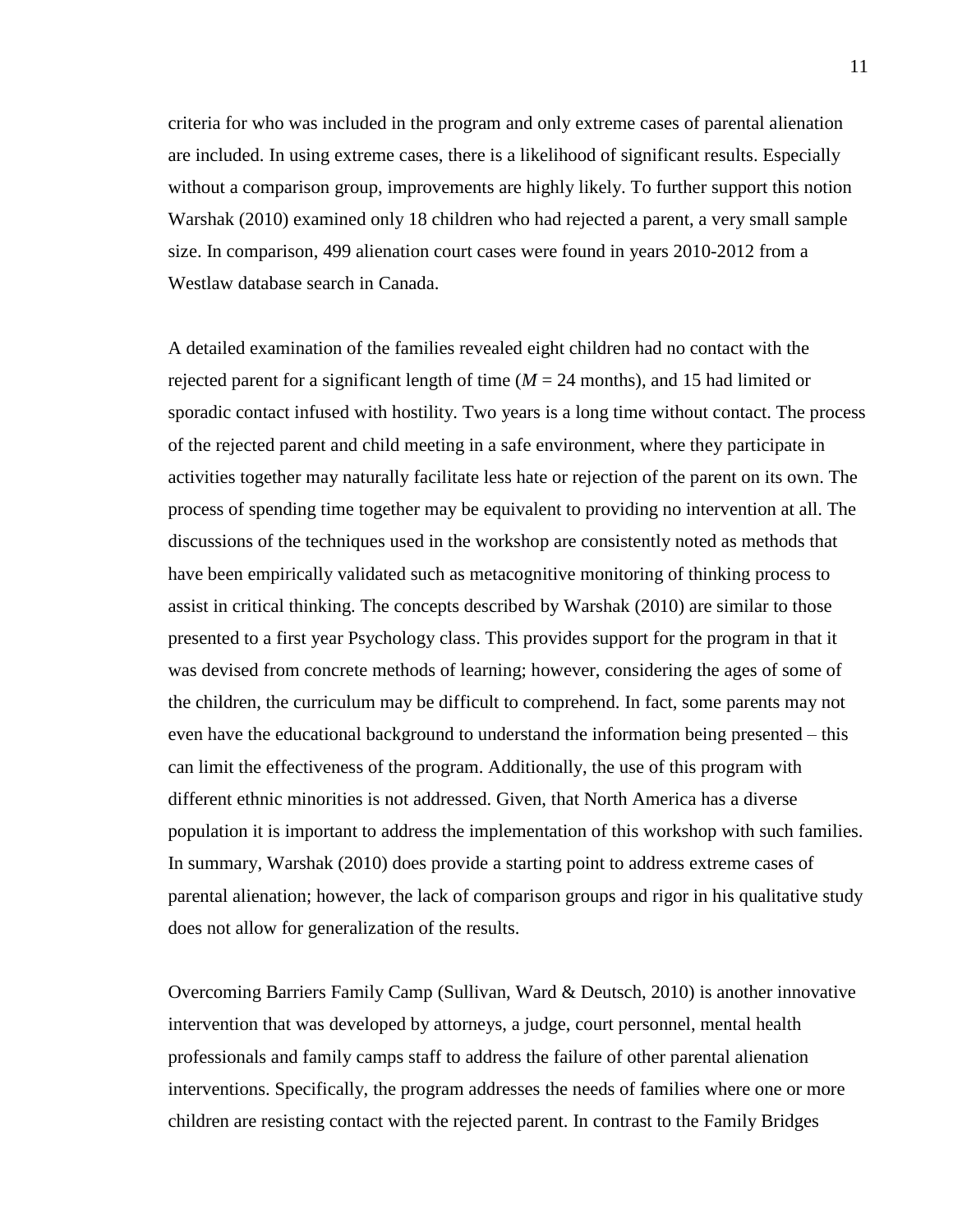Workshop, the Overcoming Barriers Family Camp involves all members of the family in a five day workshop. The program includes: providing an intensive psycho-education in a safe, structured and supportive experiential-based camp milieu; intensive co-parenting work; and parent-child interventions (Sullivan et al., 2010). Researchers first piloted this program in 2008 with 5 families. Based on feedback, in 2009, 10 families participated and modifications were made to better serve these participants. Results of the exit evaluations indicate, 5 out of 11 adult participants rate the camp experience 5 out of 5 (1 = very poor;  $5 = \text{very good}$ ) and 6 rated it 4 in 2008. In 2009, 9 out of 10 adult participants rated the camp experience 5, and 1 rate it 4. Overall, most ratings were positive in terms of the morning activities, camp activities and interactions with psychologists in both years. Facilitators also collected comments and feedback from children to help improve subsequent camps. The biggest limitation of this study is that Sullivan et al. (2010) only discuss the results of their pilot data in 2008 after the conclusion of the camp. This is a concern as the results of their 2009 would have been helpful in examining the effectiveness of the program. The effectiveness of the camps showed mixed results. Of the six families one did not return messages; in a second family one is enjoying joint access to the children; in a third family, the father has visiting privileges on alternative weekends; a fourth family, the mother is still estranged and; the fifth family is still involved in litigation, and the child is still resisting the rejected father. The sixth family is having mixed results with the custodial mother seeing children in family therapy and weekly for dinner, but the children are still resisting her. Both Family Bridges and Overcoming Barriers camps have drawbacks as interventions for children who reject a parent.

The limitations of workshops include the practicality of attending. It has been noted that one workshop can cost from \$7,500 to \$20,000 (Warshak, 2010; Sullivan et al., 2010). This does not include additional travel costs. Since workshops and camps are newly developed programs, location availability is very limited, one must travel to where the instructors reside. The primary shortcoming of these camps is that the long term effects have not been measured to determine whether treatment worked. For instance, Jaffe et al., (2010) noted in one case, a teenager after returning from an intervention program, ran away from home and was admitted to a mental institution (*J.K.L. v. N.C.S.*, [2008] O.J. No. 2115, para. 193 (ON. S.C. 2008)). There is also the issue of facilitators not using a control and comparison group. It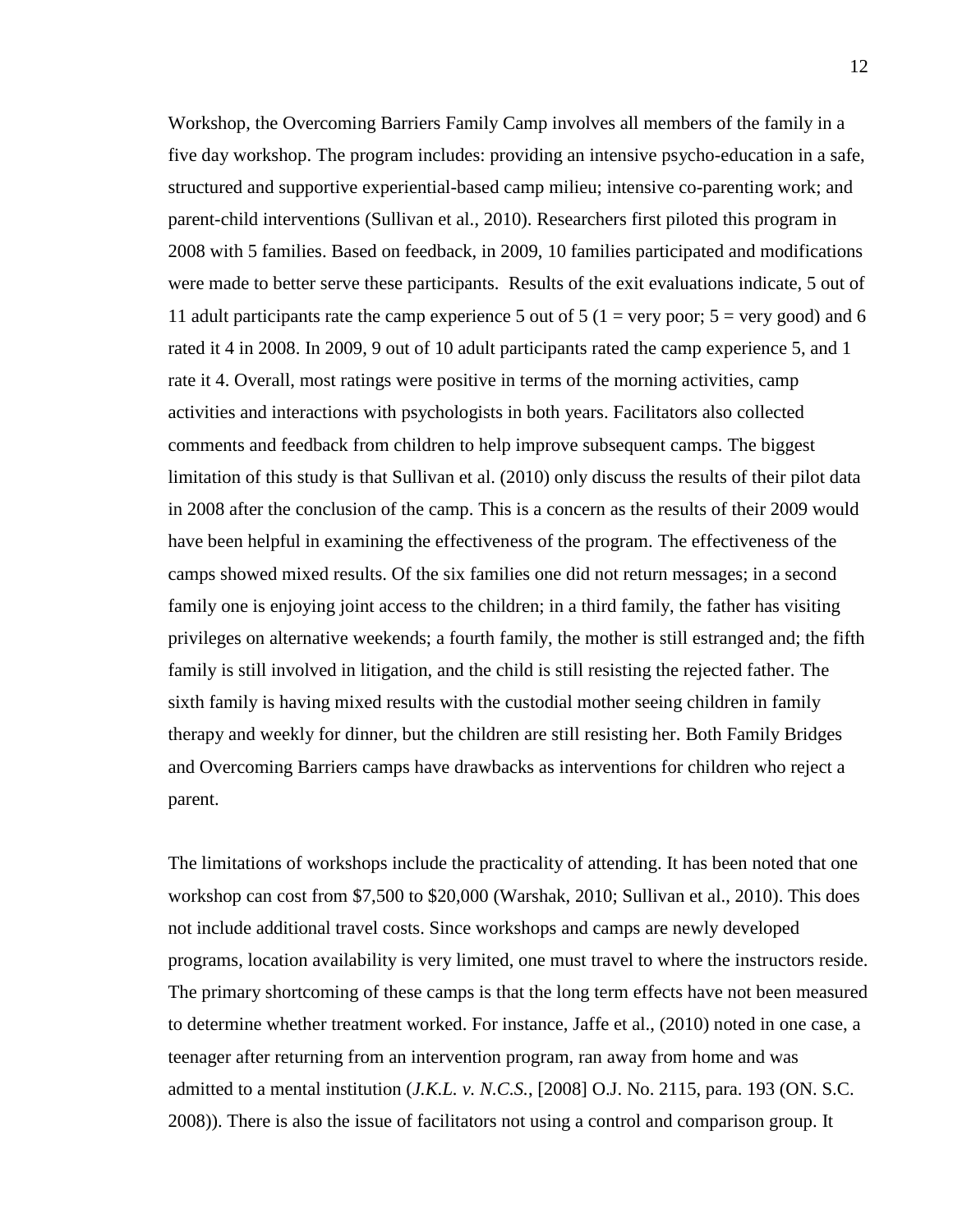may be possible that the accumulation of the different interventions (i.e. treatment effects) led to the positive outcomes of these workshops, since they are the final intervention being used. Therefore, the workshop may not be the direct cause of decreasing the level of parental alienation in children. It is important to recognize that legal ramifications (e.g. custody change) are often partnered with clinical interventions (e.g. counselling) to ameliorate the effects of parental alienation.

#### **1.7 Experts in the Court Room**

A judge has the option to order an independent mental health professional to complete an assessment of the parties and submit a report to the court regarding custody or access issues. This type of custody and access assessment is made with the consent of all parties or can be ordered by courts where either or both parties object. Further, lawyers may also agree to an assessment without the judge's order. The purpose of a custody and access assessment, according to APA guidelines is "to investigate a substantial array of conditions, statuses, and capacities. When conducting child custody evaluations, psychologists are expected to focus on the factors that pertain specifically to the psychological best interests of the child" (p. 864, APA, 2010).

Involvement of a mental health professional and an expert in the judicial process is helpful. An expert is often used pre-trial or during trial as a consultant. A lawyer or judge may call upon an expert in order to develop or provide knowledge about an unfamiliar topic that further helps to frame complaints or understand relevant issues. Experts play a pivotal role in the development in final judgments. In fact, 95% of tort cases are resolved without a trial (Slovenko, 1990). This is true of family cases also.

Expertise in legal responses to child maltreatment plays a much more vital role. Experts are able to help draw inferences from the existing body of scientific literature. These inferences then help to assess the strength and weaknesses of available evidence, and the expert's opinion which may lead to either dismissal or support for allegations (Levesque, 2008). Undoubtedly, experts influence legal responses.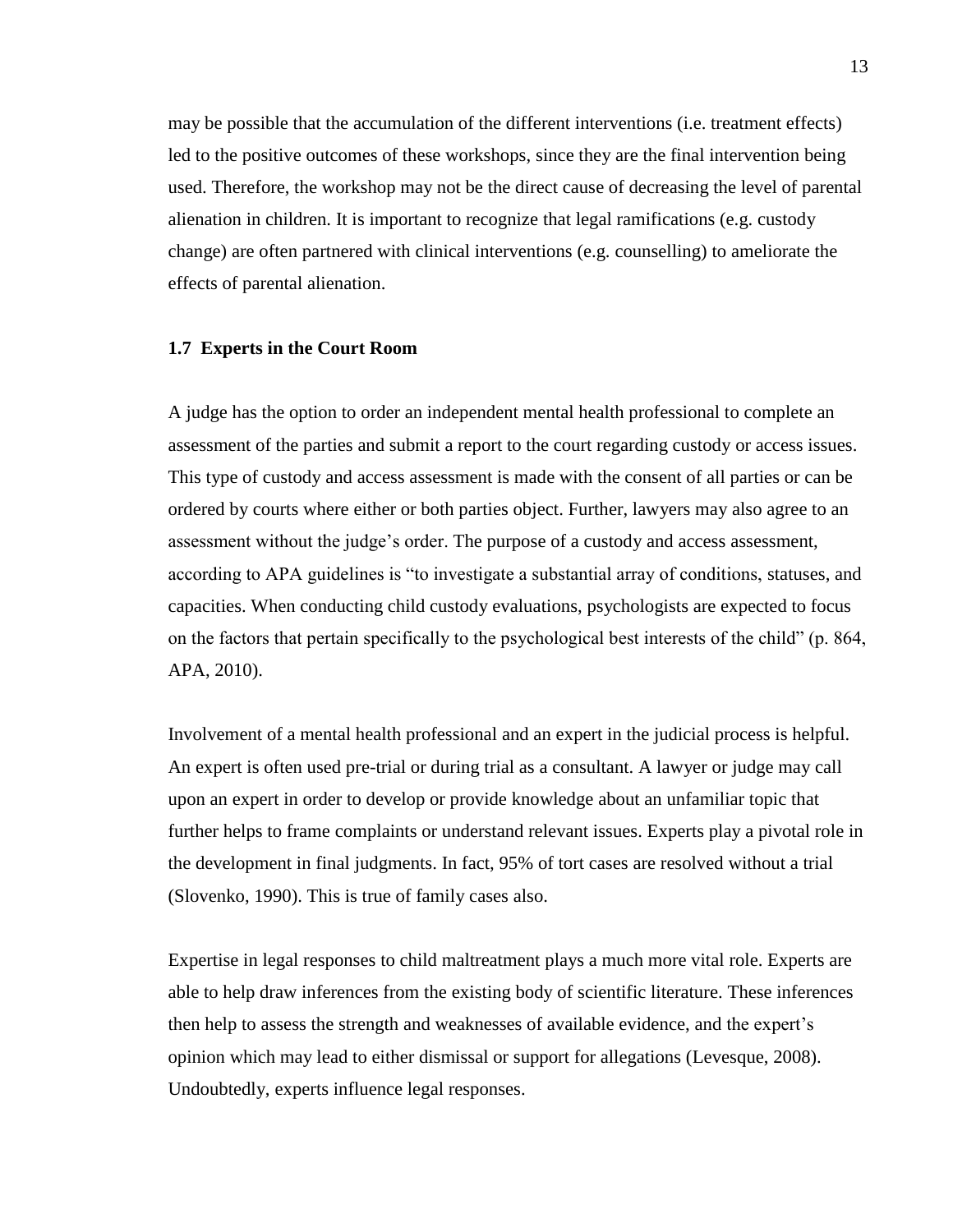### **1.8 Parental Alienation in Canadian Courts**

Parental alienation has been widely recognized among researchers, mental health professional and the courts. In fact, there has been a significant increase in the number of cases involving allegations of parental alienation. Bala et al., (2010) examined Canadian court cases from 1989-2008 and highlighted deterrents to decreasing parental alienation behaviors such as court-ordered therapeutic intervention, change in custody (i.e. suspension of access; joint custody), supervision of access, enforcing one parent to pay a portion of the other parent's legal fees, contempt of court (i.e. imprisonment of alienating parent; paying a fine) and police enforcement. The researchers do a good job of describing the complex problems that arise in cases of parental alienation. Generally, they found that in cases where alienation is present, a common judicial response was to change custody arrangements for children. Bala et al.'s (2010) discuss methods of intervening in cases of parental alienation; they fail to acknowledge interventions that a parent or children may have participated in before a matter was taken to court. They also failed to mention factors (i.e., alienation behaviours) that may help identify signs of alienation earlier in the custody process.

Exploration of early intervention is absent in studies of parental alienation. Although researchers (Bala et al., 2010; Jaffe et al., 2010) have suggested methods to identify alienation during its early stages, the use of custody and access evaluations by mental health professional are important to consider in alienation court cases**.** In addition, the level of parental conflict, therapy involvement prior to the commencement of trial, the mental health of parent and child(ren), and type and level of alienating behaviours can be useful in early identification of alienation before it deteriorates and resolutions become limited. Best practice circumstances will decrease the likelihood of copious court involvement and costs to all parties involved.

Although incident rates of alienation from 1989-2008 have significantly increased, it is important to understand recent cases as applicable to the current Canadian population (Bala et al., 2010). It is also important to examine factors (i.e., legal responses) that have not been included in previous research. The present study will build on the existing literature on parental alienation by addressing specific research questions.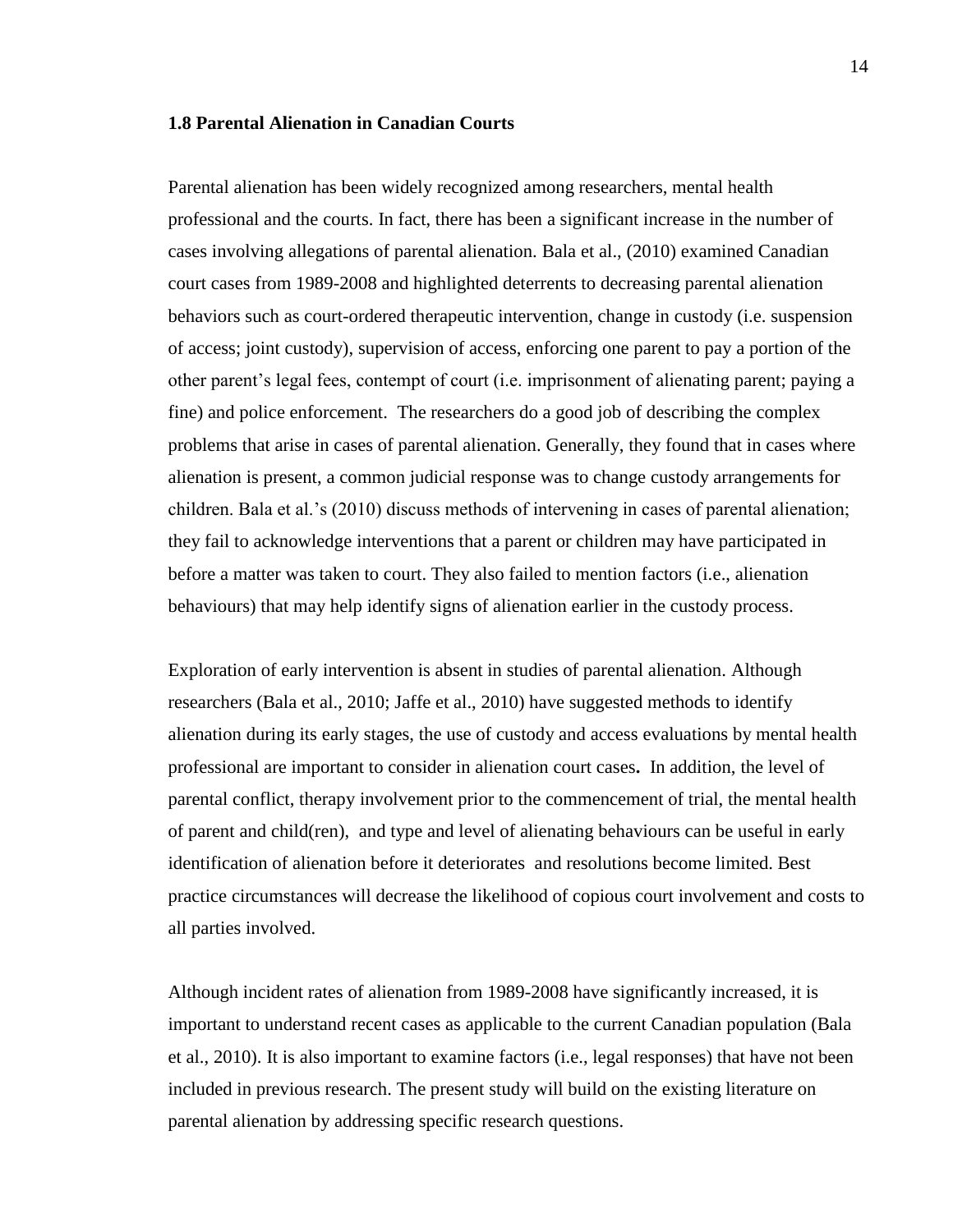#### **Part I Research Question**

What are the current trends in legal proceedings in custody cases where parental alienation has been raised as an issue, compared to previous years? What are the judicial, legal, parent, and child factors that differentiate between cases where a judge makes a finding of alienation and cases where it is only alleged?

#### **Hypotheses Part I**

There will be an increase in the number of court cases where parental alienation is raised as an allegation from 2010-2012, as opposed to previous years**.** 

### **Part II Research Question**

What are the current trends in custody court cases when alienation is substantiated by a judge? What are the current trends in custody court cases when alienation is *not* substantiated by a court judge? What is the level of involvement of mental health experts in custody cases involving allegations of alienation? How often are custody evaluations being utilized in cases? Are judges working together with mental health experts to identify alienating behaviours?

# **Hypotheses Part II**

When there is a finding of alienation, the alienating parent is less likely to be the primary caregiver compared to cases where there is no finding of alienation.

An alienating parent will be more likely to have a mental health concern (i.e., psychological issues, trait or disorder) than the alienated parent when there is a finding of parental alienation compared to when there is no finding of alienation.

When there is no finding of alienation, the rejected parent will be more likely to have a charge of either domestic violence and/or child abuse or neglect.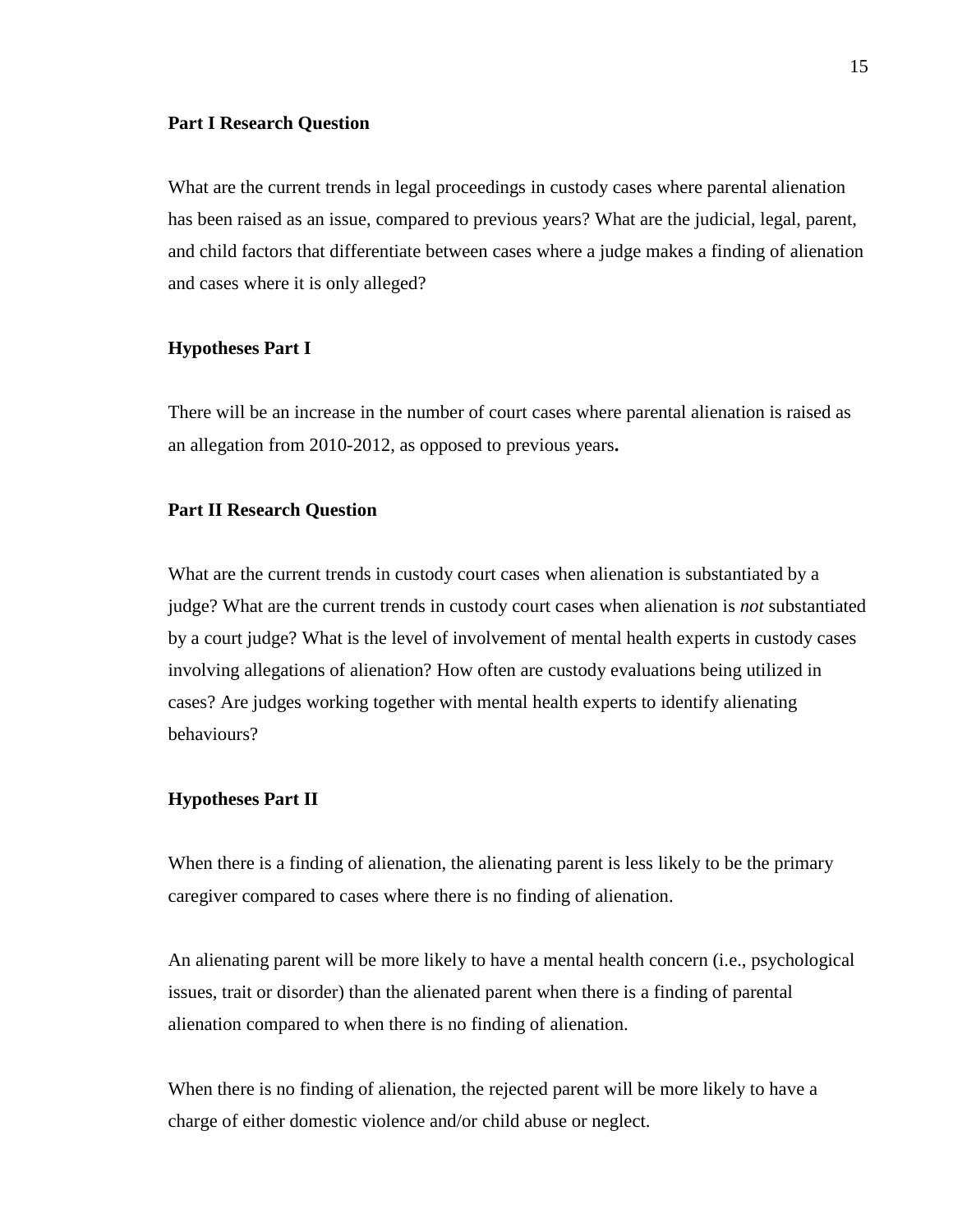There will be a disagreement between mental health professionals involved and judges in the identification of parental alienation.

# **Part III Research Question**

Are court-ordered therapeutic interventions being used as a method of addressing the impact of alienation on parent(s) and their children?

## **Hypotheses Part III**

There will be fewer clinical intervention mandated when parental alienation is found by the judge for the alienating parent compared to cases when there is no finding of alienation.

Children will be more likely participate in some form of therapeutic intervention (i.e., individual counselling, group therapy, workshop) to specifically address parental alienation when there is a finding of alienation compared to when there is no finding of alienation.

# **Part IV Research Question**

What terminologies are judges employing to describe what has been known in the literature as parental alienation? Is the number of cases where parental alienation is referred to as "Parental Alienation Syndrome (PAS)" or "Parental Alienation Disorder (PAD)' increasing?

### **Hypotheses Part IV**

Judges will rarely use the label "Parental Alienation Syndrome" in decisions; rather they will refer to parental alienation, alienation or alienating behaviours when making findings.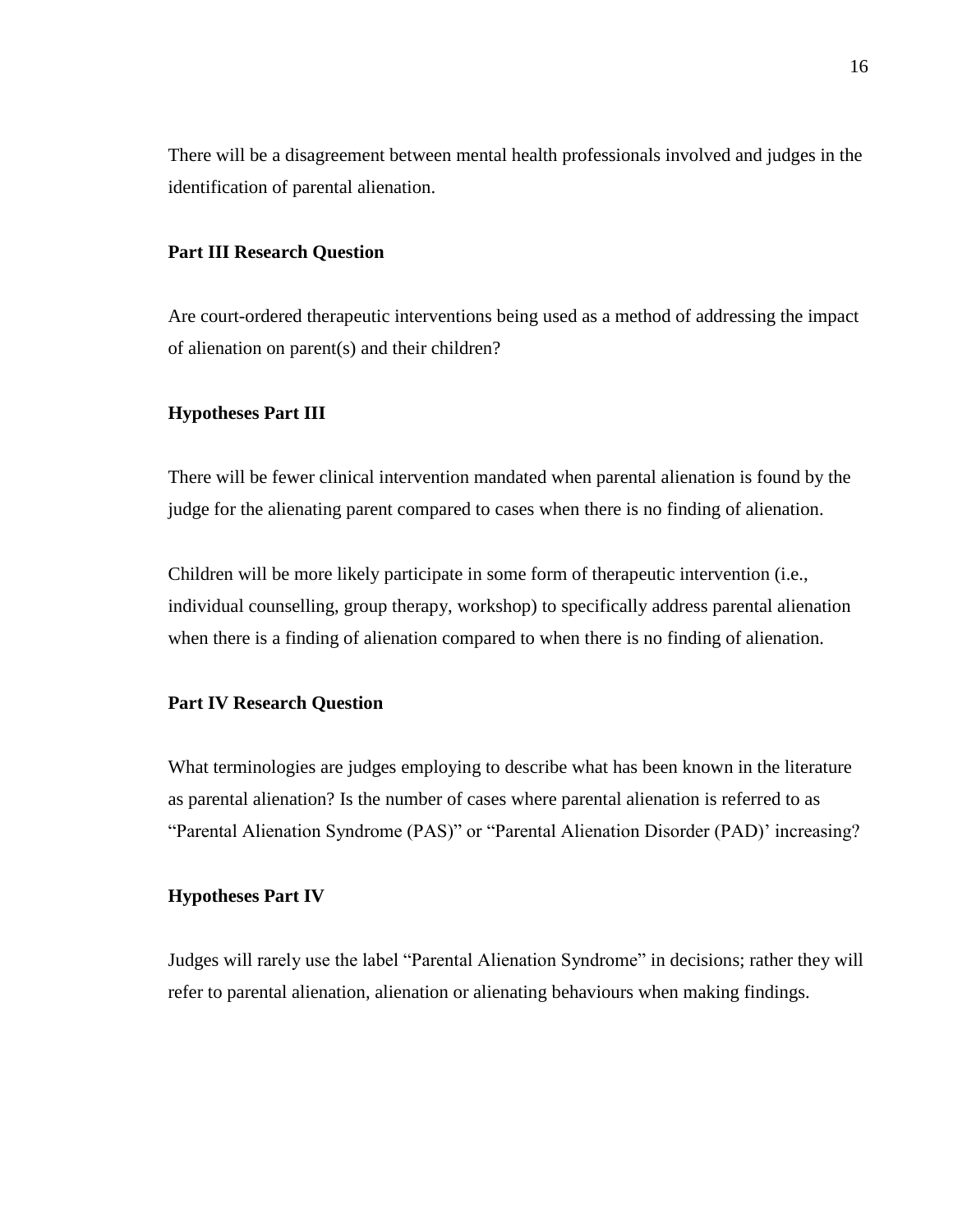### **Chapter 2**

# **2 Methodology**

The current study aimed to build on previous research by providing more recent information to guide future research about parental alienation. The ability to follow participants currently involved or who had been involved in litigation was not feasible. Therefore researchers relied on available data to conduct the current study. A retrospective, quantitative case review of 101 Canadian court cases from January 2010 to December 2012 was completed. This study replicated the methodology described in Bala et al. (2010) by conducting a search for cases using two major Canadian databases of judicial decisions, and LexisNexis Academic (Quicklaw). Specific search terms included "parental alienation," "alienated child," "alienated" or "alienating parent." Qualitative information from cases was provided wherever it was deemed necessary to illustrate a finding.

# **2.1 Participants**

The initial search for cases included only those where "parental alienation" was referenced as those in the above form. Judicial decisions that primarily focused on the allegation of parental alienation in a custody case, whether substantiated or unsubstantiated, were the focus of this study.

Bala et al. (2010) noted "the reported case law does not reflect the total number of cases in which alienation issues arise. Many rejected parents give up the struggle to maintain a relationship with a hostile child, either lacking the emotional energy and financial resources, to seek to change the situation, or deciding that the child is better off not being 'caught in the middle' of litigation. Further, if litigation is commenced the parties are still likely to settle without a trial, even in those cases involving alienation" (p. 165). Settled cases are not included in the current study. Although some of the cases that do not go to trial are unusual, an examination of the reported cases provide valuable insight as it informs research regarding how the courts comprehend the most high-conflict cases. Other cases that were excluded were those that did not satisfy the inclusion criteria using the aforementioned search terms,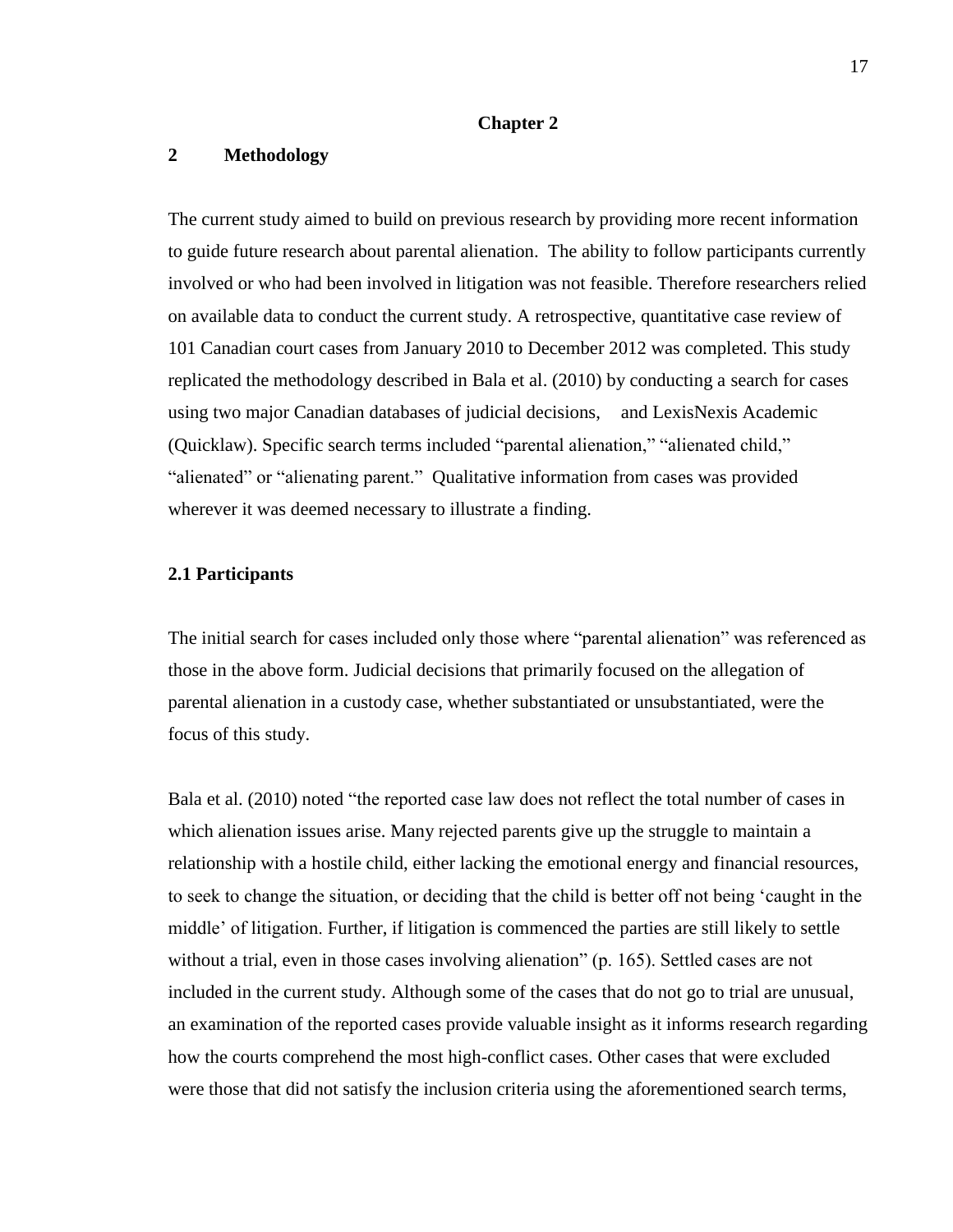that reported insufficient information, that were adjourned to a later date, those involving same-sex couples, and those that were in French.

**Ethical considerations.** It is important to ensure that persons that have been involved in litigation are not identifiable in our case review. To ensure confidentiality, only initials or last names were used to identify persons in our data files. All coding sheets were also locked up in a file cabinet. To ensure anonymity, no names or initials are used in the current paper.

# **2.2 Measures**

**Overview of the judicial and legal factor definitions.** The major judicial and legal factors that were explored are gender of judge, gender of custody evaluator, presence of custody and access evaluation, access plan, custody designation, whether a mental health professional identifies parental alienation, judge identifies parental alienation, judge makes finding of parental alienation, judge makes finding of parental alienation syndrome, judge suggests counselling for alienating parent, judge suggests counselling for rejected parent, judge mandates counselling for alienating parent, and judge suggests counselling for the rejected parent. These factors are deemed important in order to highlight the current perspectives of parental alienation in custody court cases in Canada (see Appendix B for operation definitions of all factors).

**Overview of the parental factor definitions.** The major parental factors explored for the alienating parent and alienated parent are gender, legal representation, marital status, presence of a psychological problem, trait or disorder, allegation of domestic violence, finding of domestic violence, allegation of child abuse and/or neglect, finding of child abuse and/or neglect, each parent's relationship with the children, parent receiving counselling pretrial and post-trial; individual counselling including any type of personal therapy, and parenting classes. Other factors included family therapy pre-trial, and post-trial, and various types of alienating behavior committed by a parent(s). These factors are important to understand in order to better inform the legal and mental health professionals of the dynamics of parental alienation.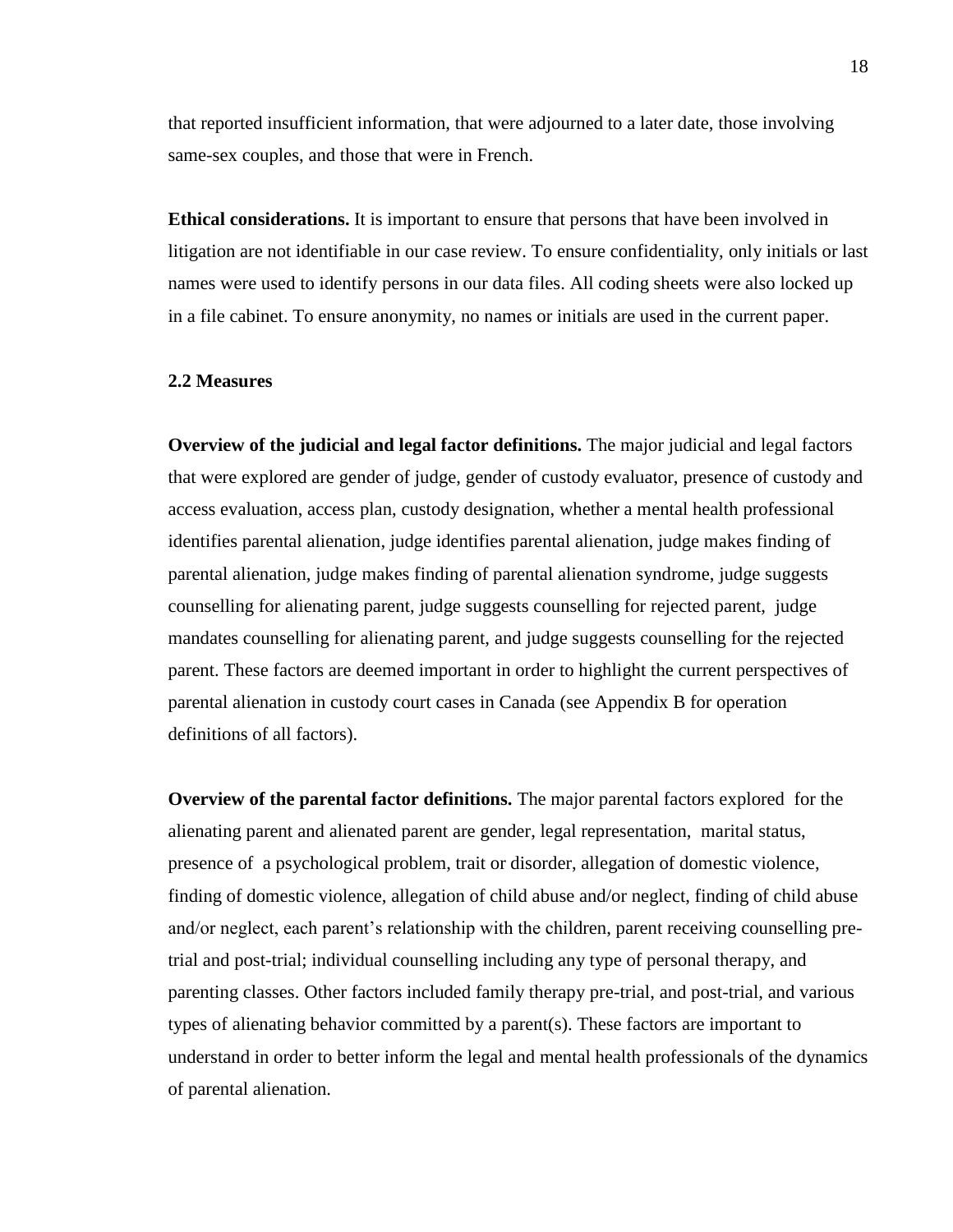**Overview of the child factor definitions.** The major child factors explored are age, gender, number of children per case, the presence of a lawyer for the child(ren), the presence of child protective services, the child(re) displaying a psychological problem, trait or disorder, the child(ren) receiving individual counselling pre-trial and post-trial; counselling included any type of personal counselling. Other factors included participating in family therapy pretrial and post-trial. Factors that targeted counselling were child(ren) receiving individual counselling, group therapy, or attending a workshop or camp. Lastly, various types of behavior presented by children as a result of alienation were evaluated. These factors are valuable in understanding the impact of alienation on children and the court's involvement in alleviating some of the consequences of alienation committed by a parent(s).

### **2.3 Procedure**

Randomization of the cases was completed by organizing cases by month. Any duplicate cases from Westlaw and LexisNexis databases were eliminated. Using Research Randomizer computer software, cases from each month were randomly selected for coding.

**Coding system.** Parental alienation measures were independently assessed by two reviewers (graduate students) using a coding system that evaluated pertinent factors to alienation. The variables were primarily based on Bala et al., (2010) study, updated by the authors to investigate the research goals of this study (see Appendix A Coding Data Sheet).

Training on the coding system was provided by a researcher who has experience coding custody cases. Since this was the first use of the testing instrument, a pilot study using 20 court cases was completed to evaluate inter-rater reliability and assess the data coding sheet for test re-test reliability. Once a high positive kappa reliability score (of 0.9 or higher) was achieved, the reviewers coded the remaining 81 court cases. Inter-rater reliability was reassessed overall by randomly selecting 20 cases, therefore yielding an overall kappa of 0.93 score of inter-rater reliability. No estimates of validity exist at this time.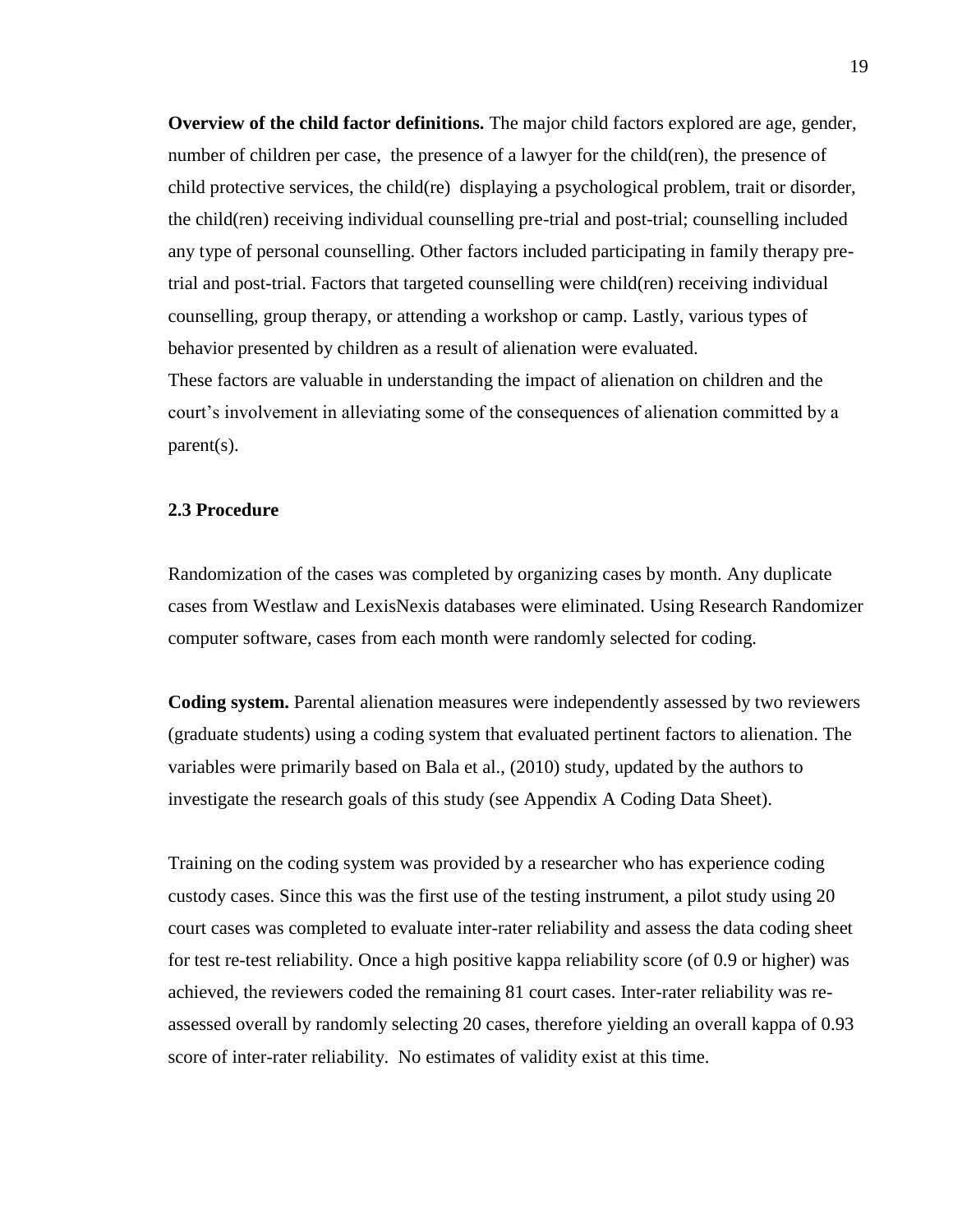To ensure trustworthiness, researchers included direct quotes from court cases to exemplify findings and reflections. For the purposes of this study and within in the context of the results section, the alienating parent is referred to as *AP* and the alienated parent is referred to as *non-AP*.

### **2. 4 Data Analysis Plan**

All identified factors were screened at the univariate level using a chi square analysis. The alpha level was set to .05 to determine statistical significance for planned tests. Unplanned tests were set to .01 alpha levels to determine statistical significance. The probability that a test will be statistically significant at the .05 alpha level increases as the number of tests increase because of the law of large numbers (Dallal, 2001; Peres-Neto, 1999). To reduce the likelihood of Type I Error (Gravetter & Wallnau, 2005) a more conservative alpha level was used for unplanned comparisons.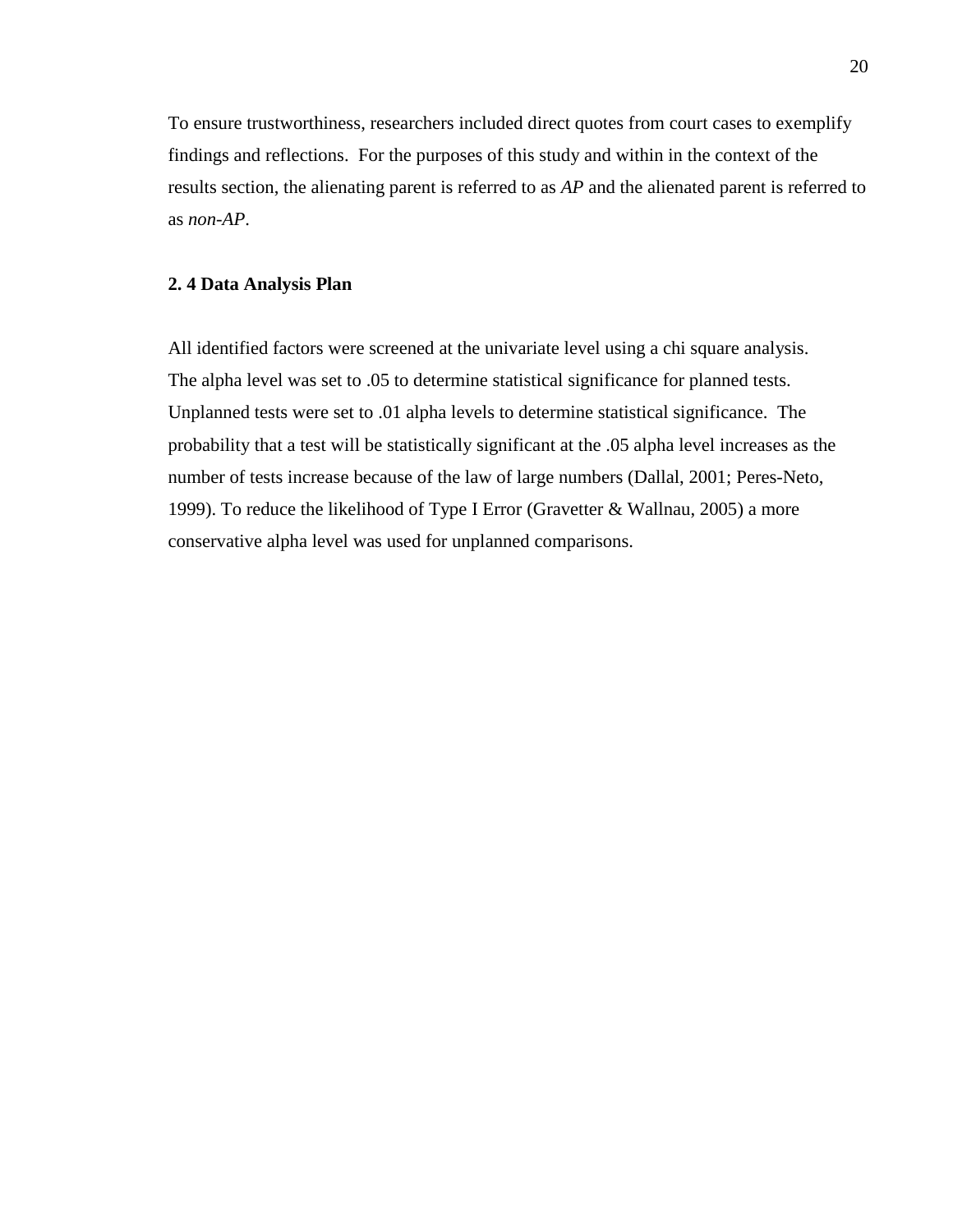### **Chapter 3**

# **3 Results**

#### **3.1 Descriptive Characteristics of Judges and Cases**

There were 101 cases reviewed in the present study. Many cases included variation orders, final custody orders, interim orders, and appeals. These cases included decisions made by male judges in 49% of the cases; female judges in 38% of cases and; there was at least one male and at least one female judge in 5% of cases. In 9% of cases the judge's gender was unidentifiable. Judges ordered custody evaluations in 61% of the cases, and there was a custody evaluation present for 66% of the cases involved in the sample. Cases in the sample were likely to involve at least one mental health professional (79%) and have involvement of Child Protective Services (59%). In 46% of the cases a mental health professional identified parental alienation. In addition, a lawyer for the children was involved in 35% of the cases.

Judges identified (discussed parental alienation over the course of trial and/or defined alienation, stated that parent(s) were engaging in some form of alienating behaviours but did not make a finding) parental alienation in 70% cases, made findings of parental alienation in 31% of cases, and made a finding of Parental Alienation Syndrome (PAS) in 2% cases.

The jurisdictions in which judges made these decisions were: Ontario (46%), British Columbia (22%), Nova Scotia (8%), Alberta (6%), Manitoba (5%), Newfoundland and Labrador (5%), Saskatchewan (3%), Prince Edward Island (1%), and Northwest Territories (1%). Some Quebec cases were excluded in this study as they were written in French which did not meet inclusion criteria. Thus, this province is underrepresented in this study.

A general search of cases where alienation had been raised as an issue from 1989 – 2013 demonstrates an increase of alienation cases per year (see Figure 1: All Alienation cases). Between 2010 and 2012 there were 331 cases where alienation was claimed. From these cases, 101 cases were included in the current sample. Bala et al. (2010) ended their search in the year 2009. Adding to their study, it is clear that the number of alienation cases has continued to increase. Note, there is missing data for 2009 as this year was not examined in the current study or Bala et al. (2010).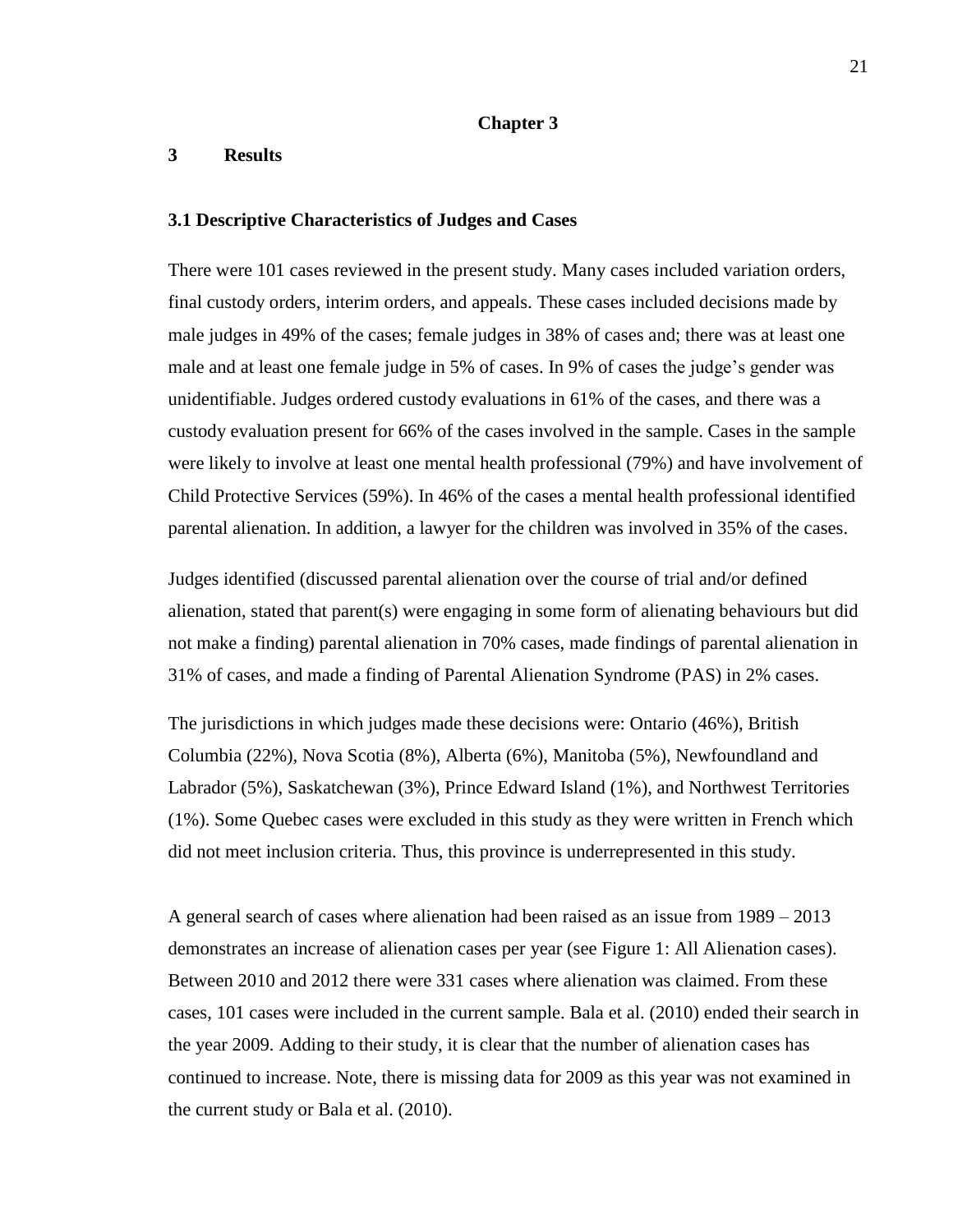

**Alienation Cases in Canada 1989-2013** 

*Figure 1.* Number of Canadian Court cases from 1989-2013 where parental alienation has been raised as an issued. Results from LexisNexis Academic database.

Ontario is the most populated province and had more cases per year than any other province from 2010 to 2012, followed by British Columbia (see Figure 2). Remember that Quebec is underrepresented in this chart because some cases were eliminated because they did not fit criteria for review. The results are organized by percentage of parental alienation cases per year. The percentage of population that each province or territory has is also presented.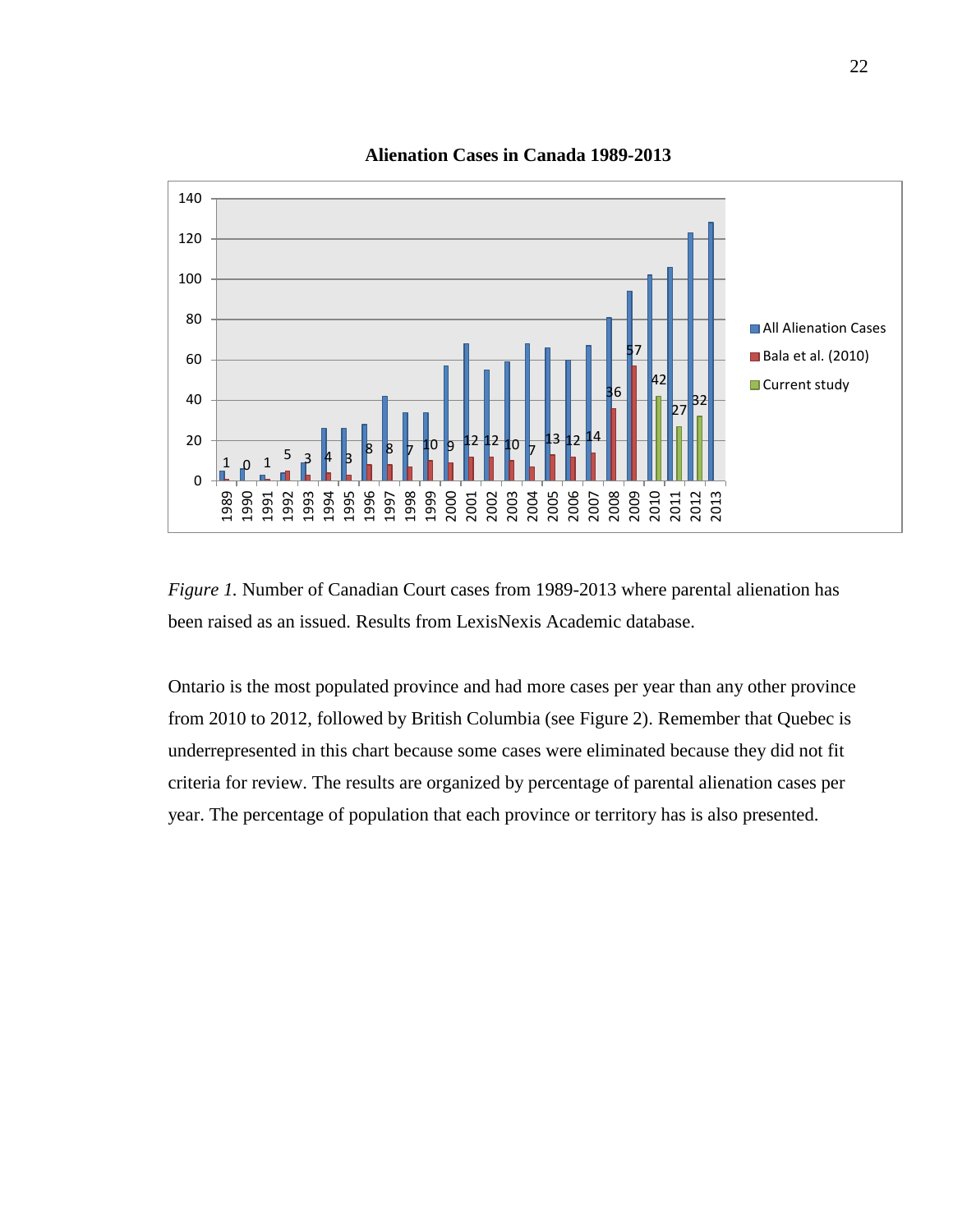

# **Alienation Cases by Province 2010-2012**

*Figure 2.* Parental alienation cases by province and territory for 2010-2012.

# **3.2 Descriptive Characteristics of Parents**

In 61% of cases the mother was the alienating parent, with 37% fathers allegedly alienating. In 60% of cases, the father was the alienated parent, with the mother being the alienated parent in 37% of cases. In 13% of cases both parents made allegations of alienation against one another.

There was variation between the incomes of the alienating parent and the alienated parent. An alienating parent frequently made \$50,000 - \$99,999 in 14% of cases, while the alienated parent made \$25,000 - \$49,999 in 16% of cases, with the majority of the cases (28.3%) falling between \$25,000 and \$99,000 per annum.

The level of conflict between the parents in the sample was nearly always "high" (92%), with only 8% of parents fitting into the "medium" conflict group and no parents meeting the criteria of "low conflict"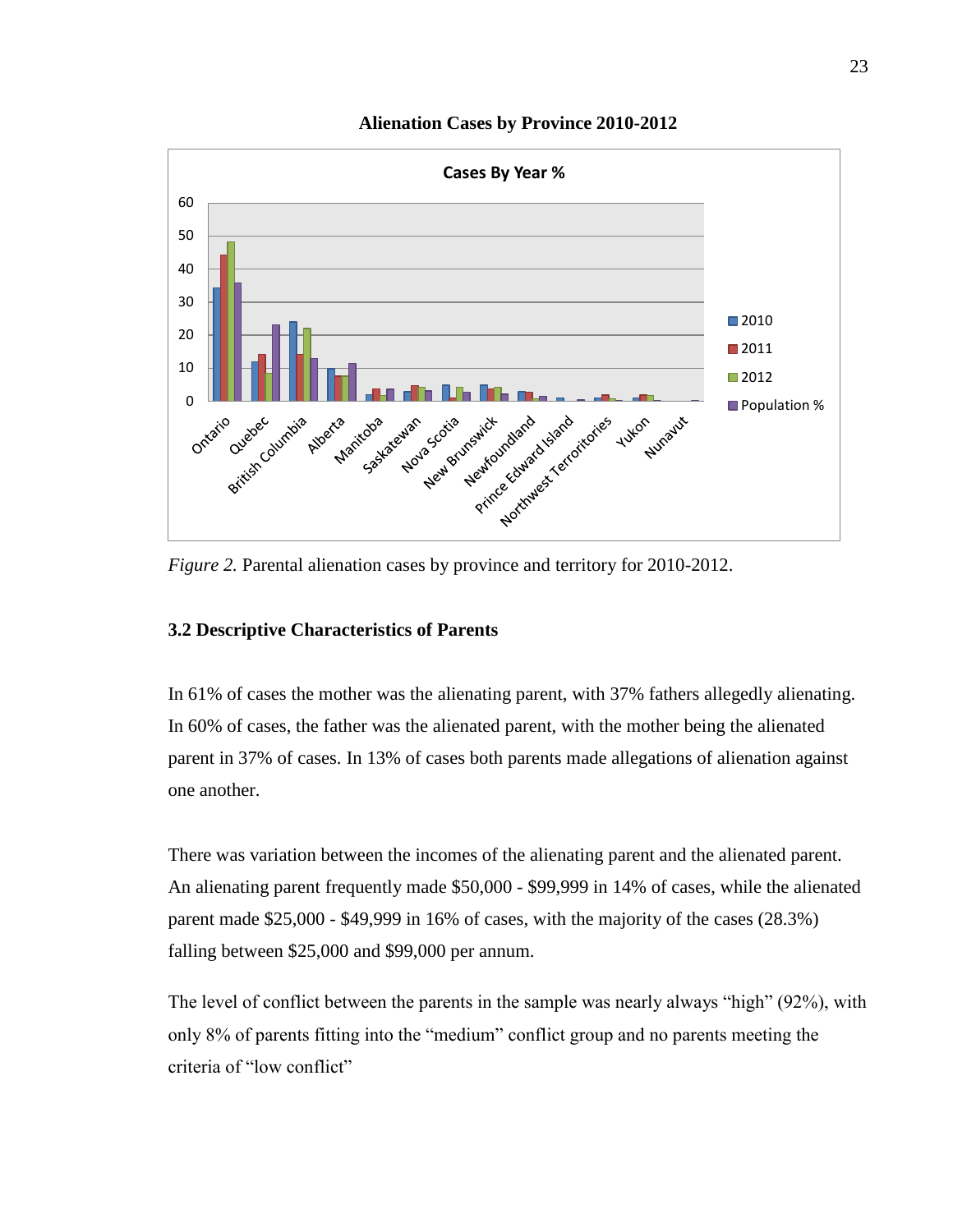Allegations of domestic violence against the alienating parent were present in 33% of the cases and these allegations were substantiated in a finding of domestic violence in 6% of these cases. Allegations of domestic violence against the alienated parent were present in 38% of the cases, and these allegations were substantiated in a finding of domestic violence in 9% of the cases.

Allegations of child abuse against the alienating parent were found in 22% of the cases, with these allegations substantiated in 2% of the cases through criminal charges laid. Allegations of child abuse against the alienated parent were found in 44% of the cases, with none of these allegations resulting in a criminal charge (see Appendix C for operational definitions of terms).

In 16% of the cases in the sample, the alienating parent displayed psychological problems or was diagnosed with a psychological disorder. In 15% of the cases, the alienated parent displayed psychological problems or was diagnosed with a psychological disorder.

#### **3.3. Descriptive Characteristics of the Children**

The children in these families ranged from 2 to 22 years of age at the time the decisions were made, with a mean age of 12 years ( $SD = 4.59$ ) for all children in the study, 8.78 years ( $SD = 12$ 3.85) for the youngest child in the family, and 13.50 years  $(SD = 4.95)$  for the oldest child in the family. The number of children in the families that were involved in the cases ranged from one to four, with a mean number of 1.72 children  $(SD = 0.75)$ . There was one child in 45% of the cases, two children in 39% of the cases, three children in 15% of the cases and four children in 1% of the cases. In these families, 33% of cases had female only children, 36% of cases had male only children, and 29% of cases had mixed gender children.

### **3.4 Chi Square Analysis of Judicial and Legal Factors**

Six of eight judicial and legal factors were found to be significant. There was a statistically significant difference between the presence of a custody and access evaluation versus no evaluation in the case,  $x^2$  (1, N = 100) = 6.16,  $p < .01$ . 66% of cases had a custody evaluation report. Most cases involved at least one mental health professional to assist in the alienation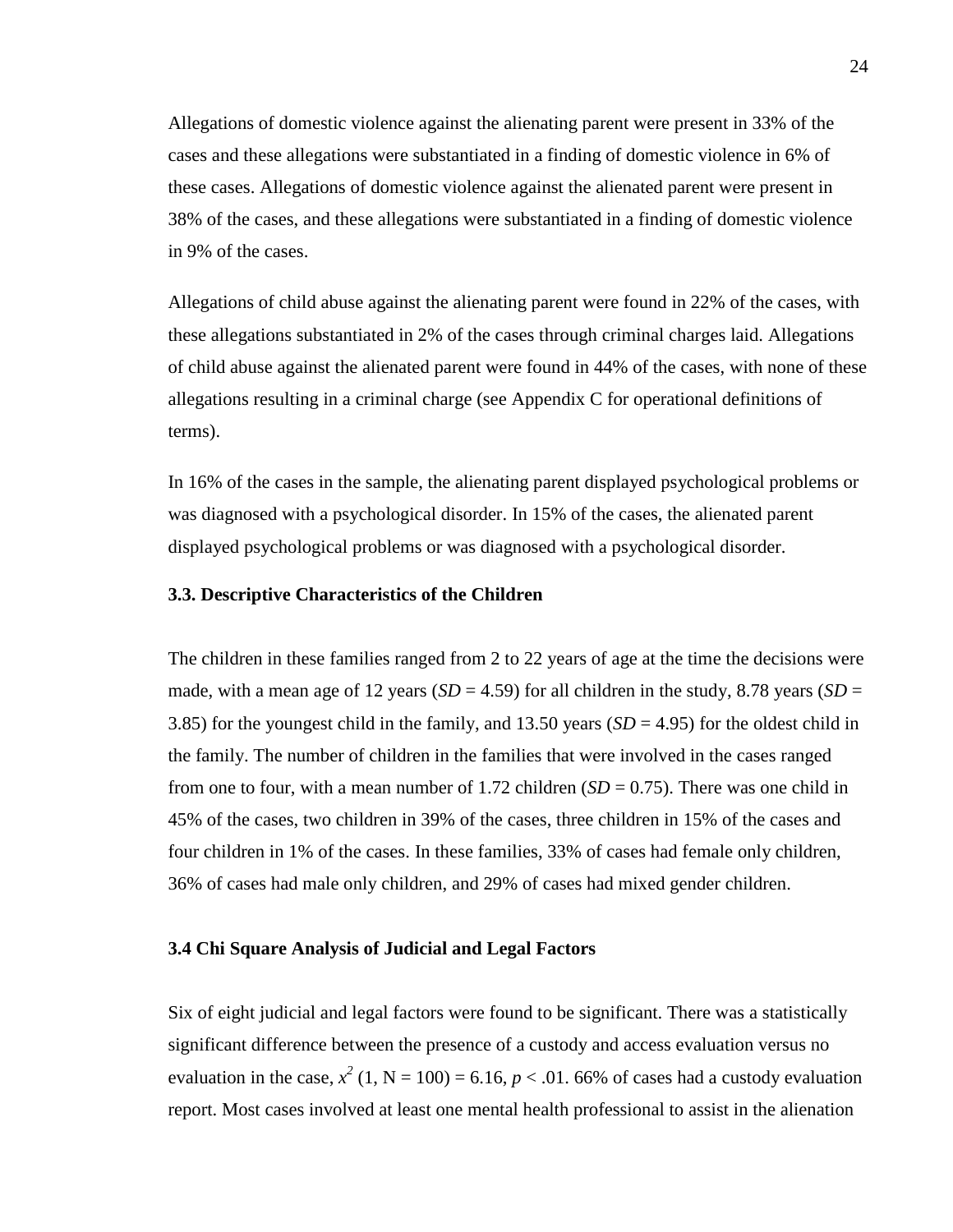allegations ( $M = 2.18$ ,  $SD = 1.93$ ). There were 12 cases (12%) where more than 6 mental health professionals were involved.

There was a significant difference for whether a mental health professional (i.e., psychologist, social worker, counsellor, therapist, custody evaluator) identified (stated that he/she found evidence for alienating behaviors in a parent(s)) parental alienation in a case,  $x^2$  $(1, N = 100) = 18.32, p < .01$ . A mental health professional identified alienation in 46% of total cases.

There was a significant difference for whether a judge identified (discussed parental alienation over the course of trial and/or defined alienation, stated that parent(s) were engaging in some form of alienating behaviours but did not make a finding) alienation in a case,  $x^2$  (1, N = 100) = 19.00,  $p < 0.01$ . A judge made a finding of alienation in 47% of cases where he or she identified or discussed parental alienation within the context of the trial.

There was a significant relationship between a mental health professional and a judge making a decision about the identification of parental alienation in cases where alienation was substantiated,  $x^2$  (1, N = 45) = 6.12,  $p < .01$ . In general, when a mental health professional identified parental alienation, the judge agreed in 77% of cases where there was a finding of alienation regardless of the availability of a custody evaluation.

A mental health professional and a judge were not likely to agree on the identification (see above for definition) of alienation,  $x^2$  (2, N = 99) = 1.05,  $p > .01$  in the presence of a custody evaluation. When a mental health professional identified parental alienation, the judge agreed on 48% of cases when there was a custody evaluation. That is, mental health professionals disagreed in identifying parental alienation 52% of the time when there was a custody evaluation.

A judge was likely to mandate counselling intervention for the alienating parent to address alienation,  $x^2$  (1, N = 100) = 17.55,  $p < .01$ . There was no significant relationship between a judge making a finding of alienation and mandating counselling for the alienated parent,  $x^2$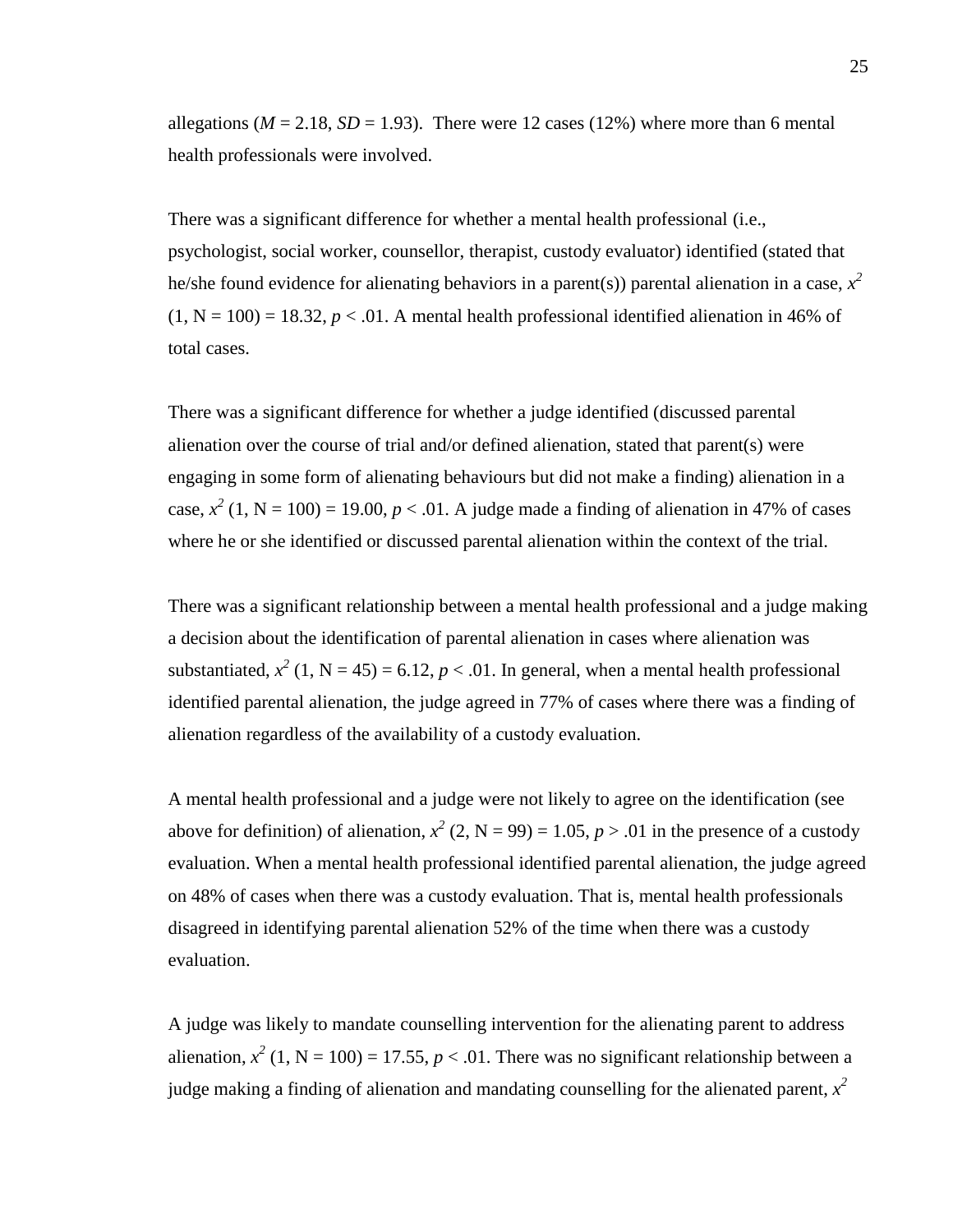$(1, N = 100) = 3.30, p > .01$ . A judge mandated counselling for the alienating parent in 39% of cases, and 19% of cases for the alienated parent when alienation is found.

A judge was likely to cut off access to the alienating parent,  $x^2$  (1, N = 100) = 10.25, p < .01. A judge cut off a parent engaging in alienation behaviours in 26% of cases when alienation was found.

Regarding to custody, there was a significant difference between type of access arrangement,  $x^2$  (10, N = 91) = 23.33, *p* < .01.Sole custody was given to the alienated parent with access to the alienating parent in 35% of cases where alienation was found, this was followed by shared/joint custody (32%), and sole custody given to the alienated parent with supervised access to the alienating parent (6%). Shared/joint custody was designated in 58% of all alienation cases

The judge made a finding (explicitly stated that parent(s) had engaged in parental alienation behaviours) of parental alienation in 31% of total cases. Judges rarely used the label "Parental Alienation Syndrome" with only 2% of court made decisions using this term. Table 1 illustrates an overview of the results for the judicial and legal factors.

### Table 1

*Frequencies and Total Percentages of Judicial and Legal Factors in Context of Trial Outcome*

|                              | <b>Trial Outcome</b> |               |          |
|------------------------------|----------------------|---------------|----------|
|                              | Alienation           | Alienation    |          |
|                              | Unsubstantiated      | Substantiated | $\chi^2$ |
|                              |                      |               |          |
|                              | $n = 70$             | $n = 31$      |          |
| Gender of Judge <sup>1</sup> |                      |               |          |
| Male                         | 30(43%)              | 19 (61%)      | 7.52     |
| Female                       | 32 (46%)             | 6(19%)        |          |
| <b>Both</b>                  | 2(3%)                | $3(10\%)$     |          |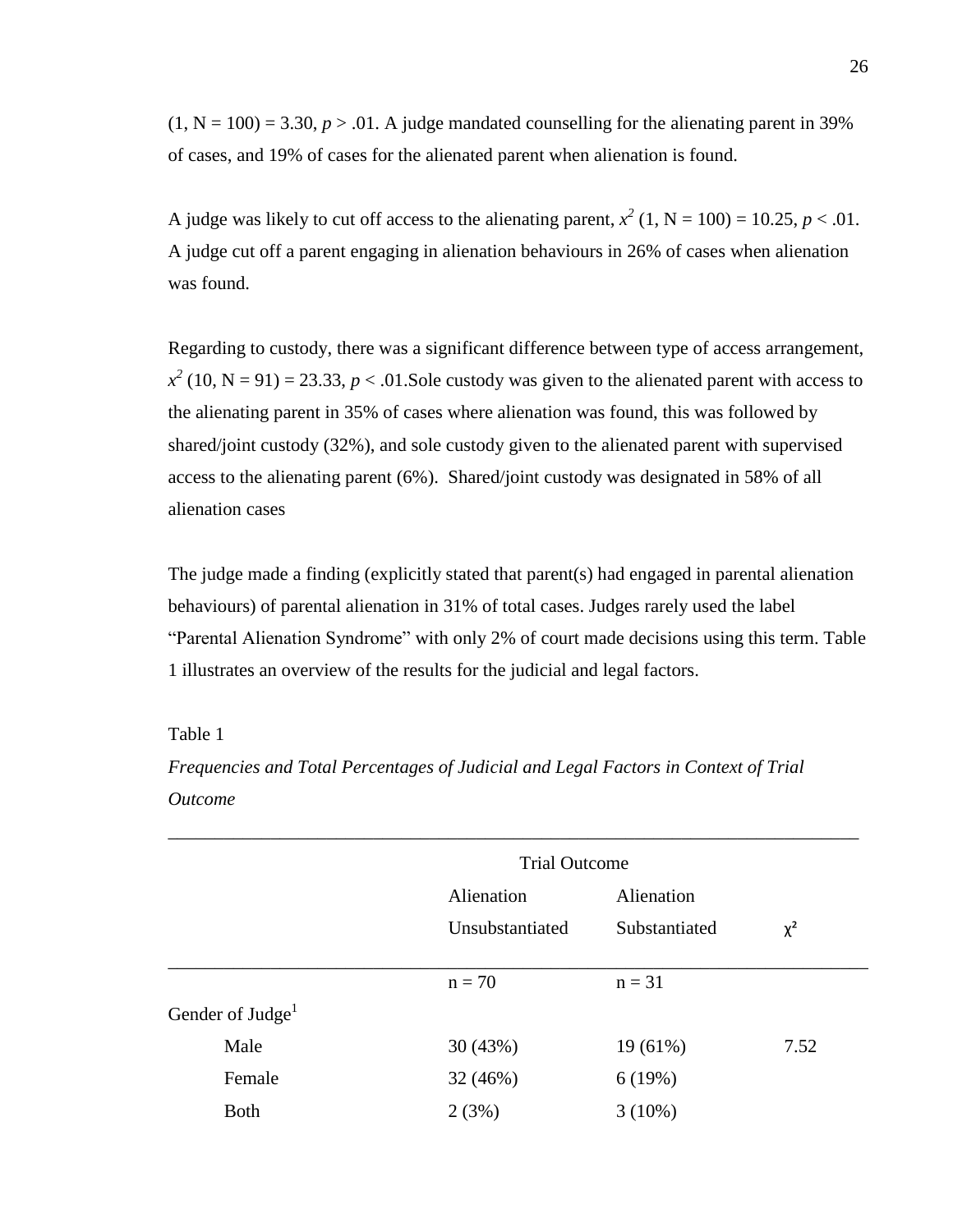| Gender of Custody Evaluator <sup>2</sup>           |            |           |           |
|----------------------------------------------------|------------|-----------|-----------|
| Male                                               | 16(43%)    | 11(48%)   | 4.84      |
| Female                                             | 18 (49%)   | 11 (48%)  |           |
| <b>Both</b>                                        | 3(8%)      | 1(4%)     |           |
| <b>Custody Evaluation</b>                          |            |           |           |
| Present                                            | 41 (59%)   | 26 (81%)  | $6.16**$  |
| <b>Not Present</b>                                 | 29 (73%)   | 5(16%)    |           |
| <b>Mental Health Professional</b>                  |            |           |           |
| <b>Identified PA</b>                               | 22 (31%)   | 24 (77%)  | 18.32**   |
| Did not identify PA                                | 48 (69%)   | 7(23%)    |           |
| Judge's Findings                                   |            |           |           |
| <b>Identified PA</b>                               | 40 (57%)   | 31 (100%) | 19.00**   |
| Did not identify PA                                | 30 (43%)   | $0(0\%)$  |           |
| Intervention for Alienation (for parent(s))        |            |           |           |
| Suggested for AP                                   | 10(14%)    | 6(19%)    | 0.41      |
| Mandated for AP                                    | 4(6%)      | 12(39%)   | $17.55**$ |
| Suggest for non-AP                                 | 8 (11%)    | 6(19%)    | 1.13      |
| Mandated for non-AP                                | 5(7%)      | 6(19%)    | 3.30      |
| <b>Access Plan</b>                                 |            |           |           |
| AP cut-off                                         | 3(4%)      | 8(26%)    | 10.25**   |
| Non-AP cut-off                                     | 2(3%)      | 1(3%)     | 0.01      |
| AP supervised access                               | $10(14\%)$ | 4(13%)    | 0.03      |
| Non-AP supervised access                           | 5(7%)      | 2(6%)     | 0.02      |
| <b>Custody Designation</b>                         |            |           |           |
| Sole custody to non AP;<br>access to AP            | 11(16%)    | 11 (35%)  | 23.33**   |
| Joint custody                                      | 18 (26%)   | 10(32%)   |           |
| Sole custody to non-AP;<br>supervised access to AP | $8(11\%)$  | 2(6%)     |           |
| Sole custody to AP; access<br>to non-AP            | 15(21%)    | 1(3%)     |           |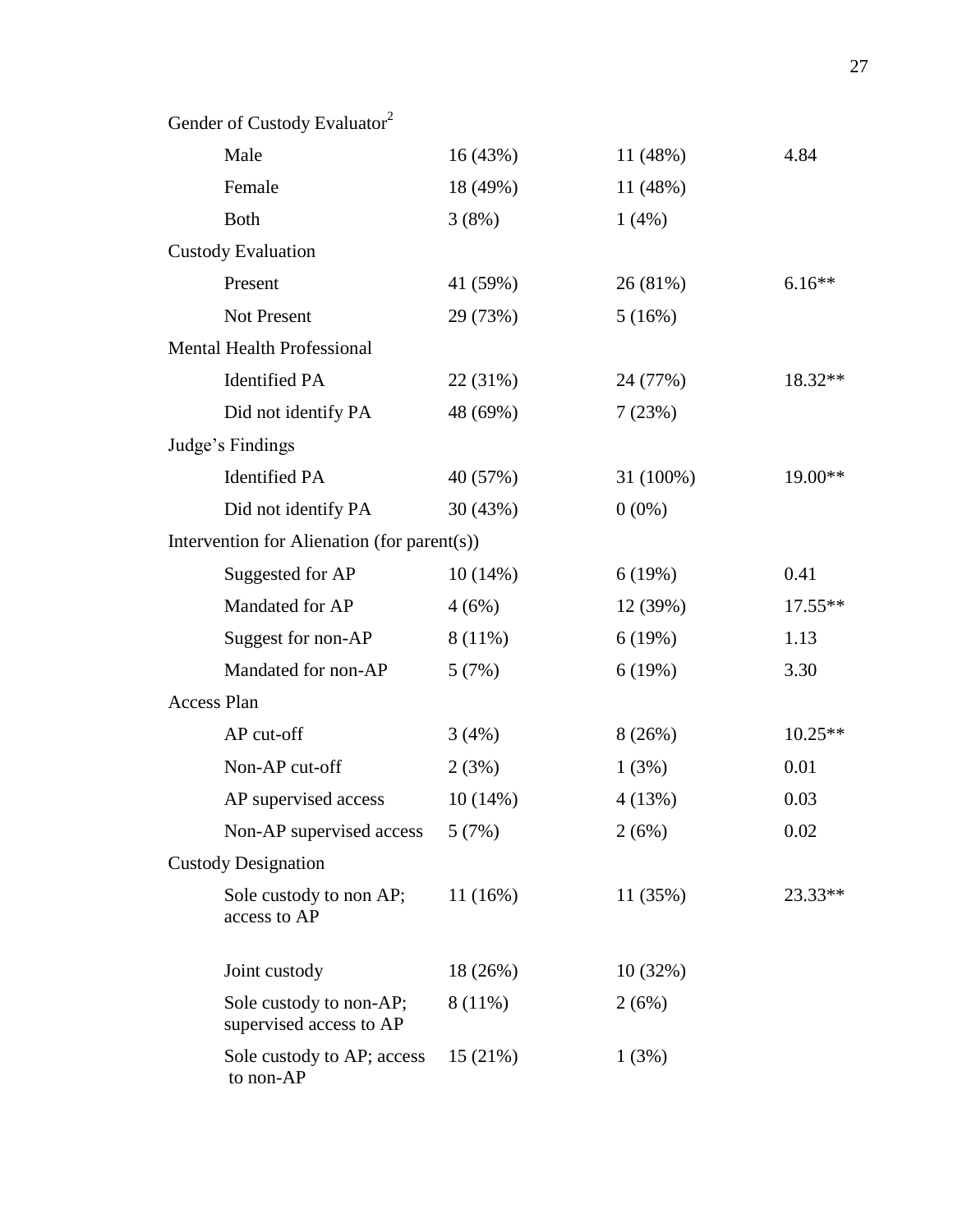| Sole custody to AP;<br>supervised access to<br>$non-AP$ | 6(9%)    | $0(0\%)$ |
|---------------------------------------------------------|----------|----------|
| Parallel parenting                                      | 8 (11%)  | 1(3%)    |
| Sole custody to non-AP;<br>$AP$ cut-off                 | $1(1\%)$ | $0(0\%)$ |
| Sole custody to AP; non-AP $1(1\%)$<br>cut-off          |          | $0(0\%)$ |
| Custody to grandparent                                  | $1(1\%)$ | $0(0\%)$ |
| Access under discretion of<br>child protective services | $1(1\%)$ | 1(3%)    |
| Decision unclear                                        | $1(1\%)$ | 2(6%)    |

Note: missing data: <sup>1</sup>(n=64) (n=28); <sup>2</sup>(n=37) (n=23); \**p* < .05 \*\**p* < .01

### **3.5 Chi Square Analysis of Parental Factors**

Only two of seven parent factors evaluated reflected significant findings. An alienating parent was more likely to a present a psychological issue, feature or disorder when there was a finding of alienation,  $x^2$  (1, N = 100) = 5.84,  $p < .05$ . An alienating parent had a psychological issue in 29% of cases where there was a finding of alienation, while only 19% of alienated parents had these concerns.

An alienating parent was likely to be deemed primary caregiver in 39% of cases when there was no finding of alienation by the judge,  $x^2$  (2, N = 99) = 7.36,  $p < .05$ . An alienated parent was likely to be the primary caregiver in 65% of cases when there was a finding of alienation,  $x^2$  (2, N = 99) = 6.68, *p* < .05.

An alienating parent was not likely to have participated in personal therapy pre-trial,  $x^2$  (2, N  $(2, 99) = 0.59, p > .05$ , or post-trial,  $x^2$  (2, N = 99) = 3.83, p > .05. There were 39% of alienation cases where the alienating parent participated in counselling pre-trial, and 42%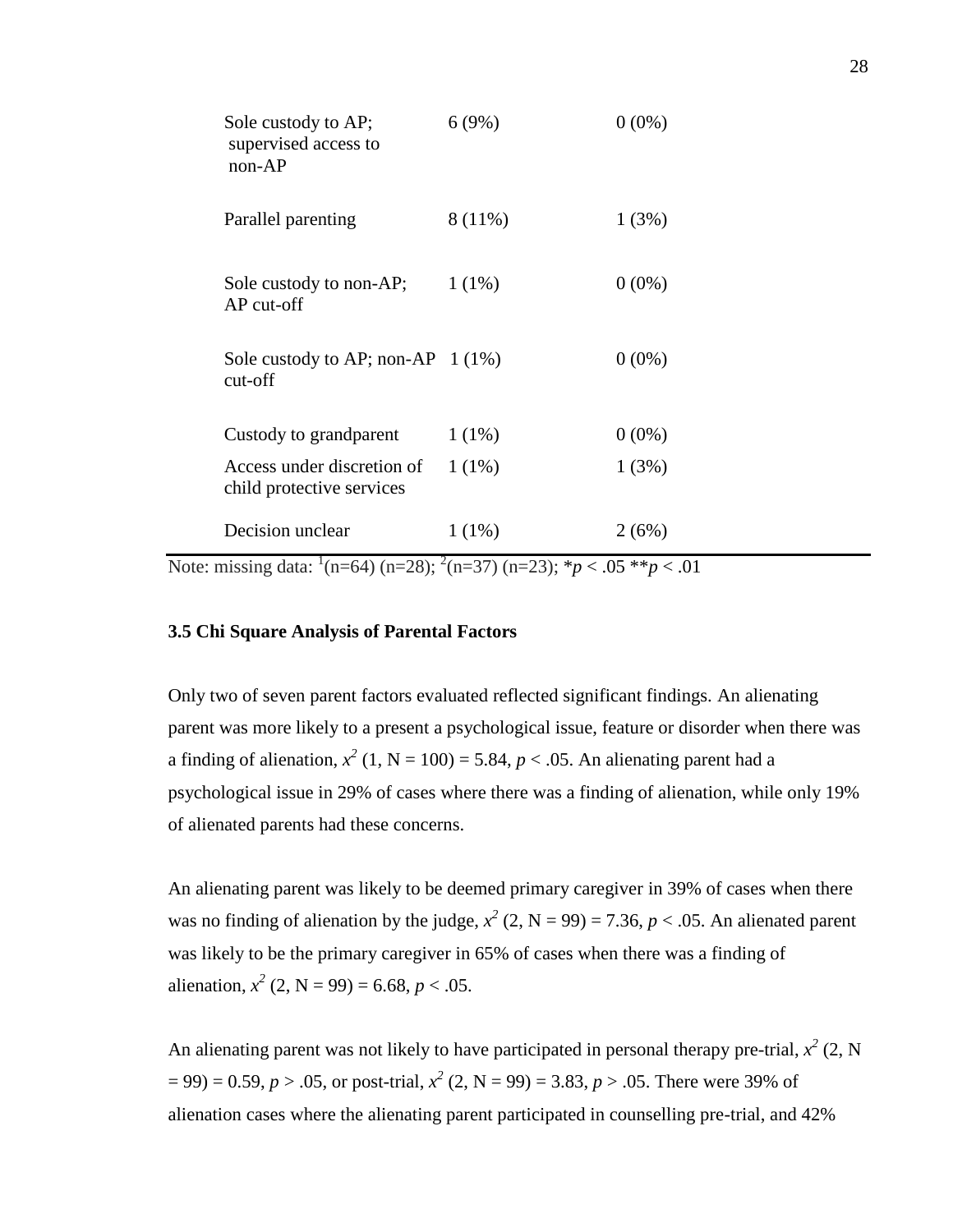post-trial. An alienated parent was not likely to have participated in personal therapy pretrial,  $x^2$  (2, N = 99) = 0.53,  $p > .05$ , or post-trial,  $x^2$  (2, N = 99) = 2.46,  $p > .05$ . 42% of alienated parents had participated in therapy pre-trial, and 35% post-trial.

No family member was likely to have participated in family therapy pre-trial,  $x^2$  (2, N = 99) = 2.39,  $p > .05$ , or post-trial,  $x^2$  (2, N = 99) = 0.21,  $p > .05$ . In only 19% of alienation cases, did families participate in family counselling pre-trial, with this number dropping to 6% posttrial.

There is a likelihood that an alienating parent will had a charge of child abuse in alienation cases,  $x^2$  (1, N = 100) = 4.60,  $p < .05$ . There were 6% of alienation cases where the alienating parent was found guilty of child abuse/neglect. That is, child abuse allegations against the alienating parent were substantiated in 29% of cases. An alienated parent was not likely to have allegations of child abuse,  $x^2$  (1, N = 100) = 0.05,  $p > .05$ . There were no cases where there was a finding of child abuse for the alienated parent of all alienation cases.

An alienating parent was not likely to have allegations of DV,  $x^2$  (1, N = 100) = 0.66,  $p > .05$ and finding of DV,  $x^2$  (1, N = 100) = 0.02,  $p > .05$  in all alienation cases. An alienated parent was not likely to have allegations of DV,  $x^2$  (1, N = 100) = 0.09,  $p > .05$  and finding of DV,  $x^2$  (1, N = 100) = 0.33, *p* > .05 in all alienation cases. Table 2 illustrates an overview of the results for the parental factors.

Table 2

|  | Frequencies and Total Percentages of Parental Factors in Context of Trial Outcome |
|--|-----------------------------------------------------------------------------------|
|--|-----------------------------------------------------------------------------------|

|                                          | <b>Trial Outcome</b> |               |          |
|------------------------------------------|----------------------|---------------|----------|
|                                          | Alienation           | Alienation    |          |
|                                          | Unsubstantiated      | Substantiated | $\chi^2$ |
|                                          | $n = 70$             | $n = 31$      |          |
| Gender of Alienating Parent <sup>1</sup> |                      |               | 1.47     |
| Male                                     | 23 (34%)             | 14 (47%)      |          |

*\_\_\_\_\_\_\_\_\_\_\_\_\_\_\_\_\_\_\_\_\_\_\_\_\_\_\_\_\_\_\_\_\_\_\_\_\_\_\_\_\_\_\_\_\_\_\_\_\_\_\_\_\_\_\_\_\_\_\_\_\_\_\_\_\_\_\_\_\_\_\_\_\_\_*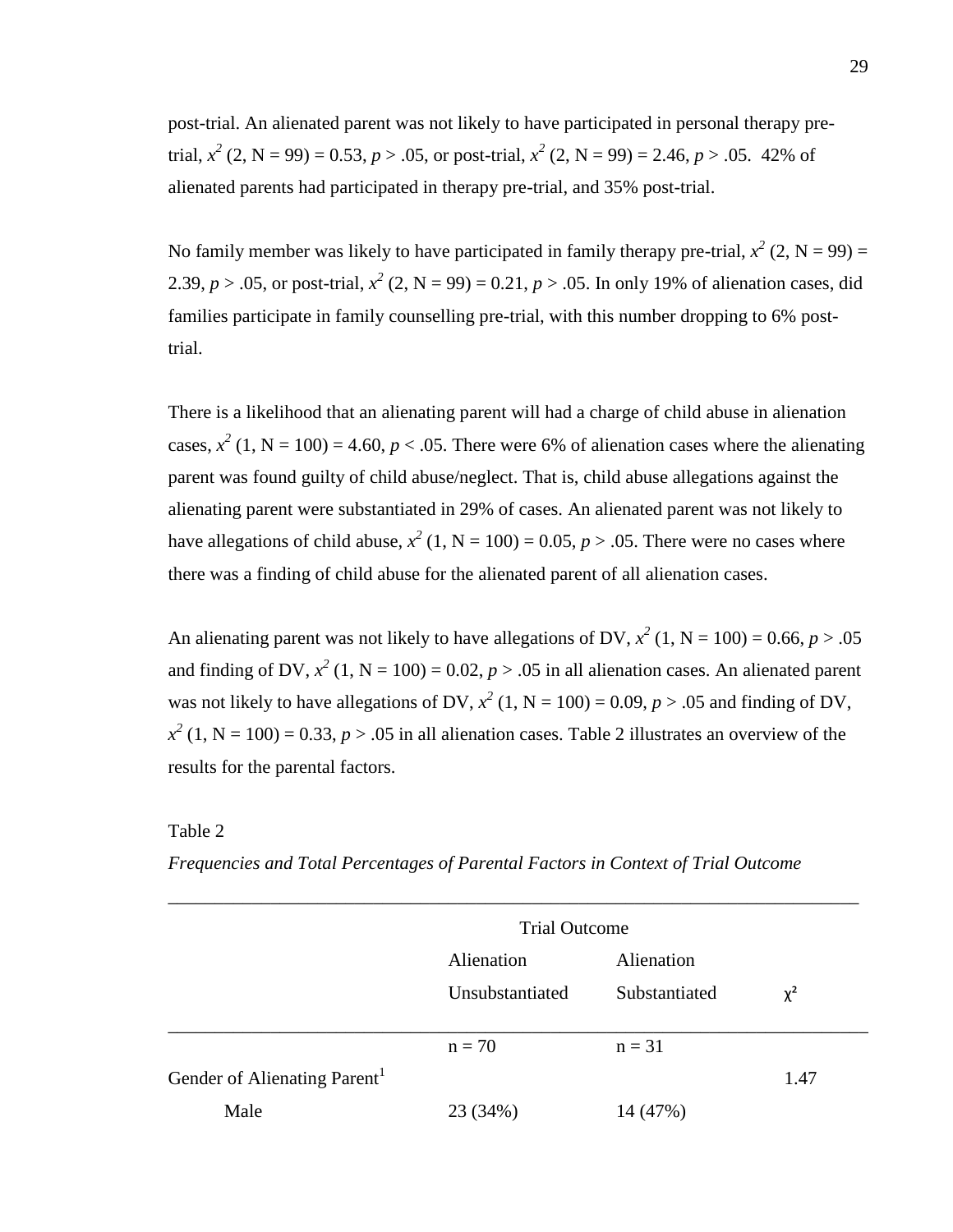| Female                                   | 45 (69%) | 16 (53%)  |         |
|------------------------------------------|----------|-----------|---------|
| Representation                           |          |           |         |
| Self (AP)                                | 20 (29%) | 6(19%)    | 0.96    |
| Lawyer (AP)                              | 50 (71%) | 25 (81%)  |         |
| Self (non-AP)                            | 23 (33%) | 5(16%)    | 3.00    |
| Lawyer (non-AP)                          | 47 (67%) | 26 (84%)  |         |
| AP Marital Status <sup>2</sup>           |          |           | 3.72    |
| Single                                   | 4(6%)    | $3(10\%)$ |         |
| Dating                                   | 14(21%)  | 4(14%)    |         |
| Common Law                               | 9(13%)   | 1(3%)     |         |
| Married                                  | 13 (19%) | 7(24%)    |         |
| Divorced                                 | 27 (40%) | 14 (48%)  |         |
| Non-AP Martial Status <sup>3</sup>       |          |           | 4.29    |
| Single                                   | 2(3%)    | 1(3%)     |         |
| Dating                                   | 7(11%)   | 6(21%)    |         |
| Common Law                               | 9(14%)   | 1(3%)     |         |
| Married                                  | 12(19%)  | 4(14%)    |         |
| Divorced                                 | 33 (52%) | 17 (59%)  |         |
| AP Primary Caregiver <sup>4</sup>        |          |           | $7.36*$ |
| Yes                                      | 27 (39%) | 4(13%)    |         |
| N <sub>o</sub>                           | 42 (61%) | 27 (87%)  |         |
| Non-AP Primary Caregiver <sup>5</sup>    |          |           | $6.68*$ |
| Yes                                      | 26 (38%) | 20(65%)   |         |
| N <sub>o</sub>                           | 43 (62%) | 11 (35%)  |         |
| Gender of Primary Caregiver <sup>6</sup> |          |           | 2.49    |
| Male                                     | 16(36%)  | 10(42%)   |         |
| Female                                   | 28 (64%) | 14 (58%)  |         |
| Presence of Psychological Issue(s)       |          |           |         |
| AP                                       | 7 (10%)  | 9(29%)    | 5.84*   |
| Non-AP                                   | 10(14%)  | 6(19%)    | 0.41    |
| Domestic Violence                        |          |           |         |
| Allegations (AP)                         | 21 (30%) | 12 (39%)  | 0.66    |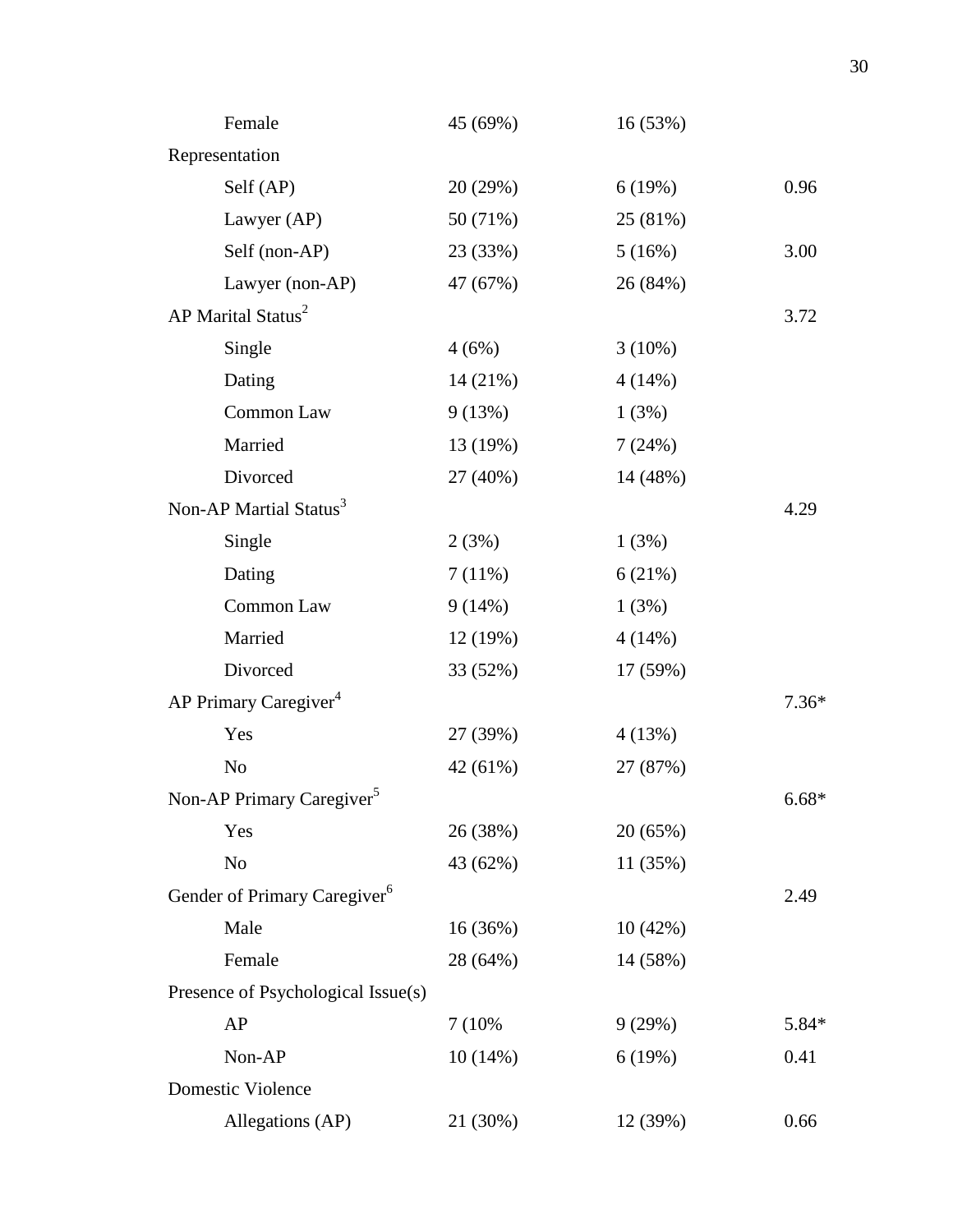| Finding (AP)                  | 4(6%)    | 2(6%)    | 0.02    |
|-------------------------------|----------|----------|---------|
| Allegations (non-AP)          | 27 (39%) | 11(35%)  | 0.09    |
| Finding (non-AP)              | 7(10%)   | 2(6%)    | 0.33    |
| Child Abuse or Neglect        |          |          |         |
| Allegations (AP)              | 15(21%)  | 7(23%)   | 0.02    |
| Finding (AP)                  | $0(0\%)$ | 2(6%)    | $4.61*$ |
| Allegations (non-AP)          | 30 (75%) | 14 (45%) | 0.05    |
| Finding (non-AP)              | $0(0\%)$ | $0(0\%)$ | n/a     |
| <b>Individual Counselling</b> |          |          |         |
| Pre-trial (AP)                | 24 (60%) | 12 (39%) | 0.59    |
| Post-trial (AP)               | 17(24%)  | 13 (42%) | 3.83    |
| Pre-trial (non-AP)            | 31 (44%) | 13 (42%) | 0.53    |
| Post-trial (non-AP)           | 16(23%)  | 11(35%)  | 2.46    |
| <b>Family Therapy</b>         |          |          |         |
| Pre-trial                     | 6(9%)    | 6(19%)   | 2.39    |
| Post-trial                    | 3(4%)    | 2(6%)    | 0.21    |
|                               |          |          |         |

Note: missing data:  $\frac{1}{n}$ (n=68) (n=30);  $\frac{2}{n}$ (n=67) (n=29);  $\frac{3}{n}$ (n=63) (n=29);  $\frac{4}{n}$ (n=69);  $\frac{5}{n}$ (n=69);  $^{6}$ (n=44)(n=24)  $^{*}p < .05$   $^{*}p < .01$ 

\_\_\_\_\_\_\_\_\_\_\_\_\_\_\_\_\_\_\_\_\_\_\_\_\_\_\_\_\_\_\_\_\_\_\_\_\_\_\_\_\_\_\_\_\_\_\_\_\_\_\_\_\_\_\_\_\_\_\_\_\_\_\_\_\_\_\_\_\_\_\_\_\_\_

The relationship between the alienating parent and their children was rated "good" regardless of parental alienation finding for child one and child two of a family. Similarly, this was the same for alienated parents. In 42% of cases the relationship was rated "good" for the alienating parent, while it was rated "good" in 27% of cases for the alienated parent across and up to the first four children of a family.

Most parents do engage in at least one type of alienating behavior. For overall type and amount of alienating behaviour endorsed by parent(s) see Appendix D. Five out of sixteen alienating behaviours committed by parents evaluated were significant. A parent was more likely to make a negative comment about the alienated parent in 90% of alienation cases,  $x^2$  $(1, N = 100) = 7.92$ ,  $p < .01$ ; a parent made a negative comment about the alienated parent's extended family in 19% of alienation cases,  $x^2$  (1, N = 100) = 4.48,  $p < .05$ ; a parent required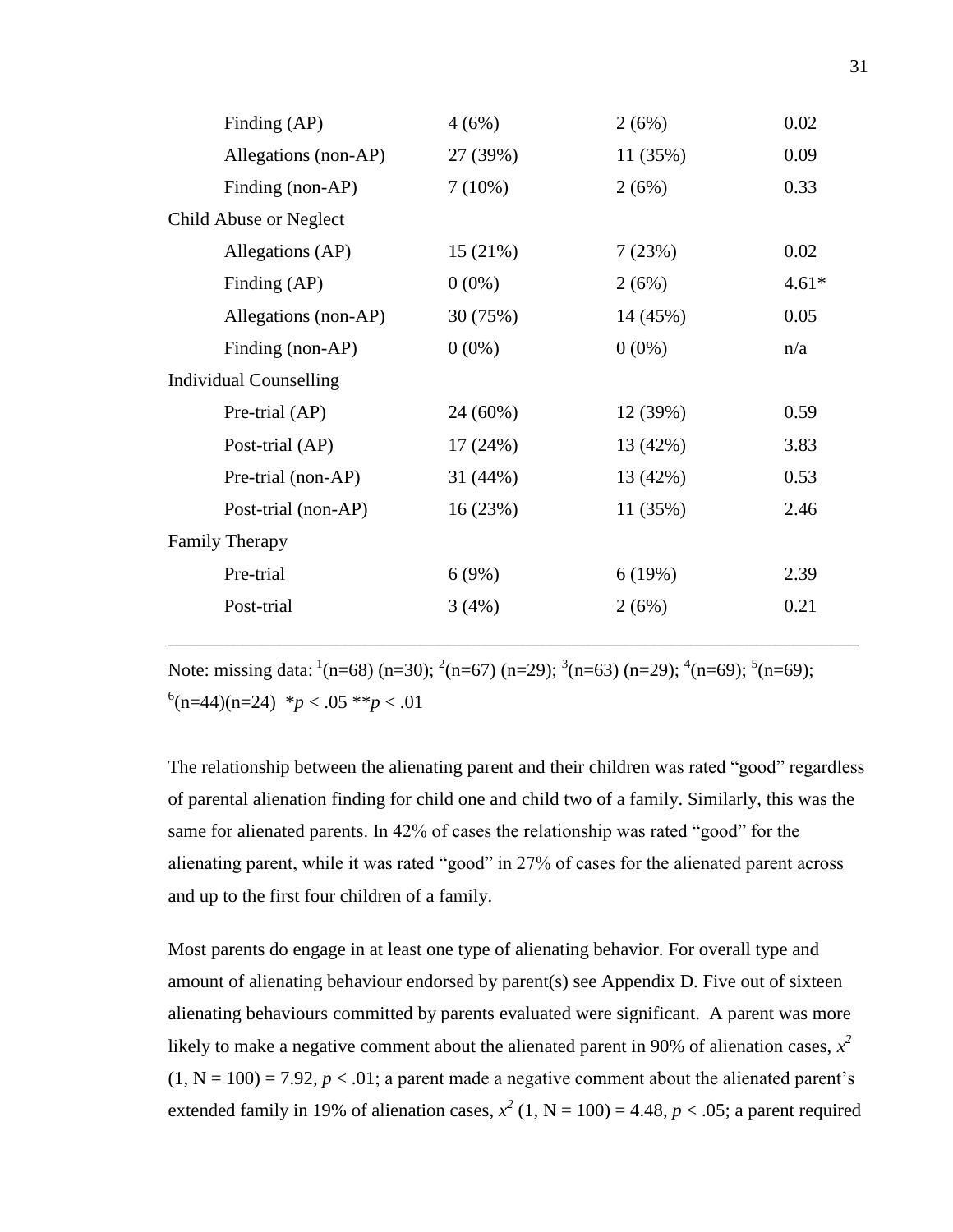favoritism by a child for the alienating parent in 48% of alienation cases,  $x^2$  (1, N = 100) = 6.58,  $p < .01$ ; a parent made a child choose between parents in 23% of alienation cases,  $x^2(1, 1)$  $N = 100$ ) = 3.76,  $p < .05$  and; a parent made a child feel guilty about spending time with the alienated parent in 26% of alienation cases,  $x^2$  (1, N = 100) = 6.67, p < .01. Table 3 illustrates an overview of alienating behaviours endorsed by parent(s) in the context of trial outcome.

### Table 3

|                                                                                          | <b>Trial Outcome</b> |               |          |
|------------------------------------------------------------------------------------------|----------------------|---------------|----------|
|                                                                                          | Alienation           | Alienation    |          |
|                                                                                          | Unsubstantiated      | Substantiated |          |
|                                                                                          | $n$ (%)              | $n$ (%)       | $\chi^2$ |
|                                                                                          | $n = 70$             | $n = 31$      |          |
| Made negative comments about<br>alienated parent                                         | 44 (63%)             | 28 (90%)      | 7.92**   |
| Made negative comments about<br>alienated parent's extended family                       | 4(6%)                | 6(19%)        | $4.48*$  |
| Required favoritism by child for<br>alienating parent                                    | 16(23%)              | 15 (48%)      | $6.58**$ |
| Limited contact with alienated<br>Parent                                                 | 47 (67%)             | 17 (55%)      | 1.40     |
| Confided in child about<br>"adult matters" (such as marital<br>concerns or legal issues) | 28(40)               | 16(52%)       | 1.18     |
| Indicated discomfort about<br>alienated parent                                           | 23 (33%)             | 16(52%)       | 3.19     |
| Made communication difficult<br>with alienated parent                                    | 22 (31%)             | 13 (42%)      | 1.05     |
| Said alienated parent was unsafe                                                         | 22 (31%)             | 13 (42%)      | 1.05     |

*Frequencies of Alienating Behaviors in Context of Trial Outcome*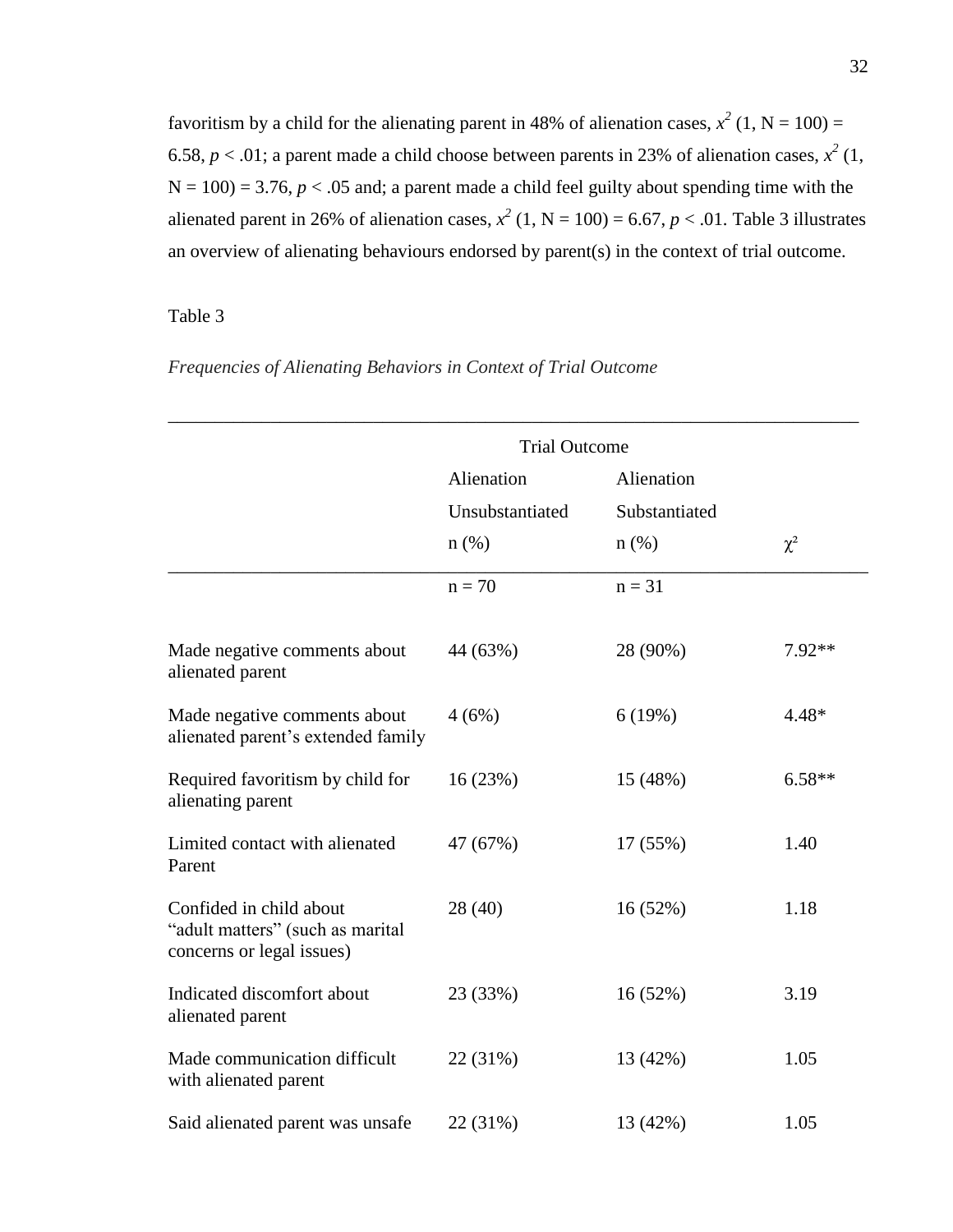| Withheld or blocked messages<br>from alienated parent                                                              | 15 (38%) | 8(26%)   | 0.23     |
|--------------------------------------------------------------------------------------------------------------------|----------|----------|----------|
| Encouraged child to disregard<br>alienated parent's rules, values,<br>and authority                                | 10(14%)  | 6(19%)   | 0.41     |
| Displayed negative affect when<br>child(ren) shows affection with<br>alienated parent                              | 9(13%)   | 6(19%)   | 0.18     |
| Made child choose between<br>parents                                                                               | 6(9)     | 7(23%)   | $3.76*$  |
| Made child feel guilty about<br>spending time with the alienated parent                                            | 5(7)     | 8(26%)   | $6.67**$ |
| Asked child to spy and/or<br>withholds information from<br>the alienated parent                                    | 6(9%)    | 4(13%)   | 0.45     |
| Requested child to refer to alienated $4(6%)$<br>parent by first name and/or refer to<br>new partner as mom or dad |          | 2(6%)    | 0.02     |
| Made child feel guilty about<br>spending time with the alienated<br>parent's extended family                       | $0(0\%)$ | $0(0\%)$ | n/a      |

\**p* < .05 \*\**p* < .01

#### **3.6 Chi Square Analysis of Child Factors**

There were four child factors out of eight that were significant. It is likely that a lawyer for the children will be involved in alienation cases,  $x^2$  (1, N = 100) = 10.83,  $p < .01$ . There was a children's lawyer present in 58% of alienation cases, and only in 24% of cases where alienation was not concluded.

There was a significant difference between whether a child participated in counselling posttrial,  $x^2$  (2, N = 98) = 10.78,  $p < 0.01$ . In 65% of alienation cases, the child participated in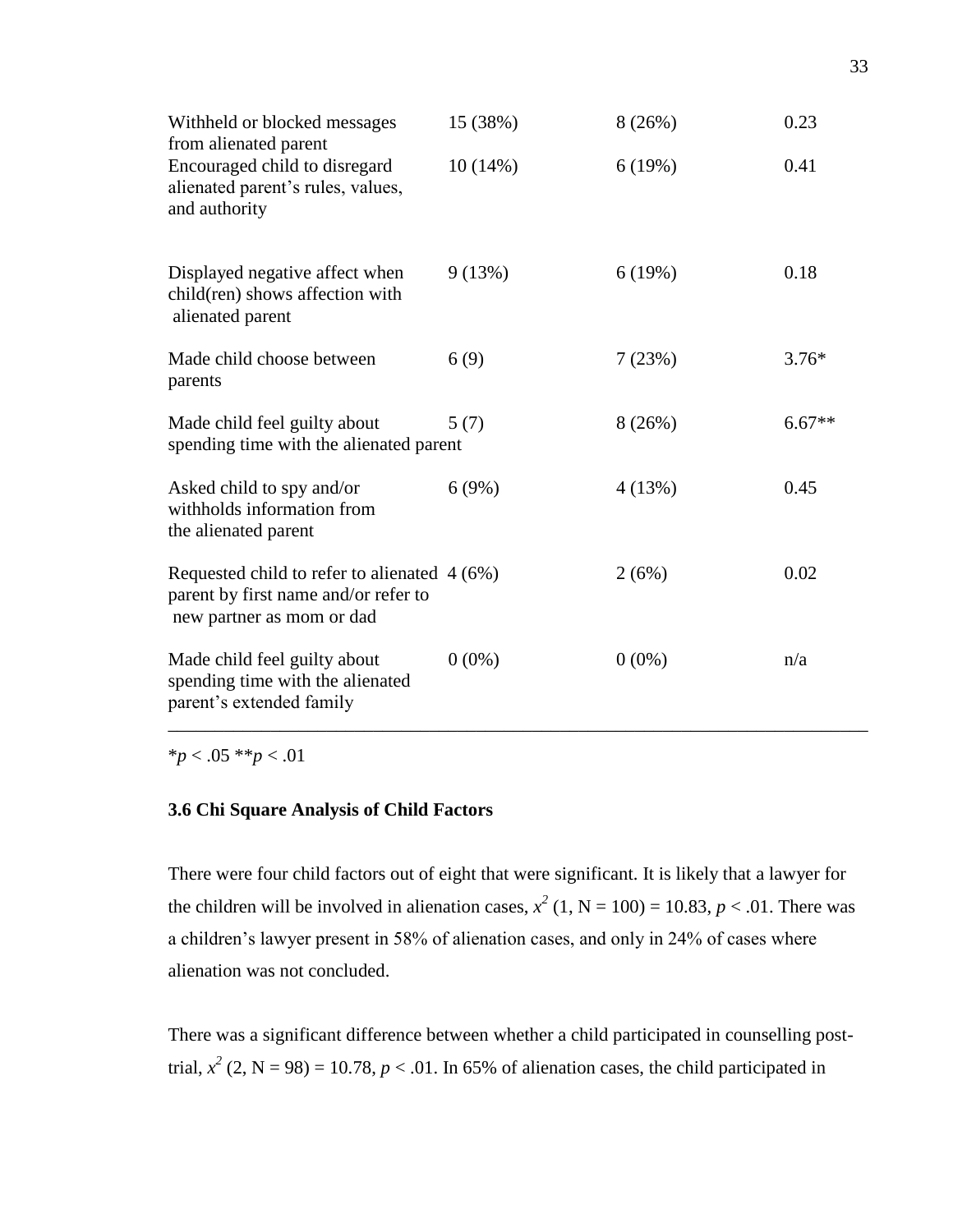counselling post-trial, while the child participated in counselling in 30% of cases when alienation was not found.

Regards to counselling specifically for alienation, it was likely the child participated in one on one counselling in alienation cases,  $x^2$  (1, N = 100) = 6.37,  $p < .01$ . A child participated in one on one counselling in 32% of alienation cases. A child was likely to attend group therapy in alienation cases,  $x^2$  (1, N = 100) = 4.61,  $p < 0.01$ . There was group therapy in 6% of alienation cases. Table 4 illustrates an overview of the results for the child factors.

### Table 4

# *Frequencies and Total Percentages of Child Factors in Context of Trial Outcome*

|                                     | <b>Trial Outcome</b> |               |           |
|-------------------------------------|----------------------|---------------|-----------|
|                                     | Alienation           | Alienation    |           |
|                                     | Unsubstantiated      | Substantiated |           |
|                                     | $n$ (%)              | $n$ (%)       | $\chi^2$  |
|                                     | $n = 70$             | $n = 31$      |           |
| Number of children per case         |                      |               | 3.67      |
| 1 child                             | 34 (49%)             | 12 (39%)      |           |
| 2 children                          | 23 (33%)             | 16(52%)       |           |
| 3 children                          | 12(17%)              | 3(10%)        |           |
| 4 children                          | 1(1%)                | $0(0\%)$      |           |
| Presence of children's lawyer       | 17(24%)              | 18 (58%)      | $10.83**$ |
| Presence of Psychological issue(s)  |                      |               |           |
| Child 1                             | 17(24%)              | 7(23%)        | 0.03      |
| Child 2                             | 5(7%)                | 1(3%)         | 2.26      |
| Child 3                             | 4(6%)                | $0(0\%)$      | 1.93      |
| Child 4                             | $0(0\%)$             | $0(0\%)$      | n/a       |
| Presence of Child Protective        | 37 (53%)             | 22 (71%)      | 2.90      |
| <b>Services</b>                     |                      |               |           |
| Individual Counselling <sup>1</sup> |                      |               |           |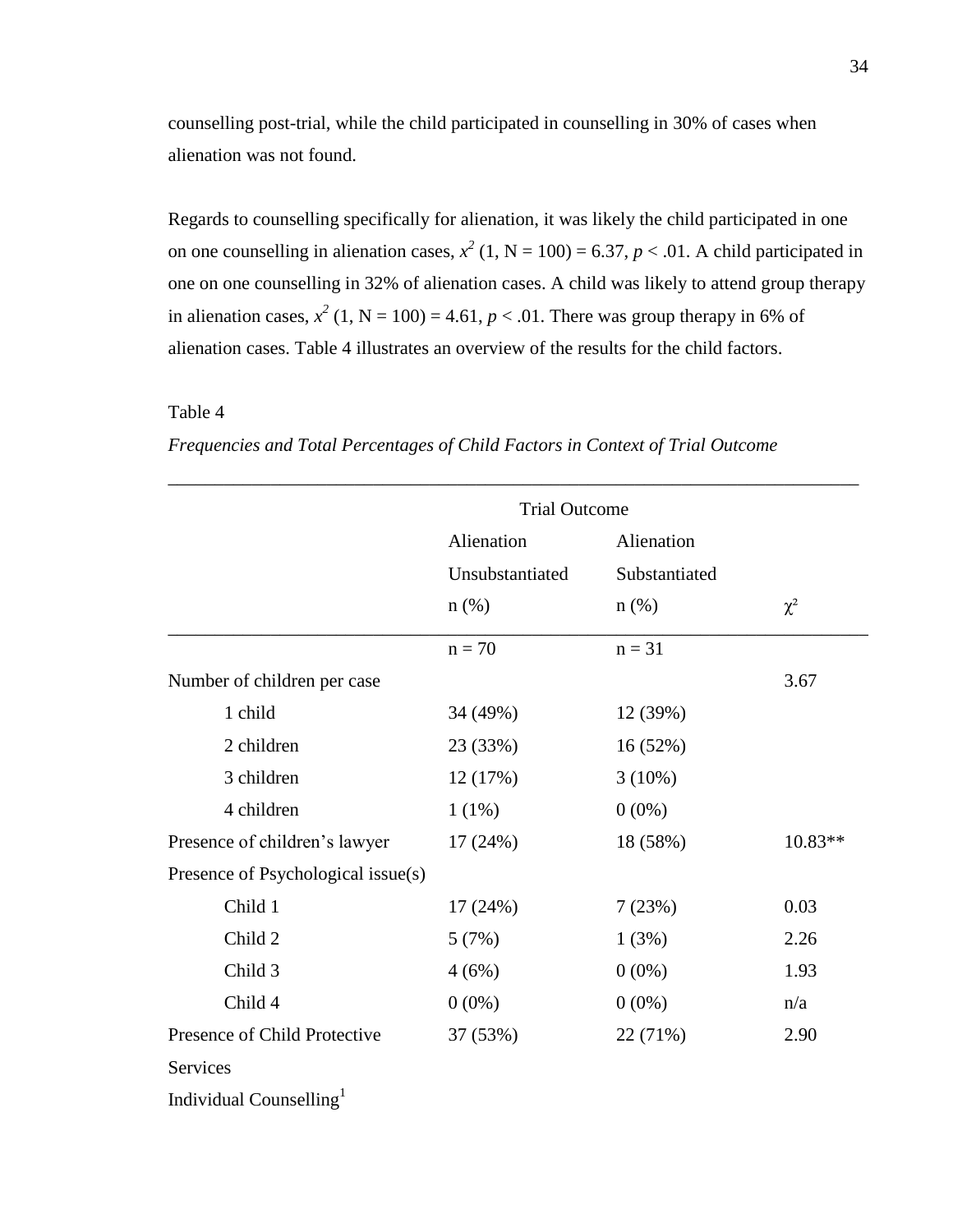| Pre-trial                        | 33 (48%)  | 18 (58%) | 1.39      |
|----------------------------------|-----------|----------|-----------|
| Post-trial                       | 21 (30%)  | 20(65%)  | $10.78**$ |
| Alienation specific intervention |           |          |           |
| One on one therapy               | $8(11\%)$ | 10(32%)  | $6.37**$  |
| Group therapy                    | $0(0\%)$  | 2(6%)    | $4.61*$   |
| Workshop or camp                 | $0(0\%)$  | 1(3%)    | 2.29      |
|                                  |           |          |           |

Note: missing data:  $^1(n=69)$ ;  $^*p < .05$   $^{**}p < .01$ 

For overall type and amount of alienating behaviour displayed by children see Appendix D. Four out of seventeen alienating behaviours displayed by children were significant. A child was likely to speak negatively of the alienated parent without guilt, remorse, or embarrassment in 52% of alienation cases,  $x^2$  (1, N = 100) = 5.68,  $p < .05$ ; a child was likely to speak negatively of the alienated parent's extended family without guilt, remorse or embarrassment in 10% of alienation cases,  $x^2$  (1, N = 100) = 3.84,  $p < .05$ ; a child explicitly demonstrated favoritism for the alienating parent in 42% of alienation cases,  $x^2$  (1, N = 100)  $= 4.51, p < .05$  and; a child was likely to prescribe to the "Independent Thinker" Phenomenon" in 39% of alienation cases,  $x^2$  (1, N = 100) = 11.6,  $p < .01$ . Table 5 illustrates an overview of alienating behaviours displayed by children in the context of trial outcome.

# Table 5

*Frequencies of Alienating Behaviors Displayed by Children in Context of Trial Outcome*

|                                                                                                |                 | <b>Trial Outcome</b> |          |
|------------------------------------------------------------------------------------------------|-----------------|----------------------|----------|
|                                                                                                | Alienation      | Alienation           |          |
|                                                                                                | Unsubstantiated | Substantiated        |          |
|                                                                                                | $n(\%)$         | $n(\%)$              | $\chi^2$ |
|                                                                                                | $n = 70$        | $n = 31$             |          |
| Child(ren) speaks negatively of<br>alienated parent without guilt,<br>remorse or embarrassment | 19 (27%)        | 16(52%)              | 5.68*    |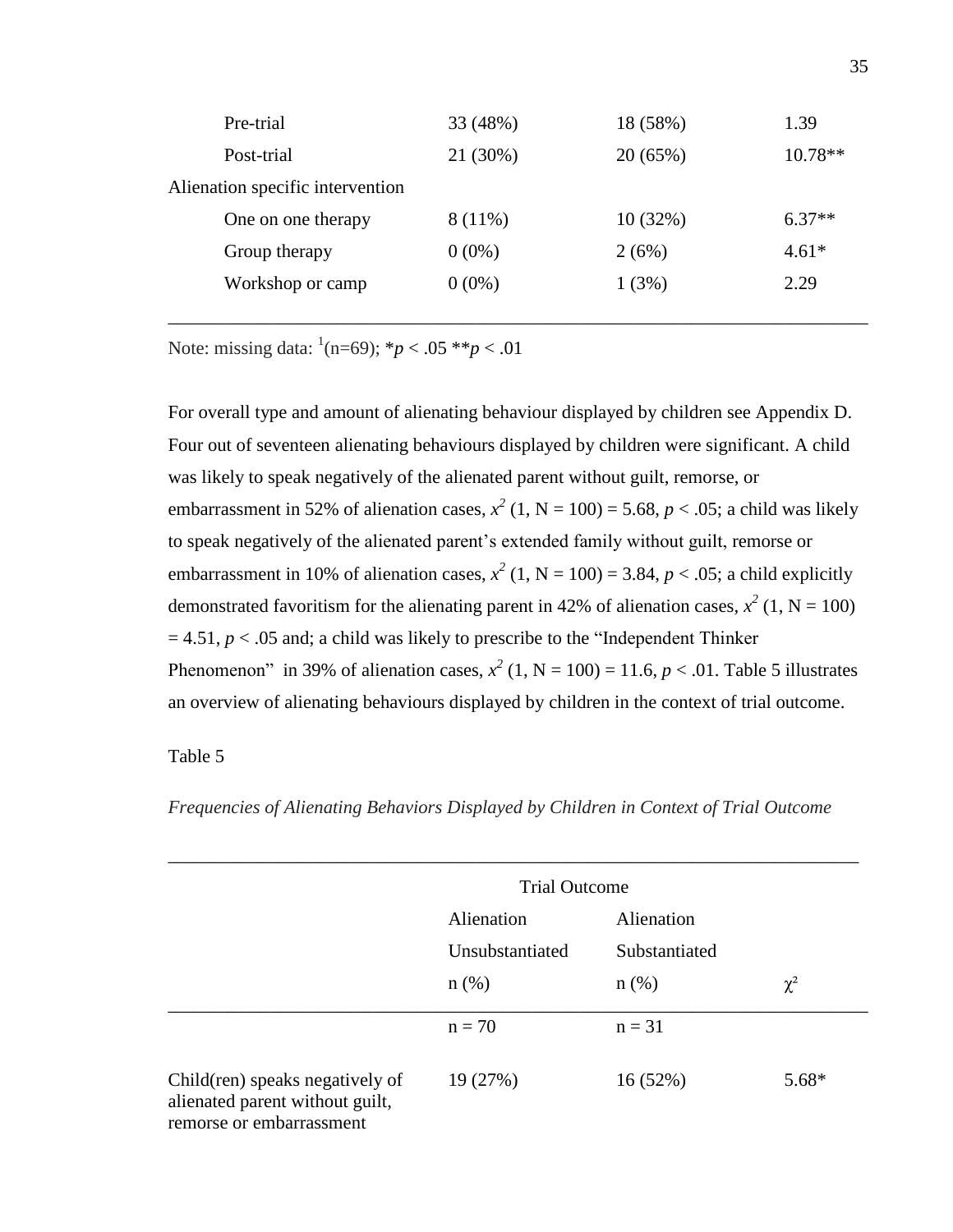| Child(ren) speaks negatively of<br>alienated parent's extended family<br>without guilt, remorse or embarrassment | $1(1\%)$  | $3(10\%)$ | $3.84*$  |
|------------------------------------------------------------------------------------------------------------------|-----------|-----------|----------|
| Child(ren) explicitly demonstrates<br>favoritism for alienating parent                                           | 15(21%)   | 13 (42%)  | $4.51*$  |
| Child(ren) prescribes to<br>"Independent Thinker Phenomenon"                                                     | $7(10\%)$ | 12 (39%)  | $11.6**$ |
| Child(ren) openly discusses<br>"adult matters" (such as marital<br>concerns or legal issues)                     | 21 (30%)  | 14 (45%)  | 2.18     |
| Child(ren) refuses to visit alienated $31(44%)$<br>parent                                                        |           | 17 (55%)  | 0.96     |
| Child(ren) refuses to interact with<br>alienated parent                                                          | 20(29%)   | 13 (42%)  | 1.74     |
| Child(ren) expresses fear of<br>alienated parent                                                                 | 14 (20%)  | 9(29%)    | 1.00     |
| Child(ren) speaks to alienated<br>parent negatively without guilt,<br>remorse or embarrassment                   | 12(17%)   | 7(23%)    | 0.42     |
| Child(ren) disregards the alienated<br>parent's rules, values, and authority                                     | $7(10\%)$ | 6(19%)    | 1.68     |
| Child(ren) physically assaults<br>alienated parent                                                               | 5(7%)     | 4(13%)    | 0.88     |
| Child(ren) displays guilt about<br>expressing affection about alienated<br>parent                                | 5(7%)     | 4(13%)    | 0.88     |
| Child(ren) expresses guilt about<br>spending time with the alienated parent                                      | 4(6%)     | 5(16%)    | 2.87     |
| Child(ren) refers to alienated parent $5(7%)$<br>by first name/alienated parent's<br>new partner as mom or dad   |           | $3(10\%)$ | 0.19     |
| Child(ren) spies and/or withholds<br>information from alienated parent                                           | 4(6%)     | 2(6%)     | 0.02     |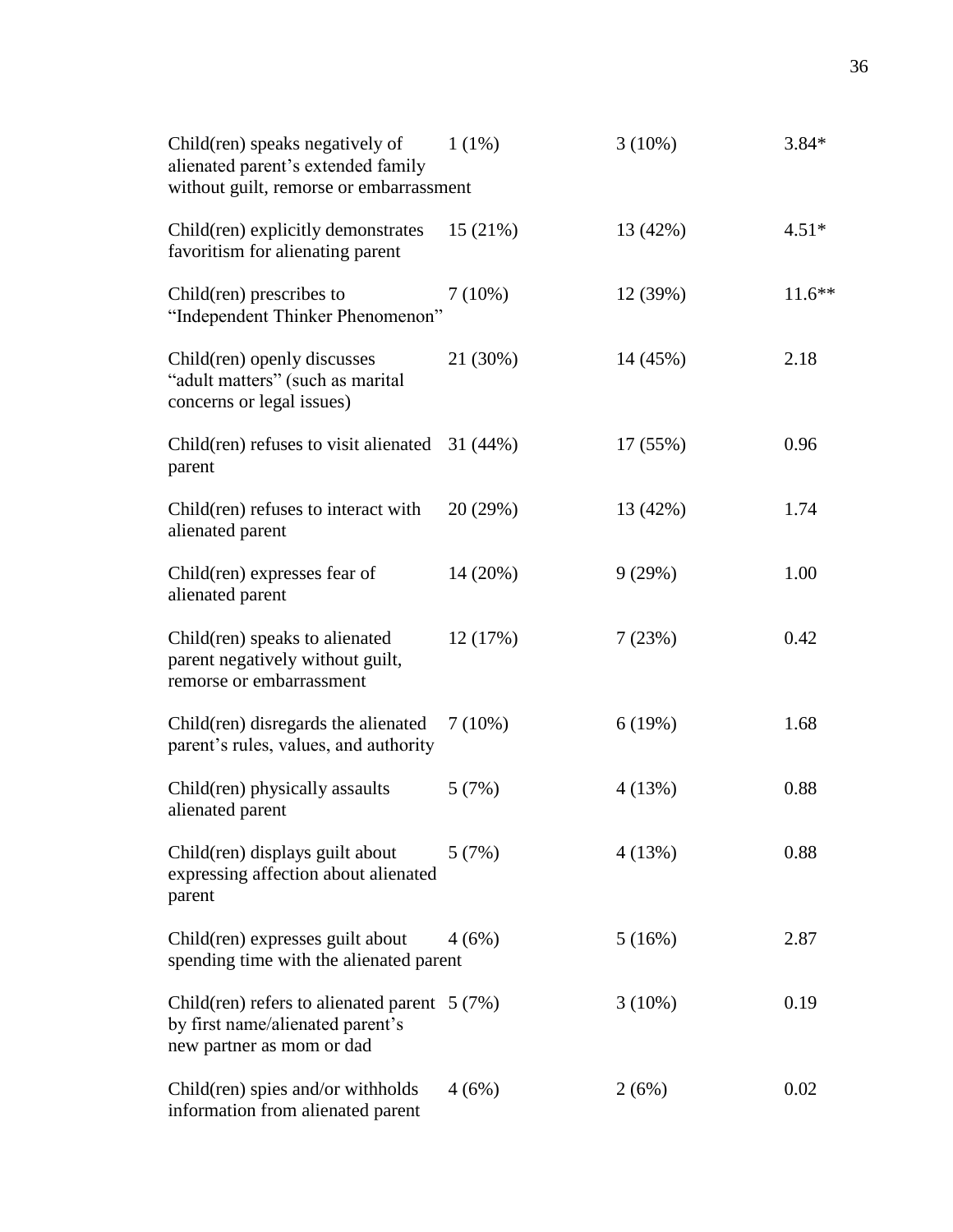| Child(ren) speaks to alienated<br>parent's extended family negatively<br>without guilt, remorse or embarrassment | $0(0\%)$ | 1(3%)    | 2.28 |
|------------------------------------------------------------------------------------------------------------------|----------|----------|------|
| Child(ren) expresses guilt about<br>spending time with the alienated<br>parent's extended family                 | $1(1\%)$ | $0(0\%)$ | 0.45 |

\**p* < .05 \*\**p* < .01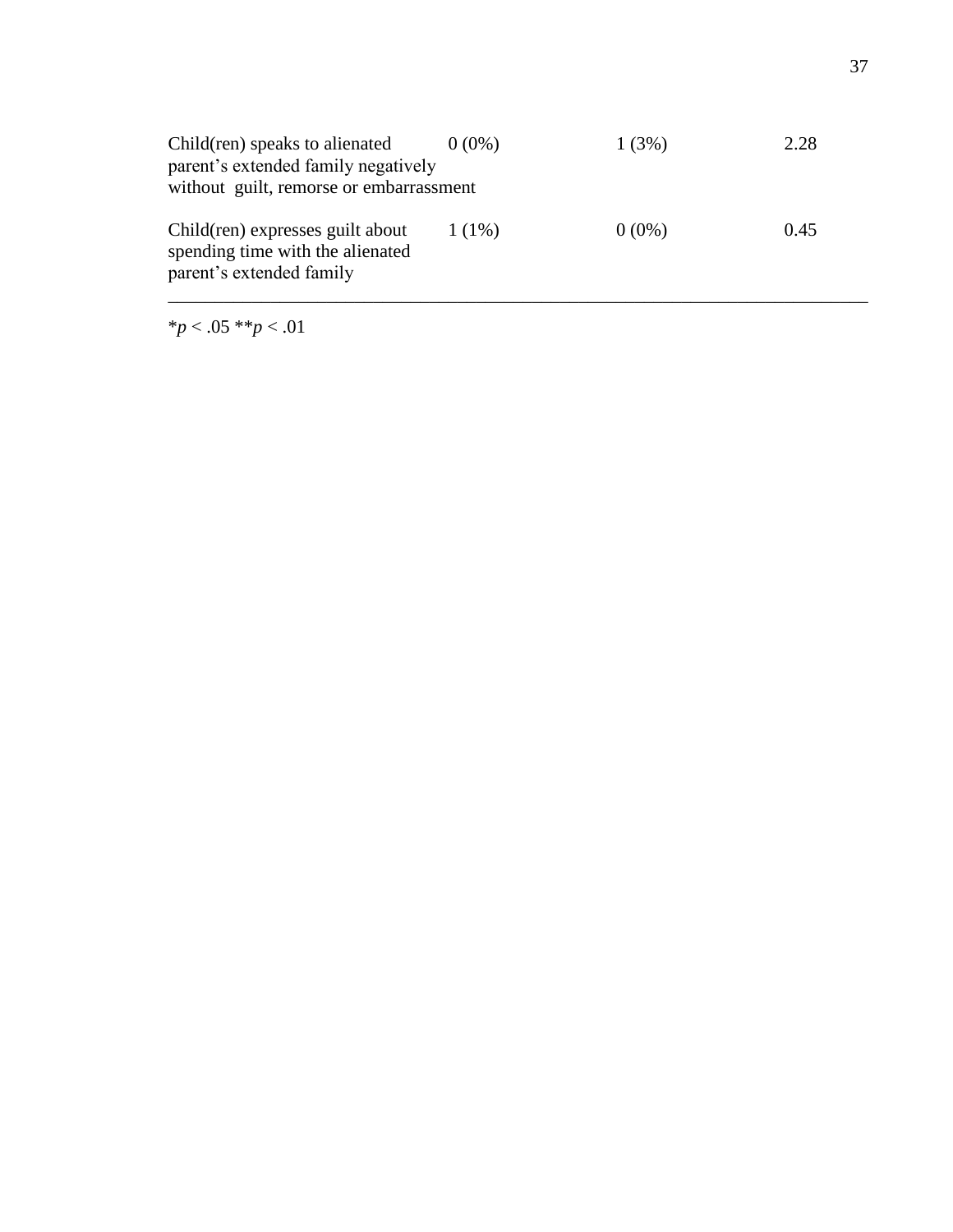#### **Chapter 4**

#### **4 Discussion**

This study aimed to examine parental alienation, a phenomenon that has been controversial both from legal and mental health perspectives and the experiences of separating families involved in child custody disputes. The current study was descriptive and exploratory in nature and aimed to highlight the current trends in which parental alienation is operating within the Canadian court system, within families, the effects it has on children and the current strategies being implemented by court officials.

#### **4.1 Trends in Parental Alienation Cases**

Although numbers of court cases have varied slightly, there has been a steady increase over time in the number of cases that explicitly raise "parental alienation" issues in Canadian courts. This finding supports previous literature (Bala et al., 2010) and our hypothesis that there was an increase in the number of parental alienation cases from 2010 and 2012 compared to previous years. Between 2010 and 2012, there were 101 cases of which only 31% of cases substantiated alienation claims by parents. In a search of cases where parental alienation was raised as a claim, between 1990 and 1992 there were 13 cases, between 2000 and 2002 there were 180 cases, and between 2010 and 2012 there were 331 cases. Thus, the term "parental alienation" has become common-place in the legal system as years have progressed. It is difficult to determine whether the increase is due to the use of the term "alienation" or rather a reflection of actual occurrence of alienation.

Hoult (2006) and others (A. Mamo, personal communication, November 2012) have noted parental alienation claims have started to be widely used to help lawyers get their clients, who have alleged to be involved in domestic violence disputes, get custody of their children. This is a matter of concern that court professionals need to be aware of when alienation claims arise.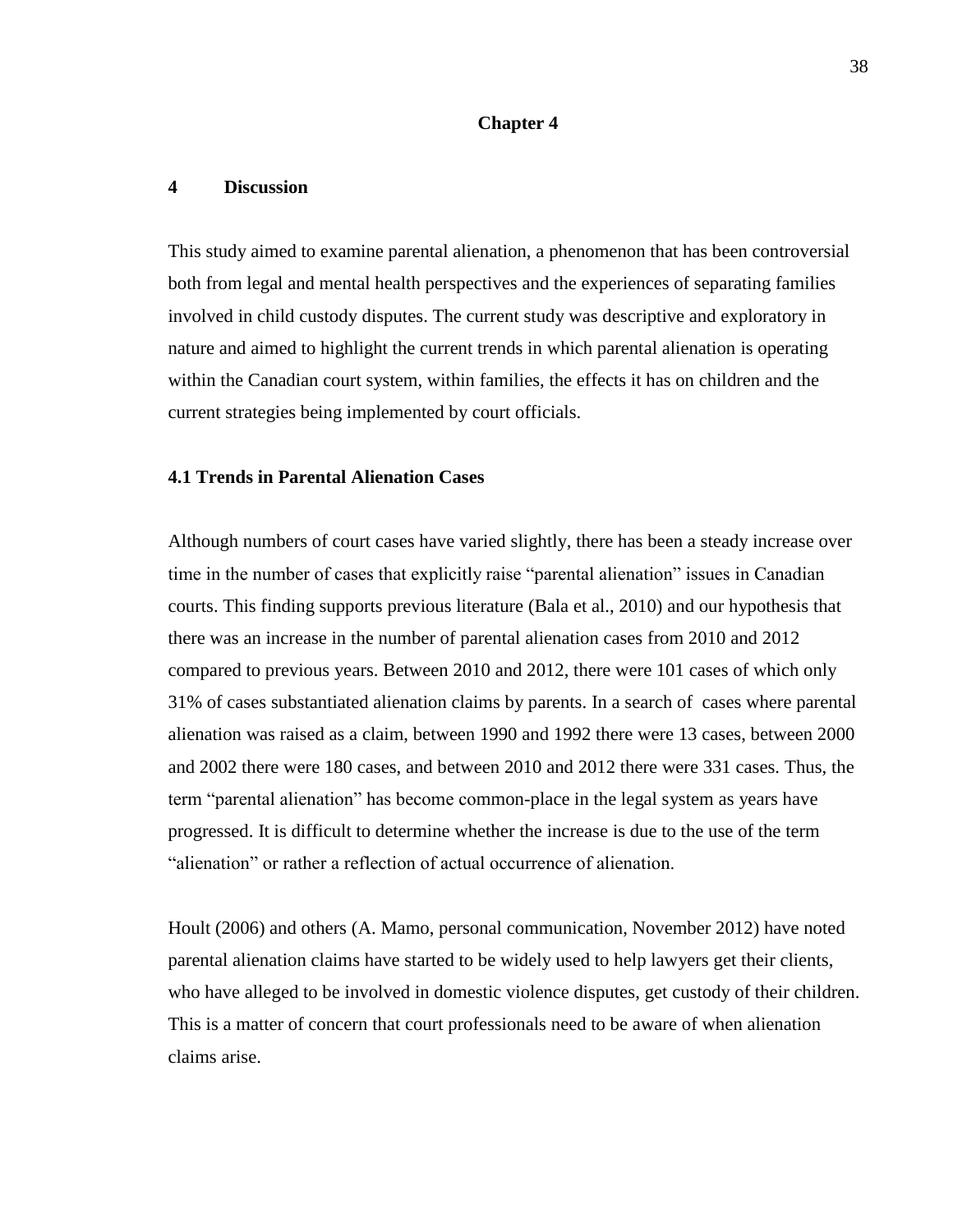#### **4.2 Alienating Behaviours**

Although a majority of alienation research focuses on the alienating parent, who is considered the instigator of the alienation process (Godbout, 2012), often both parents have been found to engage in at least one type of alienating behavior. A majority (90%) of alienating parents required favoritism by child (48%), made the child feel guilty about spending time with the rejected parent (26%), made the child choose between parents (23%) and, made negative comments about the rejected parent's extended family (19%). The most defining behaviour (i.e., badmouthed the other parent) of parental alienation was highly endorsed by both parents (72%). This behaviour may not necessarily be a symptom of alienation but is typical of most separation, divorce and custody cases.

#### **4.3 The Impact of Parental Alienation on Children**

Regardless of a parent engaging in alienating behaviours, most children reportedly had a good relationship with both their parents. Further, when parents engaged in alienating behaviours, in some cases the children's relationship with their parents did not impact the children. That is, it does not lead them to *actually* reject the parent or present other alienating symptoms. In the current study, 4 out of 17 internalizing and externalizing behaviours displayed by children were found significant. In alienation cases child(ren) most often (52%) spoke negatively of the rejected parent without guilt, remorse, or embarrassment; explicitly demonstrated favoritism for the alienating parent (42%); prescribed to the "Independent Thinker Phenomenon' (39%) and; spoke negatively of the rejected parent's extended family without guilt, remorse, or embarrassment.

Clawar and Rivlin (1991) described seven stages of the alienation process. Stage four includes the child showing support for the beliefs of the alienating parent, such as expressing fear of visiting the other parent or refusing to talk to that parent on the phone. Results of this study showed that parents were engaging in alienating behavior but not all children did necessarily support their beliefs or behaviours (e.g., refusing to interact with the rejected parent, speak negatively of the alienated parent). A child's relationship with the rejected parent will be impacted in his or her childhood and the relationship with the alienating parent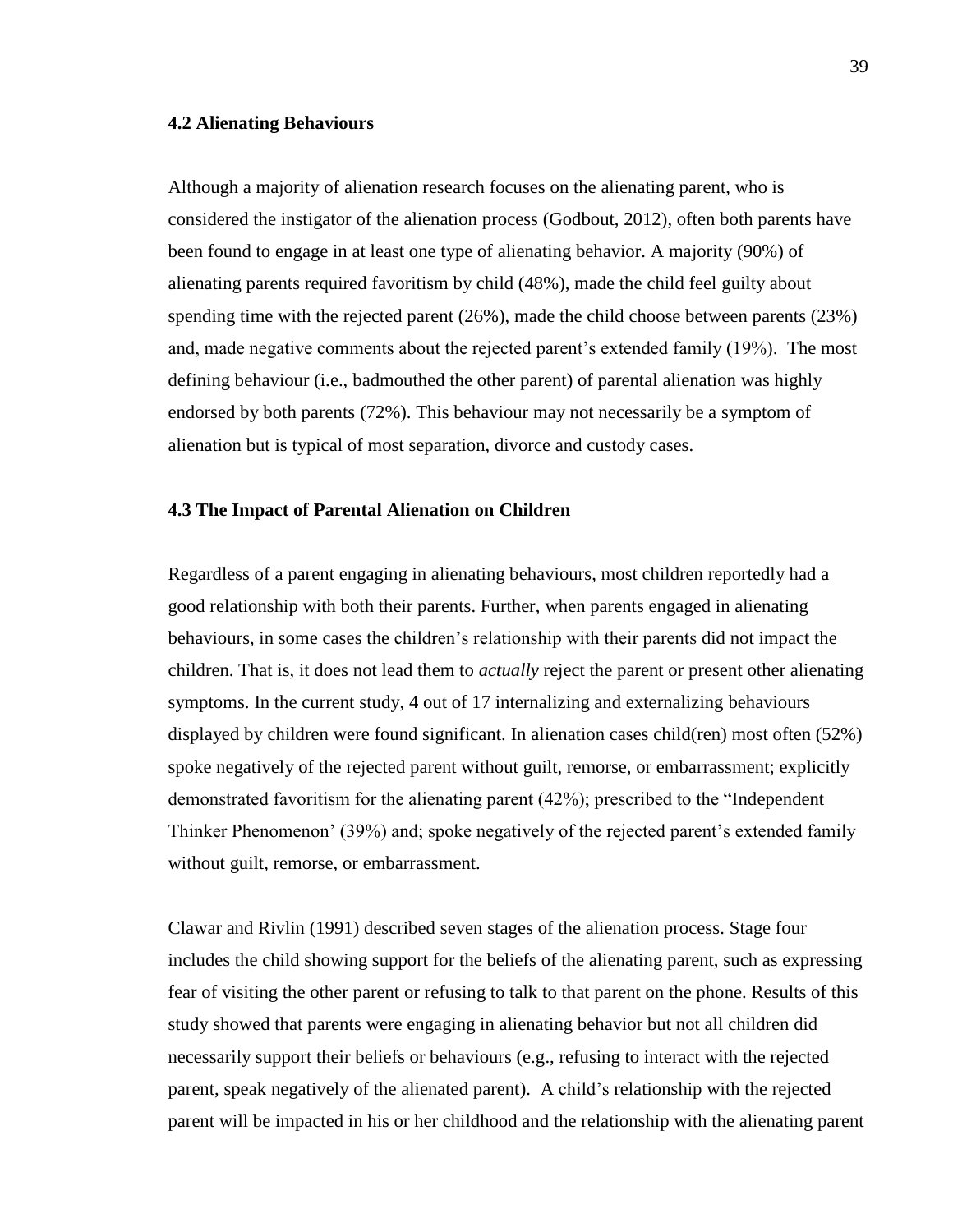will be impacted in his or her adulthood. Children who are subject to alienation often realize as adults that the rejected parent is not as bad as they were made out to be. Consequentially, the parent who painted a negative picture of the rejected parent is viewed as the flawed parent. Thus, the alienating parent is setting up a potentially negative relationship in the future.

Some experts state that true alienation does not often exist. More often, children are realistically estranged from one parent or the situation is one of high conflict where both parents show varying degrees of alienating behaviour but the children themselves are not alienated. In other cases the child is siding with one parent because one parent may have more financial means than another. What child would not want to live with a parent who gives them everything (e.g., blackberry, ipod, gifts and lavish birthday parties).

Even if a child's beliefs and behaviours do not align with the alienating parents' beliefs and behaviours, the child is negatively affected. Increasing martial conflict is predictive of a child's emotional distress (Ayoub et al., 1999). A child presented at least one psychological concern in nearly half (47%) of total custody cases. Some examples of internalizing and externalizing behaviours that were displayed by children included: anxiety, inhibited, aggression, bedwetting, and problems in sleep. In one case, the child growled at people.

A psychological issue may be a result of predisposing (i.e., biological) factors or may be attributed to the exposure to high conflict between parents; either way, the effects can be detrimental. It is crucial for a primary caregiver to provide emotional and social support to children, who are going through developmental milestone in order to facilitate and help the child create a secure and healthy attachment (Bowlby, 1969).

#### **4.4 Parental Alienation as a Syndrome**

Although PAS has attracted much controversy and some researchers (Warshak, 2000) supportthe use of the concept, it is not often used in the legal system, with this study concluding only 2% of cases using the terminology. The notion of parental alienation as a syndrome has been criticized on the grounds that it inappropriately focuses on the alienating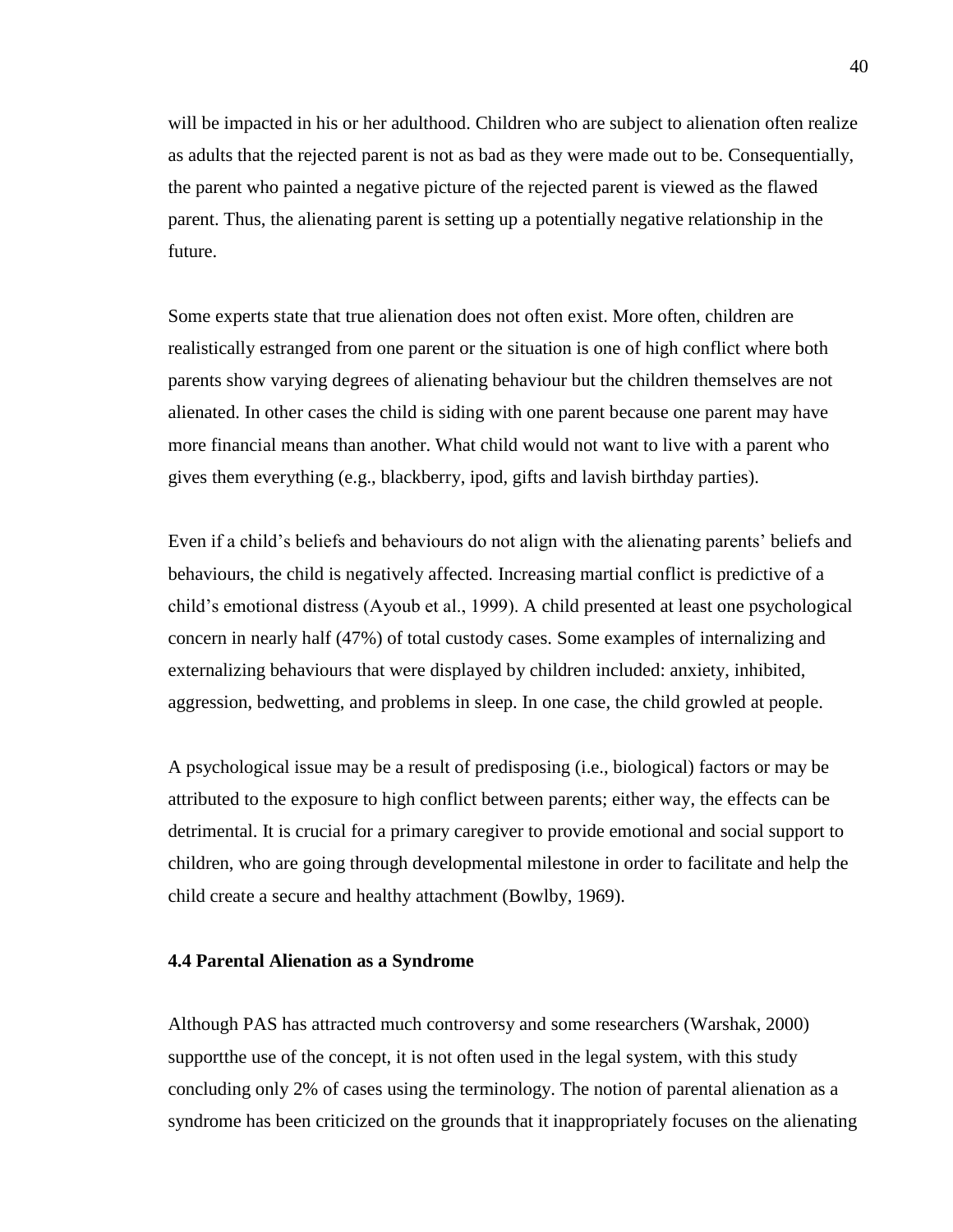parents as the source of conflict (Kelly and Johnston, 2001), fails to adequately define what would constitute a syndrome (Myers, 1993), creates a bias against women (Bruch, 2001), and has no valid scientific support (Faller, 1998). The onset of the controversy encouraged revisions of the concept, such that the term syndrome is no longer being used (Darnall, 1999) or calling it child alienation (Kelly and Johnston, 2001). Nonetheless, the topic remains controversial with ongoing attempts to formalize PAS in the DSM (Peptin et al., 2012).

Recently, a psychologist in Australia was reprimanded for providing evidence about parental alienation syndrome to the court. The judge acknowledged the mother had affected the children with the syndrome. After filing a complaint to the regulatory board, who concluded "to diagnose a patient as suffering from or demonstrating a potential to develop an unrecognised syndrome is contrary to the code of ethics." [\(http://www.theaustralian.com.au/news/nation/ruling-debunks-custody-diagnosis/story](http://www.theaustralian.com.au/news/nation/ruling-debunks-custody-diagnosis/story-e6frg6nf-1111115991375#sthash.793xMOkG.dpuf)[e6frg6nf-1111115991375#sthash.793xMOkG.dpuf\)](http://www.theaustralian.com.au/news/nation/ruling-debunks-custody-diagnosis/story-e6frg6nf-1111115991375#sthash.793xMOkG.dpuf). This case exemplifies the cautions of citing an unrecognized syndrome as an expert of the court.

#### **4.5 Domestic Violence and Child Abuse as a Defense Tactic**

There were no significant findings of domestic violence or child abuse against the alienated parent in the current study. Therefore, we cannot conclude whether an alienated parent is using a claim of alienation as a strategy to conceal legitimate domestic violence or abuse. Despite the inconclusive findings of this study regarding to domestic violence and abuse, it is still important to understand that cases do exist in which children who are rejecting a parent (those who claim to be a victim of alienation) are doing so to seek protection rather than acting out a symptom of alienation (Brown, 2008). Proper screening procedures and assessment by the court system, such as custody and access evaluations are keystones to identifying cases where a child rejection of a parent is justified, and are not to be ignored.

#### **4.6 Unsubstantiated Claims of Parental Alienation**

Cases where alienation claims were not substantiated made up 70% of total cases in this study. In many cases a judge's reasons for rejecting a claim of alienation were unclear.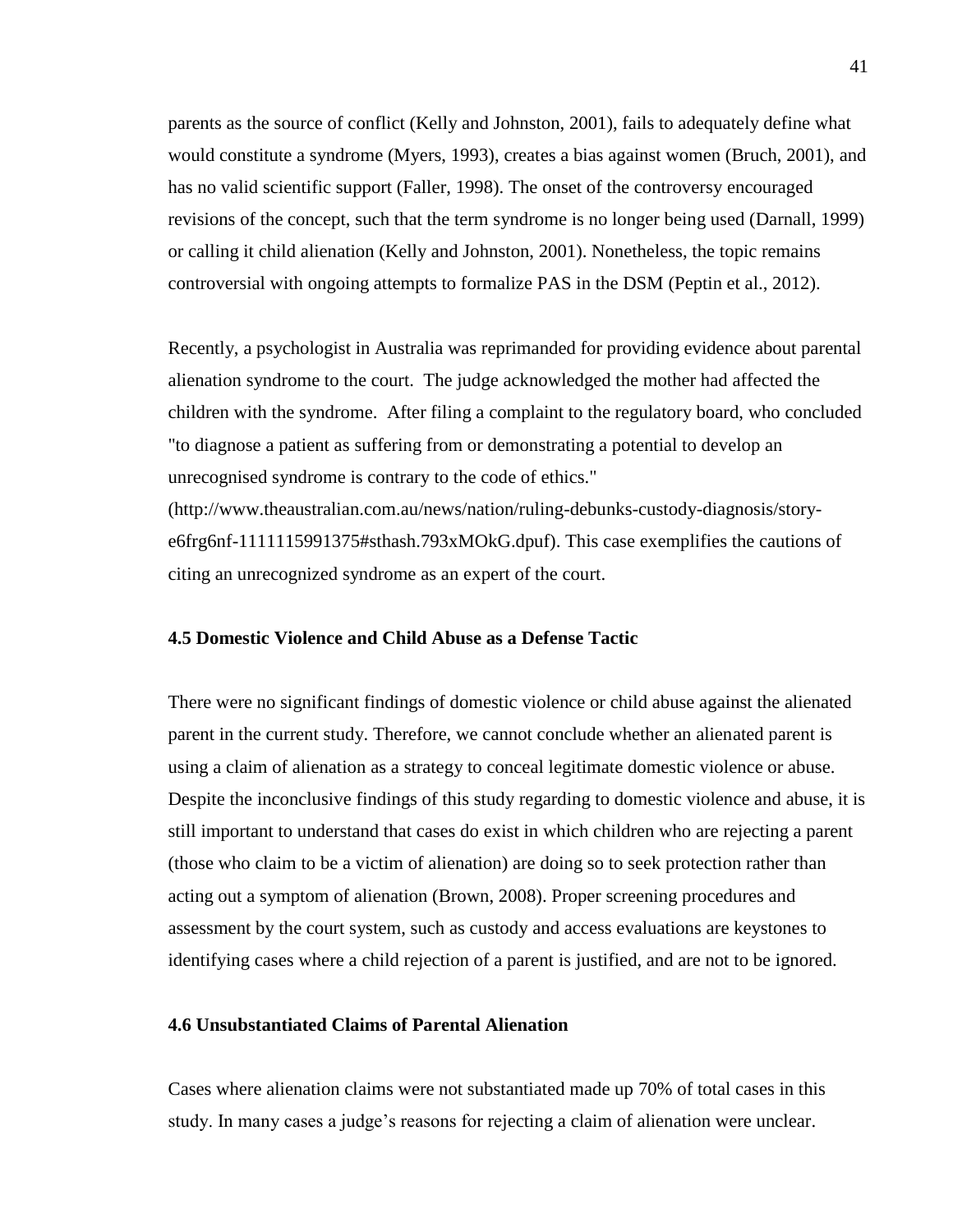Judges often provided vague or multiple reasons for rejecting a claim. The current study did not measure rejection reasons; however common theme from the case review for reasons of rejection were similar to the findings of Bala et al. (2010). This included a justified estrangement due to significant parenting limitations; child disengaged but not rejecting the other parent and; insufficient evidence to substantiate the claim of alienation. Bala and colleagues (2010) also categorized justified estrangement due to abuse or violence in their study, however this factor was not supported in the current study, as discussed in the previous section.

#### **4.7 Change of Custody**

The transfer of custody from an alienated parent to the rejected parent is considered the most dramatic judicial response to alienation. When an application is made to vary custody, the court must determine that a "material change of circumstances" has occurred since the last custody order. The parent seeking the custody change has the obligation to prove to the court through expert testimony that the child has been alienated and that a change will involve minimal emotional distress to the child (Bala et al., 2010). A change in custody can be very disruptive. When such a legal response is taken it is often in cases of severe alienation and in cases of older children who have already made up their minds about the rejected parent. In the current study a judge cut-off all access that the alienating parent had in 26% of substantiated cases of alienation. However in 74% of cases, judges granted some sort of access to the alienating parent with 35% of decisions arranging sole custody to the rejected parent and access to the alienating parent, and 32% sharing joint custody in substantiated alienation cases. If necessary, supervised access was also ordered. Judges attempt to setup custody arrangement in a manner that the child(ren) are able to maintain or re-establish a good relationship with both parents; the best outcome for children in separated families. In any case, variation of custody should be accommodated with therapeutic intervention.

### **4.8 Therapeutic Intervention or Counselling.**

The current study found that an alienating parent was more likely to be mandated to participate in counselling by a judge to address their alienating behaviours than the rejected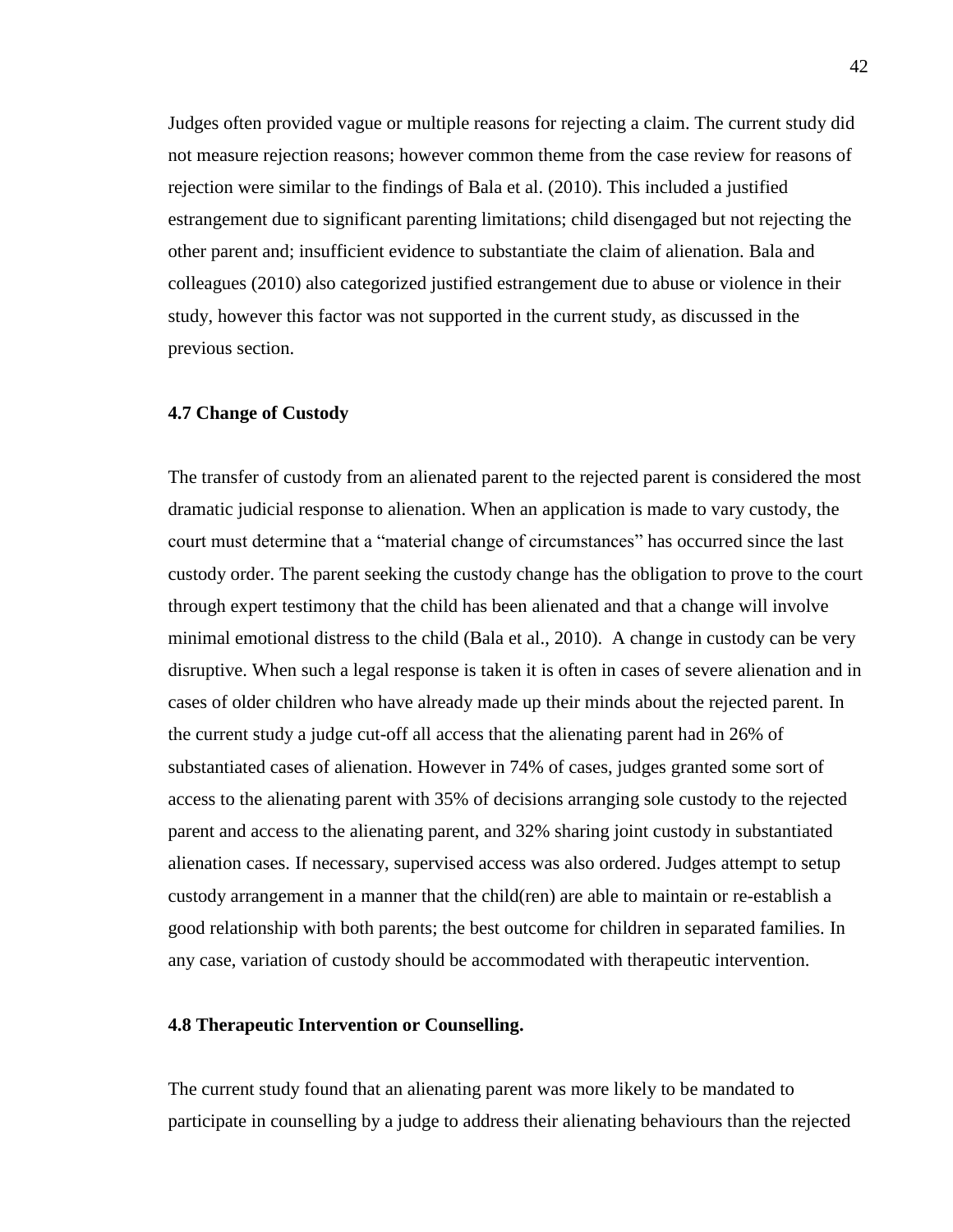parent in 39% of alienation cases. However, this was less than half of total alienation cases, supporting the hypothesis that there is a low rate of mandated counselling when alienation is substantiated. In these cases, judges would order the parent to obtain a therapist and report back periodically to the court his or her progress. Reporting included providing a letter to the court that a therapist had been chosen and/or verification of attendance of counselling sessions. In some cases, the judge specified the type of counselling, such as re-unification therapy.

Re-unification therapy is a court-ordered intervention to help repair a parent-child relationship within the context of high conflict divorce. Re-unification therapy is often introduced when a parenting plan is not being followed or when a child resists maintaining a relationship with one parent or the relationship is problematic. Reunification therapy involves both parents and the children (Darnall, 2011). Re-unification therapy has largely focused on cases where parental alienation has occurred. However it can also involve the process of uniting parent(s) and children when the disruption of the parent-child relationship is caused by past abuse, domestic violence, mental illness, incarceration, or substance abuse (Carnochan, Lee & Austin, 2013)

The judge can also mandate a parent to engage their child(ren) in therapy. Our study found children obtained one on one therapy in 32%, and group therapy in 6% in cases to specifically address alienation. Although, not significant, one case from the sample was ordered to attend a workshop to address his behaviours. The emergence of workshops or camps throughout North America (Sullivan et al., 2010; Warshak, 2010) has recently become popularized but empirical evidence of their effectiveness to address alienation is lacking. Further, the likelihood that a judge will order or recommend such a workshop is very low in Canadian courts.

#### **4.9 Early Identification and Intervention**

It is important to treat children and adolescents who are victims of alienation early, when the symptomology is mild, rather than when the alienation is intractable (Darnall, 2011). In the current study children were found to be more likely to have gone to counselling prior to the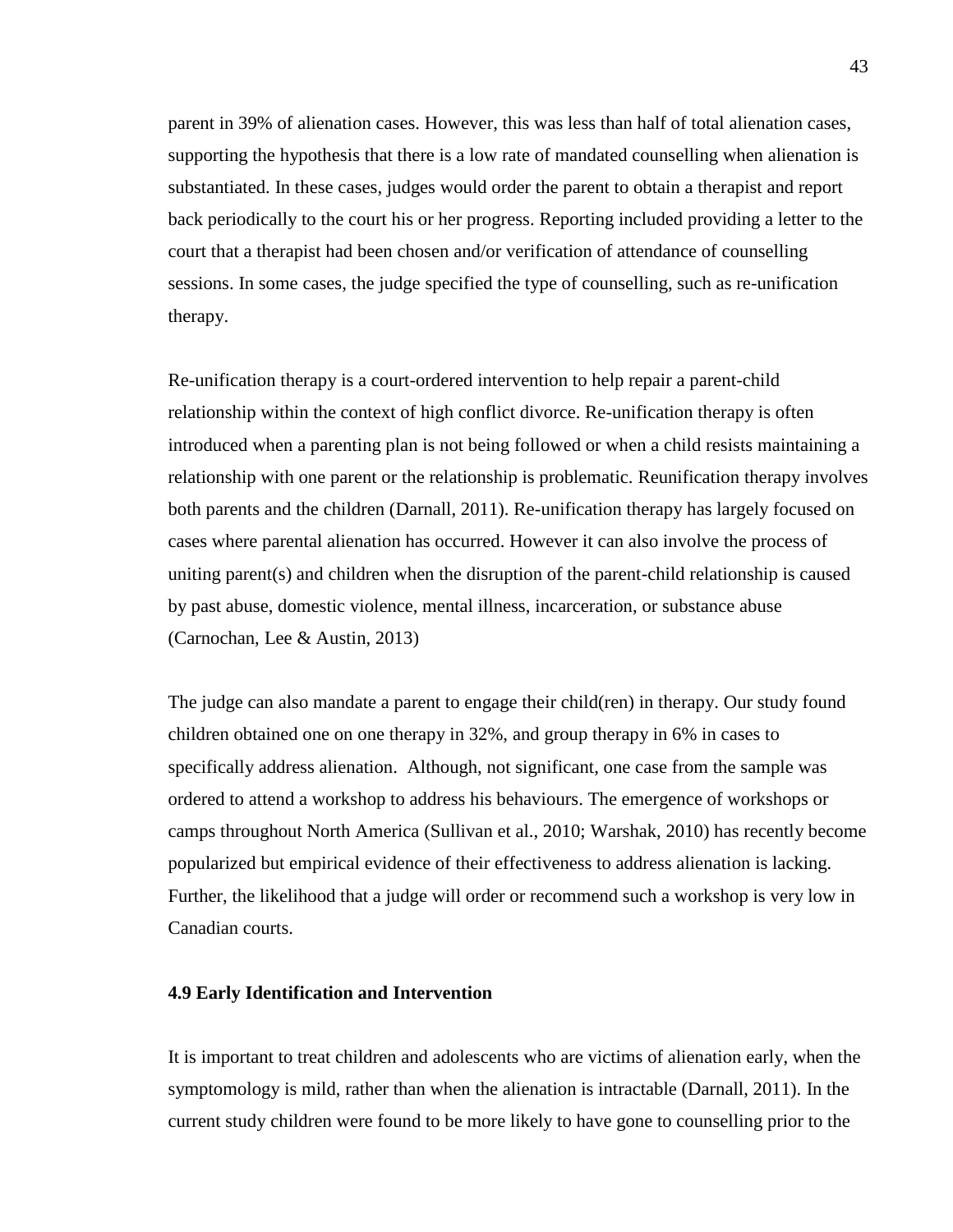commencement of the custody trial when alienation was substantiated. However, most children still engaged in counselling in over half of all cases. There was a significant finding that over half of the children were more likely to participate in counselling post-trial when alienation was substantiated. Whether the counselling was mandated or suggested by a judge was not evaluated. Nonetheless, more than half of parents have sought out therapeutic services for their child(ren). This highlights that with direction by courts, parents better understand and are prepared to help alleviate the impact of separation and divorce with their children.

Although not significant, the rejected parent was more likely to follow through with counselling compared to an alienated parent from pre to post-trial. However, it is difficult to parse out the type of counselling that a parent had participating. Individual counselling could have been any type of counselling such as personal counselling, couple therapy, family therapy or parenting counselling or classes. Jaffe and colleagues (2010) have recommended interventions such as parent education, voluntary individual and family therapy, assessment, court monitoring, and reviews, court mandated interventions, and extreme and intensive intervention. The extent to which and how often these measures are being used is difficult to evaluate because there is no follow-up with families, and it is beyond the scope of this current study.

#### **4.10 Mental Health Issues**

Mental health problems are characterized by the extent they disrupt a person's ability to function on a daily basis. The inability to learn, work, or concentrate can be affected. Depending on the type of mental health problem, the ability to take the perspective of another, have insight into one's own behaviour, or the ability to carry out tasks can be obstructed. Further, adaptive functioning skills can be hindered. Such impediments can contribute to a parent's inability to take care of oneself or their children and family. For some such shortcomings are short-term while for others it has been a lifelong struggle. The mental health of a parent is considered by mental health professional in the process of custody evaluations. This factor must be considered in order for the court to make an informed decision regarding custody arrangements. In the current study the alienating parent identified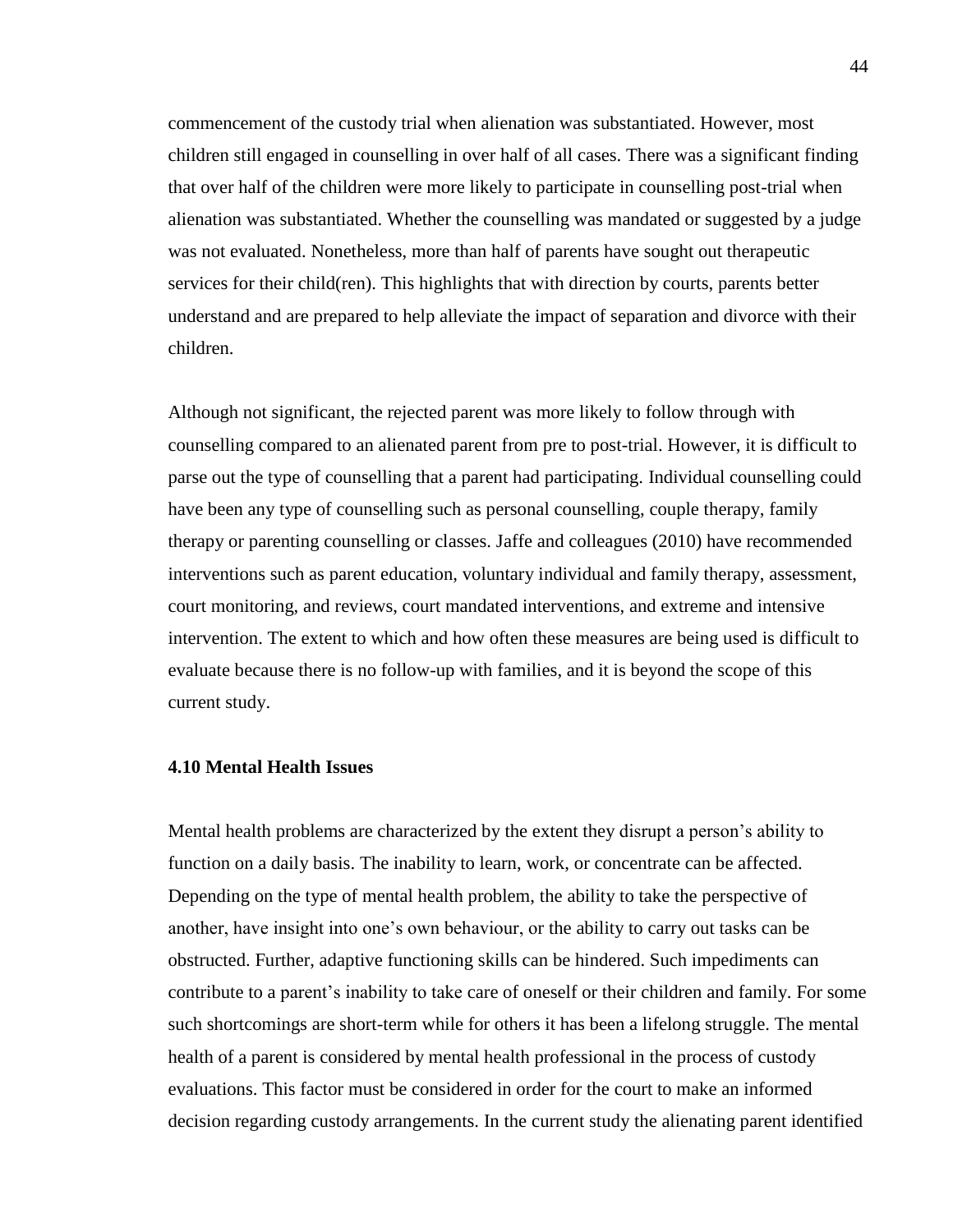as having a psychological problem, trait or formal diagnosis of a disorder in 16% of total cases, similarly for the rejected parent. The presence of a mental health problem was significant in findings. The alienating parent was more likely (39%) to present a mental health concern in alienation cases than when alienation was not substantiated.

A parent may make a claim that the other parent is "out to get them" or "doing things on purpose" but factually that parent may not be aware of their mental health issue. That is, the parent may not realize their actions are negatively impacting their child and are not in their best interests. In one case, the judge commented "more disturbing was the father's willingness to embarrass his child by having everyone in court see the video and then have the father comment upon it, for the sole purpose of fortifying his court case." In this case the father had presented a video was of his 12 year old daughter in a bikini with her friends to exemplify the mother's lack of monitoring as a parent. This is another example of when experts and custody evaluators are useful in providing context to such behaviours in matters of custody.

#### **4.11 Lawyer for the Children.**

The children had lawyers in 34 % of all alienation cases and 58% involvement in substantiated cases of alienation. Unfortunately, the rate at which the child's wishes were considered in the final decision was not recorded. The Ontario Office of the Children's Lawyer (OCL) has Canada's most extensive program for child representation. Ontario had the most OCL involvement (30 cases) than any other province. This result is proportionate to Ontario's high density population that makes up 38.5% of Canada's entire population. The role of a child's lawyer is to advocate for the child(ren)'s best interests and ensure the court has evidence for the child(ren)'s wishes. In some parental alienation cases, the child's lawyer will advocate *against* the child's stated preferences because the lawyer perceives the child's view are not independent, and influenced by the alienating parent. The child(ren)'s wishes are often brought to court by clinical investigator (i.e., social worker, counsellor) retained by the OCL. In alienation cases, the judge will consider the views of the children who are at least 12 years of age (Bala et al., 2010). This age is considered the benchmark by court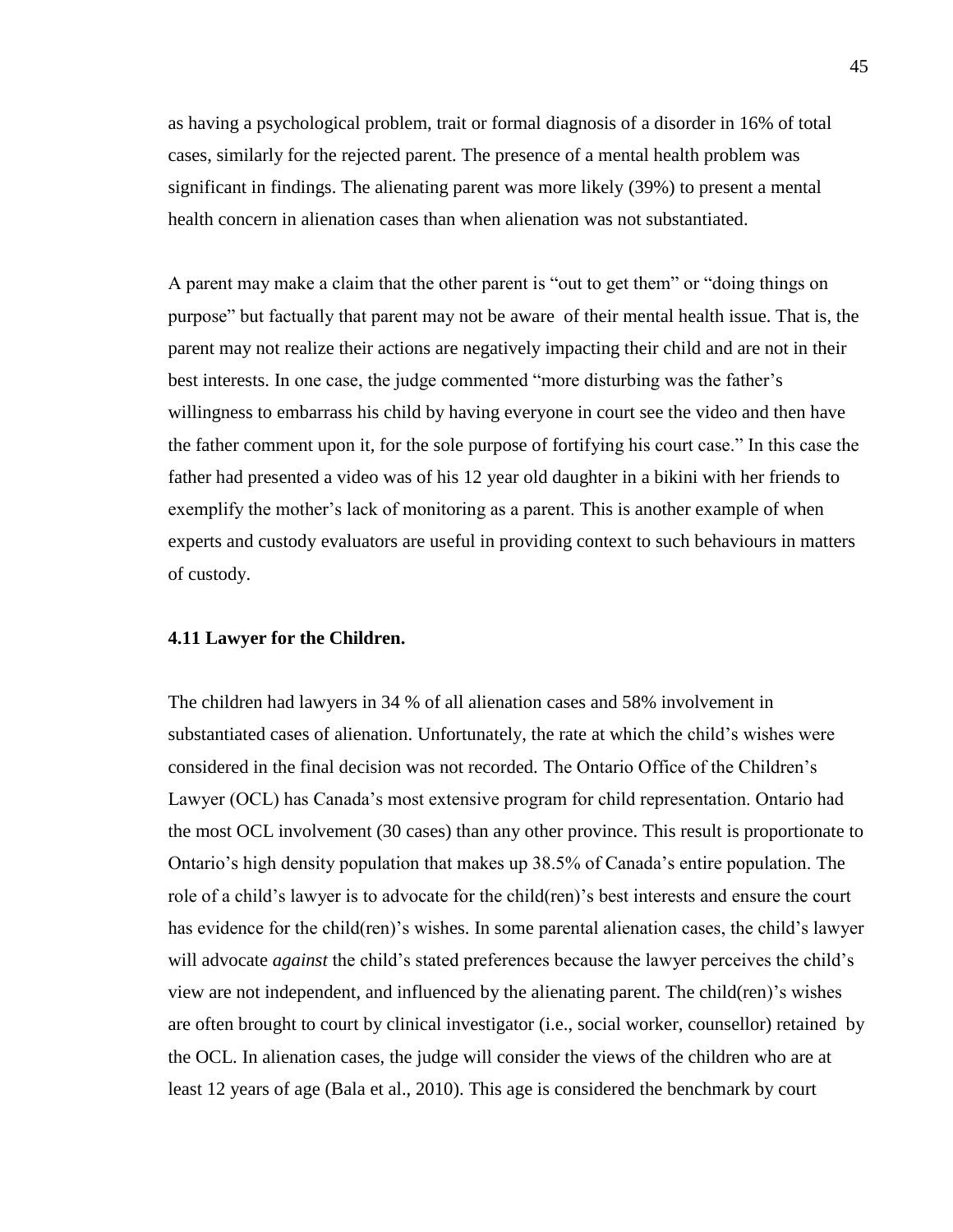system as an age that signifies a certain level of developmental maturity in relation to the ability to make independent decisions for children.

#### **4.12 Experts in the Courtroom**

The Canadian court system generally recognizes the vital role of custody and access evaluation. Johnston (1994) found that in about 85% of cases, the final court order is in accordance with recommendations custody evaluations. In the current study a judge ordered a custody evaluation in 61% of cases of total cases, while over half (66%) had a presence of a custody evaluation report in substantiated cases of alienation. In some cases, custody evaluation reports were used from a previous trial. Further, there was a higher likelihood of an available custody evaluation when alienation was substantiated. The benefits of involving a court-appointed expert is that they are able to offer education and better understanding of highly complex cases to court officials, and due to the ability to access all parties, they are able to carry out a complete and objective investigation.

In regards to the involvement of a mental health professional, they also seem to play a valuable role. In fact, some authors (Tippins & Wittmann, 2005) argue that there is an overreliance upon the opinion of custody evaluators. A mental health professional identified alienation in at least one parent in 46% of total cases and 77% of cases when alienation was found by a judge. It is possible that judges made their decision based on the mental health professional's evaluation which may contribute to this high rate. However, the data did not allow the researcher the ability to explore factors that judges used to identify and/or determine alienation claims. In addition, expert reports and testimony that specifically recommend an access plan have also been recognized as a controversial topic. For instance, some authors contend that custody recommendations are not based on valid and reliable empirical data (see Tippins & Wittman, 2005 for discussion).

In 12% of cases more than 6 mental health professionals were involved. This included professionals such as psychiatrists, psychologists, counsellors, therapists, and social workers. In some cases, the mental health professional did not provide an opinion about whether or not the alienation occurred; however, he or she did provide insight into either one parent, both, or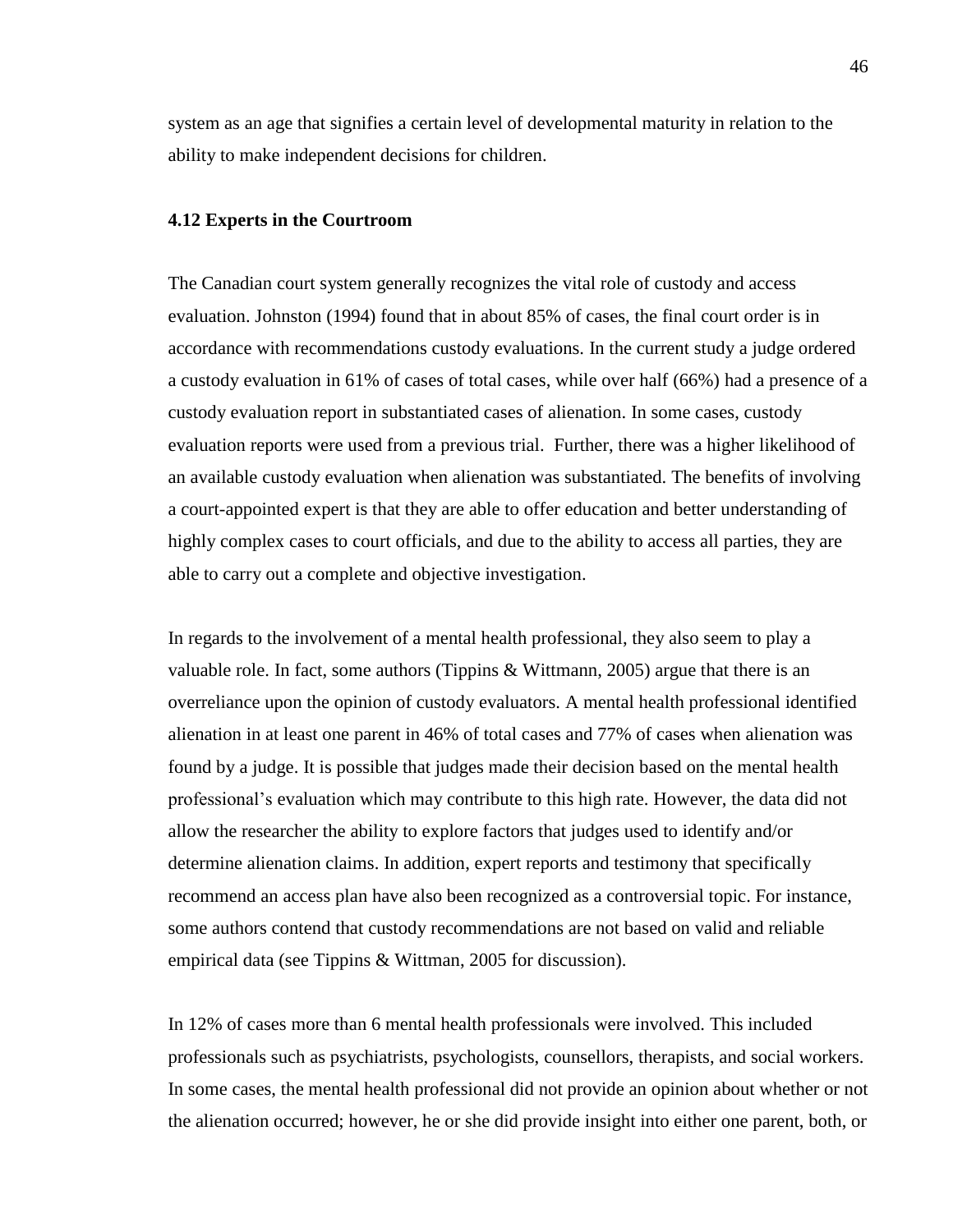the child from their professional work with a specific party. Even though judges generally are more likely to weigh the opinions of an independent court-appointed expert, and the other professional's involvement may not speak to the alienation per se, they can still provide awareness to the court of the underlying concerns of the family.

#### **4.13 Recommendations for Future Research**

**Effectiveness of intervention.** Like many other issues pertaining to child welfare, early intervention is ideal and effective; however, what is still of concern is when parental alienation has *already* occurred. The Family Bridges Workshop and Overcoming Barriers are some of the few programs that address such high levels of parental alienation, but lack empirical support and are not likely to be ordered by a family court judge in Canada. Although some researchers (Lavadera et al., 2012) have explored retrospective case analysis of adult children who experienced parental alienation, the focus on intervention is still lacking. A future direction in parental alienation research is to examine the long-term outcomes of therapeutic intervention mandated by judges and its effectiveness for both children and parents. The current research did not specify the nature of the counselling being used by families. Future research should conduct an in-depth examination of specific types of formalized intervention being used by families that have experienced alienation and their effectiveness. Possible forms of counselling that families may have used include individual therapy for children such as Mom's House or Dad's House; parenting groups, and; reunification therapy.

**A mixed methods approach.** The current study utilized a quantitative data collection method to review high conflict custody cases. Future research would benefit from a mixed methods approach providing more support and insight for conclusions by following families involved in custody disputes where parental alienation has been claimed.

#### **4.14 Best Practice Guidelines for Mental Health Professionals, Lawyers and Judges**

**The use of PAS.** There has been a recent increase in the number of reported cases discussing alienation as a "syndrome" (Bala et al., 2010; Kerr & Jaffe, 1998). These authors propose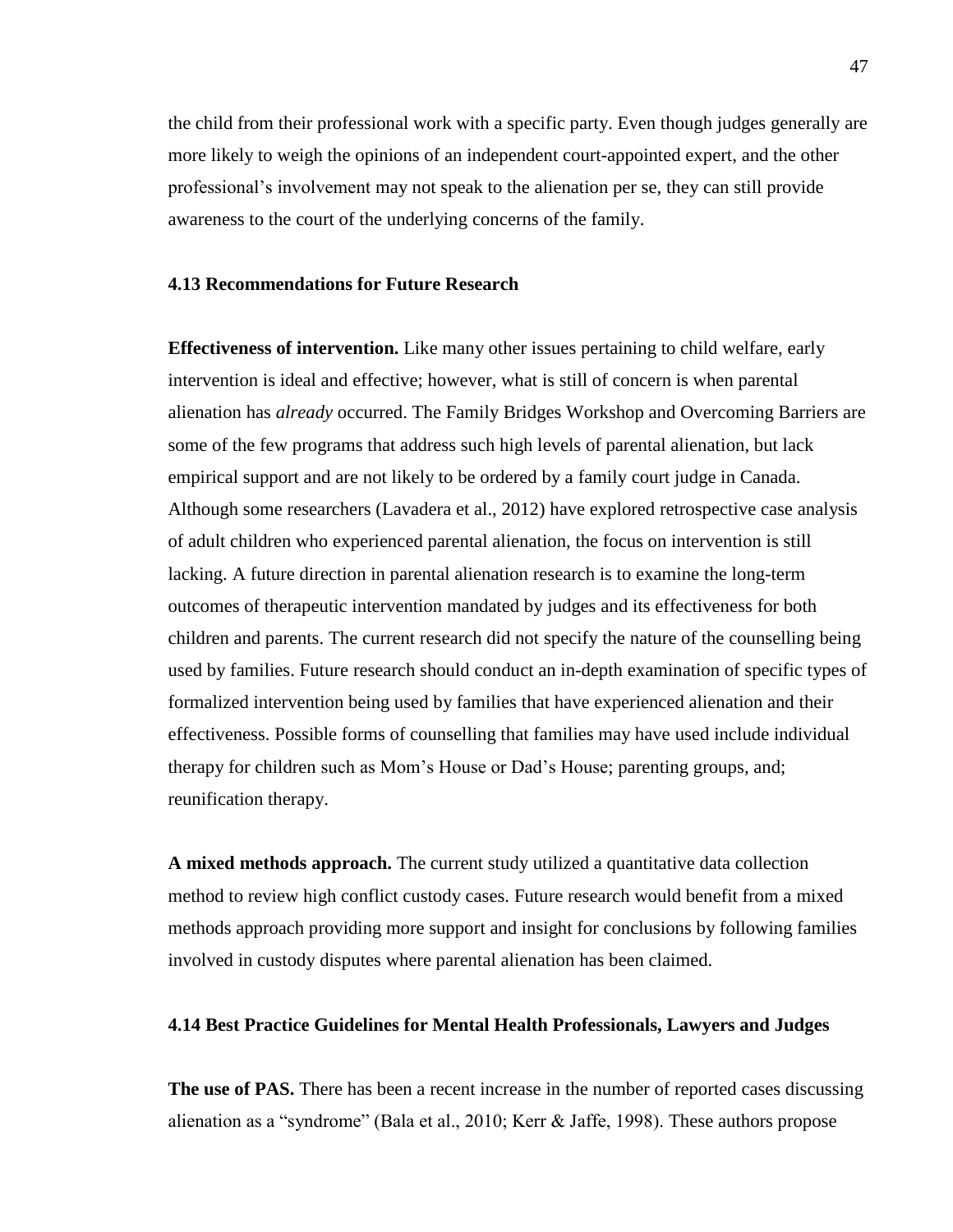that it is due to a better understanding of alienation by court officials and mental health professionals. Despite this speculation, the current study found very few cases where judges reported the use of "Parental Alienation Syndrome." This supports the findings of Jaffe, Harris and Aujla (2013) who found a majority of respondents (58%) did not believe parental alienation should be included in the upcoming DSM-5. Respondents reported there will be many or very many unintended negative consequences that accompany a parental alienation diagnosis. Any use of the term PAS is alarming since it has not been formalized as a diagnosis in the DSM. Ethical obligations requires that mental health professionals involved in alienation cases educate the courts on this topic and resolve such controversy as experts of the court.

**Early intervention.** When custody disputes that raise issues of parental alienation are presented, it is best practice for lawyers and judges to retain a qualified mental health professional (e.g., custody evaluator) to facilitate custody and access assessment (Bala, Fidler, Goldberg & Houston, 2007; Darnall, 2011;Jaffe et al., 2010). More so, when legal professional obtain a mental health professional they need to accept and act on their recommendations. In one case, the custody assessor recommended that the rejected parent should be required to complete programs dealing with parenting 6-12 year olds; parenting through separation and divorce; anger management and parenting an anxious child, and also that completion of these programs and obtaining individual psychotherapy counselling be a condition of his continued access. The judge only mandated counselling for the alienating parent, and not both (*Caparelli v. Caparelli.* [2012] O.J. No. 1885, para. 12 (ON. S.C. 2012)). Involving both parents in therapeutic intervention is beneficial. There is a unanimous agreement among professionals (Fidler & Bala, 2010) that a parentchild relationship breakdown needs to be identified early and that therapy needs to be delivered before the attitudes of the child and parent (s) become materialized and irreversible. Therapeutic intervention mandated should focus on building resilience in the children, offering a safe therapeutic environment in which the children can express fears, grief, worries, hopes, likes and dislikes, support their relationship with both parents through reduction in conflict and adult behaviours that put the children in the middle and, building healthy relationships with both parents. Therapeutic intervention such as *impasse-directed mediation* developed by Campbell and Johnston (1986) can be effective. Impasse-directed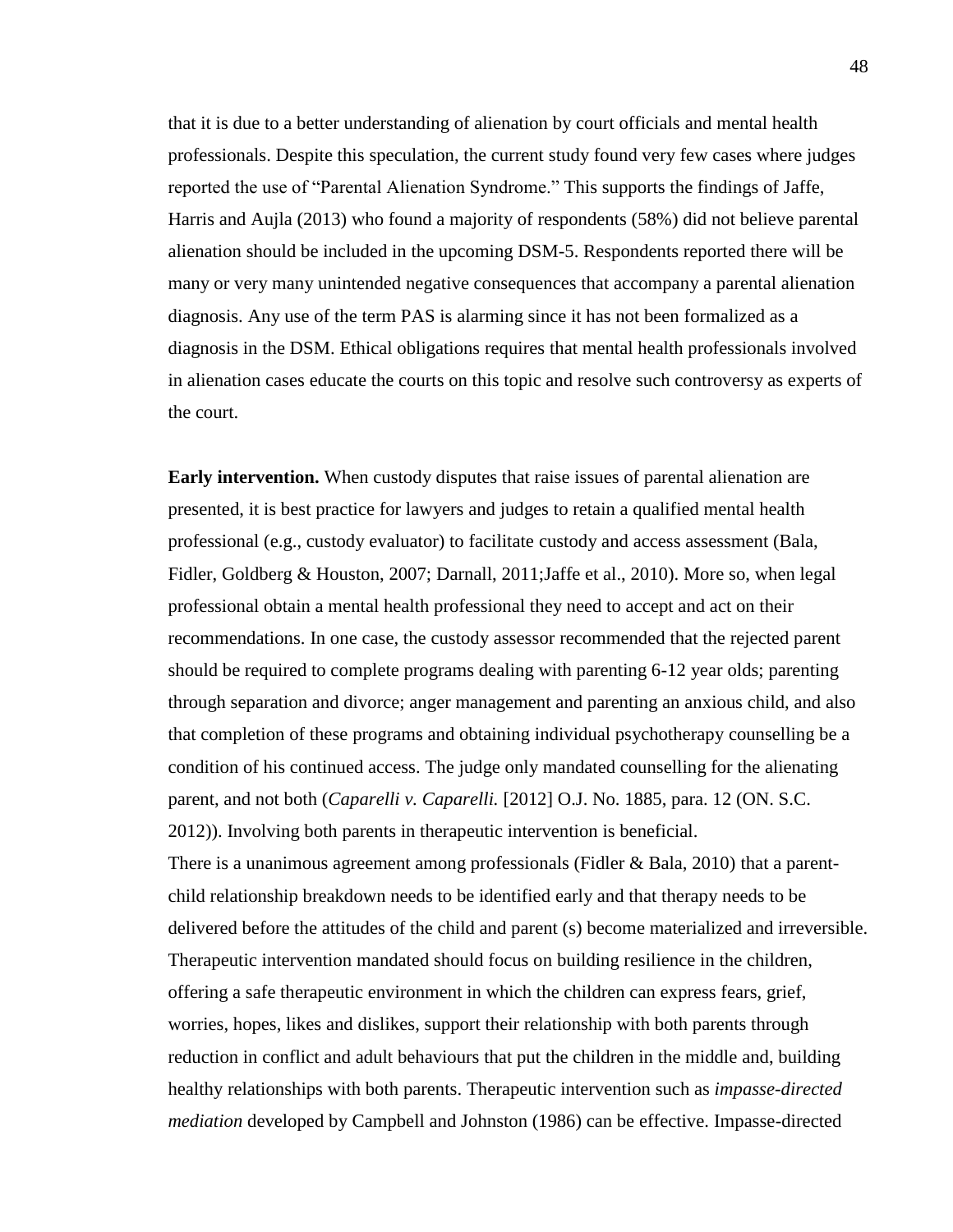mediation involves both parents and their children in a short (15 to 25 hours) intervention to high conflict families. There are two main focuses of this intervention, to help parents develop some insight into their psychological impasse or to educate parents as to the effects of their animosity on their children and counsel them about how to protect their children from their spousal conflict. Subsequently, parents are assisted with negotiating a parenting plan and modifications intermittently. A two to three-year follow-up of two studies of high conflict families reported that two-thirds were able to retain or renegotiate their own custody arrangements without court involvement (Johnson, 1994). Therapy provides gains in the restoration of a relationship between child and parent; however, it is of little assistance when parents lack the awareness of a need to change or improve (Cartwright, 2006). Mental health professionals have the due diligence to encourage and educate parents about the advantages of counselling.

Although not examined in the current study, sometimes there is significant disagreement not only between the parties, lawyer for the children, but also the two experts on the issue of parental alienation. Thus, a uniform method is needed to identify and remedy cases of alienation, especially when a case is highly complicated.

**Being aware of the parental alienation and domestic violence relationship.** Legal and mental health professionals already face complex challenges when attempting to verify alienation. Historically, domestic violence has been ignored, minimized and denied. It is possible that this trend is attributed to difficulties of clinically validating domestic violence due to the requirement of a sophisticated level of assessment (Jaffe et al., 2003). It is also possible that allegations of parental alienation may be overshadowing domestic violence occurring within families. Nonetheless, evaluators need to be aware of this relationship when assessing mothers and fathers, and conduct a thorough exploration as to why a child holds a particular view of a parent, or rejects him or her.

**Education.** The factors that are considered in each parental alienation case vary and are highly complex. It is valuable for mental health professionals, lawyers and judges in the family justice system to acquire continuing education and training in such specialized areas. Lawyers and mental health professionals are susceptible to becoming enmeshed with their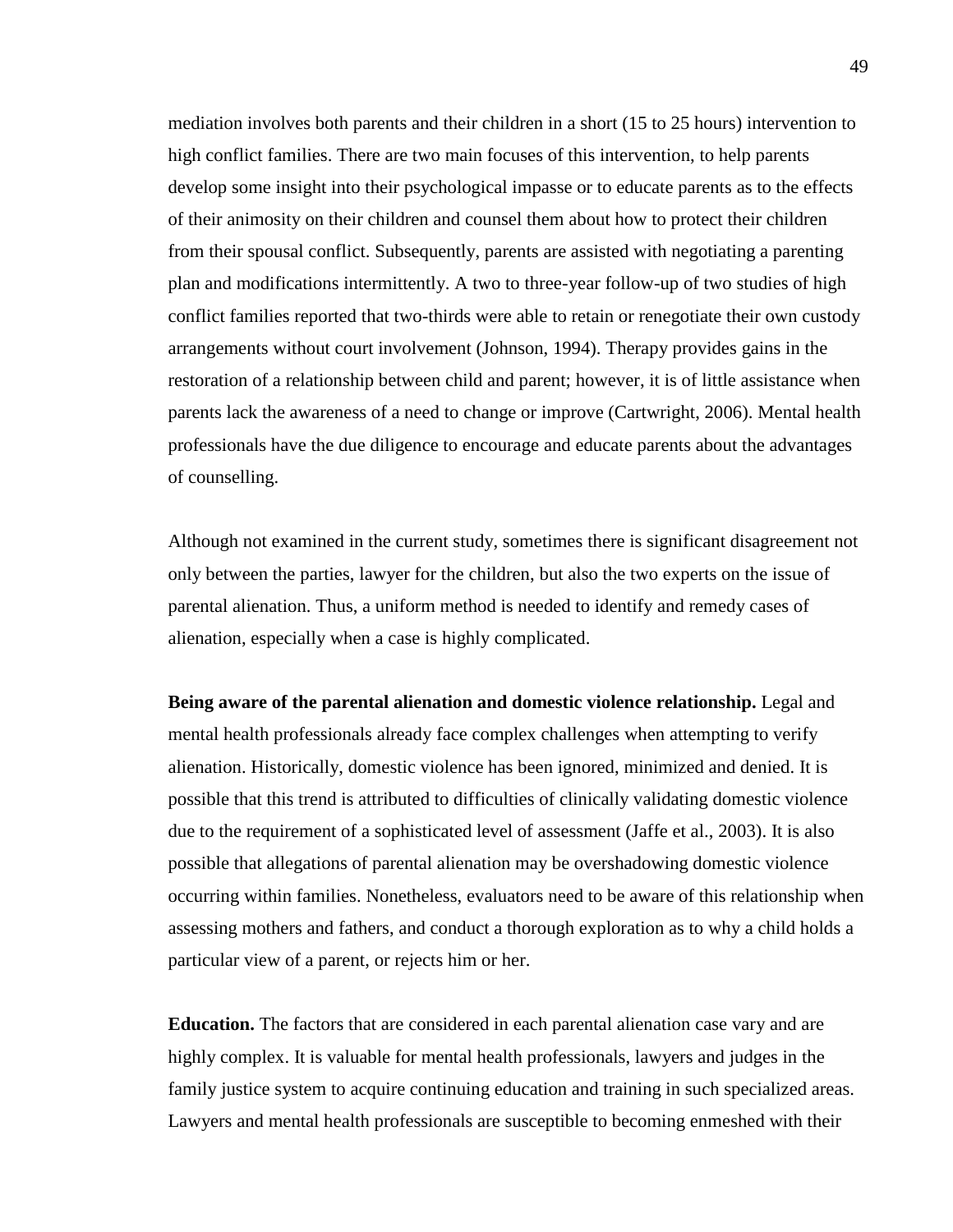clients, doing a disservice to the children and their clients. Appropriate training can address this issue (Fidler & Bala, 2010).

#### **4.15 Limitations**

This study is limited in its findings and the results should be interpreted with caution. There is a possibility of a trend for a parent to claim allegation as a means to financial gain, such as the division of property and assets. Whether a parent previously or in the current court case raised issues of spousal support, child support, or property and assets division was not measured in the present study. These constructs should be considered for future research. If these variables correlate, it may offer further explanation for the rise of parental alienation claims in courts.

A significant portion of cases where alienation is alleged are not in fact alienation cases. In this study 70% of cases were unsubstantiated for parental alienation. Since the focus of the current study was to examine trends in cases where alienation was substantiated, a detailed exploration of these cases is lacking. It is possible that in these unsubstantiated cases, there are different underlying concerns that are misconstrued for alienation. The examination of gender differences was limited in this study as well.

In the current study, the mental health professional category included both court-appointed custody evaluators and therapists for either mother or father. In 52% of cases where mental health professionals are disagreeing in the identification of parental alienation when there is a custody evaluation, explanation is challenging. It is difficult to differentiate whether the mental health professional holds a contrary view of alienation from the judge or whether it is due to the lack of discussion about alienation in his/her testimony. Future research distinguishing impartial custody evaluators from therapists that may be advocating for one parent is needed to meaningfully examine level of agreement regards to alienation between neutral custody evaluators, therapists and judges. A therapist who has only interacted with one parent may be more in disagreement with a neutral custody evaluator who might understand reason behind perceived alienation.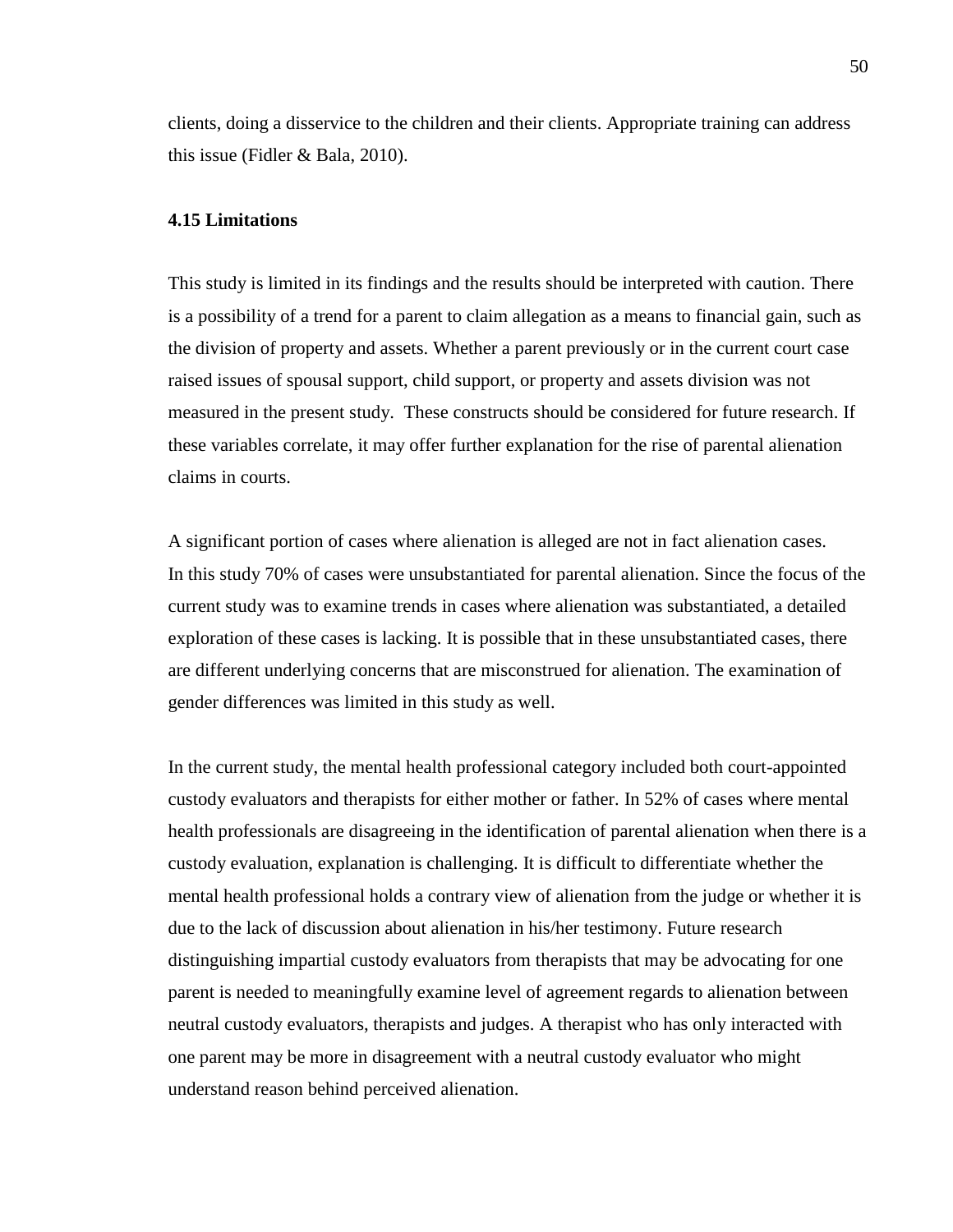Gendered views of parental alienations are an area of controversy in the literature. Some men's rights activists claim that mothers alienate children from fathers to seek revenge for separation by making false allegations of abuse. Some feminist groups assert that all alienation allegations are fabricated by male perpetrators (fathers) of intimate partner violence to gain control over the victimized mothers and maintain contact with children, who legitimately resist or refuse contact with them (Bruch, 2001; Katz, 2003; Adams, 2006). Gender differences were not examined in the current study.

In addition, there are cases, as mentioned by Bala and colleagues (2010) that do not reach litigation and are settled, or parents give up the struggle to gain custody. Parents can become emotionally and financially strained by court proceedings that can last for years. There are also factors (e.g., police enforcement, relocation, contempt of court, costs) that were not explored in depth that would benefit from more qualitative data collection methods to provide a better understanding of parental alienation. Further, cultural and religious factors were measured in the current study. Such factors can affect the nature and response to alienation.

The results of this study are not generalizable to all high-conflict custody cases where parental alienation has been claimed. While cases from most Canadian provinces were reviewed, Quebec, Yukon, Nunavut and Northwest Territories were underrepresented in the sample. In these regions, the method of assessing and factors that are considered in making final conclusions by a judge may differ than what has been revealed in this study.

Lastly, the sample size in the current study was relatively small. Such a small sample size runs the risk of not truly representing the population. Again, the results of this current study should be interpreted with caution. The goals of this study were to provide an overview of the current trends of parental alienation in the judicial system and explore factors that influence the outcome of alienation.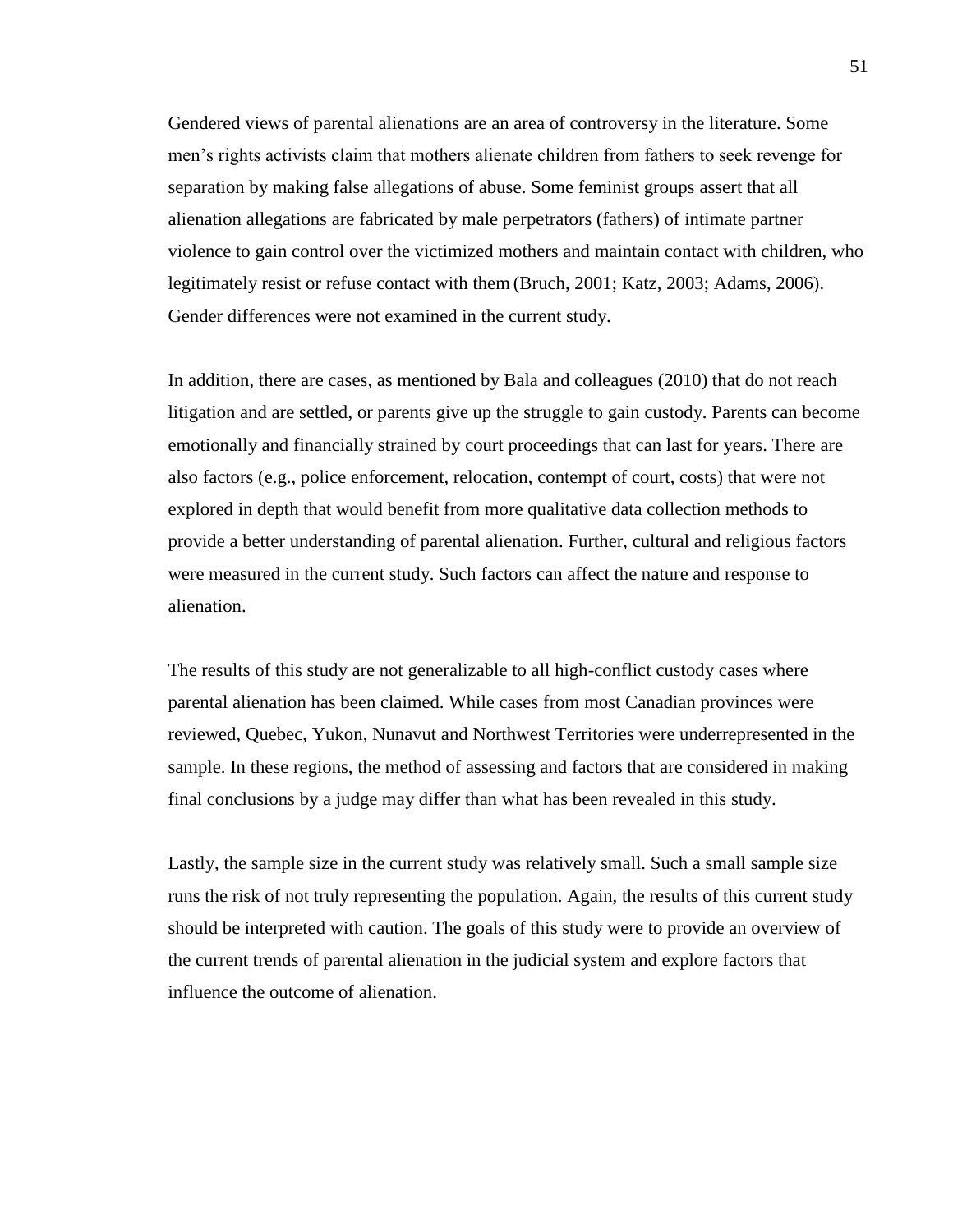#### **Chapter 5**

### **5 Conclusion**

Parental alienation continues to be a complex problem in the Canadian family court system. An increase of parental alienation allegations in the court system over the years, as found in the current study, supports the demand for more research on this topic.

The use of PAS has started to emerge without any governing bodies supporting such a diagnosis. Further, many mental health professionals have reported more unintended consequences if parental alienation was to be formalized as a diagnosis in the DSM. Professionals have cautioned against using such terminology until more research has been completed. This notion is supported by findings that judges are only using the PAS label 2% of the time. Regardless of the labels being used by the court system, mental health professionals, lawyers and judges have come to an agreement that parental alienation is a significant concern that negatively affects parents and their children.

This study supported some of the alienating behaviours displayed by children (i.e., speaking negatively of the rejected parent) whose parent has engaged in alienating behaviours (i.e., speaking negatively of the rejected parent in the presence of their child(ren)). Although, it was not supported in the current study, psychological concerns among children need to be considered in child custody disputes. Internalizing (i.e., low self-esteem, depression) and externalizing (i.e., aggression) behaviours among children not only are displayed at a young age but have implications in adulthood (e.g., relationship problems, alienating own children).

Mental health professionals may play a pivotal role in some alienation cases through child custody assessments. However, mental health professionals and judges disagreed on 52% of cases in identifying parental alienation where there was a custody evaluation. One would expect a high level of agreement since judges often rely on mental health professionals to confirm these clinical findings. This study did not explore the level of agreement between judges and mental health professionals on the final decision in regards to the custody and access plan or the contribution of a finding of alienation to that decision. In any event, expert testimony may provide the court critical information and educate all parties about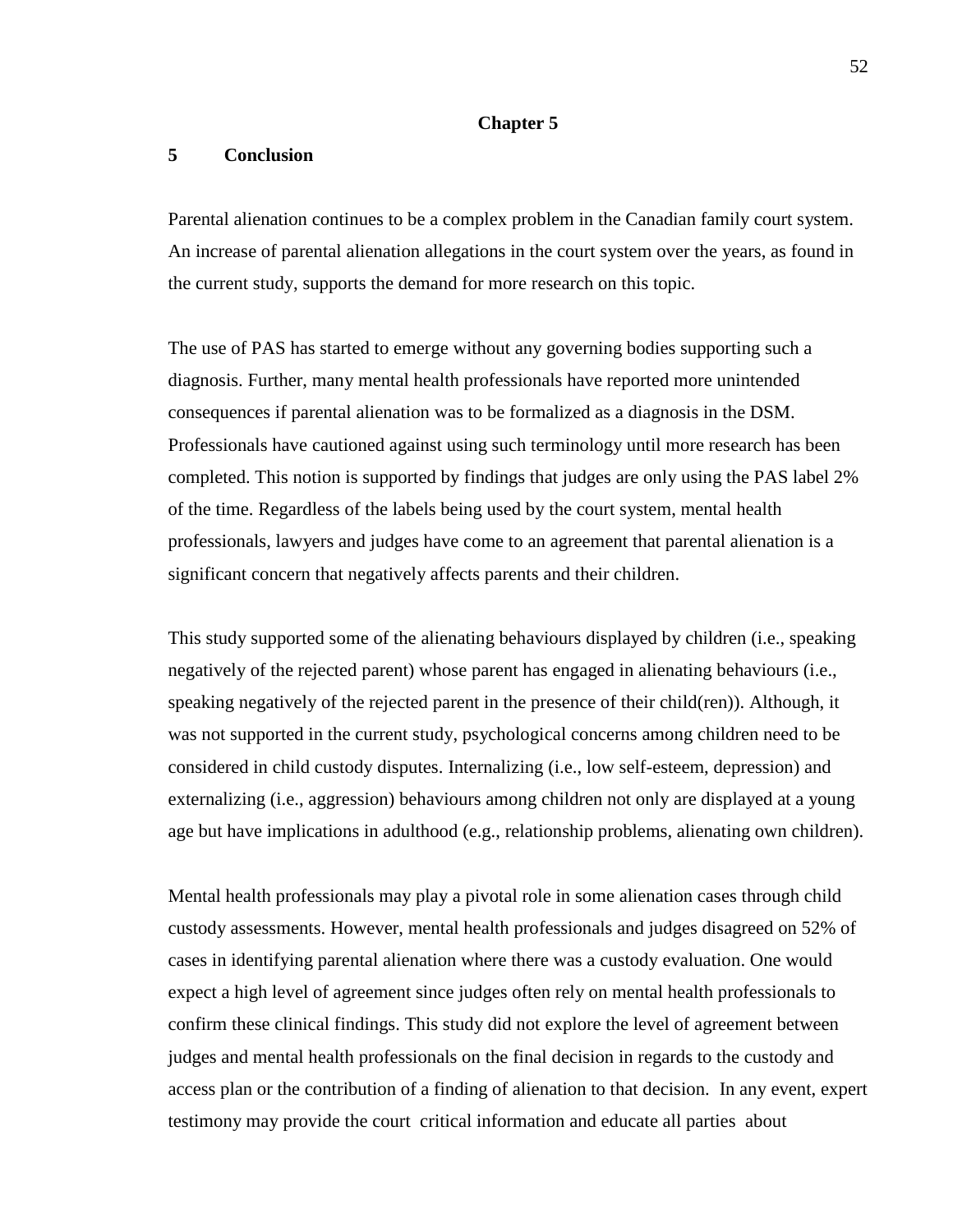an understanding of each family before a final decision is made as well as the need for ongoing counseling interventions.

The expert testimonies that professionals provide the court can educate all parties and provide a better understanding of each family before a final decision is made. Although assessments are inherently an exercise of discretion for Canadian courts, lawyers and judges need to consider expert knowledge in making conclusions about alienation, custody variations and therapeutic interventions.

Domestic violence in families has the tendency to be secretive, denied and covered-up. Thus, it is important to take all allegations seriously. Although, not found in the current study, there is potential for a parent to make a false claim of alienation in order to gain custody of their child(ren). A finding that some alienating parents may be experiencing mental health issues is concerning as well. It is possible, not by their own account, that these parents are displaying alienating behaviours. Depending on the type of psychological problem, a parent may not have insight into their behaviour that subsequently may affect their child(ren). Suspicions of domestic violence and mental health concerns drive the need to put forth efforts for intervention.

The judicial system should focus on mandating intervention for all members (not just one parent or only child(ren)) of the family as part of their best practice guidelines for highconflict custody disputes. Whether parental alienation claims are substantiated or unsubstantiated, a separation or divorce for children is difficult. Therapy can only ease the negative impact on children and minimize harm. Consequentially, such practices will decrease parental conflict, will alleviate the impact of separation on children and, reduce the likelihood that parents will bring back variation orders to court. The intended outcome of this research was to contribute to the literature and expand knowledge of mental health professionals and court officials in considering the "best interests of a child" in the context of allegations of parental alienation.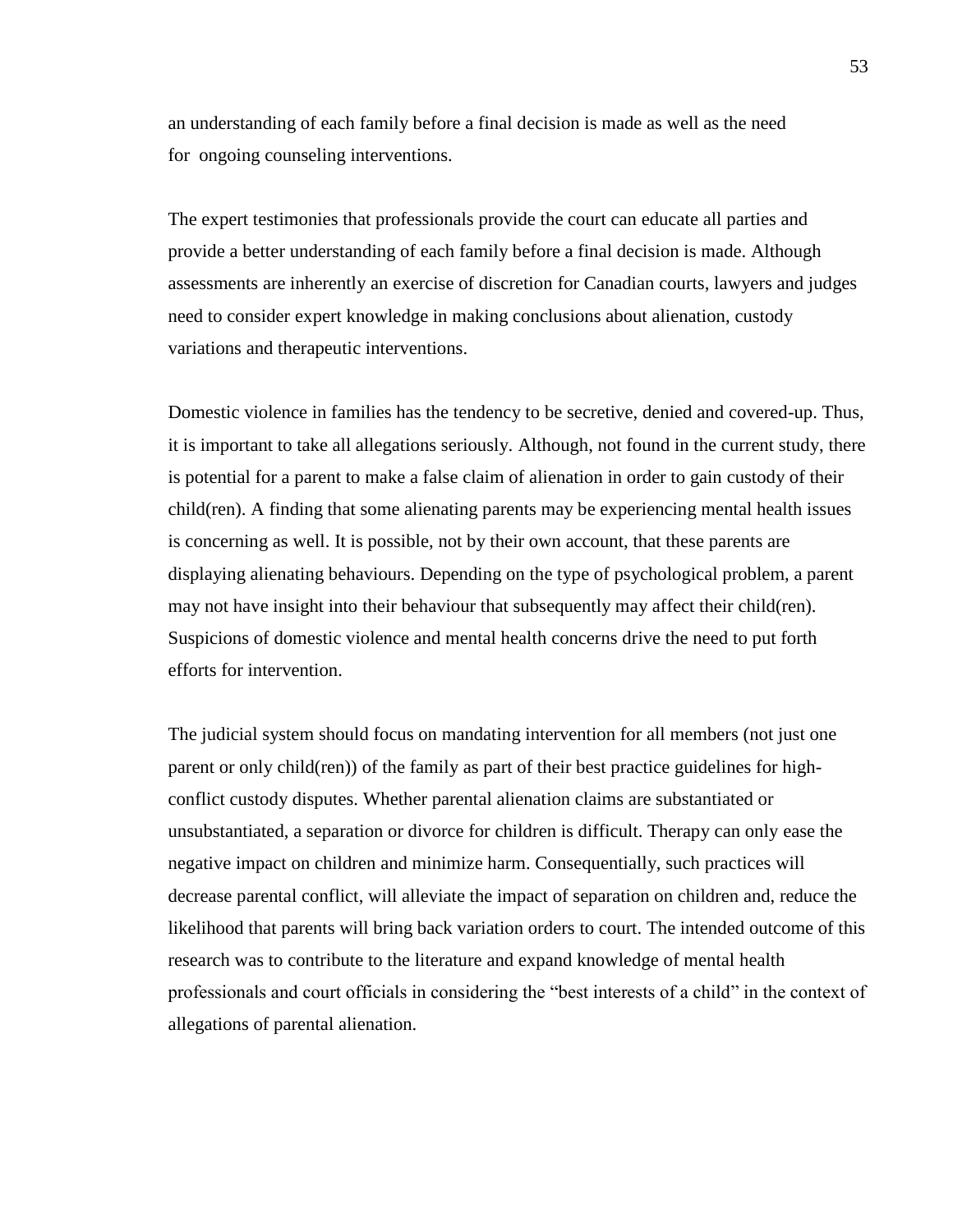#### **Reference**

- Adams, M.A. (2006). Framing contests in child custody disputes: Parental alienation syndrome, child abuse, gender and fathers' rights. *Family Law Quarterly, 40*(2), 315- 338.
- American Psychological Association. (2010). *Guidelines for Child Custody Evaluations in Family Law Proceedings, 5*(9), 863-867.
- Ayoub, C.C., Deutsch, R.M., & Maraganore, A. (1999). Emotional distress in children of high-conflict divorce: The impact of marital conflict and violence. *Family and Conciliation Courts Review, 37*(3), 297-314.
- Baker, A.J.L., & Chambers, J. (2011). Adult recall of childhood exposure to parental conflict: Unpacking the black box of parental alienation. *Journal of Divorce & Remarriage, 52*, 55-76.
- Bala, N., Hunt, S., & McCarney, C. (2010). Parental alienation: Canadian Court Cases 1989- 2008. *Family Court Review, 48*(1), 167-179.
- Bernet, W., Boch-Galhau, W.V., Baker, A.J.L., & Morrison, S.L. (2010). Parental alienation, DSM-V, and ICD-11. *The American Journal of Family Therapy*. 38, 76-187.
- Bing, N.M., Nelson, W.M., & Wesolowski, K.L. (2009). Comparing the effects of amount of conflict on children's adjustment following parental divorce. *Journal of Divorce & Remarriage,* 50, 159-171.
- Bowen, A. (2008). Report: Abused women see danger in family court. *Women's ENews.*  Retrieved from http://www.womensnews.org/article.cfm?aid=3593.In Brown, A.L. (2008). Criminal rewards: The impact of parent alienation syndrome on families. *Journal of Women and Social Work, 23*(4), 388-396.
- Bowlby, J. (1969). *Attachment and loss: Volume 1. Attachment*. New York: Basic Books.
- Brown, A.L. (2008). Criminal rewards: The impact of parent alienation syndrome on families. *Journal of Women and Social Work, 23*(4), 388-396.
- Bruch, C.S. (2001). Parental alienation syndrome and parental alienation: Getting it wrong in child custody cases. *Family Law Quarterly, 35*(3), 527-552.
- Bruch, C.S. (2002). Parental alienation syndrome and parental alienation: Getting it wrong in child custody cases. *Family Law Quarterly, 35*(3), 527-552.

Campbell, L.E.G., & Johnston, J.R. (1986). Impasse-directed mediation with high conflict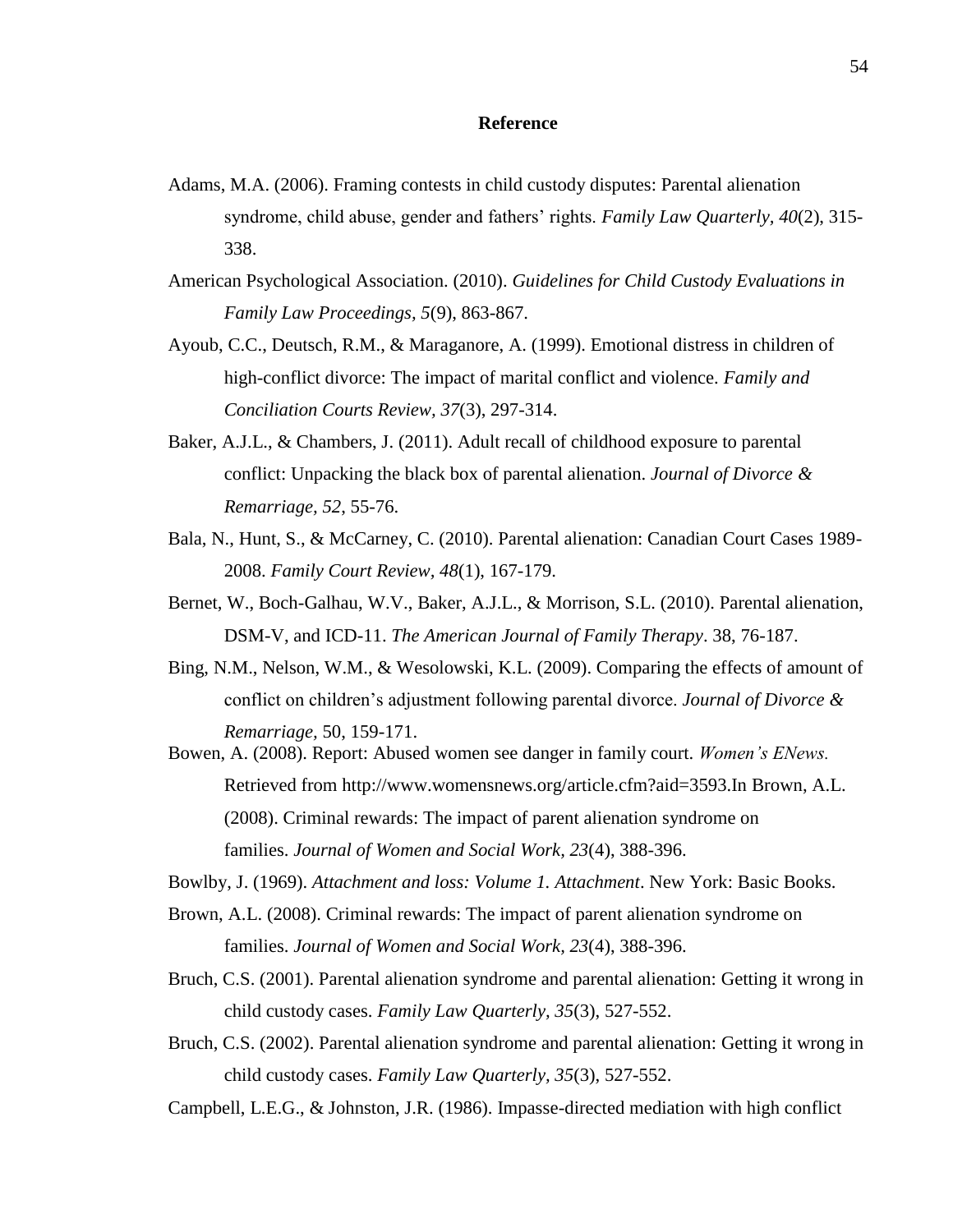families in custody disputes. *Behavioural Sciences & the Law, 4*(2), 217-241.

- Carnochan, S., Lee, C., & Austin, M.J. (2013). Achieving timely reunification. *Journal of Evidence-Based Social Work, 10,* 179-195.
- Cartwright, G.F. (2006). Beyond Parental Alienation Syndrome: Reconciling the Alienated Child and the Lost Parent. In Gardner, R.A., Sauber, R., & Demosthenes, L. (Eds.). *The International Handbook of Parental Alienation Syndrome: Conceptual, Clinical and Legal Considerations*. Springfield, IL: Charles C. Thomas, 286-291.
- Dallal, G.E. (2001). *Multiple Comparisons Procedures*. Retrieved from http://www.jerrydallal.com/LHSP/mc.htm
- Darnall, D. (1999). Parental alienation: Not in the best interests of the children. *The North Dakota Law Review*, 75, 325–327.
- Darnall, D. (2011). The psychosocial treatment of parental alienation. *Child and Adolescent \ Psychiatric Clinics of North America,* 479-494.
- Davies, P.T., Sturge-Apple, M.L., Cicchetti, D., & Cummings, E.M. (2008). Adrenocortical underpinnings of children's psychological reactivity to interparental conflict. *Child Development, 79*(6), 1693-1706.
- Divorce Act, Revised Statues of Canada (1985, c.3). Retrieved from Justice Laws website: http://laws.justice.gc.ca/eng/acts/D-3.4/page-9.html#h-10
- Faller, K. C. (1998). The parental alienation syndrome: What is it and what data support it? *Child Maltreatment*, 3, 100–115.
- Fidler, B.J., & Bala, N. (2010). Children resisting postseparation contact with a parent: Concepts, controversies, and conundrums. *Family Court Review, 48*(1), 10-47.
- Fidler, B.J., Bala, N., Saini, M.A. (2013). Children who resist postseparation parental contact: A differential approach for legal and mental health professionals. New York, NY: Oxford University Press.
- Garber, B.D., (2004). Parental alienation in light of attachment theory: Consideration of the implications for child development, clinical, practice, and forensic process. *Journal of Child Custody, 1*(14), 49-76.
- Gardner, R.A. (1985). Recent trends in divorce and custody litigation. *The Academy Forum, 29.* New York: The American Academy of Psychoanalysis.
- Gardner, R. A. (1992). *The parental alienation syndrome, A guide for mental health and legal professionals*. Cresskill, NJ: Creative Therapeutics.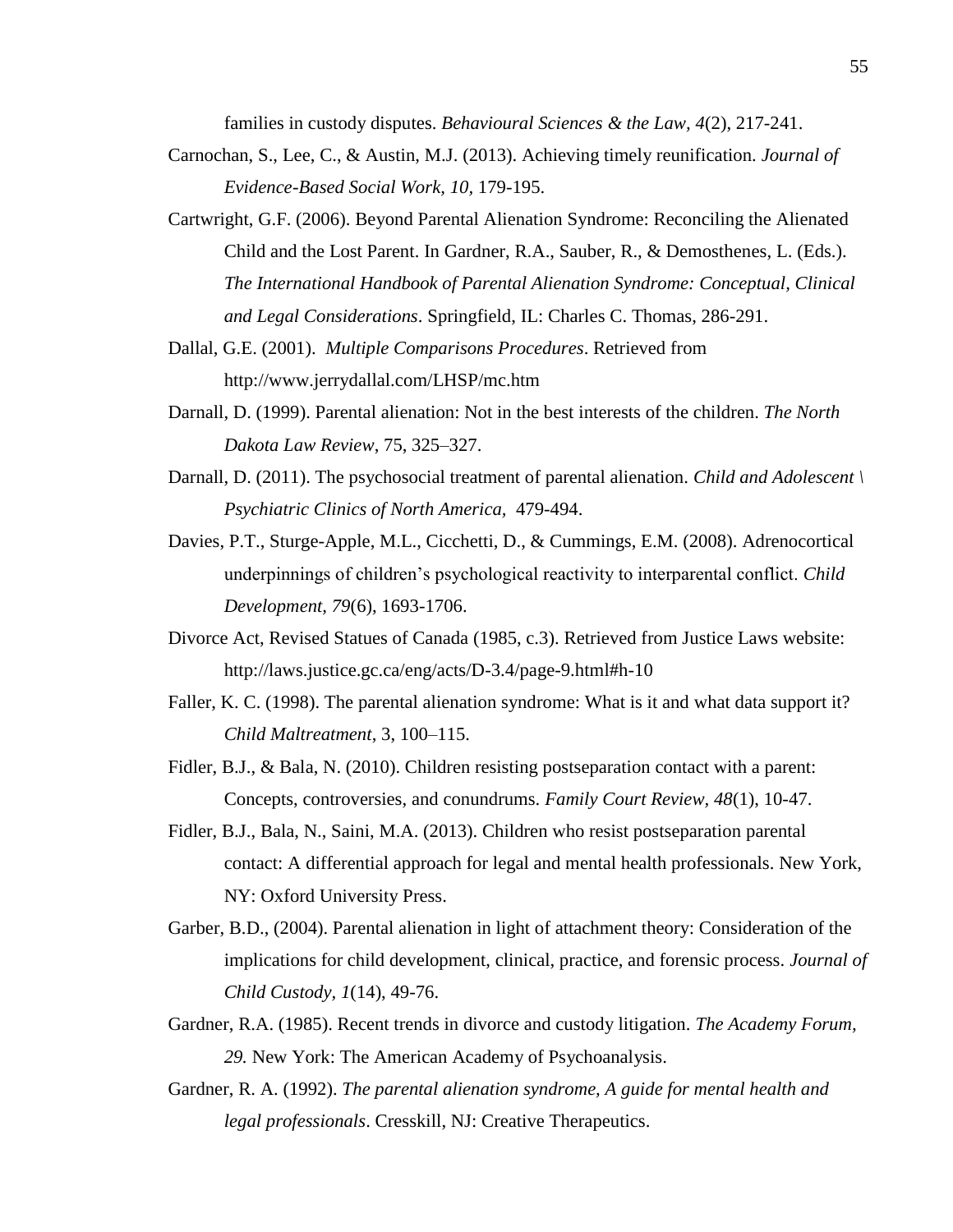- Gardner, R.A. (2004). The relationship between the Parental Alienation Syndrome (PAS) and the False Memory Syndrome (FMS). *American Journal of Family Therapy, 32*, 79- 99.
- Gravetter, F.J. & Wallnau, L.B. (2005). *Essentials of statistics for the behavioural sciences.*  Belmont, CA: Wadsworth.
- Hoult, J. (2007). The evidentiary admissibility of parental alienation syndrome: Science, law, and policy. *Children's Legal Rights Journal, 26*(1), 1-62. In Brown, A.L. (2008). Criminal rewards: The impact of parent alienation syndrome on families. *Journal of Women and Social Work, 23*(4), 388-396.
- Jaffe, P.G., Ashbourne, D., & Mamo, A.A. (2010). Early identification and prevention of parent-child alienation: A framework for balancing risks and benefits of intervention. *Family Court Review, 48*(1), 136-152.
- Jaffe, P.G., Harris, B.H., & Aujla, K. (2013). Legal and Mental Health Professionals Views about Parental Alienation as a Potential Diagnosis in DSM-V. Paper presented at the *Ontario Psychological Association Annual Conference* on February 8<sup>th</sup>, 2013.
- Jaffe, P.G., Lemon, N.K.D., & Poisson, S.E. (2003). *Child Custody and Domestic Violence: A Call for Safety and Accountability*. Thousand Oaks, CA: Sage Publications.

Johnston, J.R. (1994). High conflict divorce. *Children and Divorce, 4*(1), 165-182.

- Katz, A. (2003). Junk science v. novel scientific evidence: Parental alienation syndrome, getting it wrong in custody cases. *Pace Law Review, 24*(239), 239-243.
- Kelly, J.B., & Johnston, J.R. (2001). The alienated child: A reformulation of parental alienation syndrome. *Family Court Review* (Special Issue: Alienated children in divorce), *39*(3), 249-266.
- Kerr, G.S., & Jaffe, P.G. (1999). Legal and clinical issues in child custody disputes involving domestic violence. *Canadian Family Law Quarterly,* 17, 1-37.
- Lavadera, A.L., Ferracuti, S., & Togliatti, M.M. (2012). Parental alienation syndrome in Italian legal judgements: An exploratory study. *International Journal of Law and Psychiatry,* 35, 334-342.
- Levesque, R.J.R. (2008). Shifting rules regulating the role of expertise. *Child Maltreatment and the Law.* 155-166.
- Lowenstein, L. F. (2007). *Parental alienation: How to understand and address parental alienation resulting from acrimonious divorce or separation*. Lyme Regis, Dorset,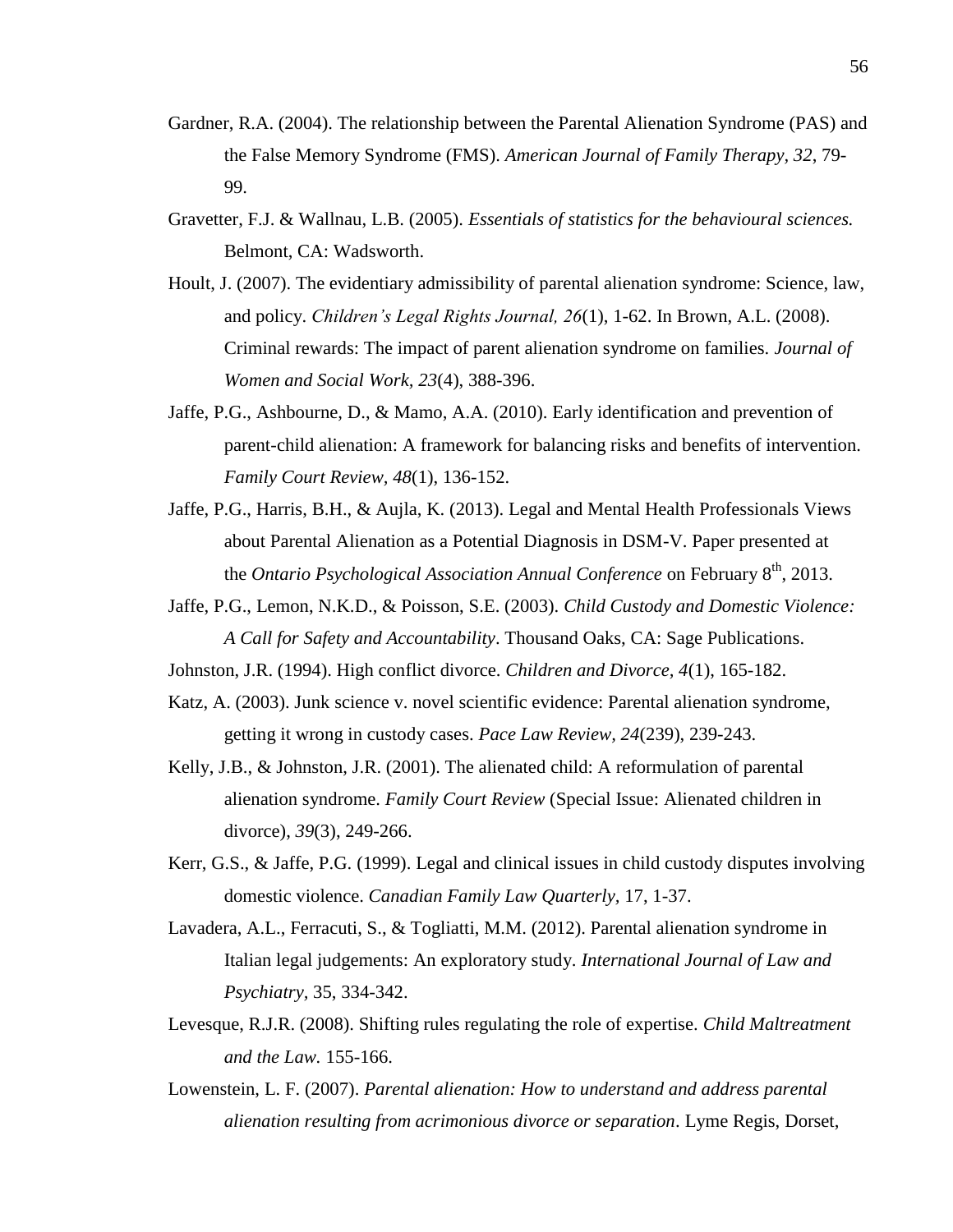UK: Russell House Publishing.

- Lowenstein, L. F. (2010). Attachment theory and parental alienation. *Journal of Divorce & Remarriage, 51*, 157-168.
- Meier, J.S. (2009). A historical perspective on parental alienation syndrome and parental alienation. *Journal of Child Custody, 6*, 232-257.
- Meier, J.S. (2010). Getting real about abuse and alienation: A critique of Drozd and Olesen's decision tree. *Journal of Child Custody, 7*, 219-252.
- Morrison, S. L. (2006). Parental alienation syndrome: An inter-rater reliability study: Alienating behaviors: Related Justice System Issues. Dissertation, University of Southern Mississippi, Hattiesburg, Mississippi.
- Myers, J. E. B. (1993). Expert testimony describing psychological syndromes. *Pacific Law Journal,* 24, 1449–1464.
- O'Leary, D.K. & Moerk, K.C. (1999). Divorce, children and the courts: evaluating the use of the parent alienation syndrome in custody disputes. *Expert Evidence, 7*(2), 127-146.
- Peptin, M.B., Alvis, L.J., Allen, K., & Logid, G. (2012). Is parental alienation disorder a valid concept? Not according to scientific evidence. A review of Parental Alienation, DSM-5 and ICD-11 by William Bernet. *Journal of Child Sexual Abuse, 21,* 244-253.
- Peres-Neto, P.R. (1999). How many statistical tests are too many? The problem of conducting multiple ecological inferences revisited. *Marine Ecology Progress Series, 176*, 303-306.
- Reddick, E.A.L. (2012). *Parental relocation: Factors judges use in decisions*. London, Ont.: Faculty of Graduate Studies, University of Western Ontario.
- Rueda, C. A. (2003). Parental alienation syndrome: An inter-rater reliability study. Dissertation, Walden University.
- Rueda, C. A. (2004). An inter-rater reliability study of parental alienation syndrome. *American Journal of Family Therapy*, *32*(5), 391–403.
- Slovenko, R. (1990). Ethical practice in psychiatry and the law. *Critical Issues in American Psychiatry and the Law, 7*, 85-115.
- Statistics Canada (2013). *Population By Year, By Province and Territory (Number).*  Retrieved from [http://www.statcan.gc.ca/tables-tableaux/sum](http://www.statcan.gc.ca/tables-tableaux/sum-som/l01/cst01/demo02a-eng.htm)[som/l01/cst01/demo02a-eng.htm](http://www.statcan.gc.ca/tables-tableaux/sum-som/l01/cst01/demo02a-eng.htm)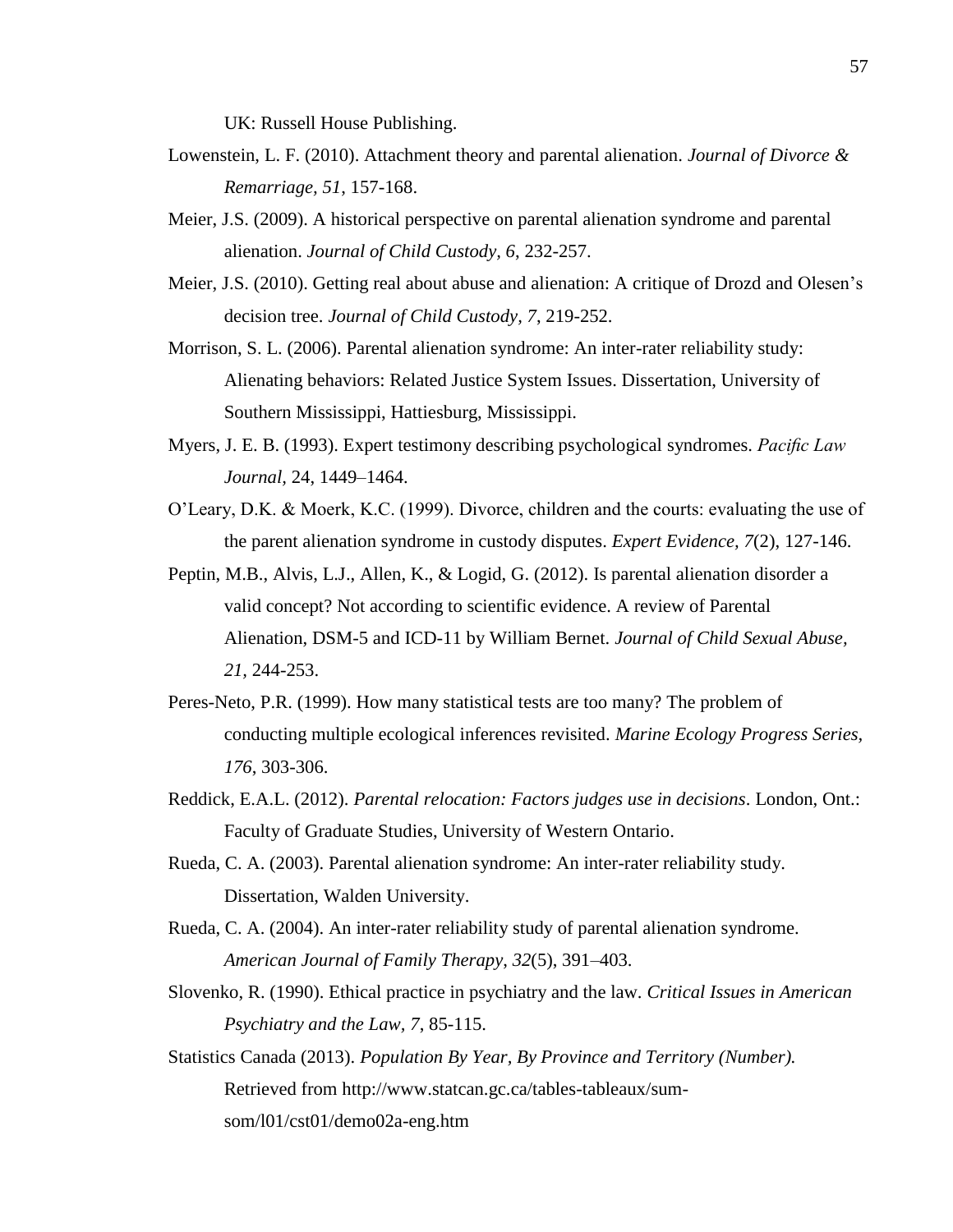- Sullivan, M.J., Ward, P.A., & Deutsch, R.M. (2010). Overcoming barriers family camp: A program for high-conflict divorced families where a child is resisting contact with a parent. *Family Court Review, 48*(1), 116-135.
- Tippins, T.M. & Wittmann, J.P. (2005). Empirical and ethical problems with custody recommendations: A call for clinical humility and judicial vigilance. *Family Court Review, 43*(2), 193-222.
- Turkat, I.D. (1999). Divorce-related malicious parent syndrome. Journal of Family Violence, 14(1), 95-97.
- Walker, L.E., Shapiro, D.L. (2010). Parental alienation disorder: Why label children with a mental diagnosis? *Journal of Child Custody,* 7, 266-286.
- Warshak, R.A. (2010). Family bridges: Using insights from social science to reconnect parents and alienated children. *Family Court Review, 48*(1), 48-80.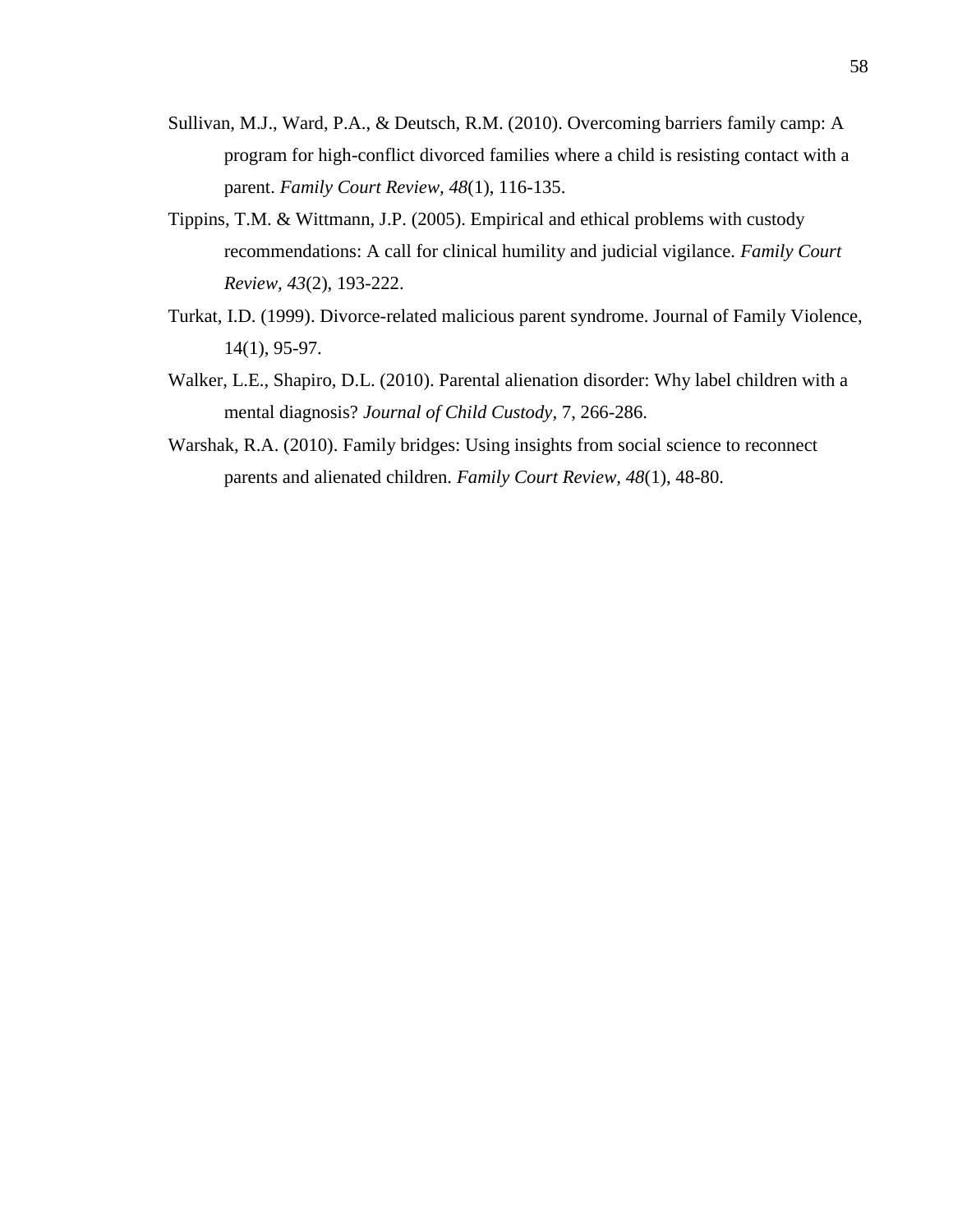# **Best interests of child:**

(2) The court shall consider all the child's needs and circumstances, including,

(a) the love, affection and emotional ties between the child and,

(i) each person entitled to or claiming custody of or access to the child,

(ii) other members of the child's family who reside with the child, and

(iii) persons involved in the child's care and upbringing;

(b) the child's views and preferences, if they can reasonably be ascertained;

(c) the length of time the child has lived in a stable home environment;

(d) the ability and willingness of each person applying for custody of the child to provide the child with guidance and education, the necessaries of life and any special needs of the child;

(e) the plan proposed by each person applying for custody of or access to the child for the child's care and upbringing;

(f) the permanence and stability of the family unit with which it is proposed that the child will live;

(g) the ability of each person applying for custody of or access to the child to act as a parent; and

(h) the relationship by blood or through an adoption order between the child and each person who is a party to the application. 2006, c. 1, s. 3(1); 2009, c. 11, s. 10.

# **Past conduct**

(3) A person's past conduct shall be considered only,

(a) in accordance with subsection (4); or

(b) if the court is satisfied that the conduct is otherwise relevant to the person's ability to act as a parent. 2006, c. 1, s.  $3(1)$ .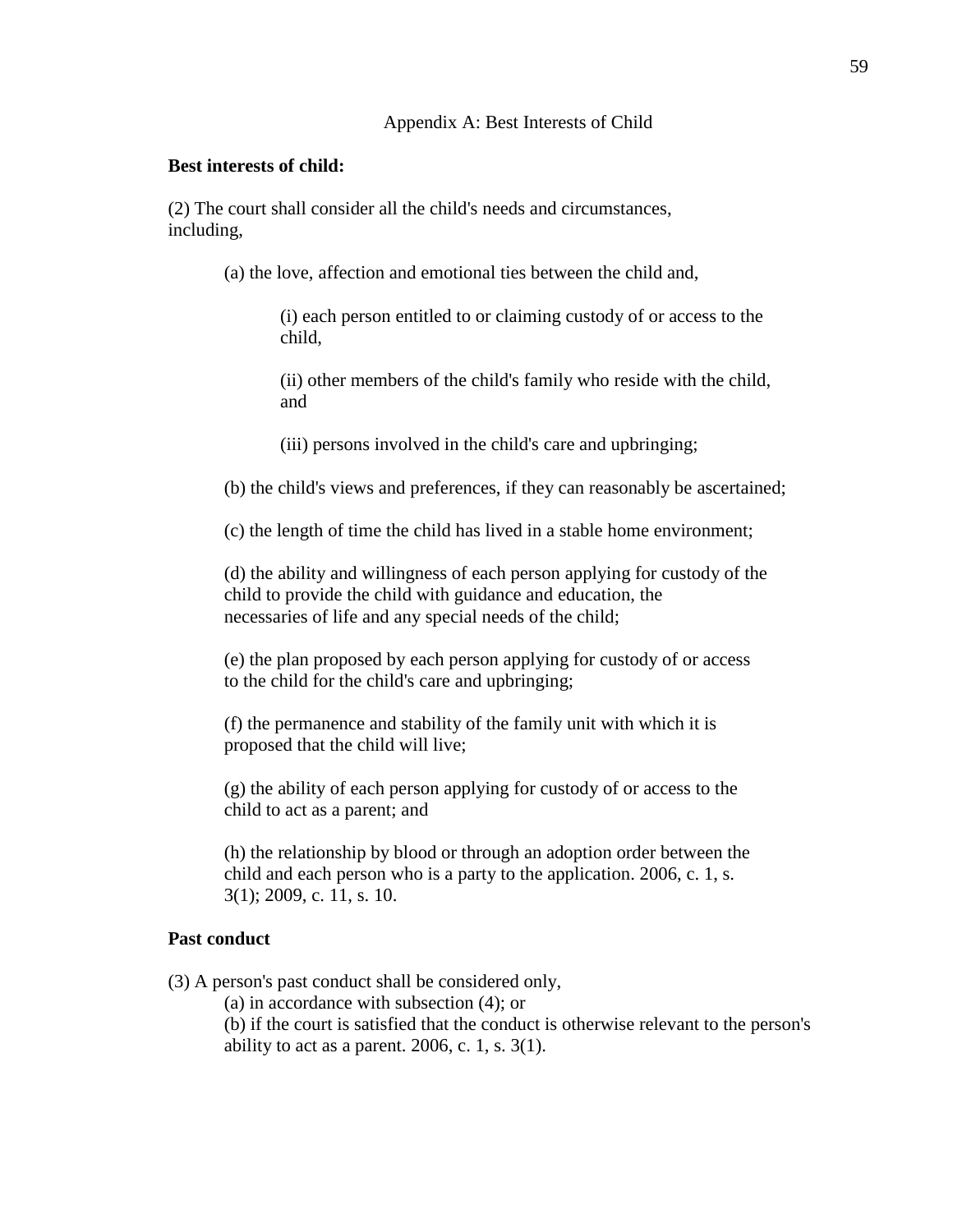### **Violence and abuse**

(4) In assessing a person's ability to act as a parent, the court shall consider whether the person has at any time committed violence or abuse against,

- (a) his or her spouse;
- (b) a parent of the child to whom the application relates;
- (c) a member of the person's household; or
- (d) any child. 2006, c. 1, s. 3(1).

# *The Case Law*

*Best interests of the child*

In *Gordon v. Goertz*, [1996] 2 S.C.R. 27 at paras. 17-25, the Supreme Court of Canada stated that ultimately, the "only issue when it comes to custody and access is the welfare of the child whose future is at stake."

The Supreme Court noted that, in enacting the *Divorce Act,* Parliament provided two specific directions as to the best interests of children. First of all, the conduct of parents, "however meritorious or however reprehensible," should only be considered if it affects the ability of the parents to meet the child's needs. Secondly, the child should have as much contact with each parenas is consistent with their best interests. According to the Supreme Court, this principle is"mandatory, but not absolute." A judge "can and should restrict access" if he or she finds that the current custody and access schedule is not in the child's best interests (Divorce Act, R.S., 1985, c.3 (2nd Supp.)).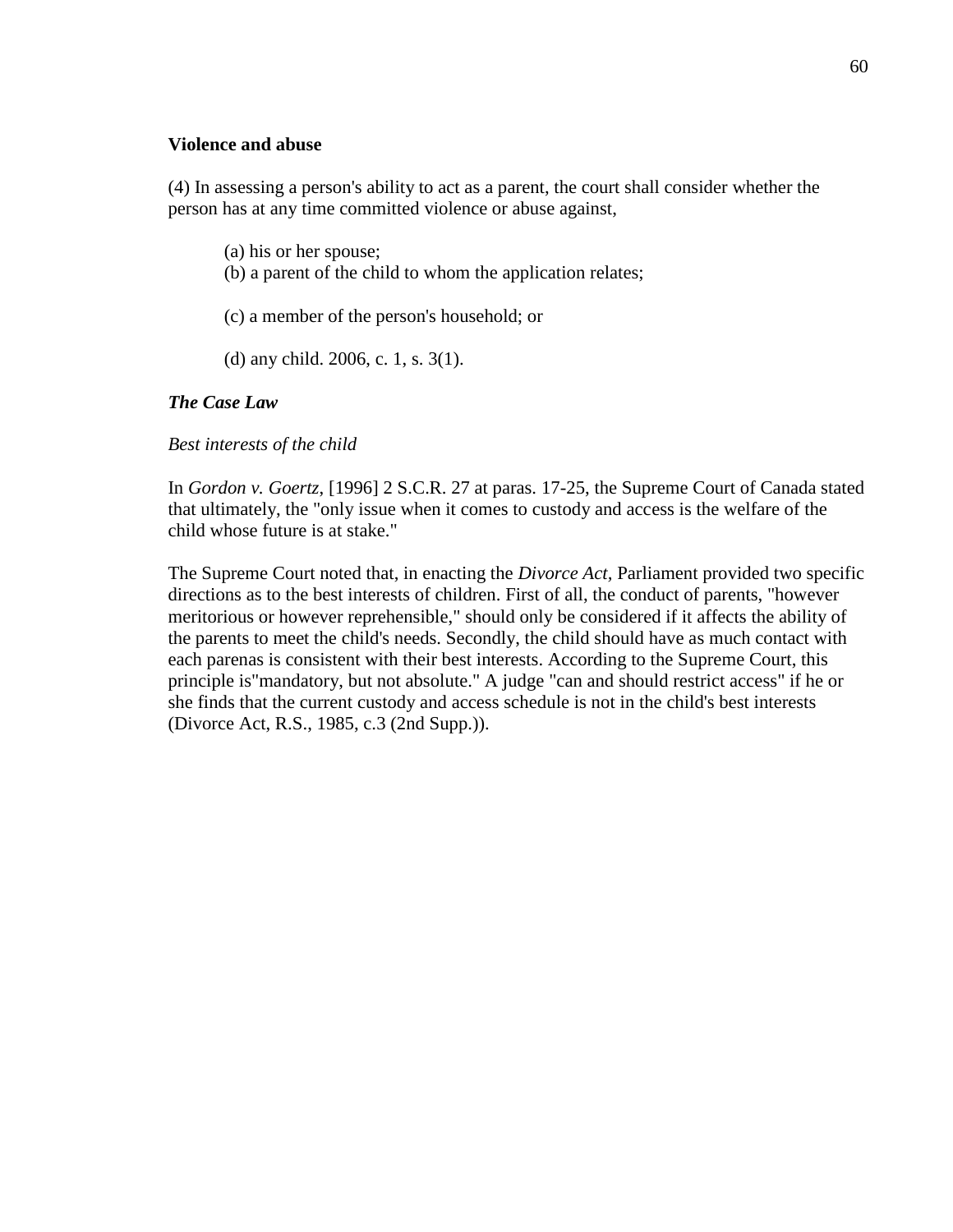# Appendix B Coding Sheet

# Coding Data Sheet: Parental Alienation Variables Examined in Judges' Decisions

| Parent 1 (Alienating Parent (AP)): 2008. [2010] |
|-------------------------------------------------|
| Parent 2 (Non-Alienating Parent (Non-AP)):      |
|                                                 |
|                                                 |
|                                                 |
|                                                 |

| Heard [                                                | OCL:       | $0 = No$     | $1 = Yes$       | $2 = No$ information |                |  |
|--------------------------------------------------------|------------|--------------|-----------------|----------------------|----------------|--|
| Coding Sheet for Parental Alienation Case Review Study |            |              |                 |                      |                |  |
|                                                        |            |              |                 |                      |                |  |
| Representation                                         | $0 = Self$ | $1 =$ Lawyer | $2 =$ Legal Aid | $3 = Not$            |                |  |
| Status of                                              |            |              |                 | reported             |                |  |
| Parent 1                                               |            |              |                 |                      |                |  |
| Representation                                         | $0 = Self$ | $l =$ Lawyer | $2 =$ Legal Aid | $3 = Not$            |                |  |
| Status of                                              |            |              |                 | reported             |                |  |
| Parent 2                                               |            |              |                 |                      |                |  |
| Gender of                                              | $0=$ Male  | $1 =$ Female | $3 = Both$      | $4 = Not$            |                |  |
| Judge                                                  |            |              |                 | available            |                |  |
| Gender of                                              | $0=$ Male  | $1 =$ Female | $3 = Both$      | $4 = Not$            | $5 = No$       |  |
| Custody                                                |            |              |                 | available            | information    |  |
| Evaluator                                              |            |              |                 |                      |                |  |
| Gender of                                              | $0=$ Male  | $1 =$ Female | $3 = Both$      | $4 = Not$            |                |  |
| Alienating                                             |            |              |                 | available            |                |  |
| Parent                                                 |            |              |                 |                      |                |  |
| Gender of                                              | $0=$ Male  | $1 =$ Female | $3 = Both$      | $4 = Not$            |                |  |
| Alienated                                              |            |              |                 | available            |                |  |
| Parent                                                 |            |              |                 |                      |                |  |
| Number of                                              | $0=0$      | $1=1$ child  | $2=2$ children  | $3=3$ children       | $4=4$ children |  |
| Children                                               | children   |              |                 |                      | or more        |  |
| Number of                                              | $0=0$      | $1=1$ child  | $2=2$ children  | $3=3$ children       | $4=4$ children |  |
| <b>Total Children</b>                                  | children   |              |                 |                      |                |  |
| (includes step                                         |            |              |                 |                      |                |  |
| children)                                              |            |              |                 |                      |                |  |
|                                                        | $5 = 5$    | $6 = 6$      |                 |                      |                |  |
|                                                        | children   | children or  |                 |                      |                |  |
|                                                        |            | more         |                 |                      |                |  |
| Age of                                                 | Child 1:   | Child 2:     | Child 3:        | Child 4:             | Child 5:       |  |
| children                                               |            |              |                 |                      |                |  |
| Gender of                                              | $0=$ Male  | $1 =$ Female | $2 = Not$       |                      |                |  |
| Child 1                                                |            |              | available       |                      |                |  |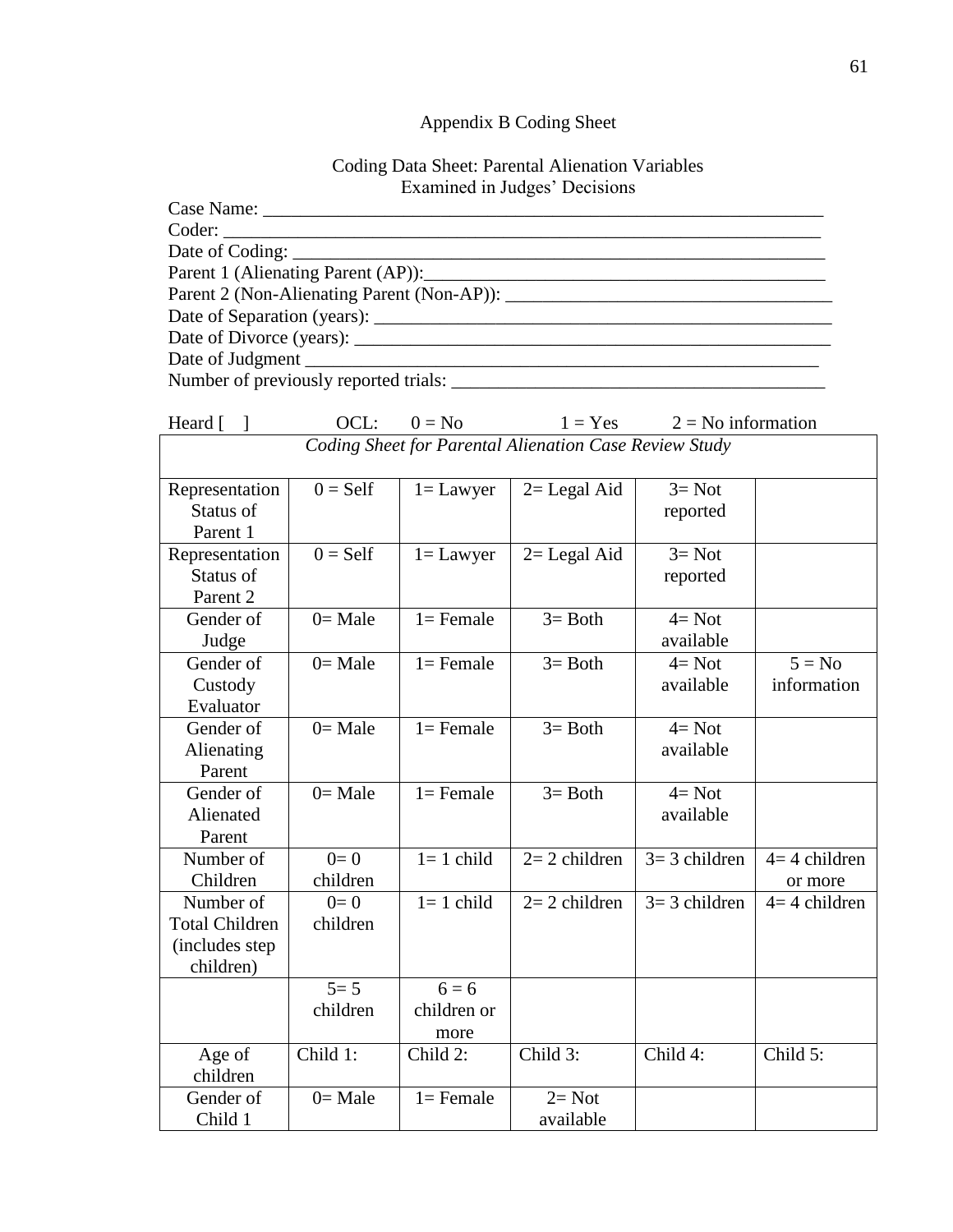| Gender of             | $0=$ Male    | $1 =$ Female  | $2=Not$         | $3 = No$        |                 |
|-----------------------|--------------|---------------|-----------------|-----------------|-----------------|
| Child 2               |              |               | available       | information     |                 |
| Gender of             | $0=$ Male    | $1 =$ Female  | $2=Not$         | $3 = No$        |                 |
| Child 3               |              |               | available       | information     |                 |
| Gender of             | $0=$ Male    | $1 =$ Female  | $2=Not$         | $3 = No$        |                 |
| Child 4               |              |               | available       | information     |                 |
| Gender of             | $0=$ Male    | $1 =$ Female  | $3 = Not$       | $3 = No$        |                 |
| Child 5               |              |               | available       | information     |                 |
| Parent 1              | $0 =$ Single | $1 =$ Dating  | $2=Common$      | $3=$ Married    | $4 = Divorced$  |
| <b>Marital Status</b> |              |               | Law             |                 |                 |
|                       | $5 =$        | $6 = Not$     |                 |                 |                 |
|                       | Separated    | available     |                 |                 |                 |
| Parent 2              | $0 =$ Single | $1 =$ Dating  | $2=Common$      | $3=$ Married    | $4 = Divorced$  |
| <b>Marital Status</b> |              |               | Law             |                 |                 |
|                       | $5 =$        | $6 = Not$     |                 |                 |                 |
|                       | Separated    | available     |                 |                 |                 |
| Parent 1              |              |               |                 |                 |                 |
| Occupation            |              |               |                 |                 |                 |
| Parent 1              | $0 =$ Less   | $1 = $10,000$ | $2 = $15,000 -$ | $3 = $25,000 -$ | $4 = $50,000 -$ |
| Income                | than         | $-$ \$14, 999 | \$24,999        | \$49,999        | \$99,999        |
|                       | \$10,000     |               |                 |                 |                 |
|                       | $5=$         | $6 = $150,$   | $7 = $200,000$  | $8 = No$        |                 |
|                       | $$100,000 -$ | $000 -$       | or more         | information     |                 |
|                       | \$149,999    | \$199,999     |                 |                 |                 |
| Parent 2              |              |               |                 |                 |                 |
| Occupation            |              |               |                 |                 |                 |
| Parent <sub>2</sub>   | $0 =$ Less   | $1 = $10,000$ | $2 = $15,000 -$ | $3 = $25,000 -$ | $4 = $50,000 -$ |
| Income                | than         | $-$ \$14, 999 | \$24,999        | \$49,999        | \$99,999        |
|                       | \$10,000     |               |                 |                 |                 |
|                       | $5=$         | $6 = $150,$   | $7 = $200,000$  | $8 = No$        |                 |
|                       | $$100,000 -$ | $000 -$       | or more         | information     |                 |
|                       | \$149,999    | \$199,999     |                 |                 |                 |
| Parent 1              |              |               |                 |                 |                 |
| Partner               |              |               |                 |                 |                 |
| Occupation            |              |               |                 |                 |                 |
| Parent 1              | $0=$ Less    | $1 = $10,000$ | $2 = $15,000 -$ | $3 = $25,000 -$ | $4 = $50,000 -$ |
| Partner               | than         | $-$ \$14, 999 | \$24,999        | \$49,999        | \$99,999        |
| Income                | \$10,000     |               |                 |                 |                 |
|                       | $5=$         | $6 = $150,$   | $7 = $200,000$  | $8 = No$        |                 |
|                       | $$100,000 -$ | $000 -$       | or more         | information     |                 |
|                       | \$149,999    | \$199,999     |                 |                 |                 |
| Parent 2              |              |               |                 |                 |                 |
| Partner               |              |               |                 |                 |                 |
| Occupation            |              |               |                 |                 |                 |
| Parent 2              | $0 =$ Less   | $1 = $10,000$ | $2 = $15,000 -$ | $3 = $25,000 -$ | $4 = $50,000 -$ |
| Partner               | than         | $-$ \$14, 999 | \$24,999        | \$49,999        | \$99,999        |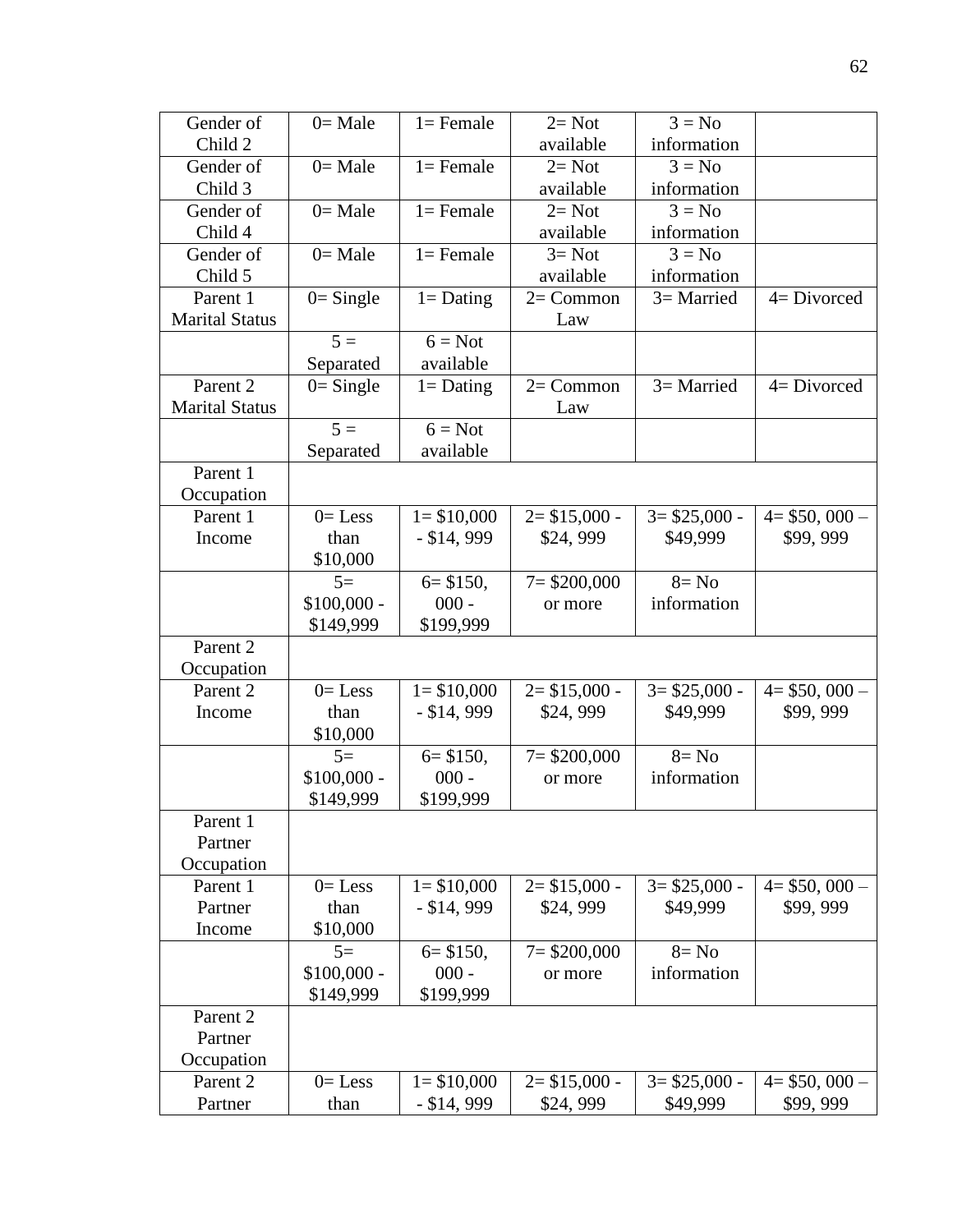| Income               | \$10,000            |               |                  |                 |                   |
|----------------------|---------------------|---------------|------------------|-----------------|-------------------|
|                      | $5=$                | $6 = $150,$   | $7 = $200,000$   | $8 = No$        |                   |
|                      | $$100,000 -$        | $000 -$       | or more          | information     |                   |
|                      | \$149,999           | \$199,999     |                  |                 |                   |
| Household            | $0=$ Less           | $1 = $10,000$ | $2 = $15,000 -$  | $3 = $25,000 -$ | $4 = $50,000 -$   |
| <b>Income Parent</b> | than                | $-$ \$14, 999 | \$24,999         | \$49,999        | \$99,999          |
| 1                    | \$10,000            |               |                  |                 |                   |
|                      | $5=$                | $6 = $150,$   | $7 = $200,000$   | $8 = No$        |                   |
|                      | $$100,000 -$        | $000 -$       | or more          | information     |                   |
|                      | \$149,999           | \$199,999     |                  |                 |                   |
| Household            | $0=$ Less           | $1 = $10,000$ | $2 = $15,000 -$  | $3 = $25,000 -$ | $4 = $50,000 -$   |
| <b>Income Parent</b> | than                | $-$ \$14, 999 | \$24,999         | \$49,999        | \$99,999          |
| $\overline{2}$       | \$10,000            |               |                  |                 |                   |
|                      | $5=$                | $6 = $150,$   | $7 = $200,000$   | $8 = No$        |                   |
|                      | $$100,000 -$        | $000 -$       | or more          | information     |                   |
|                      | \$149,999           | \$199,999     |                  |                 |                   |
| Judge deems          | $0=Yes,$            | $l=J.$        | $2=$ Both        | $3=$ J. says AP | $4 = Not$         |
| AP primary           | explicitly          | describes     | parents/         | is not PC       | available         |
| caregiver            | states              | AP as PC      | Neither          | explicitly      |                   |
|                      |                     |               | parents PC       |                 |                   |
| Parent 1 meets       | $0=$ No             | $1 = Yes$     | $2=$ Unsure/     | $3 = No$        |                   |
| definition of        |                     |               | too little info. | information     |                   |
| primary              |                     |               |                  |                 |                   |
| caregiver            |                     |               |                  |                 |                   |
| Parent 2 meets       | $\overline{0}$ = No | $1 = Yes$     | $2=$ Unsure/     | $3 = No$        |                   |
| definition of        |                     |               | too little info. | information     |                   |
| primary              |                     |               |                  |                 |                   |
| caregiver            |                     |               |                  |                 |                   |
| Primary              | $0=$ Male           | $1 =$ Female  | $2=$ Both        | $3=$ Unknown    |                   |
| Caregiver            |                     |               |                  |                 |                   |
| Gender               |                     |               |                  |                 |                   |
| Primary              | $0=N0$              | $1 = Yes$     | $2=$ Unknown     |                 |                   |
| Caregiver            |                     |               |                  |                 |                   |
| <b>Biological</b>    |                     |               |                  |                 |                   |
| Parent?              |                     |               |                  |                 |                   |
| Allegations of       |                     |               |                  |                 |                   |
| Alienating           | $0=$ No             | $1 = Yes$     | $2=Not$          |                 |                   |
| Behavior by          |                     |               | applicable       |                 |                   |
| Parent 1             |                     |               |                  |                 |                   |
| Allegations of       | $0=$ No             | $1 = Yes$     | $2=Not$          |                 |                   |
| Alienating           |                     |               | applicable       |                 |                   |
| Behavior by          |                     |               |                  |                 |                   |
| Parent 2             |                     |               |                  |                 |                   |
| Relationship         | $0=$ Poor           | $l =$ Neutral | $2 = Good$       | $3 = No$        | 4=Conflicting     |
| between Child        |                     |               |                  | information     | information       |
| 1 and Parent 1       |                     |               |                  |                 |                   |
| Relationship         | $0 = Poor$          | $1 =$ Neutral | $2 = Good$       | $3 = No$        | $4 =$ Conflicting |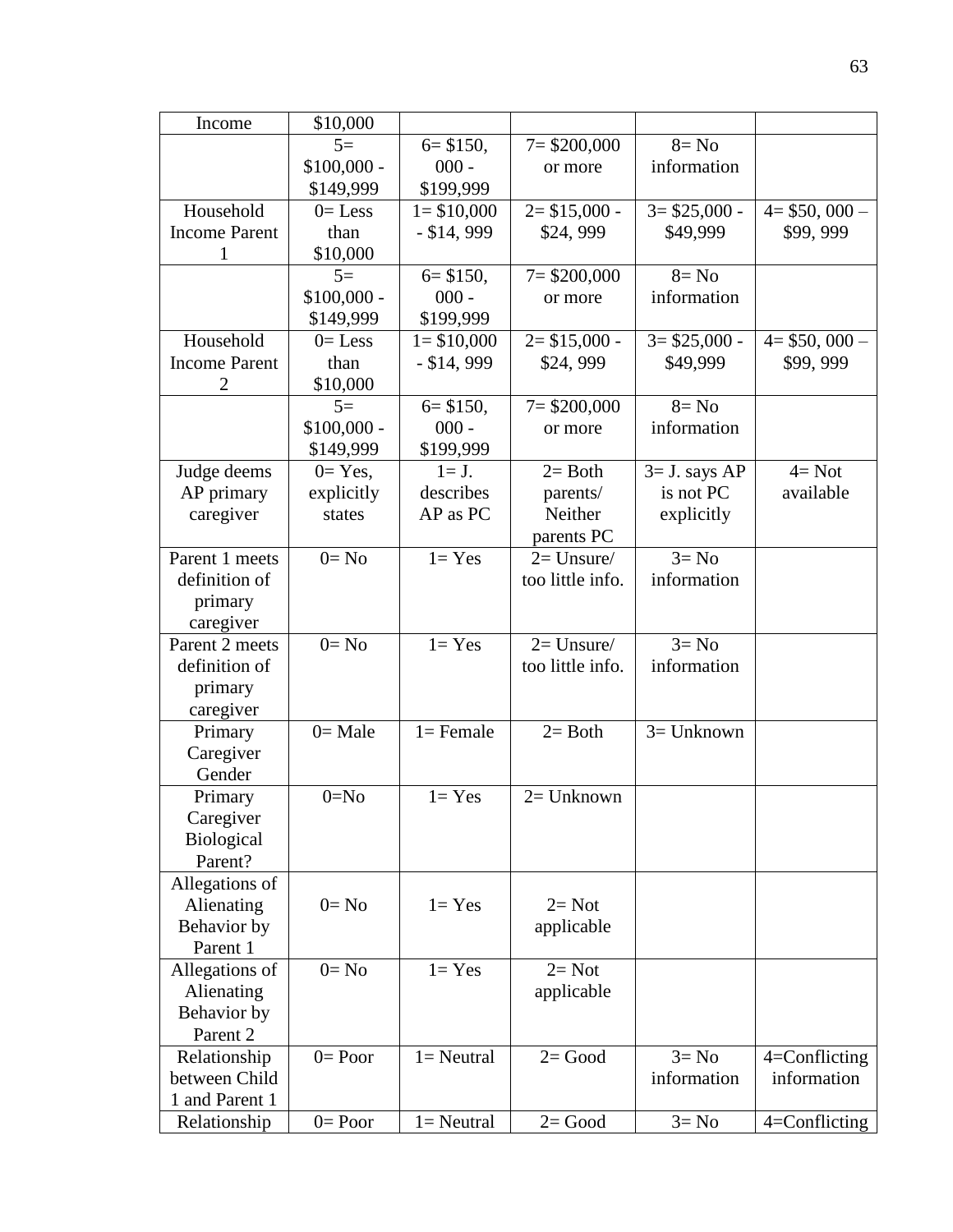| between Child                 |           |                     |             | information | information       |
|-------------------------------|-----------|---------------------|-------------|-------------|-------------------|
| 2 and Parent 1                |           |                     |             |             |                   |
| Relationship                  | $0=$ Poor | $1 =$ Neutral       | $2 = Good$  | $3 = No$    | 4=Conflicting     |
| between Child                 |           |                     |             | information | information       |
| 3 and Parent 1                |           |                     |             |             |                   |
| Relationship                  | $0=$ Poor | $l =$ Neutral       | $2 = Good$  | $3 = No$    | $4 =$ Conflicting |
| between Child                 |           |                     |             | information | information       |
| 4 and Parent 1                |           |                     |             |             |                   |
| Relationship                  | $0=$ Poor | $1 =$ Neutral       | $2 = Good$  | $3 = No$    | $4 =$ Conflicting |
| between Child                 |           |                     |             | information | information       |
| 5 and Parent 1                |           |                     |             |             |                   |
| Relationship                  | $0=$ Poor | $l =$ Neutral       | $2 = Good$  | $3 = No$    | 4=Conflicting     |
| between Child                 |           |                     |             | information | information       |
| 1 and Parent 2                |           |                     |             |             |                   |
| Relationship                  | $0=$ Poor | $l =$ Neutral       | $2 = Good$  | $3 = No$    | 4=Conflicting     |
| between Child                 |           |                     |             | information | information       |
| 2 and Parent 2                |           |                     |             |             |                   |
|                               | $0=$ Poor | $l =$ Neutral       | $2 = Good$  | $3 = No$    | 4=Conflicting     |
| Relationship<br>between Child |           |                     |             | information | information       |
| 3 and Parent 2                |           |                     |             |             |                   |
|                               | $0=$ Poor | $l =$ Neutral       | $2 = Good$  | $3 = No$    |                   |
| Relationship                  |           |                     |             |             | $4 =$ Conflicting |
| between Child                 |           |                     |             | information | information       |
| 4 and Parent 2                |           |                     |             |             |                   |
| Relationship                  | $0=$ Poor | $l =$ Neutral       | $2 = Good$  | $3 = No$    | 4=Conflicting     |
| between Child                 |           |                     |             | information | information       |
| 5 and Parent 2                |           |                     |             |             |                   |
| Conflict in                   | $0 = Low$ | $1 = \text{Median}$ | $2=$ High   | $3 = No$    |                   |
| Parental                      |           |                     |             | information |                   |
| Relationship                  |           |                     |             |             |                   |
| Judge orders                  | $0 = No$  | $1 = Yes$           | $2 = No$    |             |                   |
| custody                       |           |                     | information |             |                   |
| evaluator                     |           |                     |             |             |                   |
| Presence of                   | $0=$ No   | $1 = Yes$           | $2=Not$     |             |                   |
| Custody                       |           |                     | Applicable  |             |                   |
| Evaluation                    |           |                     |             |             |                   |
| # of Mental                   | $0=0$     | $1=1$               | $2 = 2$     | $3=3$       | $4 = 4$           |
| Health                        |           |                     |             |             |                   |
| professionals                 |           |                     |             |             |                   |
| involved in                   |           |                     |             |             |                   |
| case                          |           |                     |             |             |                   |
|                               | $5 = 5$   | $6=6$ or            |             |             |                   |
|                               |           | more                |             |             |                   |
| Presence of                   | $0=$ No   | $1 = Yes$           | $2 = No$    |             |                   |
| Child                         |           |                     | information |             |                   |
| Protective                    |           |                     |             |             |                   |
|                               |           |                     |             |             |                   |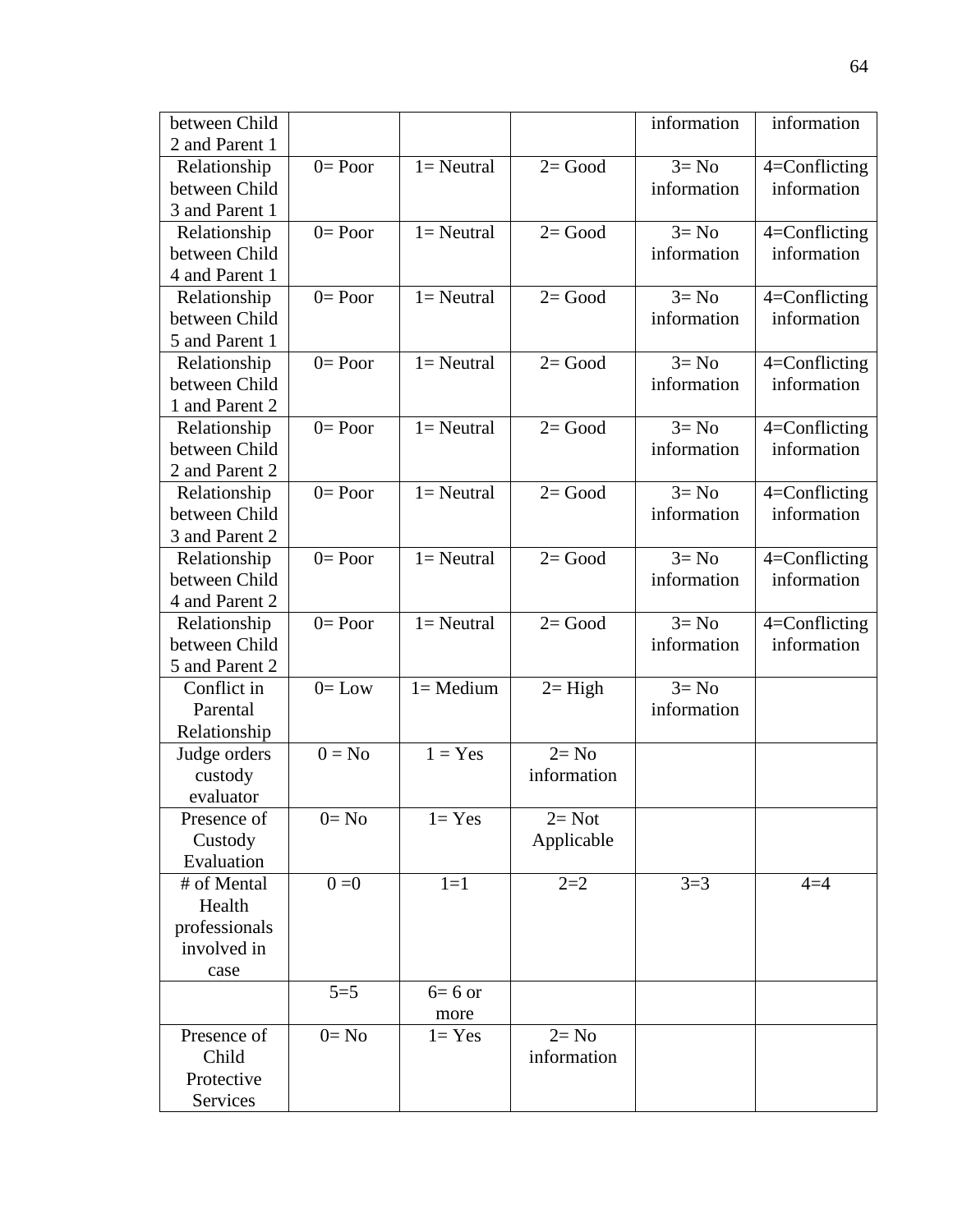| Parent 1<br>Received<br>individual<br>counselling | $0 = No$            | $1 = Yes$ | $2 = No$<br>information |          |  |
|---------------------------------------------------|---------------------|-----------|-------------------------|----------|--|
| pre-trial                                         |                     |           |                         |          |  |
| Parent 2                                          | $0 = No$            | $1 = Yes$ | $2 = No$                |          |  |
| Received                                          |                     |           | information             |          |  |
| individual                                        |                     |           |                         |          |  |
| counselling                                       |                     |           |                         |          |  |
| pre-trial                                         | $\overline{0}$ = No |           |                         |          |  |
| Parent 1                                          |                     | $1 = Yes$ | $2 = No$                |          |  |
| Received                                          |                     |           | information             |          |  |
| individual                                        |                     |           |                         |          |  |
| counselling                                       |                     |           |                         |          |  |
| during trial                                      | $0 = No$            | $1 = Yes$ | $2 = No$                |          |  |
| Parent 2<br>Received                              |                     |           |                         |          |  |
| individual                                        |                     |           | information             |          |  |
| counselling                                       |                     |           |                         |          |  |
|                                                   |                     |           |                         |          |  |
| during trial<br>Parent 1                          | $0 = No$            | $1 = Yes$ | $2 = No$                |          |  |
| Received                                          |                     |           | information             |          |  |
| individual                                        |                     |           |                         |          |  |
| counselling                                       |                     |           |                         |          |  |
| post-trial                                        |                     |           |                         |          |  |
| Parent 2                                          | $0 = No$            | $1 = Yes$ | $2 = No$                |          |  |
| Received                                          |                     |           | information             |          |  |
| individual                                        |                     |           |                         |          |  |
| counselling                                       |                     |           |                         |          |  |
| post-trial                                        |                     |           |                         |          |  |
| Children                                          | $0 = No$            | $1 = Yes$ | $2 = No$                |          |  |
| received                                          |                     |           | information             |          |  |
| individual                                        |                     |           |                         |          |  |
| counselling                                       |                     |           |                         |          |  |
| pre-trial                                         |                     |           |                         |          |  |
| Children                                          | $0 = No$            | $1 = Yes$ | $2 = No$                |          |  |
| received                                          |                     |           | information             |          |  |
| individual                                        |                     |           |                         |          |  |
| counselling                                       |                     |           |                         |          |  |
| during trial                                      |                     |           |                         |          |  |
| Children                                          | $0 = No$            | $1 = Yes$ | $2 = No$                |          |  |
| received                                          |                     |           | information             |          |  |
| individual                                        |                     |           |                         |          |  |
| counselling                                       |                     |           |                         |          |  |
| post-trial                                        |                     |           |                         |          |  |
| Family                                            | $0 = No$            | $1 = Yes$ | $2=Yes, but 1$          | $3 = No$ |  |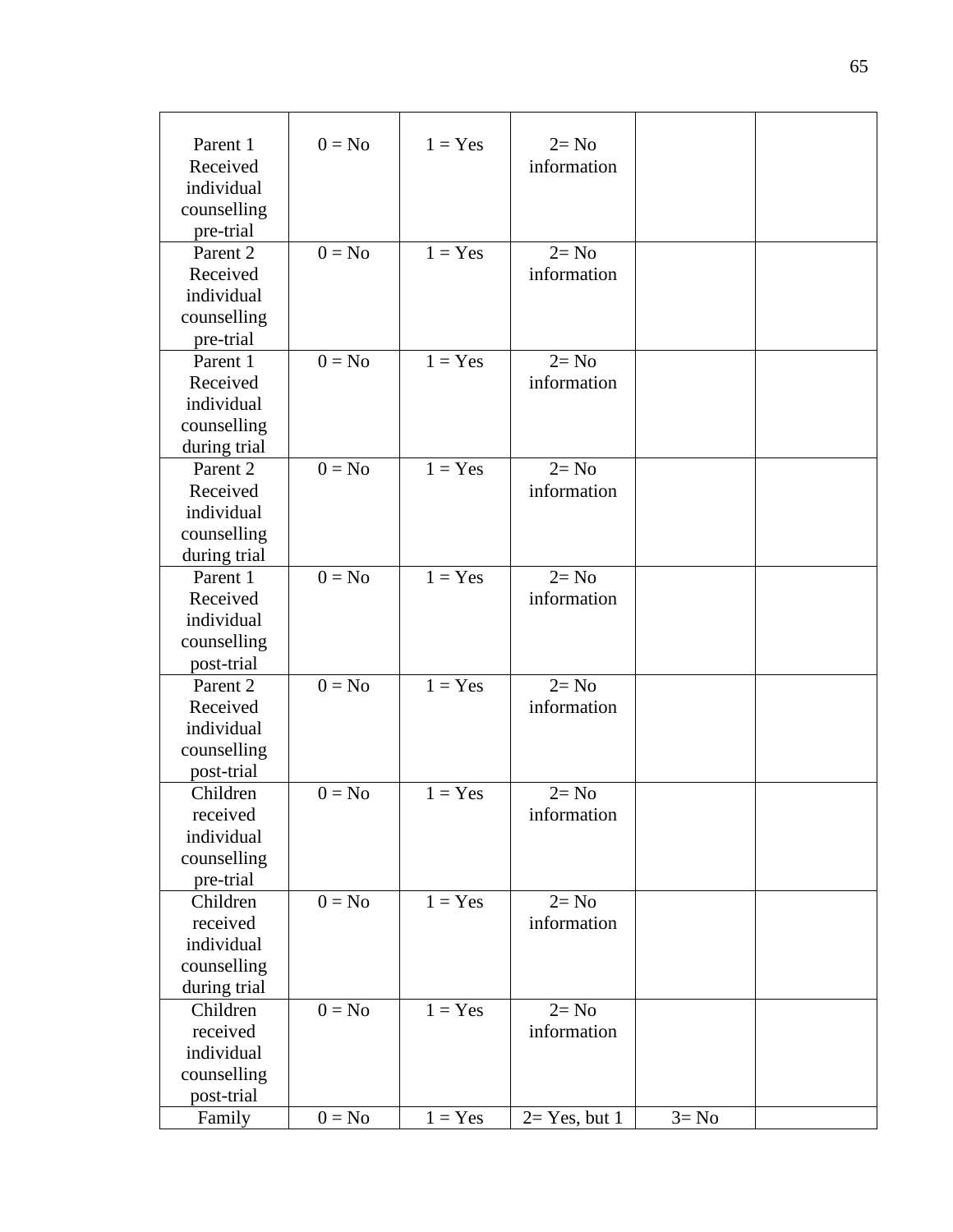| Therapy<br>received pre-<br>trial (all<br>members)<br>Family<br>Therapy<br>received<br>during trial     | $0 = No$ | $1 = Yes$ | parent<br>absent/refused<br>$2=$ Yes, but 1<br>parent<br>absent/refused | information<br>$3 = No$<br>information |  |
|---------------------------------------------------------------------------------------------------------|----------|-----------|-------------------------------------------------------------------------|----------------------------------------|--|
| (all members)                                                                                           |          |           |                                                                         |                                        |  |
| Family<br>Therapy<br>received post-<br>trial (all<br>members)                                           | $0 = No$ | $1 = Yes$ | $2=$ Yes, but 1<br>parent<br>absent/refused                             | $3 = No$<br>information                |  |
| Allegations of<br>domestic<br>violence<br>(physical $\&$<br>sexual) against<br>Parent 1                 | $0 = No$ | $1 = Yes$ | $2 = No$<br>information                                                 |                                        |  |
| Allegations of<br>child abuse<br>(physical,<br>sexual &<br>neglect)<br>against Parent                   | $0 = No$ | $1 = Yes$ | $2 = No$<br>information                                                 |                                        |  |
| Allegations of<br>domestic<br>(physical $\&$<br>sexual)<br>violence<br>against Parent<br>$\overline{2}$ | $0 = No$ | $1 = Yes$ | $2 = No$<br>information                                                 |                                        |  |
| Allegations of<br>child abuse<br>(physical,<br>sexual &<br>neglect)<br>against Parent<br>2              | $0 = No$ | $1 = Yes$ | $2 = No$<br>information                                                 |                                        |  |
| Finding (incl.<br>previous<br>conviction) of<br>domestic                                                | $0 = No$ | $1 = Yes$ | $2 = No$<br>information                                                 |                                        |  |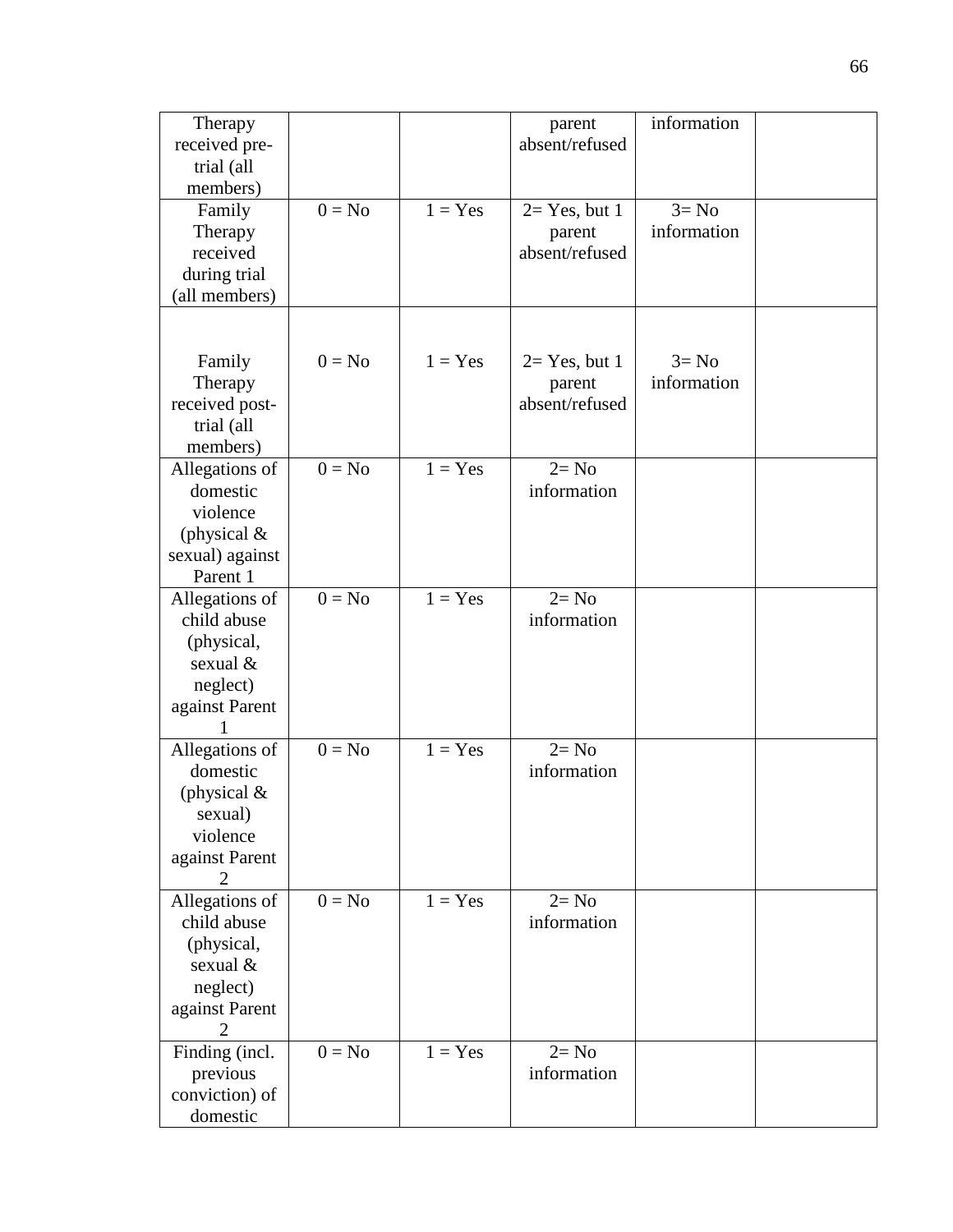| violence       |          |           |             |               |  |
|----------------|----------|-----------|-------------|---------------|--|
| against Parent |          |           |             |               |  |
|                |          |           |             |               |  |
| Finding (incl. | $0 = No$ | $1 = Yes$ | $2 = No$    |               |  |
| previous       |          |           | information |               |  |
| conviction) of |          |           |             |               |  |
| child abuse    |          |           |             |               |  |
| against Parent |          |           |             |               |  |
|                |          |           |             |               |  |
| Finding (incl. | $0 = No$ | $1 = Yes$ | $2 = No$    |               |  |
| previous       |          |           | information |               |  |
| conviction) of |          |           |             |               |  |
| domestic       |          |           |             |               |  |
| violence       |          |           |             |               |  |
| against Parent |          |           |             |               |  |
| 2              |          |           |             |               |  |
| Finding (incl. | $0 = No$ | $1 = Yes$ | $2 = No$    |               |  |
| previous       |          |           | information |               |  |
| conviction) of |          |           |             |               |  |
| child abuse    |          |           |             |               |  |
| Parent 2       |          |           |             |               |  |
| AP displays    | $0 = No$ | $1 = Yes$ | $2 = No$    | $3=$          |  |
| psychological  |          |           | information | Contradicting |  |
| problems,      |          |           |             | information   |  |
| traits and/or  |          |           |             |               |  |
| disorder       |          |           |             |               |  |
| Non-AP         | $0 = No$ | $1 = Yes$ | $2 = No$    | $3=$          |  |
| displays       |          |           | information | Contradicting |  |
| psychological  |          |           |             | information   |  |
| problems,      |          |           |             |               |  |
| traits and/or  |          |           |             |               |  |
| disorder       |          |           |             |               |  |
| Child 1        | $0 = No$ | $1 = Yes$ | $2 = No$    |               |  |
| displays       |          |           | information |               |  |
| psychological  |          |           |             |               |  |
| problems,      |          |           |             |               |  |
| traits and/or  |          |           |             |               |  |
| disorder       |          |           |             |               |  |
| Child 2        | $0 = No$ | $1 = Yes$ | $2 = No$    |               |  |
| displays       |          |           | information |               |  |
| psychological  |          |           |             |               |  |
| problems,      |          |           |             |               |  |
| traits and/or  |          |           |             |               |  |
| disorder       |          |           |             |               |  |
| Child 3        | $0 = No$ | $1 = Yes$ | $2 = No$    |               |  |
| displays       |          |           | information |               |  |
| psychological  |          |           |             |               |  |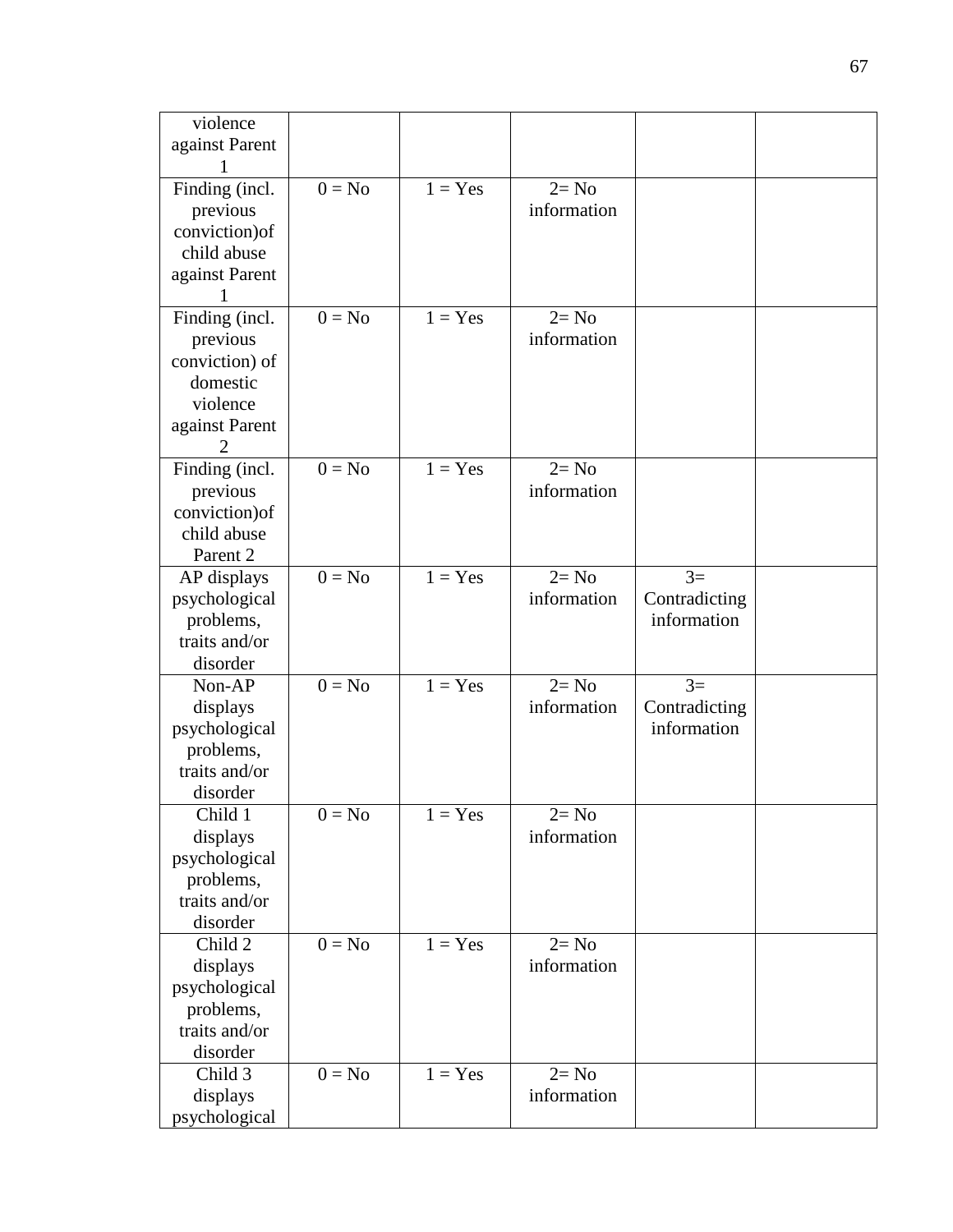| problems,      |          |           |             |             |  |
|----------------|----------|-----------|-------------|-------------|--|
| traits and/or  |          |           |             |             |  |
| disorder       |          |           |             |             |  |
| Child 4        | $0 = No$ | $1 = Yes$ | $2 = No$    |             |  |
| displays       |          |           | information |             |  |
| psychological  |          |           |             |             |  |
| problems,      |          |           |             |             |  |
| traits and/or  |          |           |             |             |  |
| disorder       |          |           |             |             |  |
| Child 5        | $0 = No$ | $1 = Yes$ | $2 = No$    |             |  |
| displays       |          |           | information |             |  |
| psychological  |          |           |             |             |  |
| problems,      |          |           |             |             |  |
| traits and/or  |          |           |             |             |  |
| disorder       |          |           |             |             |  |
| Child(ren)     | $0 = No$ | $1 = Yes$ | $2 = No$    |             |  |
| received       |          |           | information |             |  |
| individual     |          |           |             |             |  |
| counseling for |          |           |             |             |  |
| alienation     |          |           |             |             |  |
| Child(ren)     | $0 = No$ | $1 = Yes$ | $2 = No$    |             |  |
| received group |          |           | information |             |  |
| therapy for    |          |           |             |             |  |
| alienation     |          |           |             |             |  |
| $Child$ (ren)  | $0 = No$ | $1 = Yes$ | $2 = No$    |             |  |
| attended a     |          |           | information |             |  |
| workshop for   |          |           |             |             |  |
| alienation     |          |           |             |             |  |
| Mental health  | $0 = No$ | $1 = Yes$ | $2=$        | $3 = No$    |  |
| professional   |          |           | Conflicting | information |  |
| (psychiatrist, |          |           | information |             |  |
| psychologist,  |          |           |             |             |  |
| counselor or   |          |           |             |             |  |
| social worker) |          |           |             |             |  |
| identified     |          |           |             |             |  |
| parental       |          |           |             |             |  |
| alienation     |          |           |             |             |  |
| Judge          | $0 = No$ | $1 = Yes$ | $2 = No$    |             |  |
| identified     |          |           | information |             |  |
| parental       |          |           |             |             |  |
| alienation     |          |           |             |             |  |
| Judge makes    | $0 = No$ | $1 = Yes$ | $2 = No$    |             |  |
| finding of     |          |           | information |             |  |
| parental       |          |           |             |             |  |
| alienation     |          |           |             |             |  |
| Judge labels & | $0 = No$ | $1 = Yes$ | $2 = No$    |             |  |
| makes finding  |          |           | information |             |  |
|                |          |           |             |             |  |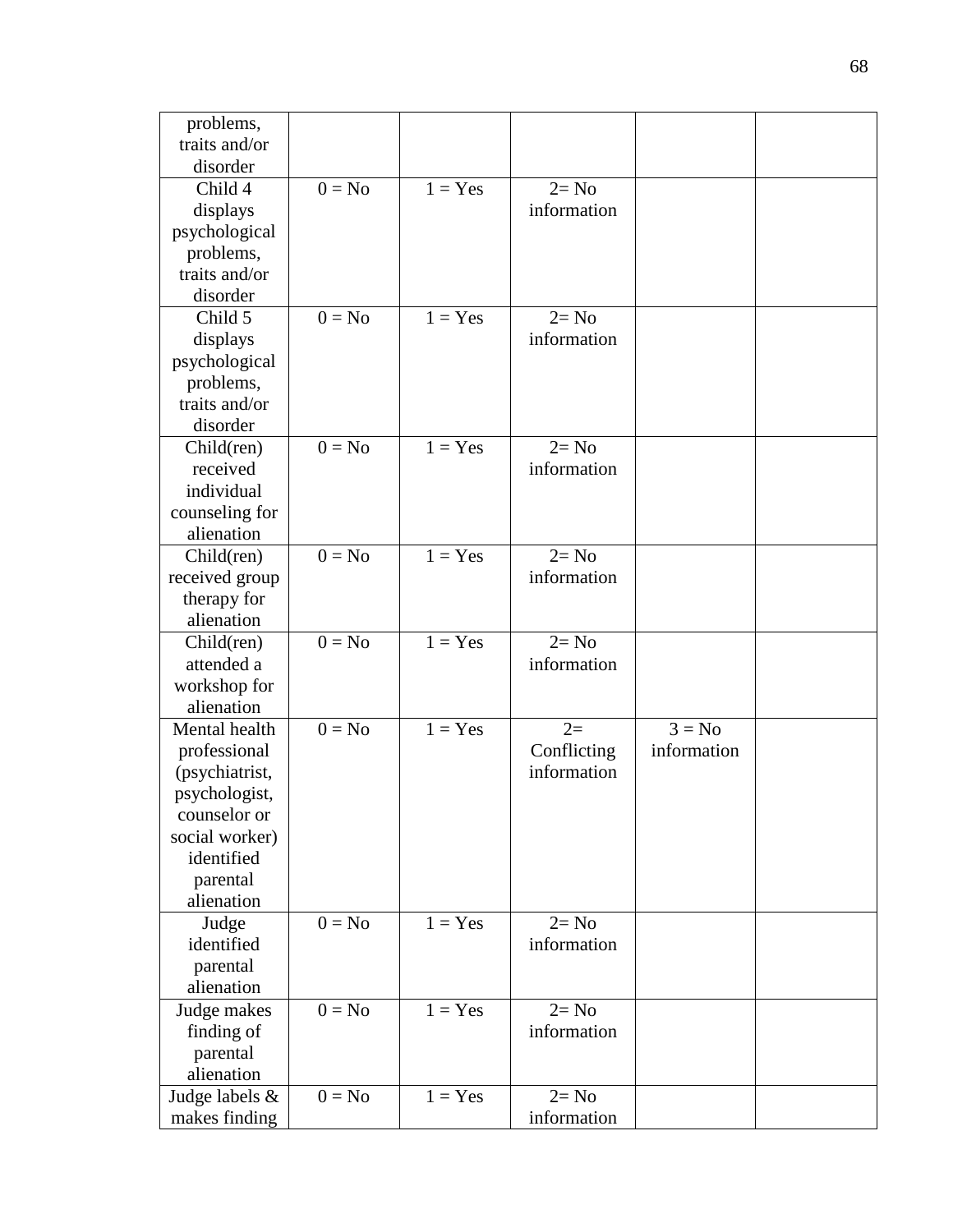| of parental<br>alienation as<br>syndrome                |          |           |                         |  |
|---------------------------------------------------------|----------|-----------|-------------------------|--|
| Judge<br>mandates<br>counseling for<br>AP for PA        | $0 = No$ | $1 = Yes$ | $2 = No$<br>information |  |
| Judge suggests<br>counseling for<br>AP for PA           | $0 = No$ | $1 = Yes$ | $2 = No$<br>information |  |
| Judge<br>mandates<br>counseling for<br>Non-AP for<br>PA | $0 = No$ | $1 = Yes$ | $2 = No$<br>information |  |
| Judge suggests<br>counseling for<br>Non-AP for<br>PA    | $0 = No$ | $1 = Yes$ | $2 = No$<br>information |  |
| <b>Access Plan:</b><br>AP cut-off                       | $0 = No$ | $1 = Yes$ | $2 = No$<br>information |  |
| Access Plan:<br>Non-AP cut-<br>off                      | $0 = No$ | $1 = Yes$ | $2 = No$<br>information |  |
| Access Plan:<br>AP Supervised<br>Access                 | $0 = No$ | $1 = Yes$ | $2 = No$<br>information |  |
| Access Plan:<br>Non-AP<br>Supervised<br>Access          | $0 = No$ | $1 = Yes$ | $2 = No$<br>information |  |

#### **Types of Alienating Behavior(s) committed by AP:**

- [ ] Made negative comments about alienated parent
- [ ] Made negative comments about alienated parent's extended family
- [ ] Limited contact with alienated parent
- [ ] Withheld or blocked messages from alienated parent
- [ ] Made communication difficult with alienated parent
- [ ] Indicated discomfort about alienated parent
- [ ] Displayed negative affect when child(ren) shows affection with alienated parent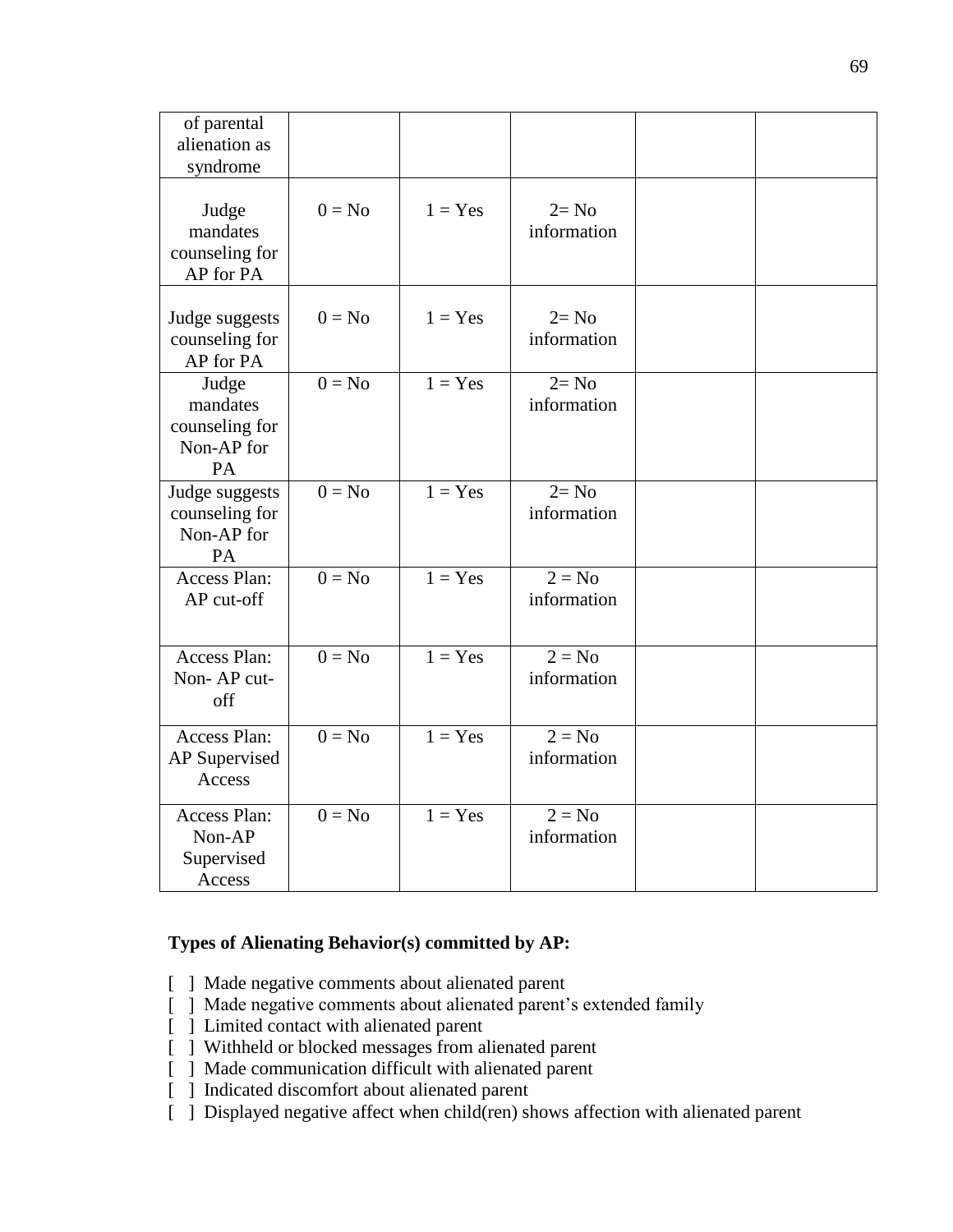[ ] Made child choose between parents

- [ ] Said alienated parent was unsafe
- [  $\parallel$  ] Confided in child about "adult matters" (such as marital concerns or legal issues)
- [ ] Required favoritism by child for alienating parent
- [ ] Asked child to spy and/or withholds information from the alienated parent

[ ] Requested child to refer to alienated parent by first name and/or refer to new partner as mom or dad

- [ ] Encouraged child to disregard alienated parent's rules, values, and authority
- [ ] Made child feel guilty about spending time with the alienated parent
- [ ] Made child feel guilty about spending time with the alienated parent's extended family

#### **Symptoms displayed by children as result of alienation:**

[ ] Child(ren) speaks negatively of alienated parent without guilt, remorse or embarrassment

[ ] Child(ren) speaks negatively of alienated parent's extended family without guilt, remorse or

embarrassment

[ ] Child(ren) speaks to alienated parent negatively without guilt, remorse or embarrassment

[ ] Child(ren) speaks to alienated parent's extended family negatively without guilt, remorse or

embarrassment

- [  $\vert$  Child(ren) refuses to visit alienated parent
- [ ] Child(ren) refuses to interact with alienated parent
- [  $\vert$  Child(ren) physically assaults alienated parent
- [ ] Child(ren) displays guilt about expressing affection about alienated parent
- [ ] Child(ren) expresses fear of alienated parent
- [ ] Child(ren) openly discusses "adult matters" (such as marital concerns or legal issues)
- [ ] Child(ren) explicitly demonstrates favoritism for alienating parent
- [ ] Child(ren) spies and/or withholds information from alienated parent

[ ] Child(ren) refers to alienated parent by first name/alienated parent's new partner as mom or dad

\_\_\_\_\_\_\_\_\_\_\_\_\_\_\_\_\_\_\_\_\_\_\_\_\_\_\_\_\_\_\_\_\_\_\_\_\_\_\_\_\_\_\_\_\_\_\_\_\_\_\_\_\_\_\_\_\_\_\_\_\_\_\_\_\_\_\_\_\_\_\_\_\_\_\_ \_\_\_\_\_\_\_\_\_\_\_\_\_\_\_\_\_\_\_\_\_\_\_\_\_\_\_\_\_\_\_\_\_\_\_\_\_\_\_\_\_\_\_\_\_\_\_\_\_\_\_\_\_\_\_\_\_\_\_\_\_\_\_\_\_\_\_\_\_\_\_\_\_\_\_ \_\_\_\_\_\_\_\_\_\_\_\_\_\_\_\_\_\_\_\_\_\_\_\_\_\_\_\_\_\_\_\_\_\_\_\_\_\_\_\_\_\_\_\_\_\_\_\_\_\_\_\_\_\_\_\_\_\_\_\_\_\_\_\_\_\_\_\_\_\_\_\_\_\_\_ \_\_\_\_\_\_\_\_\_\_\_\_\_\_\_\_\_\_\_\_\_\_\_\_\_\_\_\_\_\_\_\_\_\_\_\_\_\_\_\_\_\_\_\_\_\_\_\_\_\_\_\_\_\_\_\_\_\_\_\_\_\_\_\_\_\_\_\_\_\_\_\_\_\_\_ \_\_\_\_\_\_\_\_\_\_\_\_\_\_\_\_\_\_\_\_\_\_\_\_\_\_\_\_\_\_\_\_\_\_\_\_\_\_\_\_\_\_\_\_\_\_\_\_\_\_\_\_\_\_\_\_\_\_\_\_\_\_\_\_\_\_\_\_\_\_\_\_\_\_\_ \_\_\_\_\_\_\_\_\_\_\_\_\_\_\_\_\_\_\_\_\_\_\_\_\_\_\_\_\_\_\_\_\_\_\_\_\_\_\_\_\_\_\_\_\_\_\_\_\_\_\_\_\_\_\_\_\_\_\_\_\_\_\_\_\_\_\_\_\_\_\_\_\_\_\_

- [ ] Child(ren) disregards the alienated parent's rules, values, and authority
- [ ] Child(ren) expresses guilt about spending time with the alienated parent

[ ] Child(ren) expresses guilt about spending time with the alienated parent's extended family

[ ] Child(ren) prescribes to "Independent Thinker Phenomenon"

\_\_\_\_\_\_\_\_\_\_\_\_\_\_\_\_\_\_\_\_\_\_\_\_\_\_\_\_\_\_\_\_\_\_\_\_\_\_\_\_\_\_\_\_\_\_\_\_\_\_\_\_\_

Comments: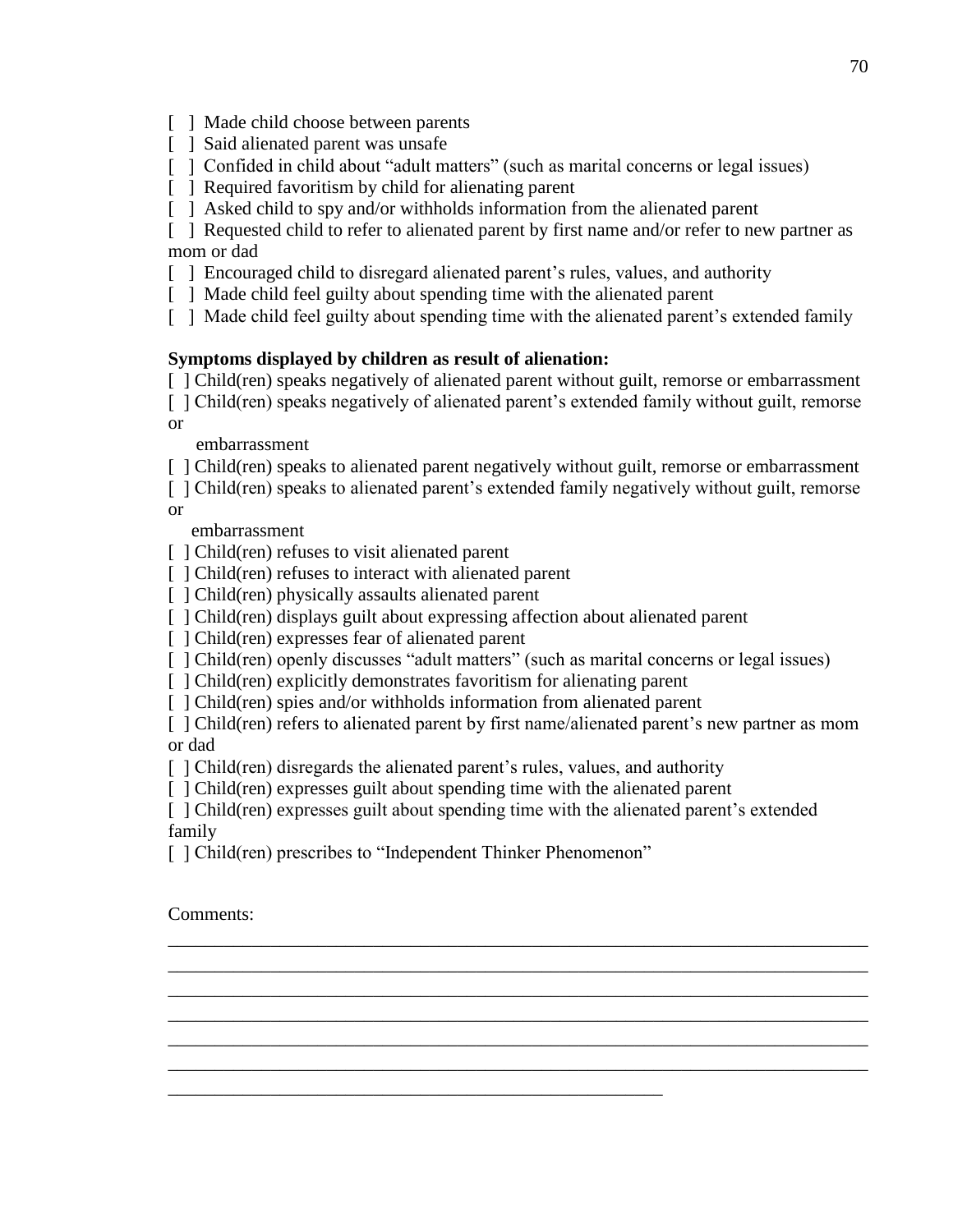| <b>Examined in Judges' Decisions</b>     |                                               |  |  |  |
|------------------------------------------|-----------------------------------------------|--|--|--|
| <b>Variable</b>                          | <b>Definition</b>                             |  |  |  |
| Alienating parent                        | Parent who engages in parental alienating     |  |  |  |
|                                          | behaviors                                     |  |  |  |
| Non-alienating parent                    | Parent who is alienated from the child        |  |  |  |
| Number of previously reported trials     | Number of previous trials as related to       |  |  |  |
|                                          | custody for the children in question of       |  |  |  |
|                                          | current trial that has been cited in case     |  |  |  |
| Representation Status of Parent 1        | Self-representation in court; lawyer; legal   |  |  |  |
|                                          | aid (government funded lawyer)                |  |  |  |
| Representation Status of Parent 2        | Self-representation in court; lawyer; legal   |  |  |  |
|                                          | aid (government funded lawyer)                |  |  |  |
| Gender of Judge                          | Male; female; no information                  |  |  |  |
| Gender of Custody Evaluator              | Male; female, both, (if multiple evaluators), |  |  |  |
|                                          | no information                                |  |  |  |
| Gender of Alienating Parent              | Male; female; both (if both parents found     |  |  |  |
|                                          | to be engaging in alienating behaviors)       |  |  |  |
| <b>Gender of Alienated Parent</b>        | Male; female; both (if both parents found     |  |  |  |
|                                          | to be engaging in alienating behaviors)       |  |  |  |
| Number of Children from parent 1 between | $1;2;3;4$ children or more                    |  |  |  |
| parent 2                                 |                                               |  |  |  |
| Number of Total Children (includes step  | $1;2;3;4;5;6$ children or more                |  |  |  |
| children)                                |                                               |  |  |  |
| Gender of Children 1-5                   | Male; female; not available (does not         |  |  |  |
|                                          | apply)                                        |  |  |  |
| <b>Marital Status</b>                    | Single; dating; common law; married;          |  |  |  |
|                                          | divorced; separated; not available            |  |  |  |
| Household income                         | Combined income of each parent 1 and          |  |  |  |
|                                          | new partner, if applicable; combined          |  |  |  |
|                                          | income of parent 2 and new partner            |  |  |  |
| Primary caregiver                        | Person who legally takes care of child(ren)   |  |  |  |
|                                          | most of the time; has legal guardianship to   |  |  |  |
|                                          | care for child(ren)                           |  |  |  |
| Allegations of alienating behavior       | Parent claiming other parent has been         |  |  |  |
|                                          | engaging in alienating behaviors with         |  |  |  |
|                                          | $child$ (ren)                                 |  |  |  |
| Relationship between child and parent    | Poor; neutral; good; no information;          |  |  |  |
|                                          | conflicting information as explicitly stated  |  |  |  |
|                                          | by legal and/or mental health professional    |  |  |  |
| Conflict in parental relationship        | Low (minimal disagreement between             |  |  |  |
|                                          | parents); medium (some agreement/some         |  |  |  |
|                                          | disagreement between parents, parents can     |  |  |  |

### Appendix C: Operational Definitions for Parental Alienation Variables

Operational Definitions for Parental Alienation Variables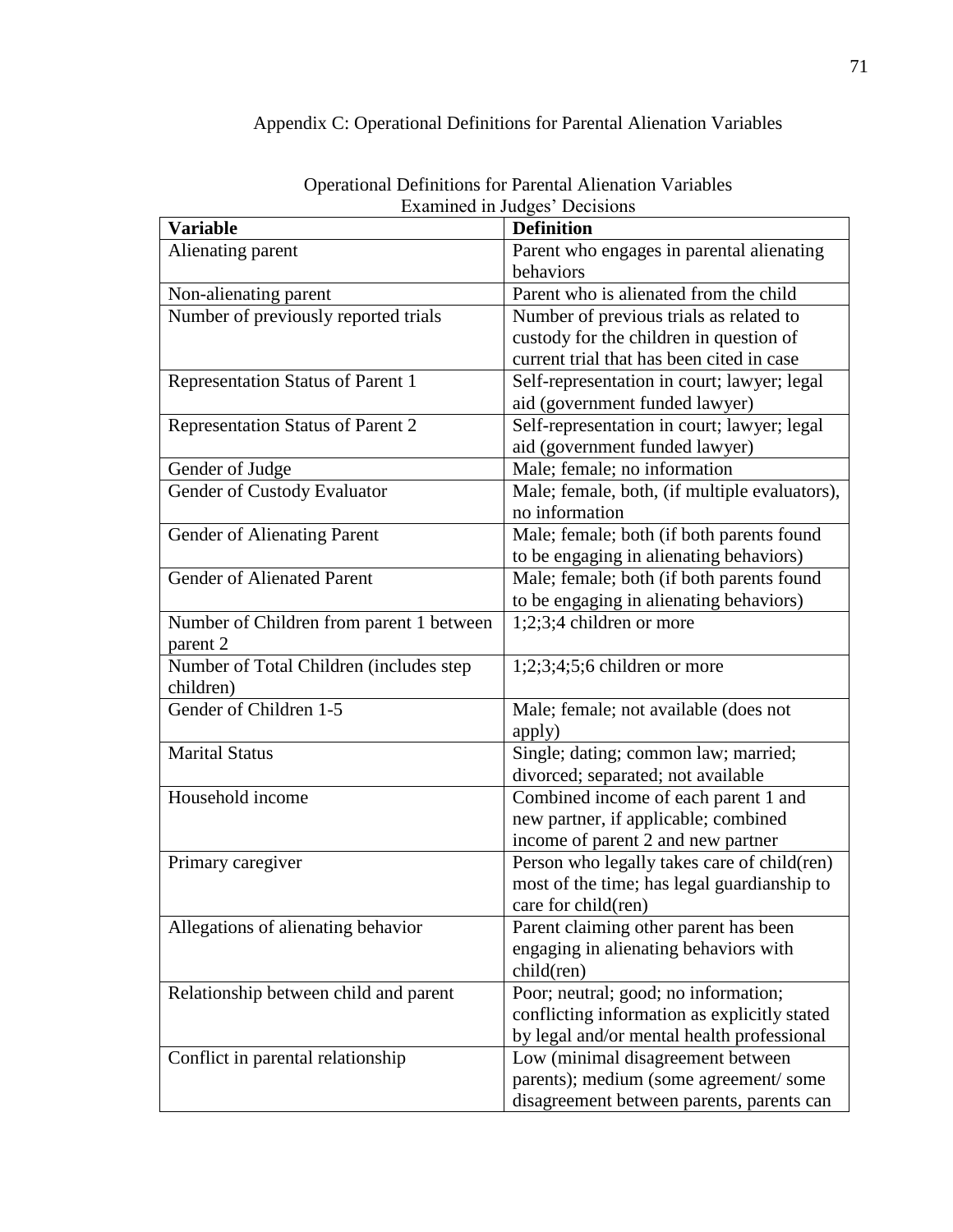|                                            | communicate pertaining to parenting); high                |
|--------------------------------------------|-----------------------------------------------------------|
|                                            | (high disagreement, parents cannot                        |
|                                            | communicate); no information                              |
| Custody evaluator                          | Employee of the court or private                          |
|                                            | practitioner appointed by the court to                    |
|                                            | conduct custody evaluation                                |
| Parent received individual counseling pre- | Any counseling pertaining to divorce,                     |
| trial, during trial and post-trial         | separation or parenting skills                            |
| Children received counseling pre-trial,    | Any counseling pertaining to divorce,                     |
| during trial and post-trial                | separation, parental conflict, behavior                   |
|                                            | and/or emotional problems                                 |
| <b>Family Therapy</b>                      | Counselling sessions that include all                     |
|                                            | willing parties (mother, father, and                      |
|                                            | children)                                                 |
| Domestic violence                          | Physical and/or sexual assault of a partner               |
| Child abuse                                | Physical, sexual and/or neglect of child                  |
| Allegation                                 | Claim only                                                |
| Finding                                    | Finding by judge or indication by previous                |
|                                            | conviction                                                |
| Psychological problem(s) and/or disorder   | Results of any mental health professionals                |
| (diagnosis) assessed during trial          | involved during trial indicating the subject              |
|                                            | may have a psychological problem(s)                       |
|                                            | and/or disorder (diagnosis).                              |
| Mental Health Professional identifies      | Mental health professional states that                    |
| parental alienation                        | he/she found evidence for alienating                      |
|                                            | behaviors in a parent $(s)$ )                             |
| Judge identifies parental alienation       | Judge discussed parental alienation over                  |
|                                            | the course of trial and/or defined alienation,            |
|                                            | stated that parent(s) were engaging in some               |
|                                            | form of alienating behaviours but did not                 |
|                                            | necessarily make a finding                                |
| Judge makes finding of parental alienation | Judge explicitly stated that parent(s) had                |
|                                            | engaged in parental alienation behaviours                 |
| Judge mandates counselling                 | Refers to counselling to pertaining to                    |
|                                            | parental alienation issues                                |
| Judge suggests counselling                 | Refers to counselling to pertaining to                    |
|                                            | parental alienation issues                                |
| Access Plan: Cut-off                       | Parent no longer has contact with child(ren)              |
| Access Plan: Supervised                    | Parent can only visit child(ren) under                    |
|                                            | supervision                                               |
|                                            | <b>Parental Alienation Behaviors of Alienating Parent</b> |
| Negative comments toward alienated         | Alienating parent makes negative                          |
| parent                                     | comments about alienated parent to                        |
|                                            | child(ren)                                                |
| <b>Negative Comments toward alienated</b>  | Alienating parent makes negative                          |
| parent's extended family                   | comments about alienated parent's                         |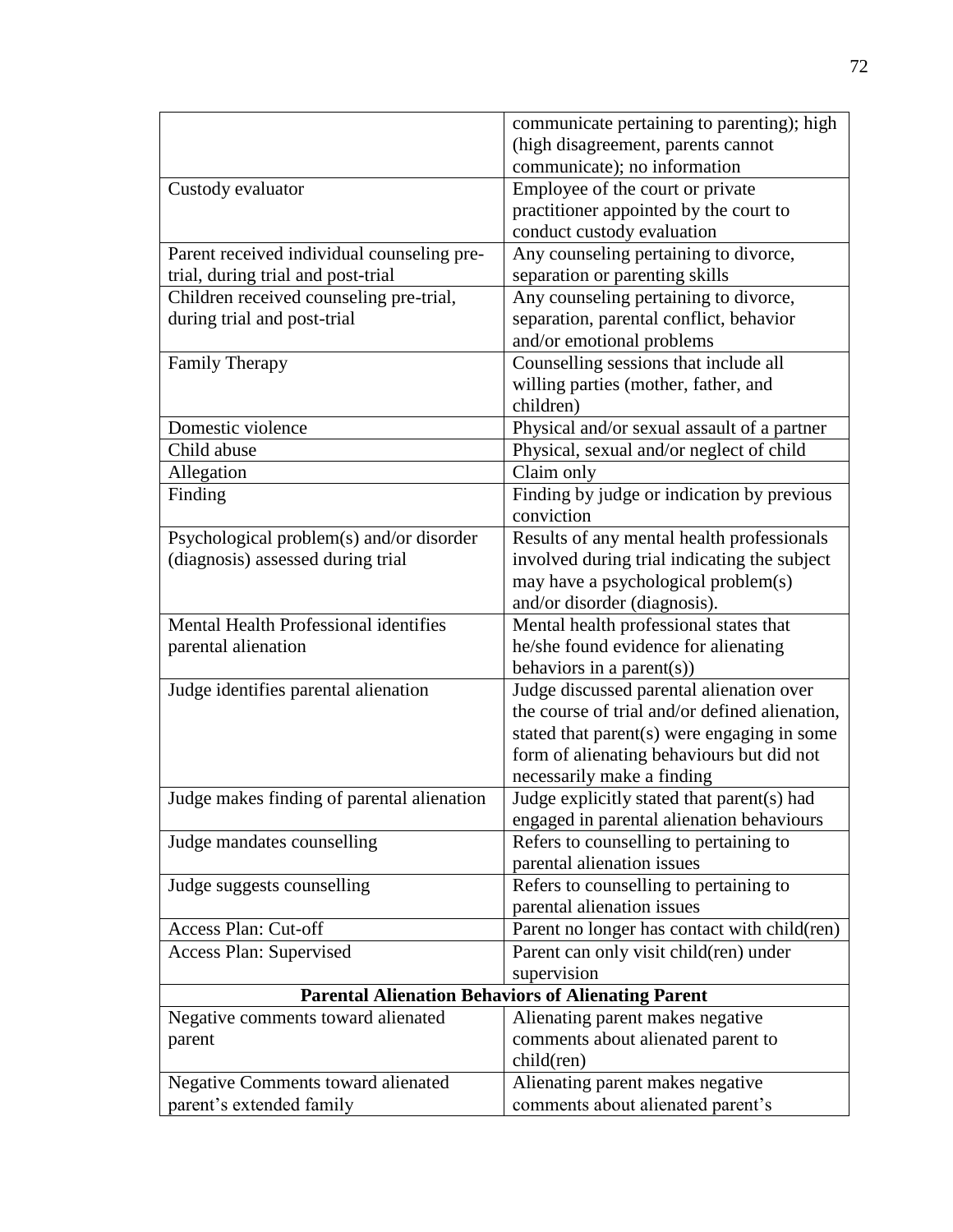|                                               | extended family to child(ren)                        |
|-----------------------------------------------|------------------------------------------------------|
| <b>Limiting Contact</b>                       | Alienating parent limits contact with                |
|                                               | alienated parent such that child(ren) spends         |
|                                               | less time with alienated parent                      |
|                                               |                                                      |
| Withheld/Blocked Messages                     | Alienating parent withholds/blocks                   |
|                                               | messages from alienated parent to child              |
| Hindering Communication                       | Alienating parent makes communication                |
|                                               | between alienated parent and child(ren)              |
|                                               | difficult (i.e., stays in room while child           |
|                                               | talks to alienated parent on phone)                  |
| Displays Discomfort with Alienated Parent     | Alienating parent indicates discomfort               |
|                                               | pertaining to alienated parent                       |
| <b>Negative Affect Regarding Relationship</b> | Alienating parent displays negative affect           |
| with Alienated Parent                         | when child(ren) shows affection toward               |
|                                               | alienated parent                                     |
| Makes child choose between parents            | Alienating parent has child(ren) choose              |
|                                               | between themselves and the alienated                 |
|                                               | parent                                               |
| Expressed concerns pertaining to the safety   | Alienating parent states that alienated              |
| of alienated parent                           | parent is unsafe to child(ren)                       |
| Confiding in child about "adult matters"      | Alienating parent discloses "adult matters"          |
|                                               | to child(ren)                                        |
| Requiring/Demonstrating Favoritism            | Alienating parent requires child(ren) to             |
|                                               | demonstrate preference for alienating                |
|                                               | parent over alienated parent                         |
| Spying/Withholding Information                | Alienating parent asks child(ren) to spy or          |
|                                               | withhold information from alienated parent           |
|                                               | <b>Symptoms of Parental Alienation in Child(ren)</b> |
| Negative comments toward alienated            | Child(ren) makes negative comments about             |
| parent                                        | alienated parent                                     |
| Negative comments toward alienated            | Child(ren) makes negative comments about             |
| parent's extended family                      | alienated parent's extended family                   |
| Limiting contact                              | Child(ren) ignores/ refuses to visit                 |
|                                               | alienated parent                                     |
| Discomfort with alienated parent              | Child(ren) express discomfort with                   |
|                                               | alienated parent                                     |
| Negative affect when discussing alienated     | Child(ren) express negative affect (e.g.,            |
| parent                                        | guilt, shame, etc) when discussing                   |
|                                               | alienated parent                                     |
| Safety concerns of alienated parent           | Child(ren) express concerns pertaining to            |
|                                               | safety with alienated parent                         |
| Discussing "adult matters"                    | Child(ren) discuss "adult matters" (e.g.,            |
|                                               | marital/legal issues) as reason for disliking        |
|                                               | alienated parent                                     |
| Dichotomous Thinking                          | Child(ren) expresses solely positive                 |
|                                               |                                                      |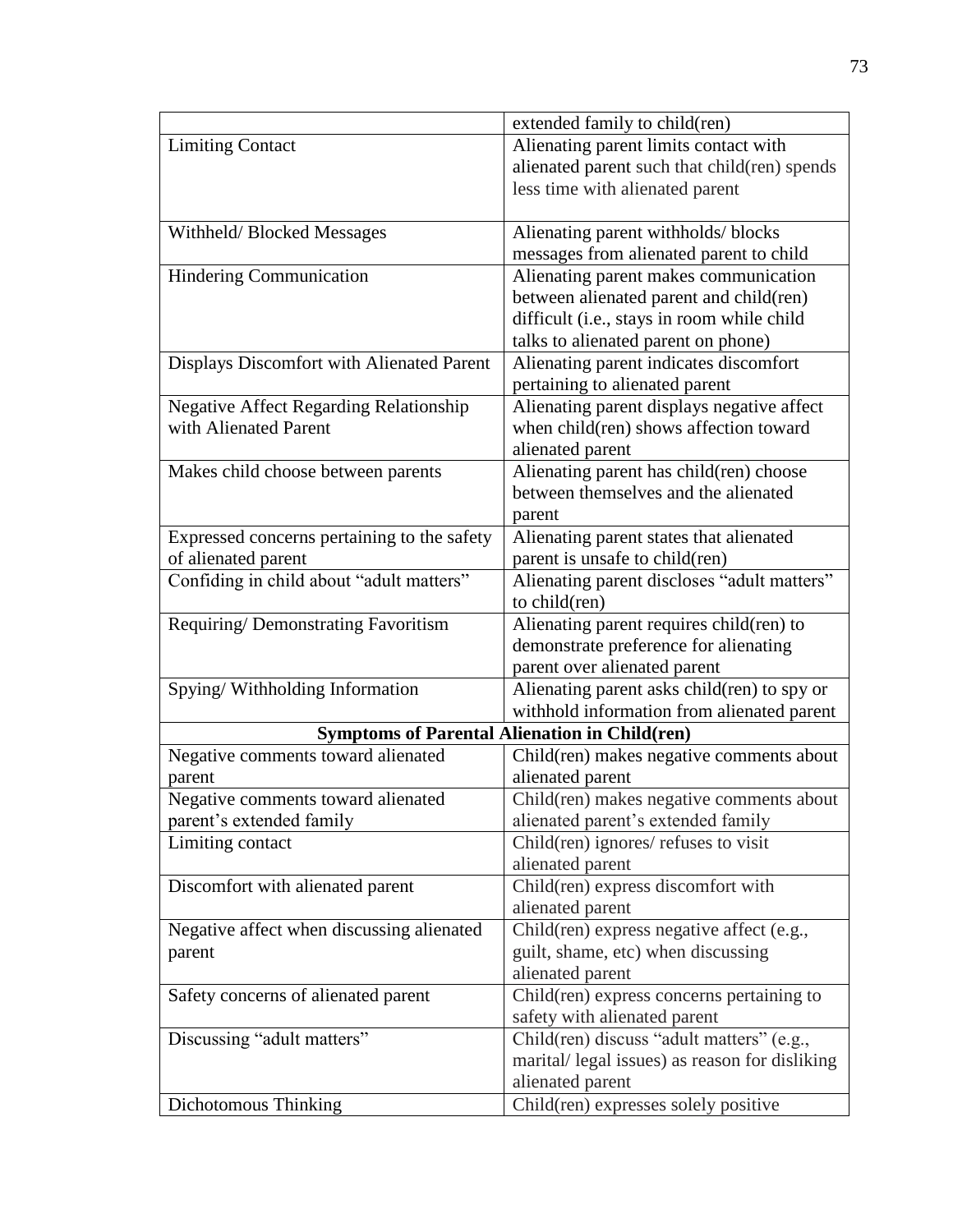|                                       | attributes concerning alienating parent and   |  |
|---------------------------------------|-----------------------------------------------|--|
|                                       | solely negative attributes pertaining to      |  |
|                                       | alienated parent                              |  |
| Spying/Withholding Information        | Child(ren) spies or withholds information     |  |
|                                       | from alienated parent                         |  |
| <b>Independent Thinker Phenomenon</b> | Child believes that his/her decision to       |  |
|                                       | profess a dislike for the alienated parent is |  |
|                                       | one he/she arrived at on his/her own          |  |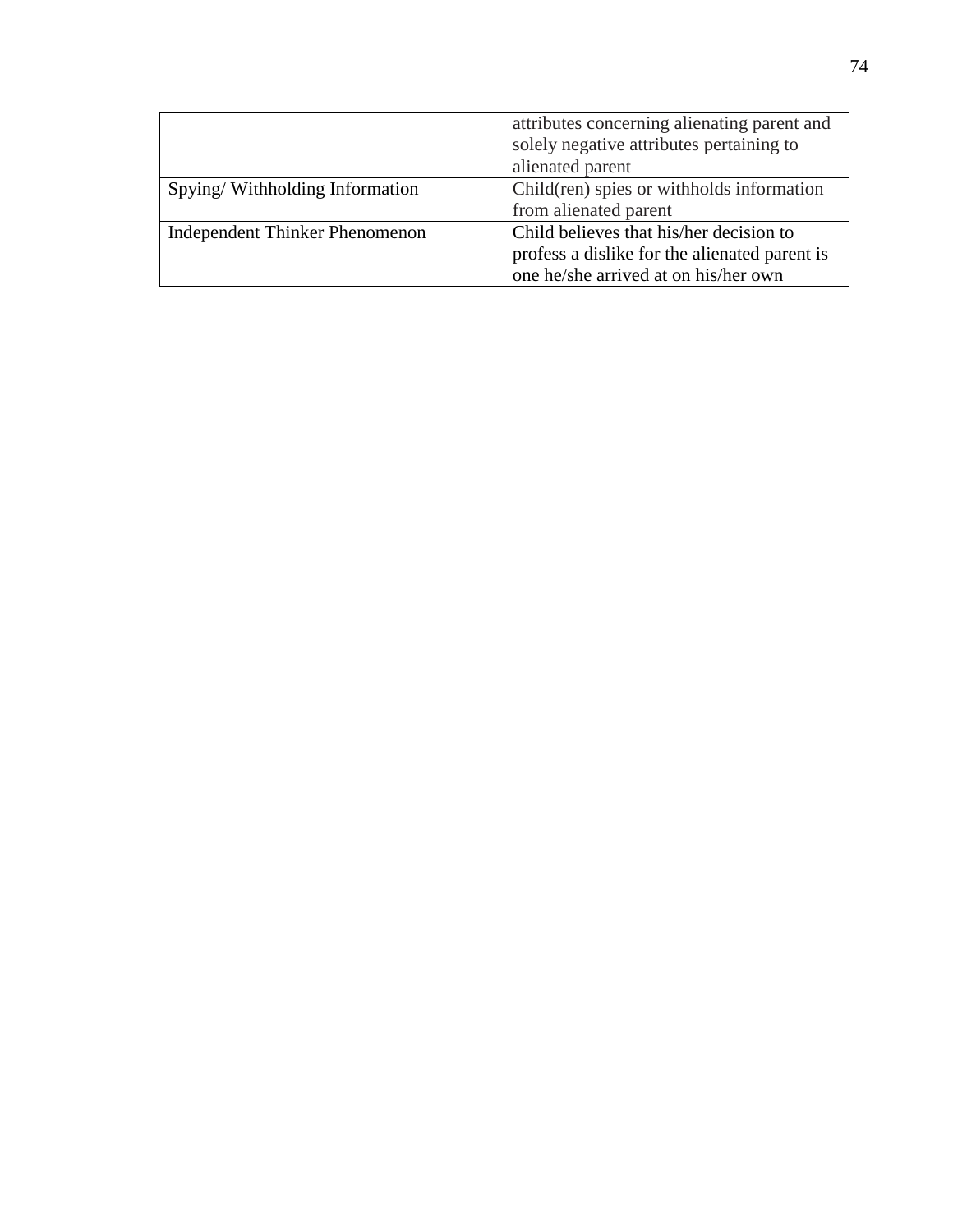| Type of Alienating Behaviour                               | % Parents Who Endorsed |
|------------------------------------------------------------|------------------------|
|                                                            | Alienating Behaviour   |
| Made negative comments about alienated parent              | 71%                    |
| Limited contact with alienated parent                      | 63%                    |
| Confided in child about "adult matters" (such as           | 44%                    |
| marital concerns or legal issues)                          |                        |
| Indicated discomfort about alienated parent                | 39%                    |
| Made communication difficult with alienated parent         | 35%                    |
| Said alienated parent was unsafe                           | 35%                    |
| Required favoritism by child for alienating parent         | 31%                    |
| Withheld or blocked messages from alienated parent         | 23%                    |
| Encouraged child to disregard alienated parent's rules,    | 16%                    |
| values, and authority                                      |                        |
| Displayed negative affect when child(ren) shows            | 15%                    |
| affection with alienated parent                            |                        |
| Made child choose between parents                          | 13%                    |
| Made child feel guilty about spending time with the        | 13%                    |
| alienated parent                                           |                        |
| Asked child to spy and/or withholds information from       | 10%                    |
| the alienated parent                                       |                        |
| Made negative comments about alienated parent's            | 10%                    |
| extended family                                            |                        |
| Requested child to refer to alienated parent by first name | 6%                     |
| and/or refer to new partner as mom or dad                  |                        |
| Made child feel guilty about spending time with the        | 0%                     |
| alienated parent's extended family                         |                        |

# Appendix D: Type and Amount of Alienating Behaviour Endorsed by Parents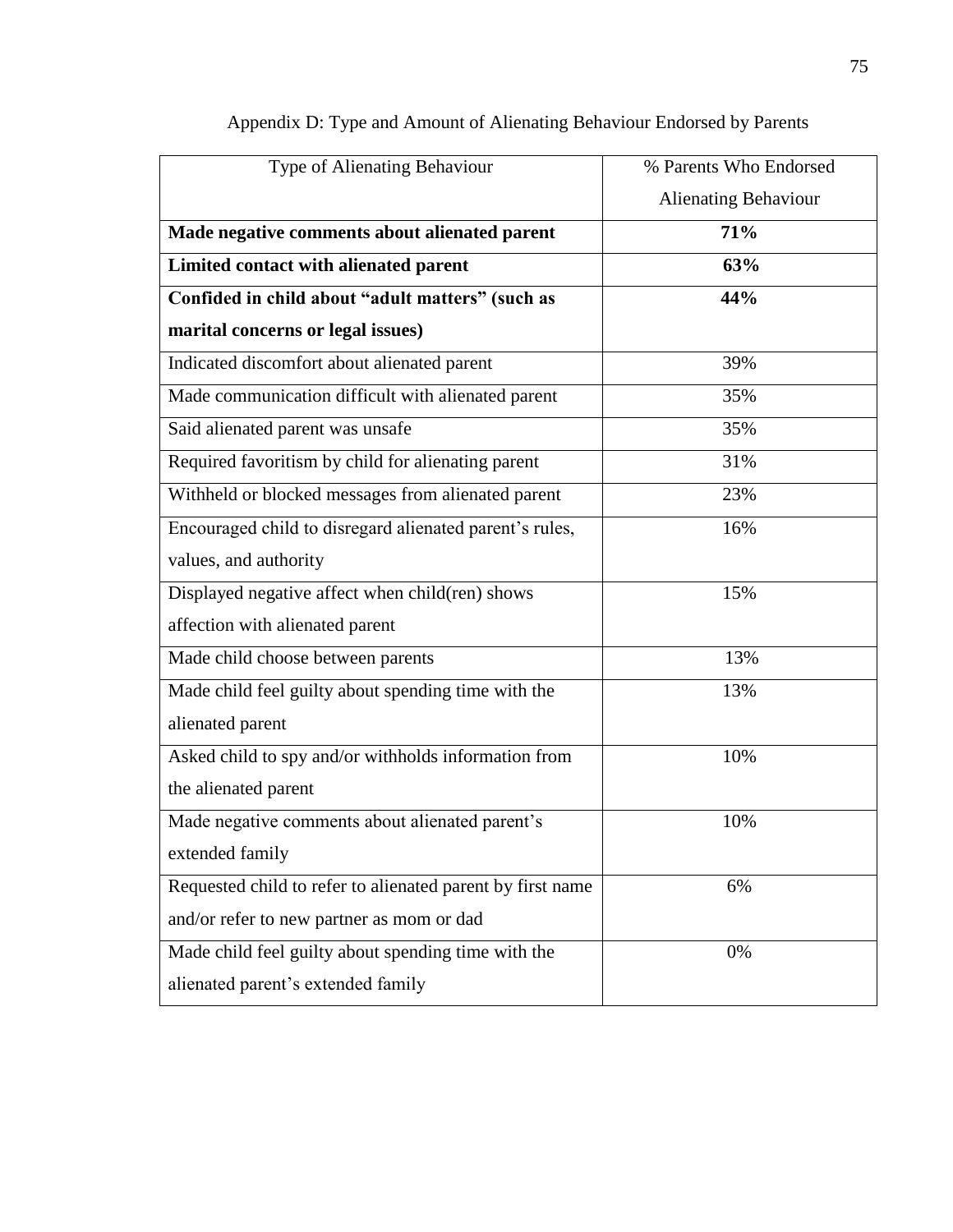| Type of Alienating Behaviour Displayed by Child(ren)                   | % Child(ren) Who          |
|------------------------------------------------------------------------|---------------------------|
|                                                                        | <b>Endorsed Behaviour</b> |
| Child(ren) refuses to visit alienated parent                           | 48%                       |
| Child(ren) speaks negatively of alienated parent without guilt,        | 35%                       |
| remorse or embarrassment                                               |                           |
| Child(ren) openly discusses "adult matters" (such as marital           | 35%                       |
| concerns or legal issues)                                              |                           |
| Child(ren) refuses to interact with alienated parent                   | 33%                       |
| Child(ren) explicitly demonstrates favoritism for alienating parent    | 28%                       |
| Child(ren) expresses fear of alienated parent                          | 23%                       |
| Child(ren) speaks to alienated parent negatively without guilt,        | 19%                       |
| remorse or embarrassment                                               |                           |
| Child(ren) prescribes to "Independent Thinker Phenomenon"              | 19%                       |
| Child(ren) disregards the alienated parent's rules, values, and        | 13%                       |
| authority                                                              |                           |
| Child(ren) physically assaults alienated parent                        | 9%                        |
| Child(ren) displays guilt about expressing affection about alienated   | 9%                        |
| parent                                                                 |                           |
| Child(ren) expresses guilt about spending time with the alienated      | 9%                        |
| parent                                                                 |                           |
| Child(ren) refers to alienated parent by first name/alienated parent's | 8%                        |
| new partner as mom or dad                                              |                           |
| Child(ren) spies and/or withholds information from alienated parent    | 6%                        |
| Child(ren) speaks negatively of alienated parent's extended family     | 4%                        |
| without guilt, remorse or embarrassment                                |                           |
| Child(ren) speaks to alienated parent's extended family negatively     | 1%                        |
| without guilt, remorse or embarrassment                                |                           |
| Child(ren) expresses guilt about spending time with the alienated      | 1%                        |
| parent's extended family                                               |                           |

# Appendix E: Type and Amount of Alienating Behaviour Displayed by Children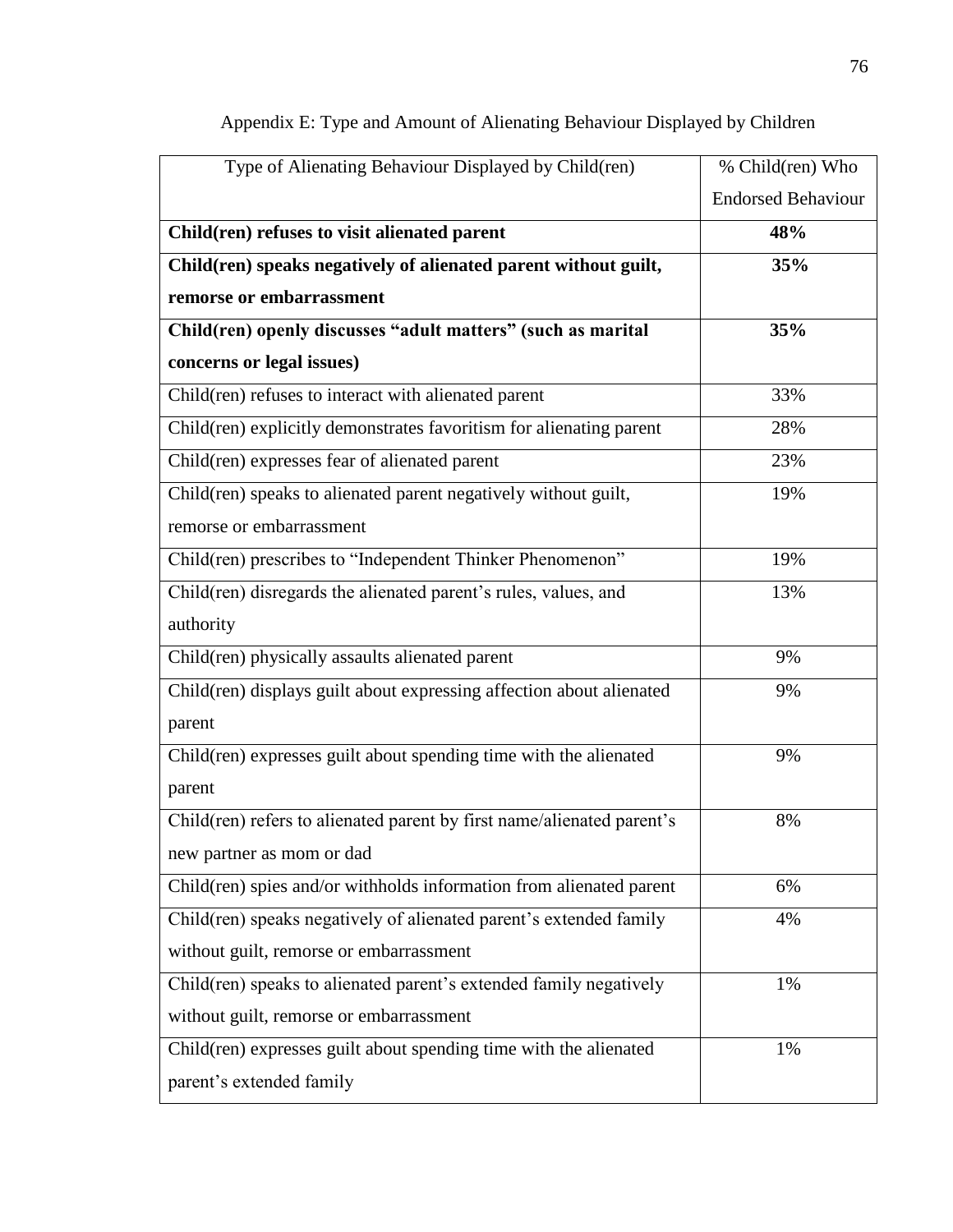### **Curriculum Vitae**

| Name:                                              | Karendeep (Karen) Aujla                                                                                                             |
|----------------------------------------------------|-------------------------------------------------------------------------------------------------------------------------------------|
| Post-secondary<br><b>Education and</b><br>Degrees: | The University of Western Ontario<br>London, Ontario, Canada<br>2012-2014 M.A. Counselling Psychology                               |
|                                                    | Kwantlen Polytechnic University<br>Surrey, British Columbia, Canada<br>2005 - 2011 B.A.A (Honours)                                  |
| <b>Honours</b> and<br><b>Awards</b>                | Social Sciences and Humanities Research Council of Canada<br>(SSHRC) – Joseph-Armand Bombardier Canada Graduate Scholarship<br>2012 |
|                                                    | The Canadian Psychological Association (CPA)<br><b>Certificate of Academic Excellence</b><br>2011                                   |
|                                                    | Kwantlen Polytechnic University<br>The Student Education Enhancement Fund<br>2010                                                   |
| <b>Related Work</b><br><b>Experience</b>           | <b>Student Intern</b>                                                                                                               |
|                                                    | The Centre for Children and Families in the Justice System                                                                          |
|                                                    | <b>Custody and Access Assessment</b><br>$\bullet$                                                                                   |
|                                                    | <b>Parenting Capacity Assessment</b><br>$\bullet$                                                                                   |
|                                                    | <b>Youth Criminal Justice Assessment</b><br>Youth Therapeutic Court Therapeutic Counselling                                         |
|                                                    | <b>Student Intern</b>                                                                                                               |
|                                                    | London Health Service Centre (LHSC)                                                                                                 |
|                                                    | <b>Traumatic Stress Services</b><br>$\bullet$<br>Research Assistant (2009-2012)<br>$\bullet$                                        |
|                                                    | <b>Research Assistant</b><br>Kwantlen Polytechnic University<br>Dr. Daniel Bernstein Cognition Research lab                         |